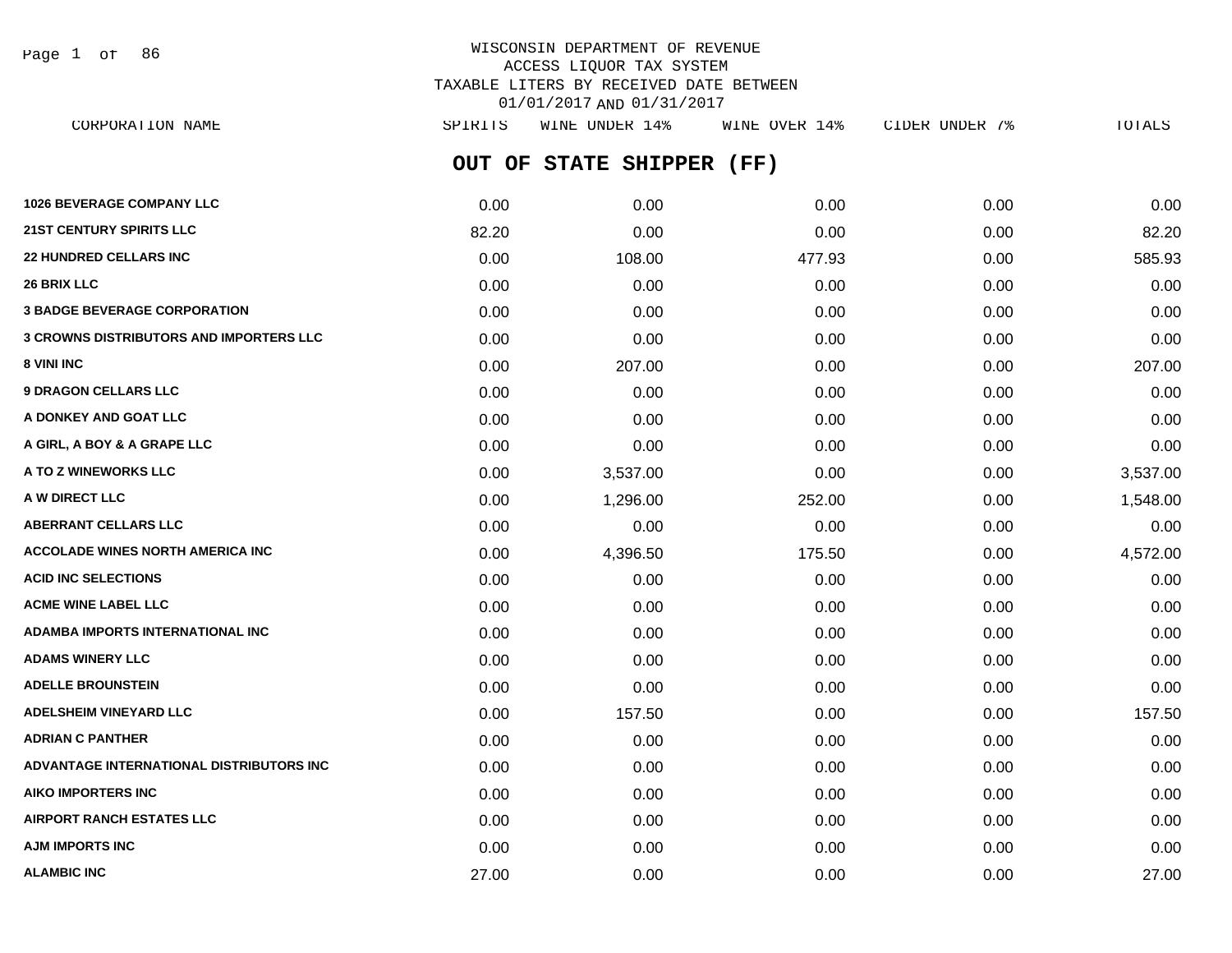# WISCONSIN DEPARTMENT OF REVENUE ACCESS LIQUOR TAX SYSTEM TAXABLE LITERS BY RECEIVED DATE BETWEEN

| CORPORATION NAME                        | SPIRITS  | WINE UNDER 14% | WINE OVER 14% | CIDER UNDER 7% | TOTALS    |
|-----------------------------------------|----------|----------------|---------------|----------------|-----------|
| ALEXANDRIA NICOLE CELLARS LLC           | 0.00     | 0.00           | 0.00          | 0.00           | 0.00      |
| <b>ALLIED IMPORTERS USA LTD</b>         | 0.00     | 333.00         | 0.00          | 0.00           | 333.00    |
| <b>ALLORO VINEYARD INC</b>              | 0.00     | 0.00           | 0.00          | 0.00           | 0.00      |
| <b>ALLTECH'S BEVERAGE DIVISION LLC</b>  | 148.50   | 0.00           | 0.00          | 0.00           | 148.50    |
| <b>ALPHA &amp; OMEGA WINERY LLC</b>     | 0.00     | 0.00           | 36.00         | 0.00           | 36.00     |
| <b>ALPHA MARKETING NETWORK INC</b>      | 0.00     | 360.00         | 432.00        | 0.00           | 792.00    |
| <b>ALTAMAR BRANDS LLC</b>               | 0.00     | 0.00           | 0.00          | 0.00           | 0.00      |
| <b>ALTAMURA WINERY INC</b>              | 0.00     | 0.00           | 0.00          | 0.00           | 0.00      |
| <b>AMAVI CELLARS LLC</b>                | 0.00     | 0.00           | 0.00          | 0.00           | 0.00      |
| <b>AMBRABEV LLC</b>                     | 0.00     | 0.00           | 0.00          | 0.00           | 0.00      |
| <b>AMERICAN BEVERAGE CORP</b>           | 0.00     | 0.00           | 0.00          | 0.00           | 0.00      |
| <b>AMERICAN ESTATES WINES INC</b>       | 0.00     | 522.00         | 0.00          | 0.00           | 522.00    |
| AMERICAN NORTHWEST DISTRIBUTORS INC     | 0.00     | 0.00           | 0.00          | 0.00           | 0.00      |
| AMERICAN VINTAGE BEVERAGE INC.          | 1,890.00 | 0.00           | 0.00          | 0.00           | 1,890.00  |
| <b>AMERICAN VINTNERS LLC</b>            | 0.00     | 0.00           | 0.00          | 0.00           | 0.00      |
| <b>AMERICAN WINE TRADE INC</b>          | 0.00     | 504.00         | 0.00          | 0.00           | 504.00    |
| <b>AMICUS CELLARS LLC</b>               | 0.00     | 1,260.00       | 0.00          | 0.00           | 1,260.00  |
| <b>AMIR PEAY</b>                        | 0.00     | 0.00           | 0.00          | 0.00           | 0.00      |
| <b>AMUSE BOUCHE LLC</b>                 | 0.00     | 0.00           | 0.00          | 0.00           | 0.00      |
| <b>ANCHOR DISTILLING COMPANY LLC</b>    | 0.00     | 0.00           | 0.00          | 0.00           | 0.00      |
| <b>ANCIEN WINES INC</b>                 | 0.00     | 378.00         | 45.00         | 0.00           | 423.00    |
| <b>ANCIENT PEAK INC</b>                 | 0.00     | 0.00           | 0.00          | 0.00           | 0.00      |
| <b>ANDERS-LANE ARTISAN WINES LP</b>     | 0.00     | 0.00           | 0.00          | 0.00           | 0.00      |
| <b>ANDERSONS CONN VALLEY WINERY INC</b> | 0.00     | 0.00           | 0.00          | 0.00           | 0.00      |
| <b>ANDIS WINES LLC</b>                  | 0.00     | 0.00           | 0.00          | 0.00           | 0.00      |
| <b>ANDREW T BECKSTOFFER</b>             | 0.00     | 0.00           | 0.00          | 0.00           | 0.00      |
| <b>ANGELA OSBORNE</b>                   | 0.00     | 0.00           | 0.00          | 0.00           | 0.00      |
| <b>ANHEUSER-BUSCH COMPANIES LLC</b>     | 0.00     | 0.00           | 0.00          | 32,180.93      | 32,180.93 |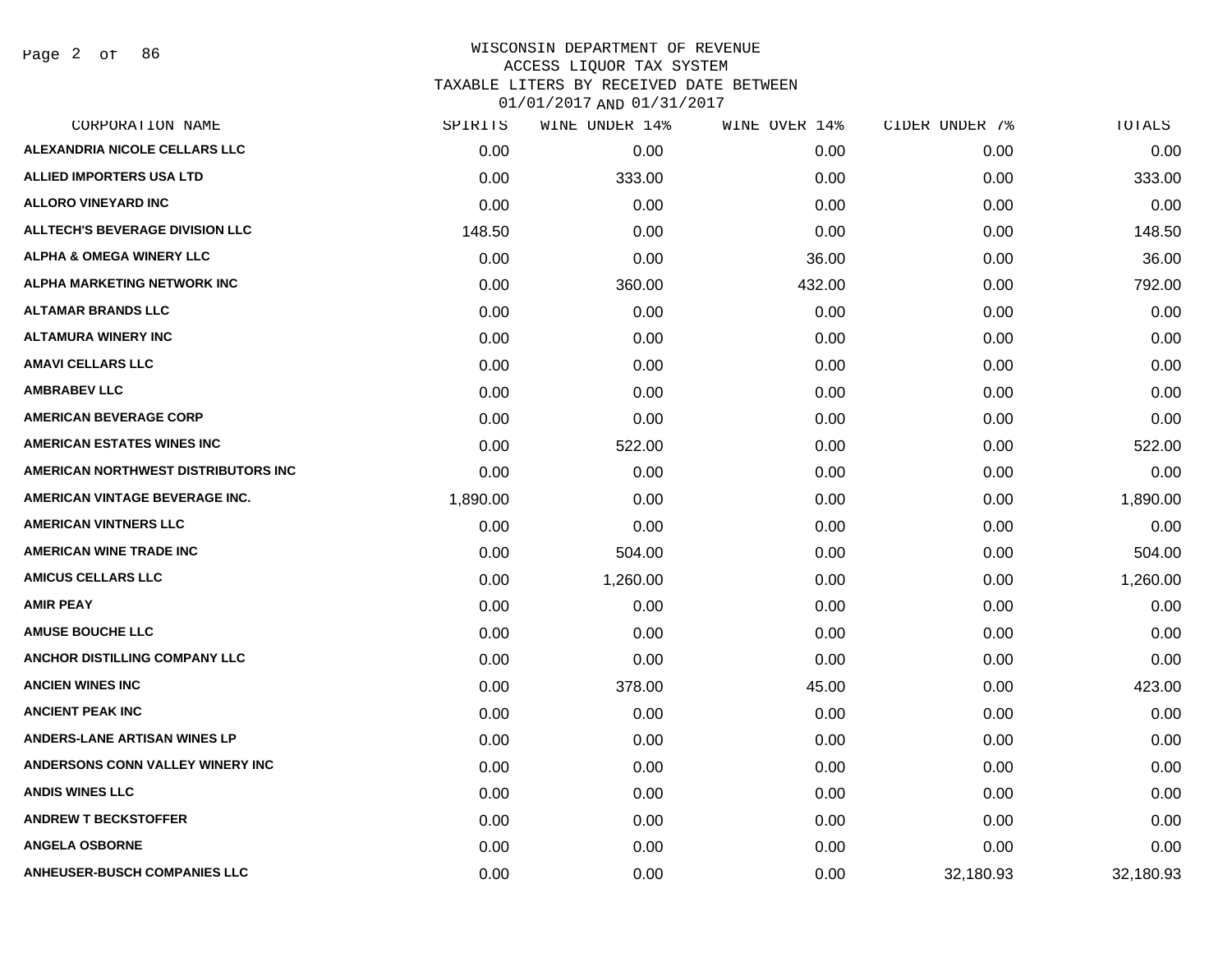Page 3 of 86

| CORPORATION NAME                                | SPIRITS | WINE UNDER 14% | WINE OVER 14% | CIDER UNDER 7% | TOTALS   |
|-------------------------------------------------|---------|----------------|---------------|----------------|----------|
| <b>ANNE HUBATCH</b>                             | 0.00    | 0.00           | 0.00          | 0.00           | 0.00     |
| <b>ANTHONY BOZZANO</b>                          | 0.00    | 0.00           | 0.00          | 0.00           | 0.00     |
| <b>ANTHONY M TRUCHARD</b>                       | 0.00    | 0.00           | 0.00          | 0.00           | 0.00     |
| <b>ANTHONY ROAD WINE CO INC</b>                 | 0.00    | 36.00          | 0.00          | 0.00           | 36.00    |
| <b>ANTIPODEAN WINES LLC</b>                     | 0.00    | 0.00           | 0.00          | 0.00           | 0.00     |
| <b>APOSTROPHE BRANDS LLC</b>                    | 378.00  | 0.00           | 0.00          | 0.00           | 378.00   |
| <b>APPELLATION TRADING COMPANY LLC</b>          | 0.00    | 0.00           | 0.00          | 0.00           | 0.00     |
| <b>APRIORI CELLAR LLC</b>                       | 0.00    | 0.00           | 0.00          | 0.00           | 0.00     |
| <b>AQUA PUMPKIN INC</b>                         | 0.00    | 0.00           | 0.00          | 0.00           | 0.00     |
| <b>ARCHANA A DAVE</b>                           | 0.00    | 0.00           | 0.00          | 0.00           | 0.00     |
| <b>AREL GROUP WINE &amp; SPIRITS INC</b>        | 0.00    | 0.00           | 0.00          | 0.00           | 0.00     |
| <b>ARETE WINES LLC</b>                          | 0.00    | 0.00           | 0.00          | 0.00           | 0.00     |
| <b>ARIETTA INC</b>                              | 0.00    | 0.00           | 0.00          | 0.00           | 0.00     |
| <b>ARNOT-ROBERTS LLC</b>                        | 0.00    | 0.00           | 0.00          | 0.00           | 0.00     |
| <b>ARTISANAL IMPORTS INC</b>                    | 9.00    | 0.00           | 0.00          | 0.00           | 9.00     |
| <b>ASCENT WINES INC</b>                         | 0.00    | 0.00           | 0.00          | 0.00           | 0.00     |
| <b>ASSOCIATED BREWING COMPANY</b>               | 0.00    | 0.00           | 0.00          | 0.00           | 0.00     |
| <b>ASV WINES INC</b>                            | 0.00    | 2,043.00       | 0.00          | 0.00           | 2,043.00 |
| <b>ATHENEE IMPORTERS &amp; DISTRIBUTORS LTD</b> | 0.00    | 0.00           | 0.00          | 0.00           | 0.00     |
| <b>ATOMIC BRANDS INC</b>                        | 0.00    | 0.00           | 0.00          | 0.00           | 0.00     |
| <b>AUGUST WINE GROUP LLC</b>                    | 0.00    | 1,755.00       | 0.00          | 0.00           | 1,755.00 |
| <b>AUSTRAL WINES LLC</b>                        | 0.00    | 0.00           | 0.00          | 0.00           | 0.00     |
| <b>AV BRANDS INC</b>                            | 0.00    | 1,071.00       | 1,948.50      | 0.00           | 3,019.50 |
| <b>AVV WINERY CO LLC</b>                        | 0.00    | 0.00           | 0.00          | 0.00           | 0.00     |
| <b>AXIOS INC</b>                                | 0.00    | 0.00           | 0.00          | 0.00           | 0.00     |
| <b>B &amp; I OVERSEAS TRADING INC</b>           | 0.00    | 0.00           | 0.00          | 0.00           | 0.00     |
| <b>B UNITED INTERNATIONAL INC</b>               | 0.00    | 18.03          | 270.48        | 155.64         | 444.15   |
| <b>B. NEKTAR LLC</b>                            | 0.00    | 225.00         | 0.00          | 731.83         | 956.83   |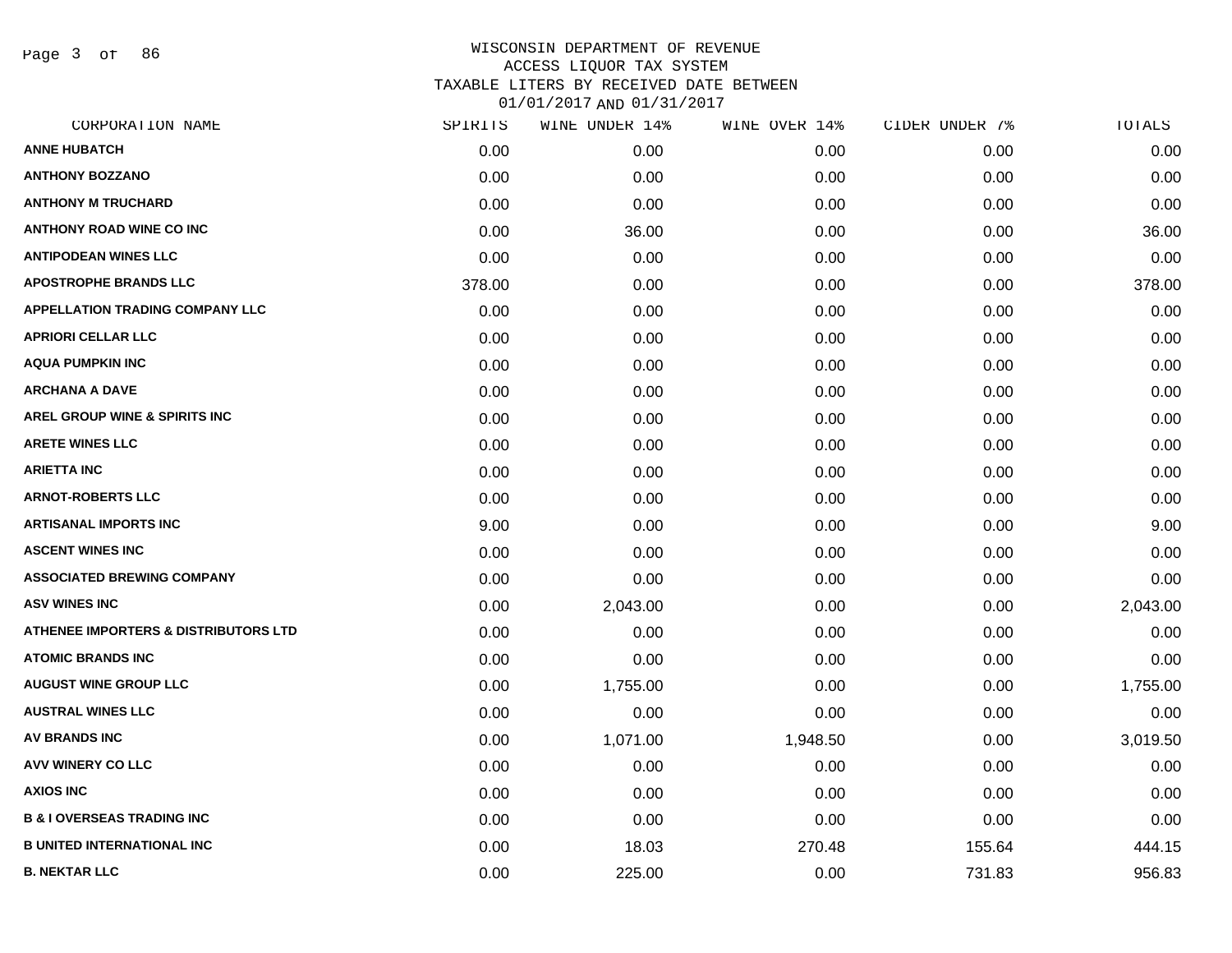Page 4 of 86

#### WISCONSIN DEPARTMENT OF REVENUE

### ACCESS LIQUOR TAX SYSTEM

TAXABLE LITERS BY RECEIVED DATE BETWEEN

| CORPORATION NAME                           | SPIRITS   | WINE UNDER 14% | WINE OVER 14% | CIDER UNDER 7% | TOTALS     |
|--------------------------------------------|-----------|----------------|---------------|----------------|------------|
| <b>BACARDI USA INC</b>                     | 95,562.30 | 6,267.93       | 274.50        | 0.00           | 102,104.73 |
| <b>BACCHUS TECHNOLOGIES LLC</b>            | 0.00      | 859.09         | 198.00        | 0.00           | 1,057.09   |
| <b>BACIO DIVINO CELLARS LLC</b>            | 0.00      | 0.00           | 0.00          | 0.00           | 0.00       |
| <b>BADGER MOUNTAIN INC</b>                 | 0.00      | 944.99         | 0.00          | 0.00           | 944.99     |
| <b>BALCONES DISTILLING LLC</b>             | 0.00      | 0.00           | 0.00          | 0.00           | 0.00       |
| <b>BALIUS CELLARS LLC</b>                  | 0.00      | 0.00           | 0.00          | 0.00           | 0.00       |
| <b>BANFI PRODUCTS CORPORATION</b>          | 0.00      | 4,904.98       | 207.00        | 0.00           | 5,111.98   |
| <b>BANSHEE WINES LLC</b>                   | 0.00      | 643.50         | 126.00        | 0.00           | 769.50     |
| <b>BANVILLE &amp; JONES WINE MERCHANTS</b> | 0.00      | 0.00           | 0.00          | 0.00           | 0.00       |
| <b>BANZAI BEVERAGE CORPORATION</b>         | 0.00      | 0.00           | 0.00          | 0.00           | 0.00       |
| <b>BARGETTOS SANTA CRUZ WINERY INC</b>     | 0.00      | 0.00           | 0.00          | 0.00           | 0.00       |
| <b>BARLOW VINEYARDS LLC</b>                | 0.00      | 0.00           | 0.00          | 0.00           | 0.00       |
| <b>BARNARD GRIFFIN INC</b>                 | 0.00      | 0.00           | 0.00          | 0.00           | 0.00       |
| <b>BARNETT VINEYARDS LP</b>                | 0.00      | 0.00           | 0.00          | 0.00           | 0.00       |
| <b>BATCH 206 DISTILLERY LLC</b>            | 0.00      | 0.00           | 0.00          | 0.00           | 0.00       |
| <b>BATTAGLIA DISTRIBUTING CORP INC</b>     | 0.00      | 0.00           | 0.00          | 0.00           | 0.00       |
| <b>BAUM WINE IMPORTS INC</b>               | 164.25    | 7,665.75       | 418.50        | 0.00           | 8,248.50   |
| <b>BAVARIAN LION WINERY LLC</b>            | 0.00      | 0.00           | 0.00          | 0.00           | 0.00       |
| <b>BAYWOOD CELLARS INC</b>                 | 0.00      | 0.00           | 0.00          | 0.00           | 0.00       |
| <b>BCTLD LLC</b>                           | 0.00      | 0.00           | 0.00          | 0.00           | 0.00       |
| BE SAFE WINE IMPORTS LLC                   | 0.00      | 0.00           | 0.00          | 0.00           | 0.00       |
| <b>BEATBOX BEVERAGES LLC</b>               | 0.00      | 0.00           | 0.00          | 0.00           | 0.00       |
| <b>BEATBOX BEVERAGES LLC</b>               | 0.00      | 0.00           | 0.00          | 0.00           | 0.00       |
| <b>BEAUX FRERES LLC</b>                    | 0.00      | 108.00         | 198.00        | 0.00           | 306.00     |
| <b>BENDISTILLERY INC</b>                   | 0.00      | 0.00           | 0.00          | 0.00           | 0.00       |
| <b>BENESSERE VINEYARDS LTD</b>             | 0.00      | 0.00           | 0.00          | 0.00           | 0.00       |
| <b>BENNETT LANE WINERY LLC</b>             | 0.00      | 0.00           | 0.00          | 0.00           | 0.00       |
| <b>BENOVIA WINERY LLC</b>                  | 0.00      | 0.00           | 0.00          | 0.00           | 0.00       |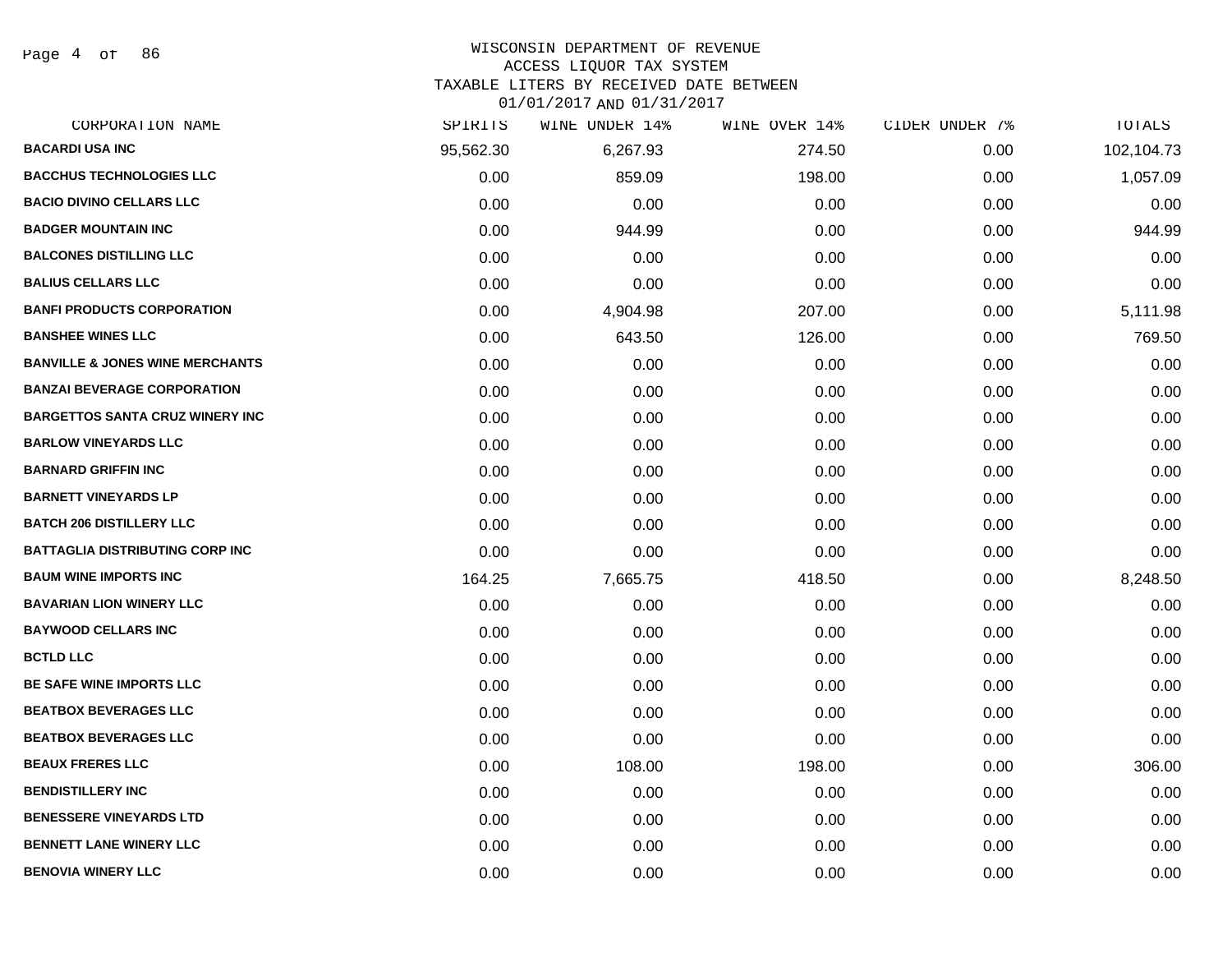Page 5 of 86

# WISCONSIN DEPARTMENT OF REVENUE ACCESS LIQUOR TAX SYSTEM TAXABLE LITERS BY RECEIVED DATE BETWEEN

| CORPORATION NAME                                | SPIRITS | WINE UNDER 14% | WINE OVER 14% | CIDER UNDER 7% | TOTALS     |
|-------------------------------------------------|---------|----------------|---------------|----------------|------------|
| <b>BENTON-LANE LLC</b>                          | 0.00    | 126.00         | 0.00          | 0.00           | 126.00     |
| <b>BERGSTROM WINES LLC</b>                      | 0.00    | 0.00           | 0.00          | 0.00           | 0.00       |
| <b>BERNARDUS LLC</b>                            | 0.00    | 0.00           | 0.00          | 0.00           | 0.00       |
| BETHEL HEIGHTS VINEYARD INC                     | 0.00    | 0.00           | 0.00          | 0.00           | 0.00       |
| BETTER BRANDS INTERNATIONAL                     | 0.00    | 354.00         | 216.00        | 0.00           | 570.00     |
| <b>BETZ CELLARS LLC</b>                         | 0.00    | 0.00           | 0.00          | 0.00           | 0.00       |
| <b>BEVERAGE BROTHERS INC</b>                    | 0.00    | 0.00           | 0.00          | 192.00         | 192.00     |
| <b>BEVERAGE GROUP INTERNATIONAL LLC</b>         | 0.00    | 0.00           | 0.00          | 0.00           | 0.00       |
| BEVERAGE SOLUTIONS & LOGISTICS INC              | 0.00    | 0.00           | 0.00          | 0.00           | 0.00       |
| <b>BF ACQUISITION LTD</b>                       | 36.00   | 126.00         | 0.00          | 0.00           | 162.00     |
| <b>BIAGIO CRU &amp; ESTATE WINES LLC</b>        | 0.00    | 0.00           | 0.00          | 0.00           | 0.00       |
| BIEN NACIDO VINEYARDS OF RANCHO TEPUSQUET<br>LP | 0.00    | 0.00           | 0.00          | 0.00           | 0.00       |
| <b>BILTMORE ESTATE WINE COMPANY</b>             | 0.00    | 0.00           | 0.00          | 0.00           | 0.00       |
| <b>BLACK ROCK SPIRITS LLC</b>                   | 265.50  | 0.00           | 0.00          | 0.00           | 265.50     |
| <b>BLACKBIRD VINEYARDS LLC</b>                  | 0.00    | 0.00           | 94.50         | 0.00           | 94.50      |
| <b>BLACKBURN ENTERPRISES LLC</b>                | 0.00    | 99.00          | 216.00        | 0.00           | 315.00     |
| <b>BLAKE FARMS HARD APPLE CIDER LLC</b>         | 0.00    | 0.00           | 0.00          | 4,976.90       | 4,976.90   |
| <b>BLAUM BROS DISTILLING CO LLC</b>             | 0.00    | 0.00           | 0.00          | 0.00           | 0.00       |
| BLUE RIDGE DISTILLING CO INC                    | 0.00    | 0.00           | 0.00          | 0.00           | 0.00       |
| <b>BLUE SKY VINTNERS LLC</b>                    | 0.00    | 0.00           | 0.00          | 0.00           | 0.00       |
| <b>BNA WINE GROUP LLC</b>                       | 0.00    | 793.50         | 0.00          | 0.00           | 793.50     |
| <b>BNP DISTRIBUTING CO INC</b>                  | 0.00    | 0.00           | 0.00          | 0.00           | 0.00       |
| <b>BOEGER WINERY INC</b>                        | 0.00    | 0.00           | 0.00          | 0.00           | 0.00       |
| <b>BOGLE VINEYARDS INC</b>                      | 0.00    | 16,128.00      | 1,512.00      | 0.00           | 17,640.00  |
| <b>BONANNO VINTNERS LLC</b>                     | 0.00    | 0.00           | 126.00        | 0.00           | 126.00     |
| <b>BONNY DOON WINERY INC</b>                    | 0.00    | 126.00         | 0.00          | 0.00           | 126.00     |
| <b>BOSTON BEER CORPORATION</b>                  | 0.00    | 0.00           | 0.00          | 128,327.38     | 128,327.38 |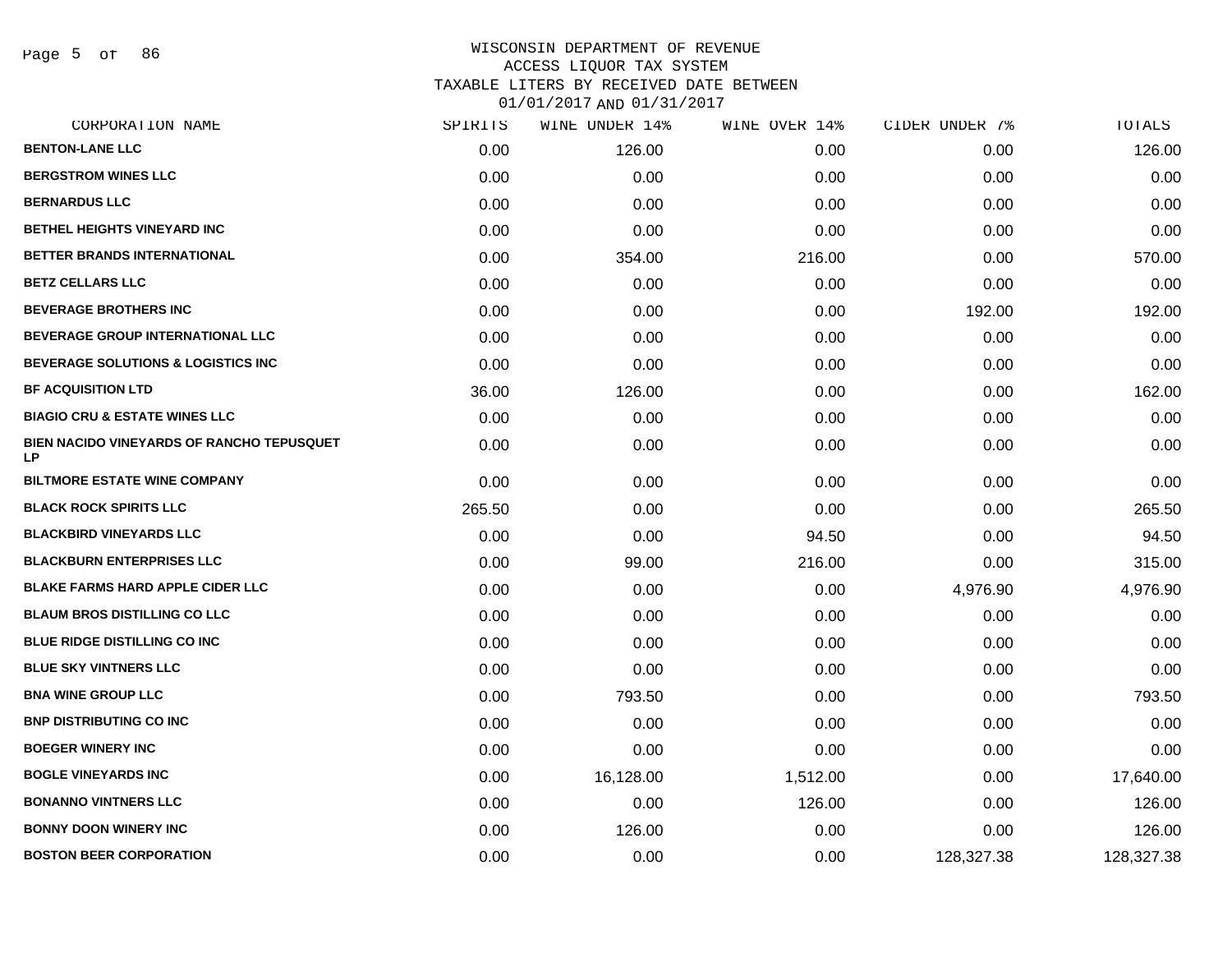### WISCONSIN DEPARTMENT OF REVENUE ACCESS LIQUOR TAX SYSTEM TAXABLE LITERS BY RECEIVED DATE BETWEEN

| CORPORATION NAME                               | SPIRITS    | WINE UNDER 14% | WINE OVER 14% | CIDER UNDER 7% | TOTALS     |
|------------------------------------------------|------------|----------------|---------------|----------------|------------|
| <b>BOUCHAINE VINEYARDS INC</b>                 | 0.00       | 387.00         | 0.00          | 0.00           | 387.00     |
| <b>BOUNDARY BREAKS LLC</b>                     | 0.00       | 4.50           | 0.00          | 0.00           | 4.50       |
| <b>BOUTINOT USA INC</b>                        | 0.00       | 0.00           | 0.00          | 0.00           | 0.00       |
| <b>BRASSFIELD ESTATE WINERY LLC</b>            | 0.00       | 126.00         | 189.00        | 0.00           | 315.00     |
| <b>BRAZOS WINE IMPORTS LLC</b>                 | 0.00       | 189.00         | 0.00          | 0.00           | 189.00     |
| <b>BREWER-CLIFTON LLC</b>                      | 0.00       | 0.00           | 0.00          | 0.00           | 0.00       |
| <b>BRICKELL WINES LLC</b>                      | 0.00       | 0.00           | 0.00          | 0.00           | 0.00       |
| <b>BRIDGEVIEW VINEYARDS INC</b>                | 0.00       | 306.00         | 0.00          | 0.00           | 306.00     |
| <b>BROADBENT SELECTIONS INC</b>                | 0.00       | 198.00         | 445.50        | 0.00           | 643.50     |
| <b>BRONCO WINE COMPANY</b>                     | 0.00       | 65,787.52      | 1,804.50      | 0.00           | 67,592.02  |
| <b>BROTHERS INTERNATIONAL FOOD CORPORATION</b> | 0.00       | 0.00           | 0.00          | 0.00           | 0.00       |
| <b>BROVO SPIRITS LLC</b>                       | 0.00       | 0.00           | 0.00          | 0.00           | 0.00       |
| <b>BROWN-FORMAN CORPORATION</b>                | 271,014.60 | 42,338.67      | 0.00          | 0.00           | 313,353.27 |
| <b>BRUTOCAO CELLARS LP</b>                     | 0.00       | 252.00         | 0.00          | 0.00           | 252.00     |
| <b>BUEHLER VINEYARDS INC</b>                   | 0.00       | 0.00           | 0.00          | 0.00           | 0.00       |
| <b>BULGARIAN MASTER VINTNERS LLC</b>           | 0.00       | 0.00           | 0.00          | 0.00           | 0.00       |
| <b>BULLY HILL VINEYARDS INC</b>                | 0.00       | 0.00           | 0.00          | 0.00           | 0.00       |
| <b>BUONA VITA LLC</b>                          | 0.00       | 0.00           | 0.00          | 0.00           | 0.00       |
| <b>BUONCRISTIANI WINE CO LLC</b>               | 0.00       | 0.00           | 0.00          | 0.00           | 0.00       |
| <b>BURGESS CELLARS INC</b>                     | 0.00       | 0.00           | 0.00          | 0.00           | 0.00       |
| <b>BUZZBALLZ LLC</b>                           | 0.00       | 0.00           | 0.00          | 0.00           | 0.00       |
| <b>BUZZBOX BEVERAGES INC</b>                   | 0.00       | 0.00           | 0.00          | 0.00           | 0.00       |
| <b>C &amp; C WINE SERVICES INC</b>             | 0.00       | 0.00           | 0.00          | 0.00           | 0.00       |
| <b>C MONDAVI &amp; SONS</b>                    | 0.00       | 12,798.00      | 738.00        | 0.00           | 13,536.00  |
| <b>CABERNET CORP</b>                           | 0.00       | 63.00          | 0.00          | 0.00           | 63.00      |
| <b>CAIN CELLARS INC</b>                        | 0.00       | 0.00           | 0.00          | 0.00           | 0.00       |
| <b>CAL VIN ENTERPRISES CORPORATION</b>         | 0.00       | 0.00           | 0.00          | 0.00           | 0.00       |
| <b>CALCAREOUS VINEYARD LLC</b>                 | 0.00       | 0.00           | 0.00          | 0.00           | 0.00       |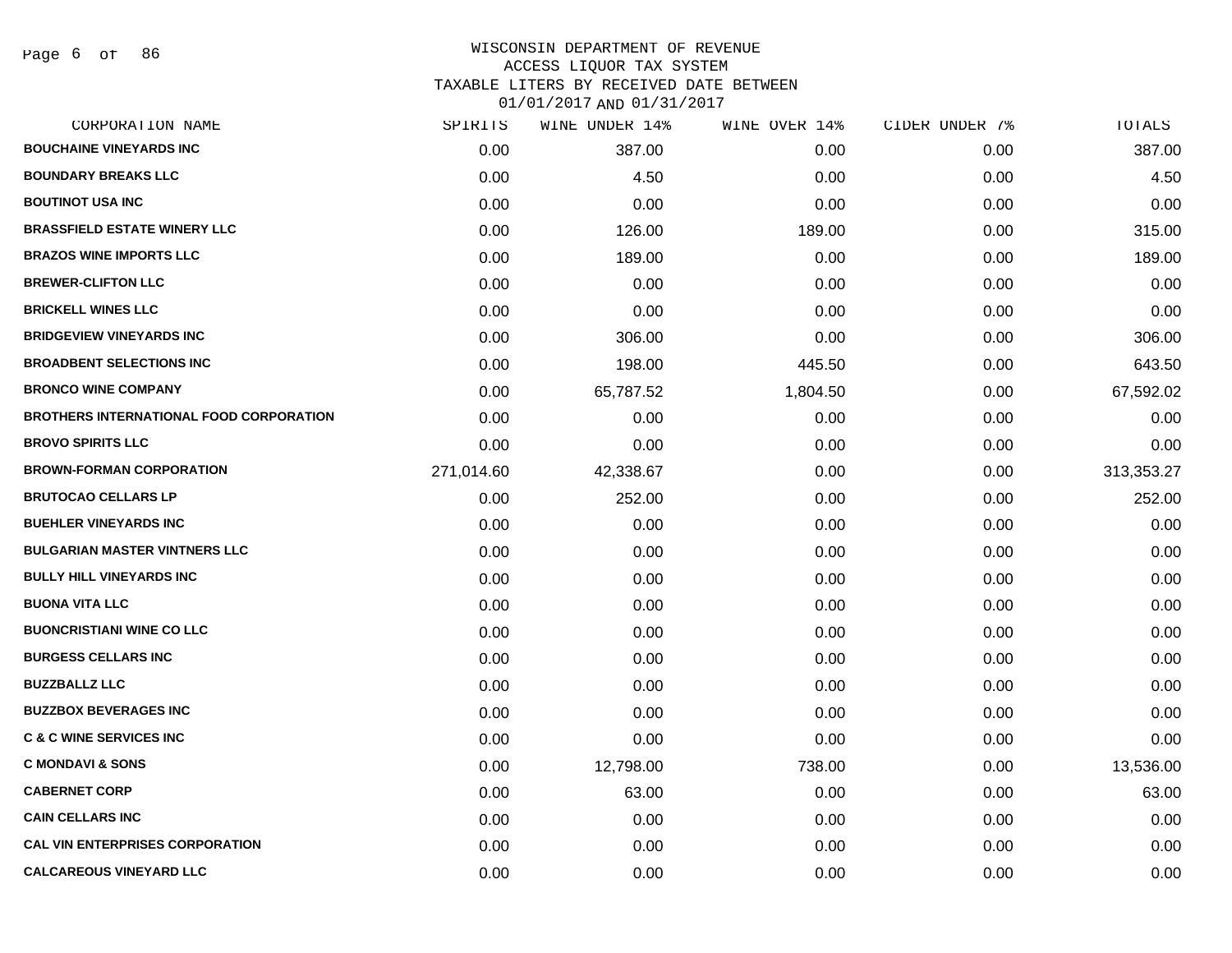Page 7 of 86

| CORPORATION NAME                            | SPIRITS   | WINE UNDER 14% | WINE OVER 14% | CIDER UNDER 7% | TOTALS    |
|---------------------------------------------|-----------|----------------|---------------|----------------|-----------|
| <b>CALERA WINE COMPANY LP</b>               | 0.00      | 0.00           | 63.00         | 0.00           | 63.00     |
| <b>CALIFORNIA CIDER COMPANY</b>             | 0.00      | 0.00           | 0.00          | 1,894.37       | 1,894.37  |
| <b>CALIFORNIA NATURAL PRODUCTS INC</b>      | 0.00      | 0.00           | 0.00          | 0.00           | 0.00      |
| <b>CALIFORNIA VINEYARDS INC</b>             | 0.00      | 0.00           | 0.00          | 0.00           | 0.00      |
| <b>CALISTOGA PARTNERS LP</b>                | 0.00      | 0.00           | 0.00          | 0.00           | 0.00      |
| <b>CALLUNA VINEYARDS LLC</b>                | 0.00      | 0.00           | 0.00          | 0.00           | 0.00      |
| <b>CAMARDA CORP</b>                         | 0.00      | 0.00           | 0.00          | 0.00           | 0.00      |
| <b>CAMPARI AMERICA LLC</b>                  | 55,708.20 | 0.00           | 0.00          | 0.00           | 55,708.20 |
| <b>CANNON RIVER WINERY LLC</b>              | 0.00      | 0.00           | 0.00          | 0.00           | 0.00      |
| <b>CAPE CLASSICS INC</b>                    | 0.00      | 2,808.00       | 558.00        | 0.00           | 3,366.00  |
| <b>CARAVEL GROUP LLC</b>                    | 0.00      | 0.00           | 0.00          | 0.00           | 0.00      |
| <b>CARDWELL HILL CELLARS LLC</b>            | 0.00      | 0.00           | 0.00          | 0.00           | 0.00      |
| <b>CARIBBEAN DISTILLERS LLC</b>             | 0.00      | 0.00           | 0.00          | 0.00           | 0.00      |
| <b>CARIBBEAN SPIRITS INC</b>                | 0.00      | 0.00           | 0.00          | 0.00           | 0.00      |
| <b>CARL JEPPSON COMPANY</b>                 | 0.00      | 0.00           | 0.00          | 0.00           | 0.00      |
| <b>CARL THOMA</b>                           | 0.00      | 0.00           | 0.00          | 0.00           | 0.00      |
| <b>CARLSON VINEYARDS INC</b>                | 0.00      | 0.00           | 0.00          | 0.00           | 0.00      |
| <b>CAROLE MINOGUE</b>                       | 0.00      | 0.00           | 0.00          | 0.00           | 0.00      |
| <b>CAROLINA DISTRIBUTION LLC</b>            | 0.00      | 0.00           | 0.00          | 0.00           | 0.00      |
| <b>CARRIAGE HOUSE IMPORTS, LTD.</b>         | 135.00    | 0.00           | 0.00          | 0.00           | 135.00    |
| <b>CASTLE BRANDS USA CORP</b>               | 4,381.50  | 0.00           | 0.00          | 0.00           | 4,381.50  |
| <b>CASTORO CELLARS</b>                      | 0.00      | 522.00         | 0.00          | 0.00           | 522.00    |
| <b>CEDAR KNOLL VINEYARDS INC</b>            | 0.00      | 0.00           | 0.00          | 0.00           | 0.00      |
| <b>CELEBRATION DISTILLATION CORPORATION</b> | 0.00      | 0.00           | 0.00          | 0.00           | 0.00      |
| <b>CELLARS INTERNATIONAL INC</b>            | 0.00      | 160.48         | 0.00          | 0.00           | 160.48    |
| <b>CELLIER WINES DISTRIBUTING INC</b>       | 0.00      | 600.00         | 0.00          | 0.00           | 600.00    |
| <b>CELLO VIA INC</b>                        | 0.00      | 0.00           | 0.00          | 0.00           | 0.00      |
| <b>CENTER VALLEY ORCHARDS LLC</b>           | 0.00      | 0.00           | 0.00          | 0.00           | 0.00      |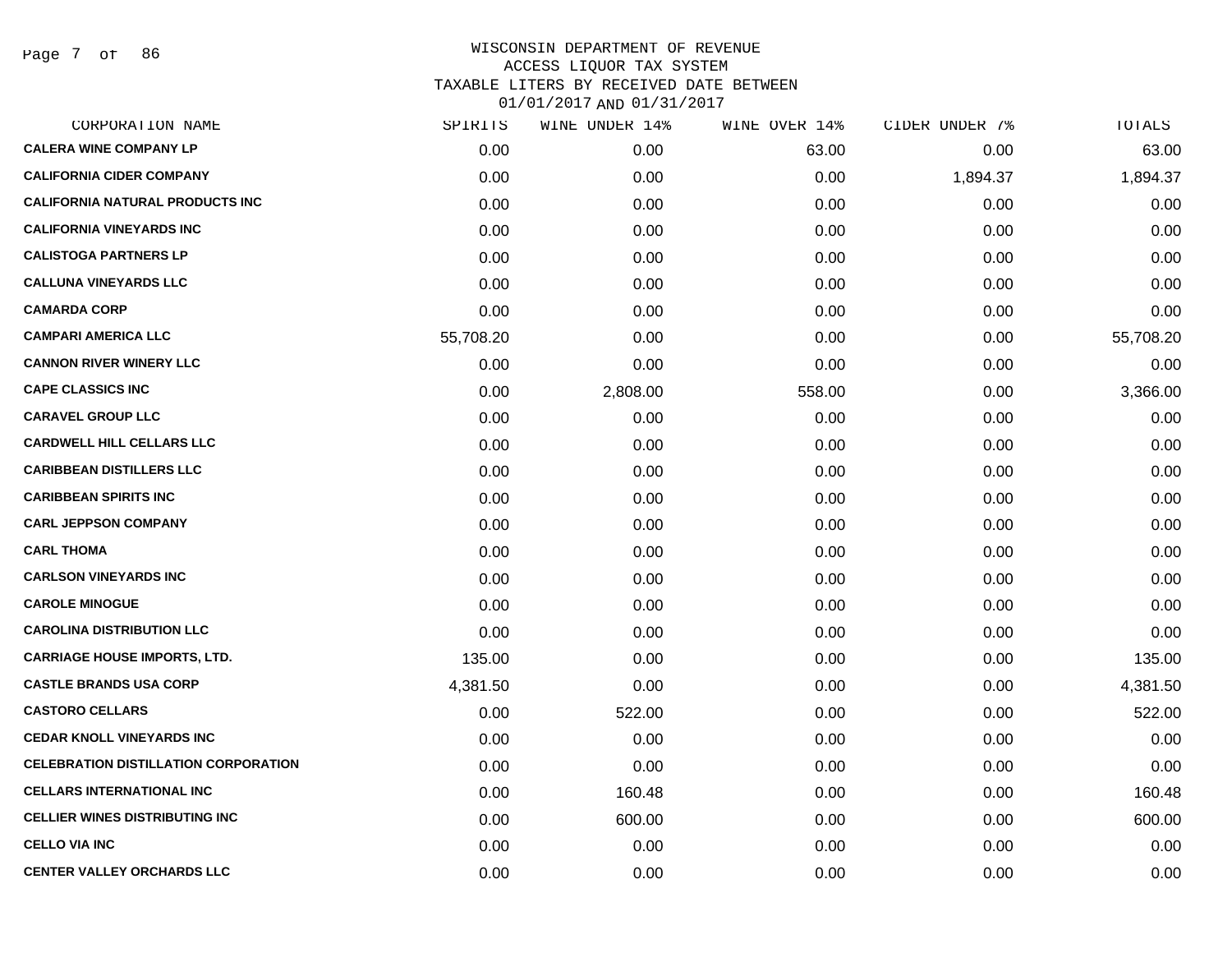Page 8 of 86

| CORPORATION NAME                      | SPIRITS   | WINE UNDER 14% | WINE OVER 14% | CIDER UNDER 7% | TOTALS    |
|---------------------------------------|-----------|----------------|---------------|----------------|-----------|
| <b>CHAISE VENTURES INC</b>            | 0.00      | 0.00           | 0.00          | 0.00           | 0.00      |
| <b>CHANNING DAUGHTERS WINERY LLC</b>  | 0.00      | 0.00           | 0.00          | 0.00           | 0.00      |
| <b>CHAPPELLET WINERY INC</b>          | 0.00      | 0.00           | 351.00        | 0.00           | 351.00    |
| <b>CHARBAUT AMERICA INC</b>           | 0.00      | 0.00           | 0.00          | 0.00           | 0.00      |
| <b>CHARLES &amp; MARTHA BARRA</b>     | 0.00      | 180.00         | 36.00         | 0.00           | 216.00    |
| <b>CHARLES JACQUIN ET CIE INC</b>     | 15,675.65 | 0.00           | 238.53        | 0.00           | 15,914.18 |
| <b>CHARLES NEAL SELECTIONS INC</b>    | 0.00      | 387.00         | 0.00          | 0.00           | 387.00    |
| <b>CHARLES REININGER LLC</b>          | 0.00      | 0.00           | 0.00          | 0.00           | 0.00      |
| <b>CHATEAU BARNABY LLC</b>            | 0.00      | 0.00           | 0.00          | 0.00           | 0.00      |
| <b>CHATEAU DIANA LLC</b>              | 0.00      | 0.00           | 405.00        | 0.00           | 405.00    |
| <b>CHATHAM IMPORTS INC</b>            | 765.75    | 0.00           | 0.00          | 0.00           | 765.75    |
| <b>CHEHALEM INC</b>                   | 0.00      | 0.00           | 0.00          | 0.00           | 0.00      |
| <b>CHICAGO DISTILLING COMPANY LLC</b> | 0.00      | 0.00           | 0.00          | 0.00           | 0.00      |
| <b>CHOYA UMESHU USA INC</b>           | 0.00      | 0.00           | 0.00          | 0.00           | 0.00      |
| <b>CHRISTIAN P SCHAEFER</b>           | 0.00      | 0.00           | 0.00          | 9,198.54       | 9,198.54  |
| <b>CHRISTOPHER DRAKE WHITCRAFT</b>    | 0.00      | 0.00           | 0.00          | 0.00           | 0.00      |
| <b>CHRISTOPHER F PITTENGER</b>        | 0.00      | 153.00         | 63.00         | 0.00           | 216.00    |
| <b>CHRISTOPHER FIGGINS</b>            | 0.00      | 0.00           | 0.00          | 0.00           | 0.00      |
| <b>CHRISTOPHER J FLOOD</b>            | 0.00      | 0.00           | 0.00          | 0.00           | 0.00      |
| <b>CHRISTOPHER M JAMES</b>            | 0.00      | 0.00           | 0.00          | 0.00           | 0.00      |
| <b>CHRISTOPHER MICHAEL WINES LLC</b>  | 0.00      | 171.00         | 0.00          | 0.00           | 171.00    |
| <b>CLAAR CELLARS LLC</b>              | 0.00      | 0.00           | 0.00          | 0.00           | 0.00      |
| <b>CLARA STREET COMPANY</b>           | 0.00      | 0.00           | 0.00          | 0.00           | 0.00      |
| <b>CLASSIC WINE IMPORTS INC</b>       | 3,143.10  | 819.00         | 0.00          | 0.00           | 3,962.10  |
| <b>CLASSICAL WINES FROM SPAIN LTD</b> | 0.00      | 0.00           | 0.00          | 0.00           | 0.00      |
| <b>CLENDENENLINDQUIST VINTNERS</b>    | 0.00      | 0.00           | 0.00          | 0.00           | 0.00      |
| <b>CLINE CELLARS INC</b>              | 0.00      | 3,402.00       | 1,071.00      | 0.00           | 4,473.00  |
| <b>CLINE SISTERS IMPORTS LLC</b>      | 0.00      | 0.00           | 0.00          | 0.00           | 0.00      |
|                                       |           |                |               |                |           |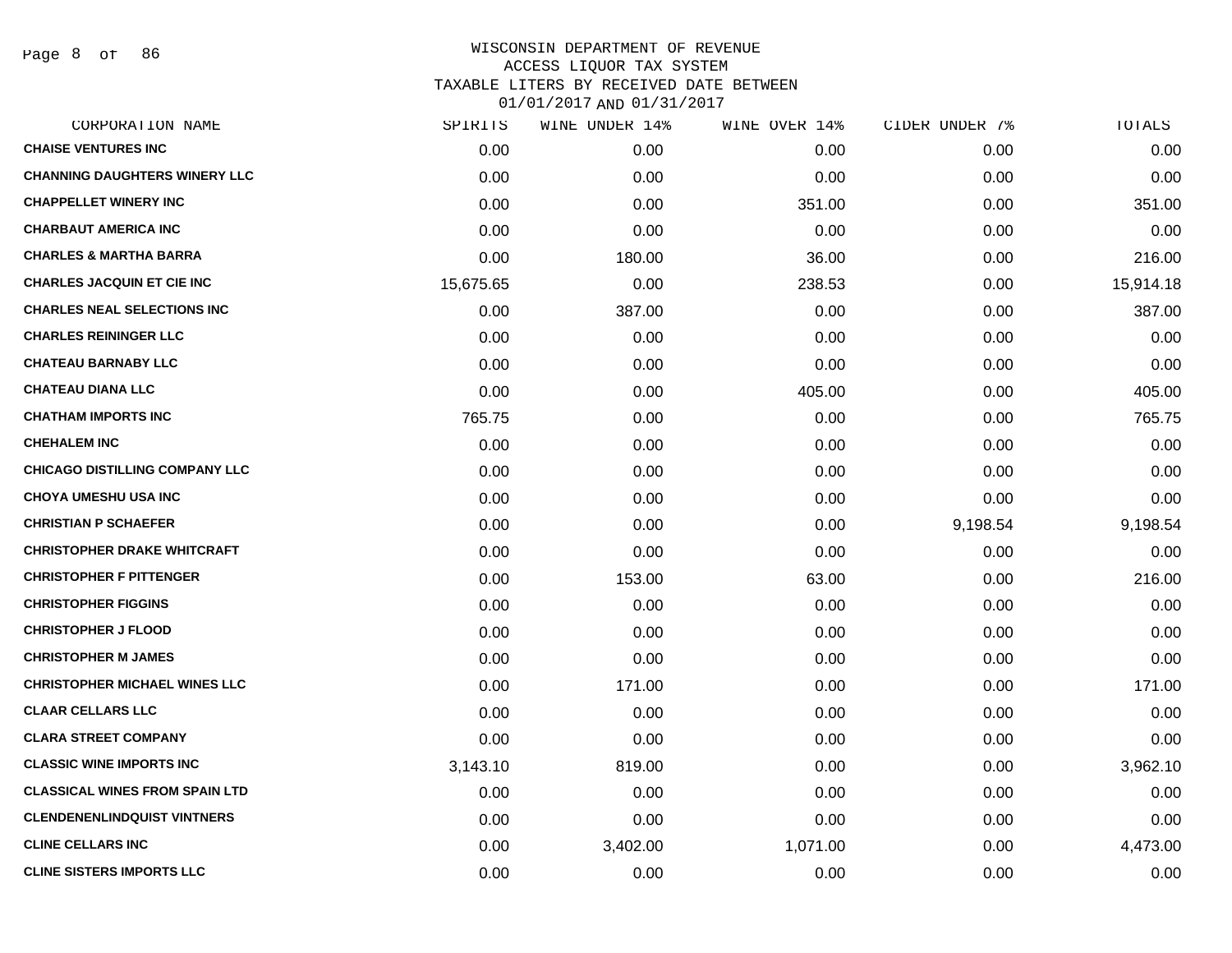Page 9 of 86

### WISCONSIN DEPARTMENT OF REVENUE ACCESS LIQUOR TAX SYSTEM TAXABLE LITERS BY RECEIVED DATE BETWEEN

| CORPORATION NAME                             | SPIRITS   | WINE UNDER 14% | WINE OVER 14% | CIDER UNDER 7% | TOTALS     |
|----------------------------------------------|-----------|----------------|---------------|----------------|------------|
| <b>CLINT PROPERTIES INC</b>                  | 0.00      | 0.00           | 0.00          | 0.00           | 0.00       |
| <b>CLOS DU VAL WINE CO LTD</b>               | 0.00      | 0.00           | 0.00          | 0.00           | 0.00       |
| <b>COCKERELL WINE CONSULTING LLC</b>         | 0.00      | 0.00           | 0.00          | 0.00           | 0.00       |
| <b>CODY T WRIGHT</b>                         | 0.00      | 0.00           | 0.00          | 0.00           | 0.00       |
| <b>COHO WINES LLC</b>                        | 0.00      | 0.00           | 0.00          | 0.00           | 0.00       |
| <b>COLORADO CIDER COMPANY LLC</b>            | 0.00      | 0.00           | 0.00          | 0.00           | 0.00       |
| <b>CONSTELLATION BRANDS INC</b>              | 70,652.40 | 352,117.25     | 9,643.50      | 0.00           | 432,413.15 |
| <b>COOL HAND VINEYARDS LLC</b>               | 0.00      | 0.00           | 0.00          | 0.00           | 0.00       |
| <b>COPA CACHACA CORPORATION</b>              | 0.00      | 0.00           | 0.00          | 0.00           | 0.00       |
| <b>COPPER &amp; KINGS AMERICAN BRANDY CO</b> | 189.00    | 0.00           | 0.00          | 0.00           | 189.00     |
| <b>COPPER CANE LLC</b>                       | 0.00      | 720.00         | 504.00        | 0.00           | 1,224.00   |
| <b>CORA IMPORTS LTD</b>                      | 0.00      | 0.00           | 13.95         | 0.00           | 13.95      |
| <b>CORDELINA WINE COMPANY LLC</b>            | 0.00      | 0.00           | 0.00          | 0.00           | 0.00       |
| <b>CORK ALLIANCE INC</b>                     | 0.00      | 2,610.00       | 0.00          | 0.00           | 2,610.00   |
| <b>CORNERSTONE CELLARS INC</b>               | 0.00      | 0.00           | 0.00          | 0.00           | 0.00       |
| <b>COUP DE FOUDRE LLC</b>                    | 0.00      | 0.00           | 0.00          | 0.00           | 0.00       |
| <b>COURAGEOUS INC</b>                        | 0.00      | 0.00           | 0.00          | 0.00           | 0.00       |
| <b>CRACOVIA BRANDS INC</b>                   | 298.50    | 27.00          | 171.00        | 0.00           | 496.50     |
| <b>CRAFTED ARTISAN MEADERY LLC</b>           | 0.00      | 0.00           | 0.00          | 0.00           | 0.00       |
| <b>CRAIG JAFFURS</b>                         | 0.00      | 0.00           | 0.00          | 0.00           | 0.00       |
| <b>CRAIG S HANDLY</b>                        | 0.00      | 0.00           | 0.00          | 0.00           | 0.00       |
| <b>CREATIVE WINE CONCEPTS INC</b>            | 0.00      | 0.00           | 0.00          | 0.00           | 0.00       |
| <b>CREW WINE COMPANY LLC</b>                 | 0.00      | 1,323.00       | 189.00        | 0.00           | 1,512.00   |
| <b>CRIBARI VINEYARDS INC</b>                 | 0.00      | 0.00           | 0.00          | 0.00           | 0.00       |
| <b>CRIMSON WINE GROUP LTD</b>                | 0.00      | 0.00           | 0.00          | 0.00           | 0.00       |
| <b>CRISPIN CIDER COMPANY</b>                 | 0.00      | 0.00           | 0.00          | 0.00           | 0.00       |
| <b>CRISTOM VINEYARDS INC</b>                 | 0.00      | 0.00           | 0.00          | 0.00           | 0.00       |
| <b>CROWLEY WINES LLC</b>                     | 0.00      | 0.00           | 0.00          | 0.00           | 0.00       |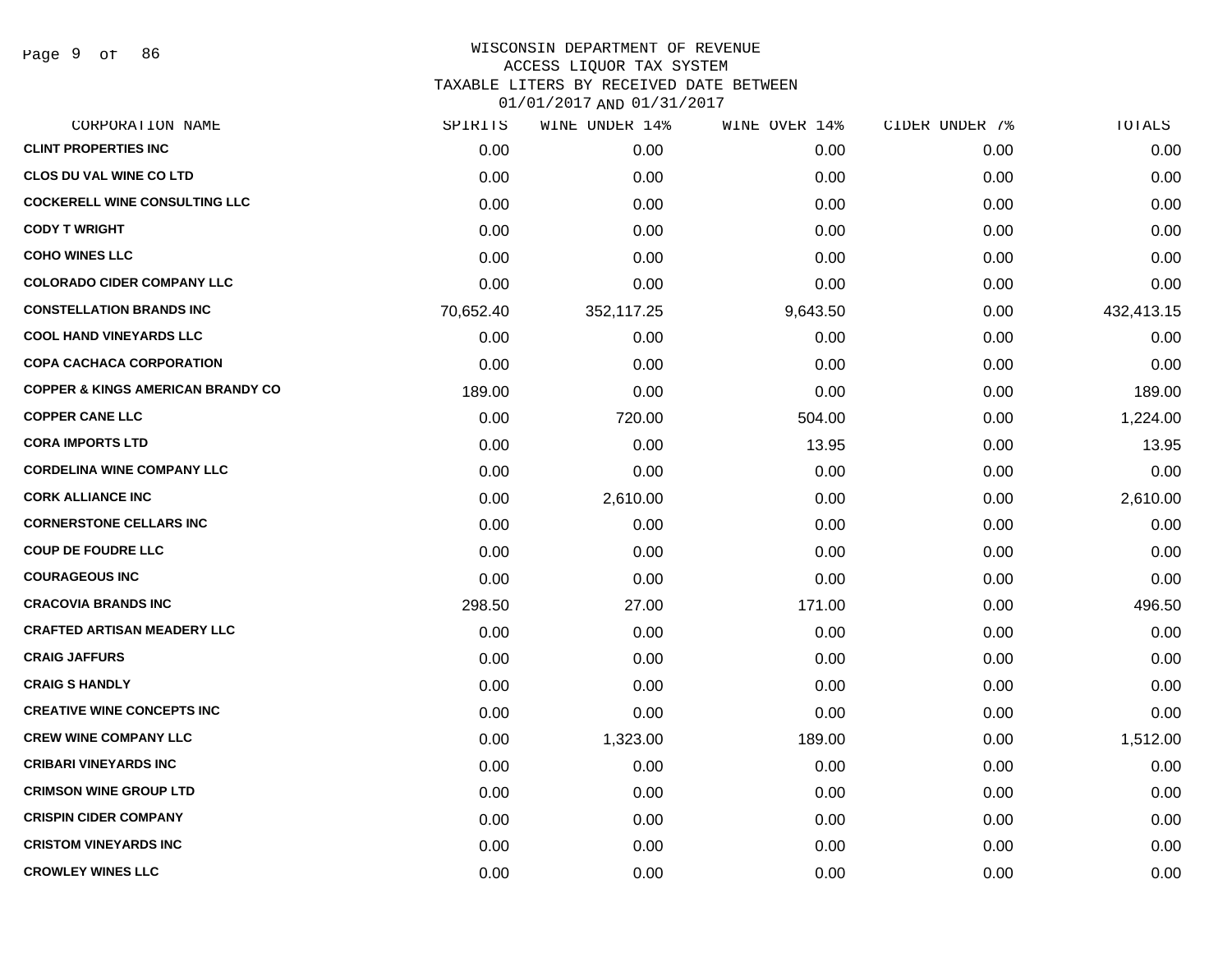### WISCONSIN DEPARTMENT OF REVENUE ACCESS LIQUOR TAX SYSTEM TAXABLE LITERS BY RECEIVED DATE BETWEEN

|  | 0T\0T\70T\YUD\0I\?I\70T |  |  |
|--|-------------------------|--|--|
|  |                         |  |  |

| CORPORATION NAME                         | SPIRITS  | WINE UNDER 14% | WINE OVER 14% | CIDER UNDER 7% | TOTALS    |
|------------------------------------------|----------|----------------|---------------|----------------|-----------|
| <b>CROWN POINT WINERY LLC</b>            | 0.00     | 0.00           | 0.00          | 0.00           | 0.00      |
| <b>CROWN VALLEY WINERY INC</b>           | 4,491.00 | 0.00           | 0.00          | 0.00           | 4,491.00  |
| <b>CULT OF 8</b>                         | 0.00     | 1,566.00       | 684.00        | 0.00           | 2,250.00  |
| <b>CULTIVATE WINES LLC</b>               | 0.00     | 189.00         | 36.00         | 0.00           | 225.00    |
| <b>CUSHMAN WINERY CORPORATION</b>        | 0.00     | 0.00           | 0.00          | 0.00           | 0.00      |
| <b>CUTLER'S ARTISAN SPIRITS INC</b>      | 0.00     | 0.00           | 0.00          | 0.00           | 0.00      |
| <b>CUTWATER SPIRITS LLC</b>              | 325.00   | 0.00           | 0.00          | 0.00           | 325.00    |
| <b>CUVAISON INC</b>                      | 0.00     | 0.00           | 160.50        | 0.00           | 160.50    |
| <b>D &amp; D VINEYARDS INC</b>           | 0.00     | 0.00           | 0.00          | 0.00           | 0.00      |
| <b>D &amp; J F CELLARS INC</b>           | 0.00     | 0.00           | 0.00          | 0.00           | 0.00      |
| <b>D.G.L. DISTRIBUTORS, INC</b>          | 72.00    | 27.00          | 0.00          | 0.00           | 99.00     |
| <b>DAEDALUS CELLARS CO</b>               | 0.00     | 0.00           | 0.00          | 0.00           | 0.00      |
| <b>DAN CAREY</b>                         | 0.00     | 0.00           | 0.00          | 0.00           | 0.00      |
| <b>DANCING COYOTE WINES</b>              | 0.00     | 0.00           | 0.00          | 0.00           | 0.00      |
| <b>DANIEL SCHOENFELD</b>                 | 0.00     | 0.00           | 0.00          | 0.00           | 0.00      |
| <b>DANNY RAKOVIC</b>                     | 0.00     | 0.00           | 0.00          | 0.00           | 0.00      |
| <b>DAOU VINEYARDS LLC</b>                | 0.00     | 0.00           | 693.00        | 0.00           | 693.00    |
| <b>DAQUINO ITALIAN IMPORTING CO INC.</b> | 0.00     | 0.00           | 0.00          | 0.00           | 0.00      |
| <b>DARIOUSH KHALEDI WINERY LLC</b>       | 0.00     | 0.00           | 0.00          | 0.00           | 0.00      |
| <b>DAVID ARTHUR VINEYARDS LLC</b>        | 0.00     | 0.00           | 0.00          | 0.00           | 0.00      |
| <b>DAVID B POTTER</b>                    | 0.00     | 0.00           | 0.00          | 0.00           | 0.00      |
| <b>DAVID N RAYNE</b>                     | 2,761.00 | 57,128.17      | 5,786.50      | 0.00           | 65,675.67 |
| <b>DAVID R BARNES</b>                    | 0.00     | 0.00           | 0.00          | 0.00           | 0.00      |
| <b>DAVIDS PINOT VINEYARDS INC</b>        | 0.00     | 0.00           | 0.00          | 0.00           | 0.00      |
| DE MAISON SELECTIONS INC                 | 0.00     | 0.00           | 0.00          | 0.00           | 0.00      |
| <b>DEANNA BASTIANICH</b>                 | 0.00     | 0.00           | 0.00          | 0.00           | 0.00      |
| <b>DELEGAT USA INC</b>                   | 0.00     | 0.00           | 0.00          | 0.00           | 0.00      |
| <b>DELIA E RODRIGUEZ</b>                 | 0.00     | 0.00           | 0.00          | 0.00           | 0.00      |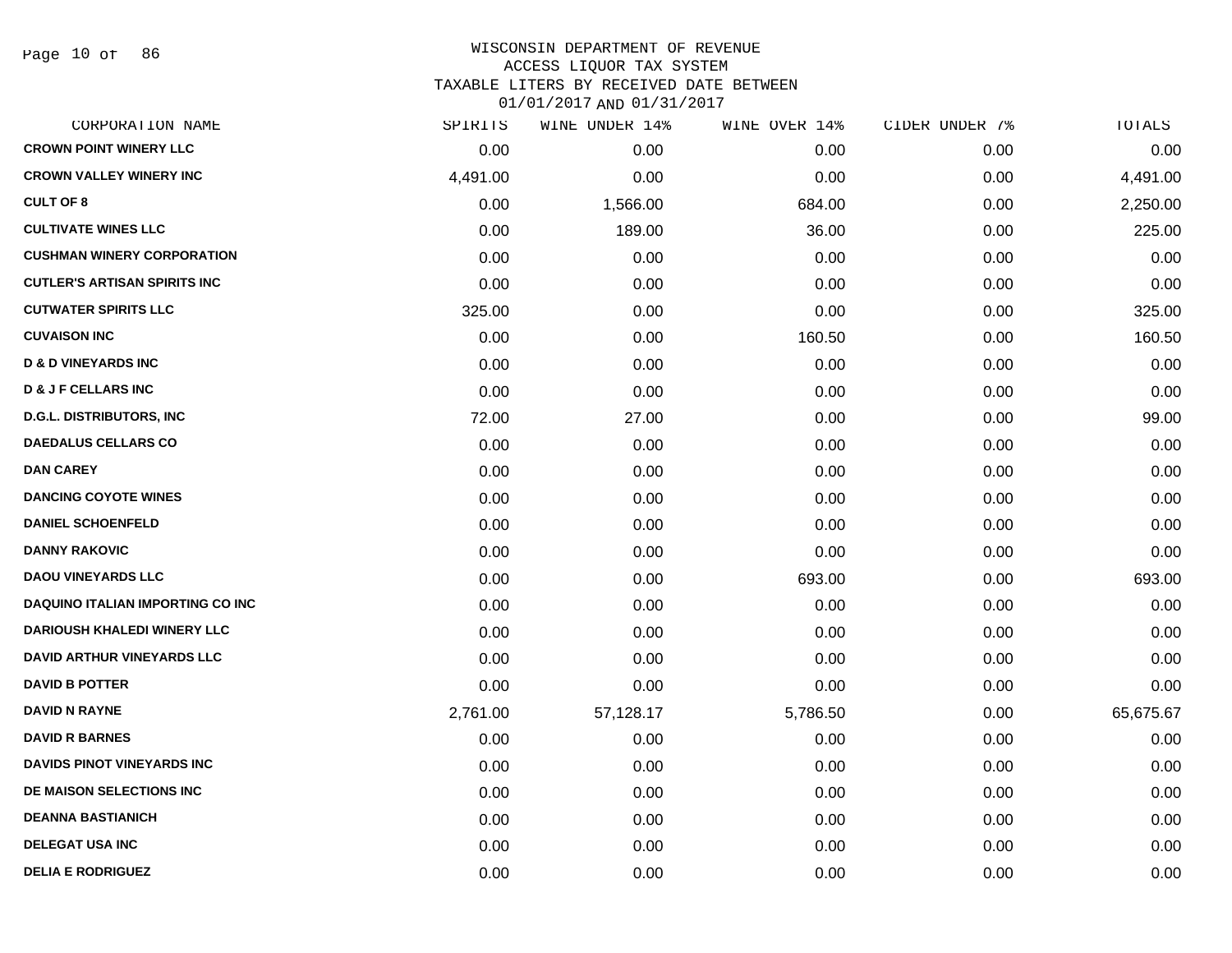Page 11 of 86

### WISCONSIN DEPARTMENT OF REVENUE ACCESS LIQUOR TAX SYSTEM

TAXABLE LITERS BY RECEIVED DATE BETWEEN

| CORPORATION NAME                                              | SPIRITS    | WINE UNDER 14% | WINE OVER 14% | CIDER UNDER 7% | TOTALS     |
|---------------------------------------------------------------|------------|----------------|---------------|----------------|------------|
| <b>DELICATO VINEYARDS INC</b>                                 | 0.00       | 173,307.00     | 14,112.00     | 0.00           | 187,419.00 |
| <b>DELILLE CELLARS LLC</b>                                    | 0.00       | 0.00           | 0.00          | 0.00           | 0.00       |
| DEMERARA DISTILLERS (USA) INC                                 | 0.00       | 0.00           | 0.00          | 0.00           | 0.00       |
| <b>DEROSE WINERY INC</b>                                      | 0.00       | 0.00           | 0.00          | 0.00           | 0.00       |
| <b>DERRICK C MANCINI</b>                                      | 0.00       | 0.00           | 0.00          | 0.00           | 0.00       |
| <b>DIAGEO AMERICAS INC</b>                                    | 927,484.55 | 0.00           | 0.00          | 0.00           | 927,484.55 |
| <b>DIAMOND IMPORTERS INC</b>                                  | 0.00       | 0.00           | 0.00          | 0.00           | 0.00       |
| <b>DIRTY IMPORTS LLC</b>                                      | 0.00       | 0.00           | 0.00          | 0.00           | 0.00       |
| DISARONNO INTERNATIONAL LLC                                   | 8,079.00   | 0.00           | 0.00          | 0.00           | 8,079.00   |
| DISTILLERY NO. 209 LTD NAPA CALIFORNIA                        | 0.00       | 0.00           | 0.00          | 0.00           | 0.00       |
| <b>DIVOT ENTERPRISES LLC</b>                                  | 0.00       | 0.00           | 0.00          | 0.00           | 0.00       |
| DOMAINE DE LA TERRE ROUGE LTD                                 | 0.00       | 0.00           | 0.00          | 0.00           | 0.00       |
| <b>DOMAINE DE MARIA SOTER LLC</b>                             | 0.00       | 0.00           | 0.00          | 0.00           | 0.00       |
| <b>DOMAINE MB LLC</b>                                         | 0.00       | 0.00           | 0.00          | 0.00           | 0.00       |
| <b>DOMAINE SELECT WINE &amp; SPIRITS LLC</b>                  | 0.00       | 0.00           | 0.00          | 0.00           | 0.00       |
| <b>DOMAINE SELECT WINE ESTATES LLC</b>                        | 0.00       | 0.00           | 0.00          | 0.00           | 0.00       |
| <b>DOMAINE SERENE VINEYARDS &amp; WINERY INC</b>              | 0.00       | 0.00           | 0.00          | 0.00           | 0.00       |
| <b>DOMAINE ST GEORGE</b>                                      | 0.00       | 0.00           | 0.00          | 0.00           | 0.00       |
| DON SEBASTIANI & SONS INTERNATIONAL WINE<br><b>NEGOCIANTS</b> | 0.00       | 6,180.00       | 126.00        | 0.00           | 6,306.00   |
| <b>DONALD PHILLIPS HILL JR</b>                                | 0.00       | 0.00           | 0.00          | 0.00           | 0.00       |
| DOUBLE DIAMOND DISTILLERY LLC                                 | 0.00       | 0.00           | 0.00          | 0.00           | 0.00       |
| <b>DOUBLE DOWN SPIRITS LLC</b>                                | 0.00       | 0.00           | 0.00          | 0.00           | 0.00       |
| <b>DOYNA LTD</b>                                              | 0.00       | 0.00           | 0.00          | 0.00           | 0.00       |
| <b>DREYER WINE LLC</b>                                        | 0.00       | 261.00         | 0.00          | 0.00           | 261.00     |
| <b>DREYFUS ASHBY INC</b>                                      | 0.00       | 1,602.00       | 499.50        | 0.00           | 2,101.50   |
| <b>DRINKS AMERICAS INC</b>                                    | 0.00       | 0.00           | 0.00          | 0.00           | 0.00       |
| DRY CREEK VINEYARD INC                                        | 0.00       | 6,114.75       | 1,208.10      | 0.00           | 7,322.85   |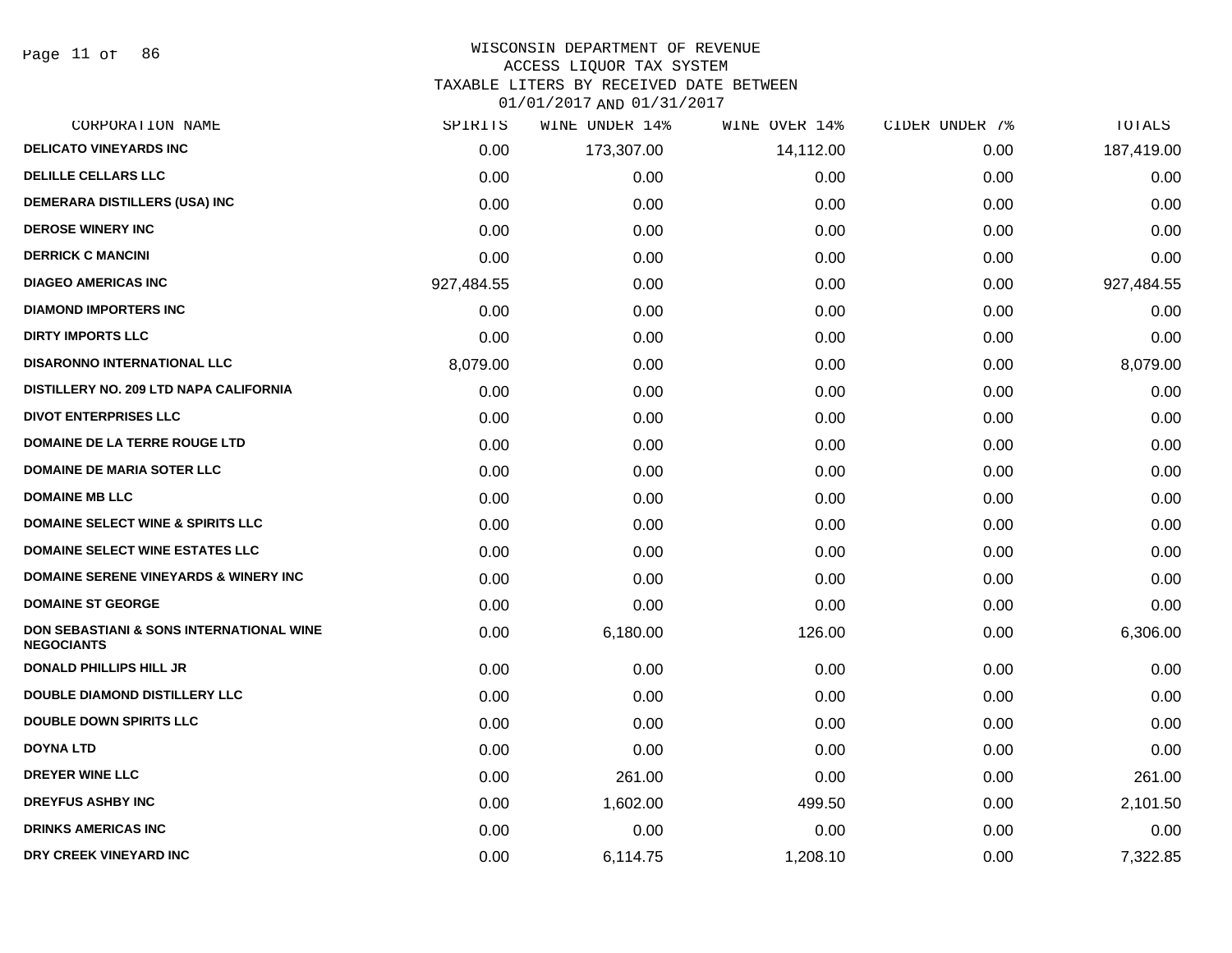Page 12 of 86

### WISCONSIN DEPARTMENT OF REVENUE ACCESS LIQUOR TAX SYSTEM

TAXABLE LITERS BY RECEIVED DATE BETWEEN

| CORPORATION NAME                               | SPIRITS    | <b>WINE UNDER 14%</b> | WINE OVER 14% | CIDER UNDER 7% | TOTALS       |
|------------------------------------------------|------------|-----------------------|---------------|----------------|--------------|
| DRY FLY DISTILLING INC                         | 0.00       | 0.00                  | 0.00          | 0.00           | 0.00         |
| <b>DUCKHORN WINE COMPANY</b>                   | 0.00       | 945.00                | 706.50        | 0.00           | 1,651.50     |
| <b>DUGGANS DISTILLERS PRODUCTS CORPORATION</b> | 270.00     | 0.00                  | 0.00          | 0.00           | 270.00       |
| <b>DUMOL INC</b>                               | 0.00       | 0.00                  | 0.00          | 0.00           | 0.00         |
| <b>DUNDEE FOODS LLC</b>                        | 0.00       | 0.00                  | 0.00          | 0.00           | 0.00         |
| <b>DUNHAM CELLARS LLC</b>                      | 0.00       | 252.00                | 0.00          | 0.00           | 252.00       |
| <b>DUNN VINEYARDS LLC</b>                      | 0.00       | 0.00                  | 0.00          | 0.00           | 0.00         |
| DUTTON GOLDFIELD WINERY LLC                    | 0.00       | 0.00                  | 0.00          | 0.00           | 0.00         |
| <b>DV SPIRITS LLC</b>                          | 0.00       | 0.00                  | 0.00          | 0.00           | 0.00         |
| <b>E &amp; J GALLO WINERY</b>                  | 204,630.50 | 1,188,543.90          | 36,823.50     | 0.00           | 1,429,997.90 |
| <b>EAGLE EYE IMPORTS LLC</b>                   | 0.00       | 0.00                  | 0.00          | 0.00           | 0.00         |
| <b>EAGLES LANDING WINERY LLC</b>               | 0.00       | 696.75                | 0.00          | 0.00           | 696.75       |
| <b>EASTERN LIQUORS USA INC</b>                 | 0.00       | 0.00                  | 0.00          | 0.00           | 0.00         |
| <b>EAUX DE VIE INC</b>                         | 0.00       | 0.00                  | 0.00          | 0.00           | 0.00         |
| <b>EBERLE WINERY LP</b>                        | 0.00       | 0.00                  | 63.00         | 0.00           | 63.00        |
| <b>ECLIPSE ASSETS LLC</b>                      | 0.00       | 0.00                  | 0.00          | 0.00           | 0.00         |
| <b>ECOSUR GROUP LLC</b>                        | 0.00       | 0.00                  | 0.00          | 0.00           | 0.00         |
| EHREN JORDAN WINE CELLARS LLC                  | 0.00       | 0.00                  | 0.00          | 0.00           | 0.00         |
| <b>EIGHT BOTTLES LLC</b>                       | 0.00       | 0.00                  | 0.00          | 0.00           | 0.00         |
| <b>ELK COVE VINEYARDS INC</b>                  | 0.00       | 0.00                  | 0.00          | 0.00           | 0.00         |
| <b>ELV-OREGON LLC</b>                          | 0.00       | 0.00                  | 0.00          | 0.00           | 0.00         |
| <b>ELYSE WINERY LLC</b>                        | 0.00       | 0.00                  | 0.00          | 0.00           | 0.00         |
| <b>EMCO CHEMICAL DISTRIBUTORS, INC.</b>        | 0.00       | 0.00                  | 0.00          | 0.00           | 0.00         |
| <b>EMILIO GUGLIELMO WINERY INC</b>             | 0.00       | 0.00                  | 0.00          | 0.00           | 0.00         |
| <b>EMPSON USA INC</b>                          | 0.00       | 1,041.00              | 0.00          | 0.00           | 1,041.00     |
| <b>ENOS VINEYARDS INC</b>                      | 0.00       | 0.00                  | 0.00          | 0.00           | 0.00         |
| <b>ENOTEC IMPORTS INC</b>                      | 0.00       | 125.97                | 0.00          | 0.00           | 125.97       |
| <b>ENOVATION BRANDS INC</b>                    | 0.00       | 1,314.00              | 0.00          | 0.00           | 1,314.00     |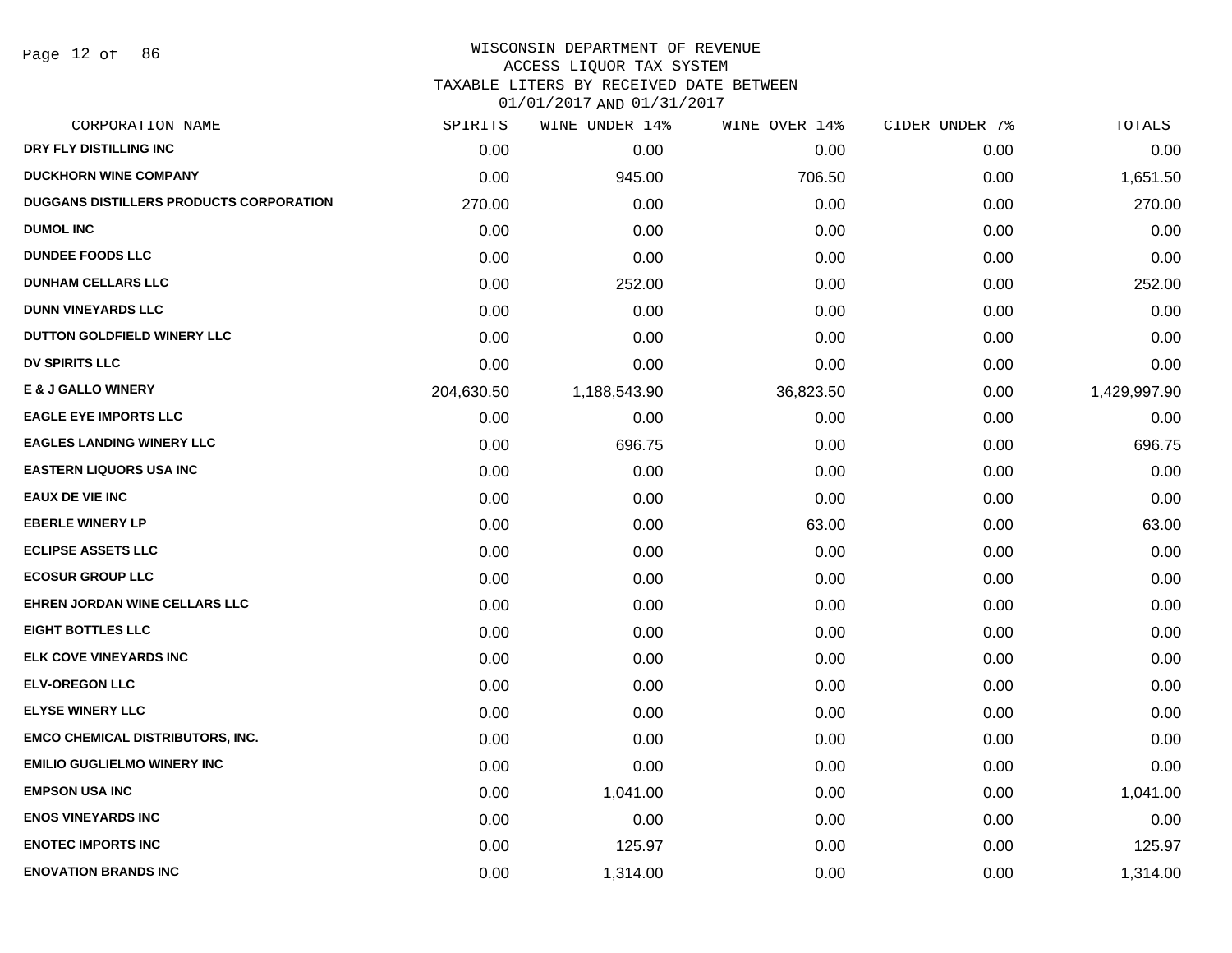Page 13 of 86

| CORPORATION NAME                                 | SPIRITS   | WINE UNDER 14% | WINE OVER 14% | CIDER UNDER 7% | TOTALS    |
|--------------------------------------------------|-----------|----------------|---------------|----------------|-----------|
| <b>EPIC VENTURES INC</b>                         | 0.00      | 0.00           | 0.00          | 0.00           | 0.00      |
| <b>EPICUREAN WINES LLC</b>                       | 0.00      | 0.00           | 0.00          | 0.00           | 0.00      |
| <b>ERIC FLANAGAN</b>                             | 0.00      | 0.00           | 0.00          | 0.00           | 0.00      |
| <b>ERIC TRUMP WINE MANUFACTURING LLC</b>         | 0.00      | 0.00           | 0.00          | 0.00           | 0.00      |
| <b>ERNST A STORM</b>                             | 0.00      | 0.00           | 0.00          | 0.00           | 0.00      |
| <b>ESSER WINES LLC</b>                           | 0.00      | 0.00           | 0.00          | 0.00           | 0.00      |
| <b>EUGENE WINE CELLARS LLC</b>                   | 0.00      | 0.00           | 0.00          | 0.00           | 0.00      |
| <b>EUROPEAN IMPORTS &amp; EXPORTS LLC</b>        | 0.00      | 0.00           | 0.00          | 0.00           | 0.00      |
| <b>EUROPEAN WINE IMPORTS INC</b>                 | 0.00      | 0.00           | 0.00          | 0.00           | 0.00      |
| <b>EVAKI INC</b>                                 | 0.00      | 0.00           | 0.00          | 0.00           | 0.00      |
| EVESHAM WOOD VINEYARD AND WINERY LLC             | 0.00      | 459.00         | 0.00          | 0.00           | 459.00    |
| <b>EXCELSIOR WINE COMPANY LLC</b>                | 0.00      | 2,961.00       | 0.00          | 0.00           | 2,961.00  |
| <b>F KORBEL &amp; BROS INC</b>                   | 0.00      | 0.00           | 0.00          | 0.00           | 0.00      |
| <b>FL NAVARRO LIMITED</b>                        | 0.00      | 0.00           | 0.00          | 0.00           | 0.00      |
| <b>F&amp;F FINE WINES INTERNATIONAL INC</b>      | 0.00      | 189.00         | 0.00          | 0.00           | 189.00    |
| F.X. MAGNER SELECTIONS, INC.                     | 0.00      | 0.00           | 0.00          | 0.00           | 0.00      |
| <b>FANTIS IMPORTS INC</b>                        | 0.00      | 81.00          | 0.00          | 0.00           | 81.00     |
| <b>FAR NORTH SPIRITS INC</b>                     | 135.00    | 0.00           | 0.00          | 0.00           | 135.00    |
| <b>FASEL SHENSTONE LLC</b>                       | 0.00      | 0.00           | 0.00          | 0.00           | 0.00      |
| <b>FERRARI CARANO VINEYARDS &amp; WINERY LLC</b> | 0.00      | 0.00           | 0.00          | 0.00           | 0.00      |
| <b>FETZER VINEYARDS</b>                          | 0.00      | 5,670.00       | 450.00        | 0.00           | 6,120.00  |
| <b>FIDDLEHEAD CELLARS LP</b>                     | 0.00      | 0.00           | 30.00         | 0.00           | 30.00     |
| FIELD STONE WINERY & VINEYARD INC                | 0.00      | 0.00           | 0.00          | 0.00           | 0.00      |
| FIFTH GENERATION INC                             | 47,001.60 | 0.00           | 0.00          | 0.00           | 47,001.60 |
| FIFTY FOURTH STREET ENTERPRISES LLC              | 0.00      | 0.00           | 0.00          | 0.00           | 0.00      |
| <b>FIRE HOUSE LLC</b>                            | 0.00      | 0.00           | 0.00          | 0.00           | 0.00      |
| <b>FIRESTEED CORPORATION</b>                     | 0.00      | 0.00           | 0.00          | 0.00           | 0.00      |
| <b>FISHER VINEYARDS</b>                          | 0.00      | 0.00           | 0.00          | 0.00           | 0.00      |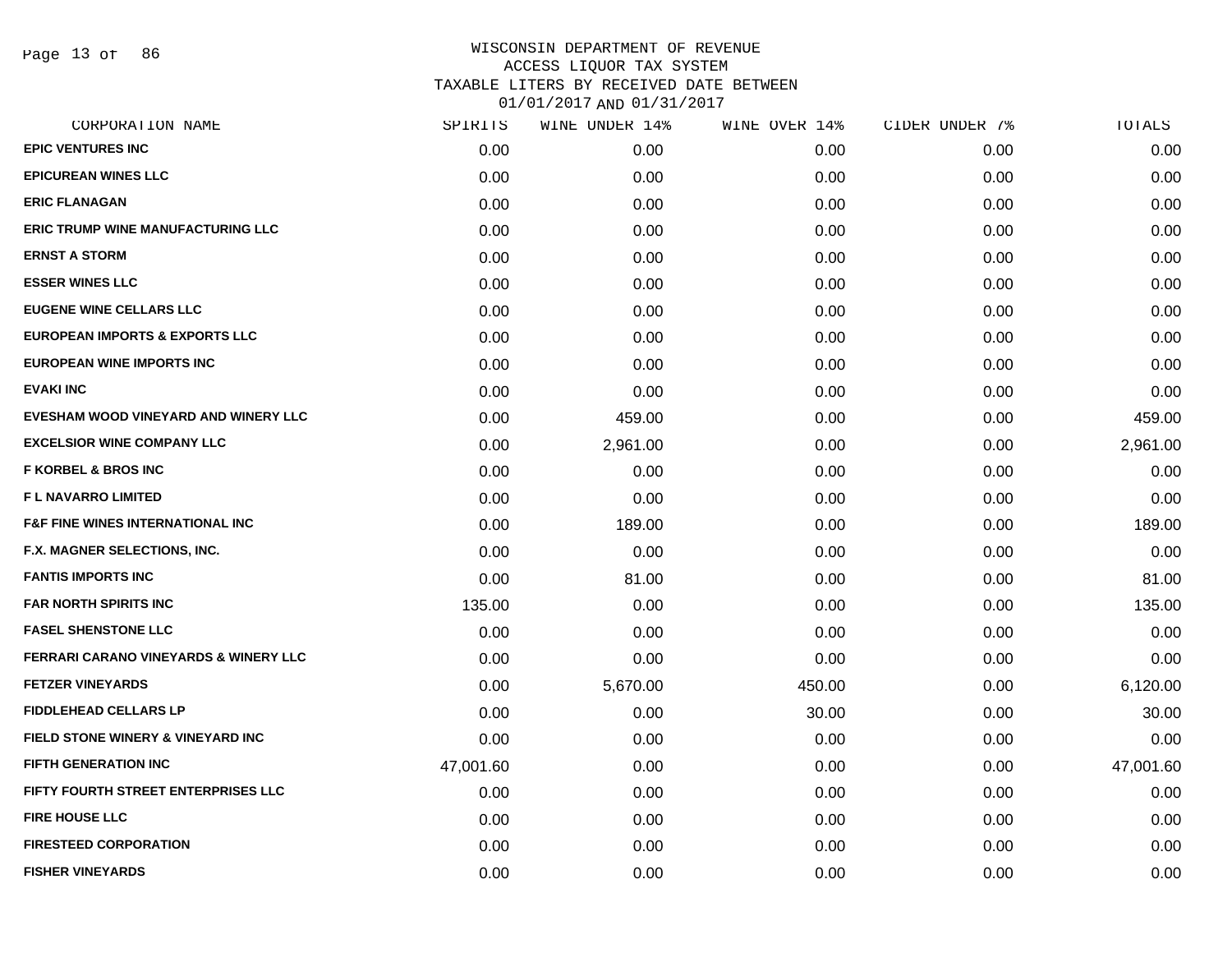Page 14 of 86

### WISCONSIN DEPARTMENT OF REVENUE ACCESS LIQUOR TAX SYSTEM TAXABLE LITERS BY RECEIVED DATE BETWEEN

| CORPORATION NAME                              | SPIRITS  | WINE UNDER 14% | WINE OVER 14% | CIDER UNDER 7% | TOTALS    |
|-----------------------------------------------|----------|----------------|---------------|----------------|-----------|
| <b>FJN FINE WINES LLC</b>                     | 0.00     | 0.00           | 0.00          | 0.00           | 0.00      |
| <b>FLAVOR SEEKERS LLC</b>                     | 0.00     | 0.00           | 0.00          | 0.00           | 0.00      |
| <b>FLORA SPRINGS WINE COMPANY</b>             | 0.00     | 0.00           | 0.00          | 0.00           | 0.00      |
| <b>FN CELLARS LLC</b>                         | 0.00     | 0.00           | 252.00        | 0.00           | 252.00    |
| <b>FOLEY FAMILY WINES INC</b>                 | 49.50    | 5,901.49       | 2,200.50      | 0.00           | 8,151.49  |
| <b>FOLIO WINE COMPANY LLC</b>                 | 0.00     | 3,348.00       | 927.00        | 0.00           | 4,275.00  |
| FORT ROSS VINEYARD & WINERY LLC               | 0.00     | 0.00           | 0.00          | 0.00           | 0.00      |
| <b>FOUR BEARS WINERY LLC</b>                  | 0.00     | 441.00         | 0.00          | 0.00           | 441.00    |
| <b>FOUR DAUGHTERS VINEYARD AND WINERY LLC</b> | 0.00     | 0.00           | 0.00          | 1,699.90       | 1,699.90  |
| FOUR ROSES DISTILLERY LLC                     | 3,228.00 | 0.00           | 0.00          | 0.00           | 3,228.00  |
| <b>FOWLES WINE USA INC</b>                    | 0.00     | 0.00           | 0.00          | 0.00           | 0.00      |
| <b>FOXEN VINEYARD INC</b>                     | 0.00     | 0.00           | 0.00          | 0.00           | 0.00      |
| <b>FRANCIS COPPOLA WINERY LLC</b>             | 0.00     | 30,945.41      | 445.50        | 0.00           | 31,390.91 |
| <b>FRANK FAMILY VINEYARDS LLC</b>             | 0.00     | 0.00           | 708.75        | 0.00           | 708.75    |
| <b>FRANK LIN DISTILLERS PRODUCTS LTD</b>      | 1,781.98 | 0.00           | 0.00          | 0.00           | 1,781.98  |
| <b>FRED C SCHERRER</b>                        | 0.00     | 0.00           | 0.00          | 0.00           | 0.00      |
| <b>FREDERICK WILDMAN &amp; SONS LTD</b>       | 310.50   | 5,620.50       | 234.00        | 0.00           | 6,165.00  |
| <b>FREELANCE WINES LLC</b>                    | 0.00     | 0.00           | 0.00          | 0.00           | 0.00      |
| <b>FREIXENET USA INC</b>                      | 0.00     | 6,245.61       | 0.00          | 0.00           | 6,245.61  |
| <b>FREY VINEYARDS LTD</b>                     | 0.00     | 1,953.00       | 0.00          | 0.00           | 1,953.00  |
| <b>FRIEND WINE MARKETING</b>                  | 0.00     | 0.00           | 0.00          | 0.00           | 0.00      |
| <b>FRITZ CELLARS INC</b>                      | 0.00     | 0.00           | 0.00          | 0.00           | 0.00      |
| <b>FROGS LEAP WINERY</b>                      | 0.00     | 0.00           | 0.00          | 0.00           | 0.00      |
| <b>FRONTIER CORPORATION</b>                   | 0.00     | 252.00         | 54.00         | 0.00           | 306.00    |
| <b>FRUIT OF THE VINES INC</b>                 | 0.00     | 706.57         | 252.03        | 0.00           | 958.60    |
| <b>FULL THROTTLE SLOON SHINE LLC</b>          | 0.00     | 0.00           | 0.00          | 0.00           | 0.00      |
| <b>FULTON STREET BREWERY LLC</b>              | 0.00     | 0.00           | 0.00          | 0.00           | 0.00      |
| <b>G K SKAGGS INC</b>                         | 0.00     | 1,980.00       | 0.00          | 0.00           | 1,980.00  |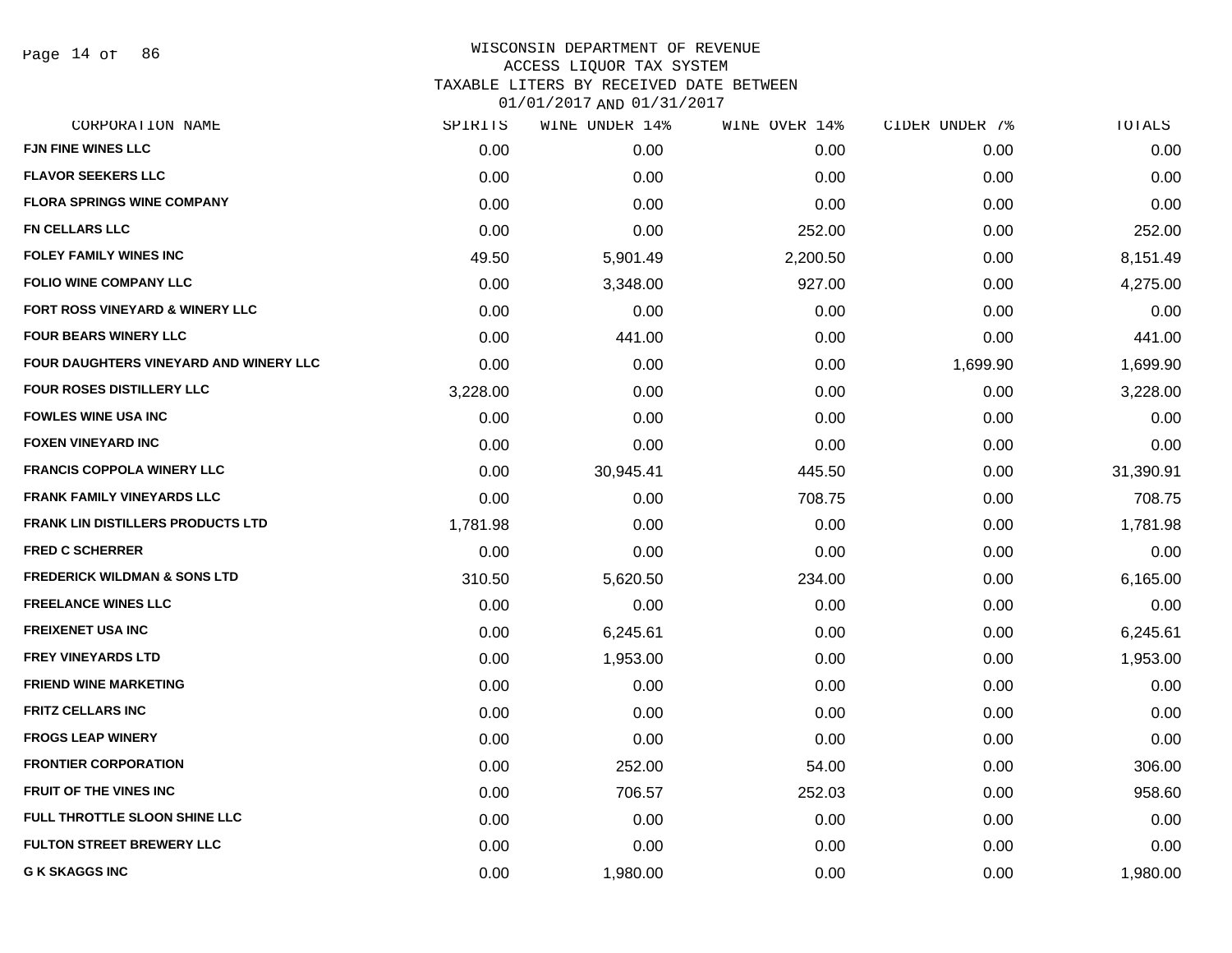Page 15 of 86

# WISCONSIN DEPARTMENT OF REVENUE

# ACCESS LIQUOR TAX SYSTEM

TAXABLE LITERS BY RECEIVED DATE BETWEEN

| CORPORATION NAME                                    | SPIRITS  | WINE UNDER 14% | WINE OVER 14% | CIDER UNDER 7% | TOTALS   |
|-----------------------------------------------------|----------|----------------|---------------|----------------|----------|
| G.S.W.C. INC.                                       | 301.50   | 18.00          | 504.00        | 504.00         | 1,327.50 |
| <b>GAMBA VINEYARDS AND WINERY LLC</b>               | 0.00     | 0.00           | 0.00          | 0.00           | 0.00     |
| <b>GAMBLE FAMILY VINEYARDS LLC</b>                  | 0.00     | 0.00           | 0.00          | 0.00           | 0.00     |
| <b>GENERATIONS OF SONOMA LLC</b>                    | 0.00     | 0.00           | 0.00          | 0.00           | 0.00     |
| <b>GENESEO PARTNERS LP</b>                          | 0.00     | 0.00           | 15.00         | 0.00           | 15.00    |
| <b>GEORGE BOZIC JR</b>                              | 4,669.50 | 1,787.00       | 0.00          | 0.00           | 6,456.50 |
| <b>GERBER, GERBER &amp; GERBER DISCLAIMER TRUST</b> | 0.00     | 27.00          | 0.00          | 0.00           | 27.00    |
| <b>GF WINES LLC</b>                                 | 0.00     | 72.00          | 0.00          | 0.00           | 72.00    |
| <b>GH HOLDINGS LP</b>                               | 0.00     | 0.00           | 0.00          | 0.00           | 0.00     |
| <b>GIBSON WINE COMPANY</b>                          | 0.00     | 0.00           | 1,350.00      | 0.00           | 1,350.00 |
| <b>GILBERT CELLARS LLC</b>                          | 0.00     | 0.00           | 0.00          | 0.00           | 0.00     |
| <b>GLOBAL SPIRITS USA LLC</b>                       | 3,088.50 | 0.00           | 0.00          | 0.00           | 3,088.50 |
| <b>GLOBAL VINEYARD IMPORTERS INC</b>                | 0.00     | 0.00           | 0.00          | 0.00           | 0.00     |
| <b>GLUNZ FAMILY WINERY &amp; CELLARS INC</b>        | 0.00     | 84.00          | 0.00          | 0.00           | 84.00    |
| <b>GMS WINERY LLC</b>                               | 0.00     | 0.00           | 0.00          | 0.00           | 0.00     |
| <b>GNEKOW FAMILY WINERY LLC</b>                     | 0.00     | 0.00           | 126.00        | 0.00           | 126.00   |
| <b>GOAMERICAGO BEVERAGES LLC</b>                    | 423.00   | 0.00           | 0.00          | 0.00           | 423.00   |
| <b>GOLDSCHMIDT VINEYARDS LLC</b>                    | 0.00     | 126.00         | 882.00        | 0.00           | 1,008.00 |
| <b>GONZAGUE &amp; CLAIRE LURTON VINEYARDS INC</b>   | 0.00     | 0.00           | 0.00          | 0.00           | 0.00     |
| <b>GOOSE RIDGE LLC</b>                              | 0.00     | 125.99         | 0.00          | 0.00           | 125.99   |
| <b>GORDON BROTHERS CELLARS INC</b>                  | 0.00     | 0.00           | 0.00          | 0.00           | 0.00     |
| <b>GRAPE SOLUTIONS INC</b>                          | 0.00     | 0.00           | 0.00          | 0.00           | 0.00     |
| <b>GRAPE VISIONS LLC</b>                            | 0.00     | 0.00           | 0.00          | 0.00           | 0.00     |
| <b>GRAPES OF SPAIN INC</b>                          | 0.00     | 0.00           | 0.00          | 0.00           | 0.00     |
| <b>GREAT DOMAINS &amp; ESTATES LLC</b>              | 0.00     | 0.00           | 0.00          | 0.00           | 0.00     |
| <b>GREG &amp; GREG INC</b>                          | 0.00     | 0.00           | 0.00          | 0.00           | 0.00     |
| <b>GREG &amp; PAM HARRINGTON WINES LLC</b>          | 0.00     | 0.00           | 0.00          | 0.00           | 0.00     |
| <b>GREG KRILL</b>                                   | 0.00     | 0.00           | 0.00          | 0.00           | 0.00     |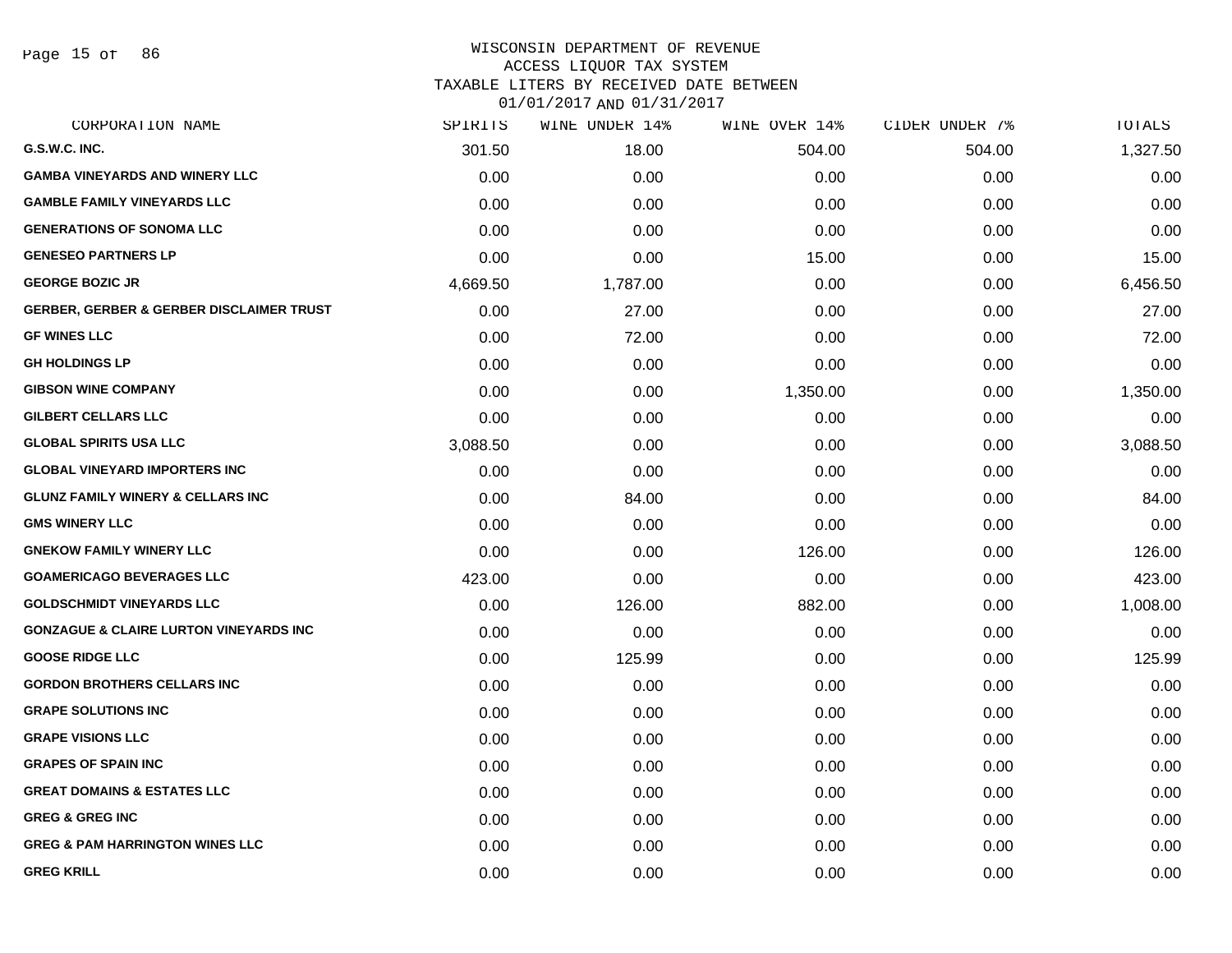Page 16 of 86

### WISCONSIN DEPARTMENT OF REVENUE ACCESS LIQUOR TAX SYSTEM TAXABLE LITERS BY RECEIVED DATE BETWEEN

| CORPORATION NAME                        | SPIRITS    | WINE UNDER 14% | WINE OVER 14% | CIDER UNDER 7% | TOTALS     |
|-----------------------------------------|------------|----------------|---------------|----------------|------------|
| <b>GREG SANDERS</b>                     | 0.00       | 0.00           | 0.00          | 0.00           | 0.00       |
| <b>GREGORY F BUONOCORE</b>              | 0.00       | 126.00         | 0.00          | 0.00           | 126.00     |
| <b>GREGORY GRAZIANO</b>                 | 0.00       | 0.00           | 0.00          | 0.00           | 0.00       |
| <b>GRGICH HILLS CELLAR</b>              | 0.00       | 0.00           | 0.00          | 0.00           | 0.00       |
| <b>GROTH VINEYARDS &amp; WINERY LLC</b> | 0.00       | 0.00           | 387.00        | 0.00           | 387.00     |
| <b>GUARACHI WINE PARTNERS INC</b>       | 0.00       | 10,656.00      | 3,870.00      | 0.00           | 14,526.00  |
| <b>H ERIK ZETTERSTROM</b>               | 0.00       | 0.00           | 0.00          | 0.00           | 0.00       |
| <b>H2 VINO LLC</b>                      | 0.00       | 0.00           | 0.00          | 0.00           | 0.00       |
| <b>HAAS BROTHERS INC</b>                | 441.04     | 0.00           | 0.00          | 0.00           | 441.04     |
| <b>HAHN ESTATE</b>                      | 0.00       | 0.00           | 0.00          | 0.00           | 0.00       |
| <b>HALBY MARKETING INC</b>              | 0.00       | 294.00         | 0.00          | 0.00           | 294.00     |
| <b>HALCYON SYNDICATE LTD LLC</b>        | 0.00       | 0.00           | 0.00          | 0.00           | 0.00       |
| <b>HALL WINES LLC</b>                   | 0.00       | 0.00           | 252.00        | 0.00           | 252.00     |
| <b>HAMEL FAMILY WINES LLC</b>           | 0.00       | 0.00           | 0.00          | 0.00           | 0.00       |
| <b>HAND PICKED SELECTIONS INC</b>       | 0.00       | 0.00           | 0.00          | 0.00           | 0.00       |
| <b>HARDY USA LTD</b>                    | 180.00     | 0.00           | 0.00          | 0.00           | 180.00     |
| <b>HARLAN ESTATE WINERY INC</b>         | 0.00       | 0.00           | 0.00          | 0.00           | 0.00       |
| <b>HARRIS &amp; HARRIS</b>              | 0.00       | 0.00           | 0.00          | 0.00           | 0.00       |
| <b>HAUS WINE &amp; SPIRITS INC</b>      | 0.00       | 0.00           | 0.00          | 0.00           | 0.00       |
| <b>HAWAII SEA SPIRITS LLC</b>           | 0.00       | 0.00           | 0.00          | 0.00           | 0.00       |
| <b>HDD LLC</b>                          | 0.00       | 0.00           | 0.00          | 0.00           | 0.00       |
| <b>HEADFRAME SPIRITS INC</b>            | 0.00       | 0.00           | 0.00          | 0.00           | 0.00       |
| <b>HEAVEN HILL DISTILLERIES INC</b>     | 341,406.90 | 1,179.00       | 2,061.00      | 0.00           | 344,646.90 |
| <b>HEINEKEN USA INCORPORATED</b>        | 0.00       | 0.00           | 0.00          | 23,355.00      | 23,355.00  |
| <b>HEITZ WINE CELLARS</b>               | 0.00       | 0.00           | 0.00          | 0.00           | 0.00       |
| <b>HEMISPHERE WINE COMPANY INC</b>      | 0.00       | 0.00           | 0.00          | 0.00           | 0.00       |
| <b>HENDRY PREMIUM IMPORTS INC</b>       | 0.00       | 0.00           | 0.00          | 0.00           | 0.00       |
| <b>HENRIOT INC</b>                      | 0.00       | 468.00         | 0.00          | 0.00           | 468.00     |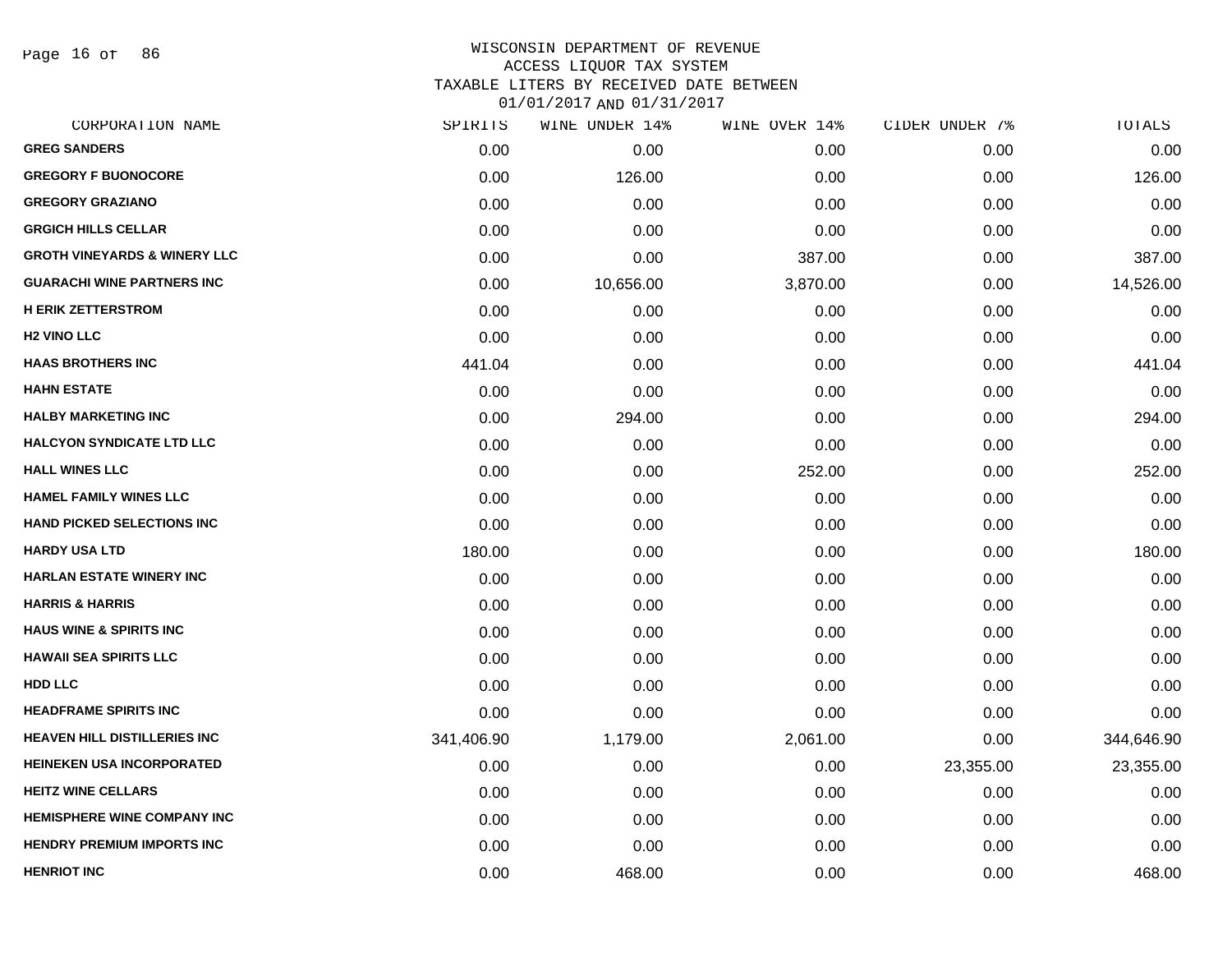Page 17 of 86

| CORPORATION NAME                       | SPIRITS  | WINE UNDER 14% | WINE OVER 14% | CIDER UNDER 7% | TOTALS   |
|----------------------------------------|----------|----------------|---------------|----------------|----------|
| HENRY STEELE IMPORTS LLC               | 0.00     | 0.00           | 0.00          | 0.00           | 0.00     |
| <b>HERITAGE DISTILLING COMPANY INC</b> | 0.00     | 0.00           | 0.00          | 0.00           | 0.00     |
| <b>HERITAGE LINK BRANDS LLC</b>        | 0.00     | 0.00           | 0.00          | 0.00           | 0.00     |
| <b>HERITAGE WINE CELLARS LTD</b>       | 0.00     | 372.00         | 0.00          | 0.00           | 372.00   |
| <b>HERMAN STORY WINES INC</b>          | 0.00     | 0.00           | 0.00          | 0.00           | 0.00     |
| <b>HERON WINES INC</b>                 | 0.00     | 0.00           | 0.00          | 0.00           | 0.00     |
| <b>HEYDAY CORPORATION</b>              | 0.00     | 0.00           | 0.00          | 0.00           | 0.00     |
| <b>HIDALGO IMPORTS LLC</b>             | 0.00     | 0.00           | 0.00          | 0.00           | 0.00     |
| <b>HIGH WEST DISTILLERY LLC</b>        | 540.00   | 0.00           | 0.00          | 0.00           | 540.00   |
| <b>HILL ESTATES INC</b>                | 0.00     | 0.00           | 0.00          | 0.00           | 0.00     |
| <b>HIRSCH WINERY LLC</b>               | 0.00     | 0.00           | 0.00          | 0.00           | 0.00     |
| <b>HIWWS INC</b>                       | 0.00     | 0.00           | 0.00          | 0.00           | 0.00     |
| <b>HONIG VINEYARD AND WINERY LLC</b>   | 0.00     | 135.00         | 211.50        | 0.00           | 346.50   |
| <b>HOOD RIVER DISTILLERS INC</b>       | 3,019.50 | 0.00           | 0.00          | 0.00           | 3,019.50 |
| <b>HOOD RIVER DISTILLERS INC</b>       | 0.00     | 0.00           | 0.00          | 0.00           | 0.00     |
| <b>HOPE WINE LLC</b>                   | 0.00     | 936.00         | 0.00          | 0.00           | 936.00   |
| <b>HOTCOOP LLC</b>                     | 0.00     | 0.00           | 0.00          | 0.00           | 0.00     |
| <b>HOURGLASS WINE COMPANY INC</b>      | 0.00     | 0.00           | 405.00        | 0.00           | 405.00   |
| <b>HUA YUAN</b>                        | 0.00     | 0.00           | 0.00          | 0.00           | 0.00     |
| <b>HUBER ORCHARDS INC</b>              | 0.00     | 0.00           | 0.00          | 0.00           | 0.00     |
| <b>HUDSON WINE BROKERS LLC</b>         | 0.00     | 0.00           | 0.00          | 0.00           | 0.00     |
| <b>HUNEEUS VINTNERS LLC</b>            | 0.00     | 22.50          | 0.00          | 0.00           | 22.50    |
| <b>HUSCH VINEYARDS INC</b>             | 0.00     | 252.00         | 0.00          | 0.00           | 252.00   |
| <b>HYATT FARM PARTNERSHIP</b>          | 0.00     | 99.86          | 166.43        | 0.00           | 266.29   |
| <b>ICONIC WINES LLC</b>                | 0.00     | 0.00           | 0.00          | 0.00           | 0.00     |
| <b>IDEAL WINE &amp; SPIRITS CO INC</b> | 0.00     | 261.00         | 0.00          | 0.00           | 261.00   |
| <b>ILLAHE VINEYARDS AND WINERY INC</b> | 0.00     | 0.00           | 0.00          | 0.00           | 0.00     |
| <b>ILLYRIAN IMPORT INC</b>             | 0.00     | 0.00           | 0.00          | 0.00           | 0.00     |
|                                        |          |                |               |                |          |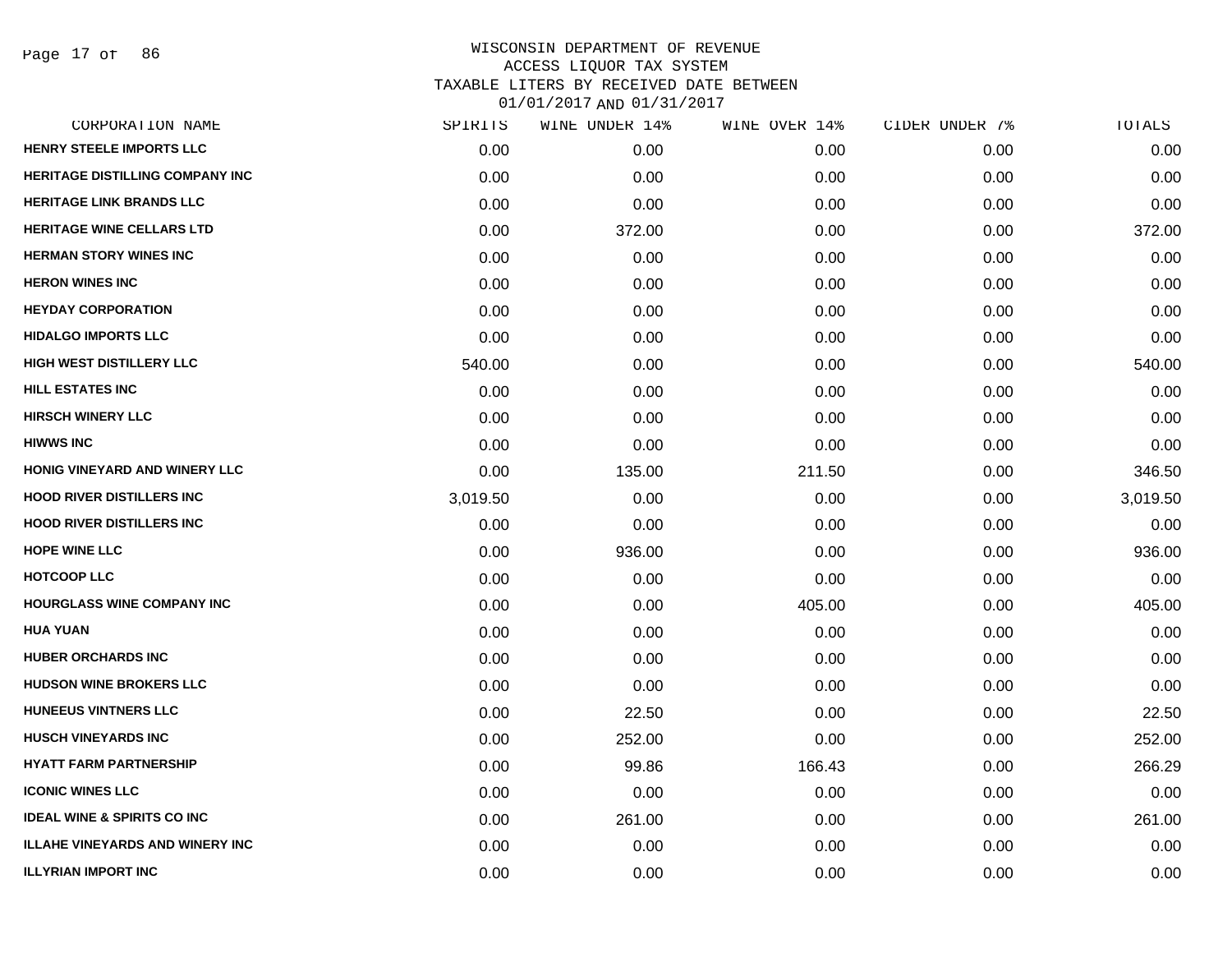Page 18 of 86

| CORPORATION NAME                           | SPIRITS  | WINE UNDER 14% | WINE OVER 14% | CIDER UNDER 7% | TOTALS     |
|--------------------------------------------|----------|----------------|---------------|----------------|------------|
| <b>IMPERIAL BRANDS INC</b>                 | 7,693.50 | 0.00           | 0.00          | 0.00           | 7,693.50   |
| <b>IMPEX BEVERAGES INC</b>                 | 189.00   | 0.00           | 0.00          | 0.00           | 189.00     |
| IN AGAVE WE TRUST LLC                      | 72.00    | 0.00           | 0.00          | 0.00           | 72.00      |
| <b>INDIGENOUS SELECTIONS LLC</b>           | 0.00     | 418.00         | 49.00         | 0.00           | 467.00     |
| <b>INDIGO WINE GROUP LLC</b>               | 0.00     | 940.50         | 0.00          | 0.00           | 940.50     |
| <b>INDIO SPIRITS INC</b>                   | 0.00     | 0.00           | 0.00          | 0.00           | 0.00       |
| <b>INFINIUM SPIRITS INC.</b>               | 3,629.10 | 0.00           | 570.00        | 0.00           | 4,199.10   |
| <b>INTEGRITY WINES LLC</b>                 | 0.00     | 0.00           | 0.00          | 0.00           | 0.00       |
| <b>INTERNATIONAL SPIRITS AND WINES LLC</b> | 0.00     | 0.00           | 0.00          | 0.00           | 0.00       |
| <b>INTERNATIONAL VINES INC</b>             | 0.00     | 0.00           | 0.00          | 0.00           | 0.00       |
| <b>INTERSECT BEVERAGE LLC</b>              | 0.00     | 0.00           | 0.00          | 0.00           | 0.00       |
| <b>INTERTRADE USA COMPANY</b>              | 0.00     | 0.00           | 0.00          | 0.00           | 0.00       |
| <b>INVESTOR'S OF AMERICA LP</b>            | 0.00     | 0.00           | 0.00          | 0.00           | 0.00       |
| <b>ION BEVERAGES LLC</b>                   | 0.00     | 0.00           | 0.00          | 0.00           | 0.00       |
| <b>IRON HORSE VINEYARDS LP</b>             | 0.00     | 0.00           | 0.00          | 0.00           | 0.00       |
| <b>ISANTI SPIRITS LLC</b>                  | 157.50   | 0.00           | 0.00          | 0.00           | 157.50     |
| <b>J &amp; D WINES INC</b>                 | 0.00     | 0.00           | 0.00          | 0.00           | 0.00       |
| <b>J K WILLIAMS DISTILLING LLC</b>         | 0.00     | 0.00           | 0.00          | 0.00           | 0.00       |
| <b>J LOHR WINERY CORP</b>                  | 0.00     | 12,006.00      | 0.00          | 0.00           | 12,006.00  |
| <b>J PEDRONCELLI WINERY</b>                | 0.00     | 126.00         | 516.00        | 0.00           | 642.00     |
| <b>J-NH WINE GROUP LLC</b>                 | 0.00     | 0.00           | 0.00          | 0.00           | 0.00       |
| <b>J3 WINE PARTNERS LLC</b>                | 0.00     | 0.00           | 0.00          | 0.00           | 0.00       |
| <b>JACK POUST &amp; COMPANY INC</b>        | 0.00     | 2,520.00       | 36.00         | 0.00           | 2,556.00   |
| <b>JACKSON FAMILY ENTERPRISES INC</b>      | 0.00     | 98,500.50      | 11,673.00     | 0.00           | 110,173.50 |
| <b>JACKY RANDELL TRENTHAM</b>              | 0.00     | 0.00           | 0.00          | 0.00           | 0.00       |
| JACUZZI FAMILY VINEYARDS LLC               | 0.00     | 0.00           | 0.00          | 0.00           | 0.00       |
| <b>JAM CELLARS INC</b>                     | 0.00     | 0.00           | 10,800.00     | 0.00           | 10,800.00  |
| <b>JAMES CLARK</b>                         | 0.00     | 0.00           | 0.00          | 0.00           | 0.00       |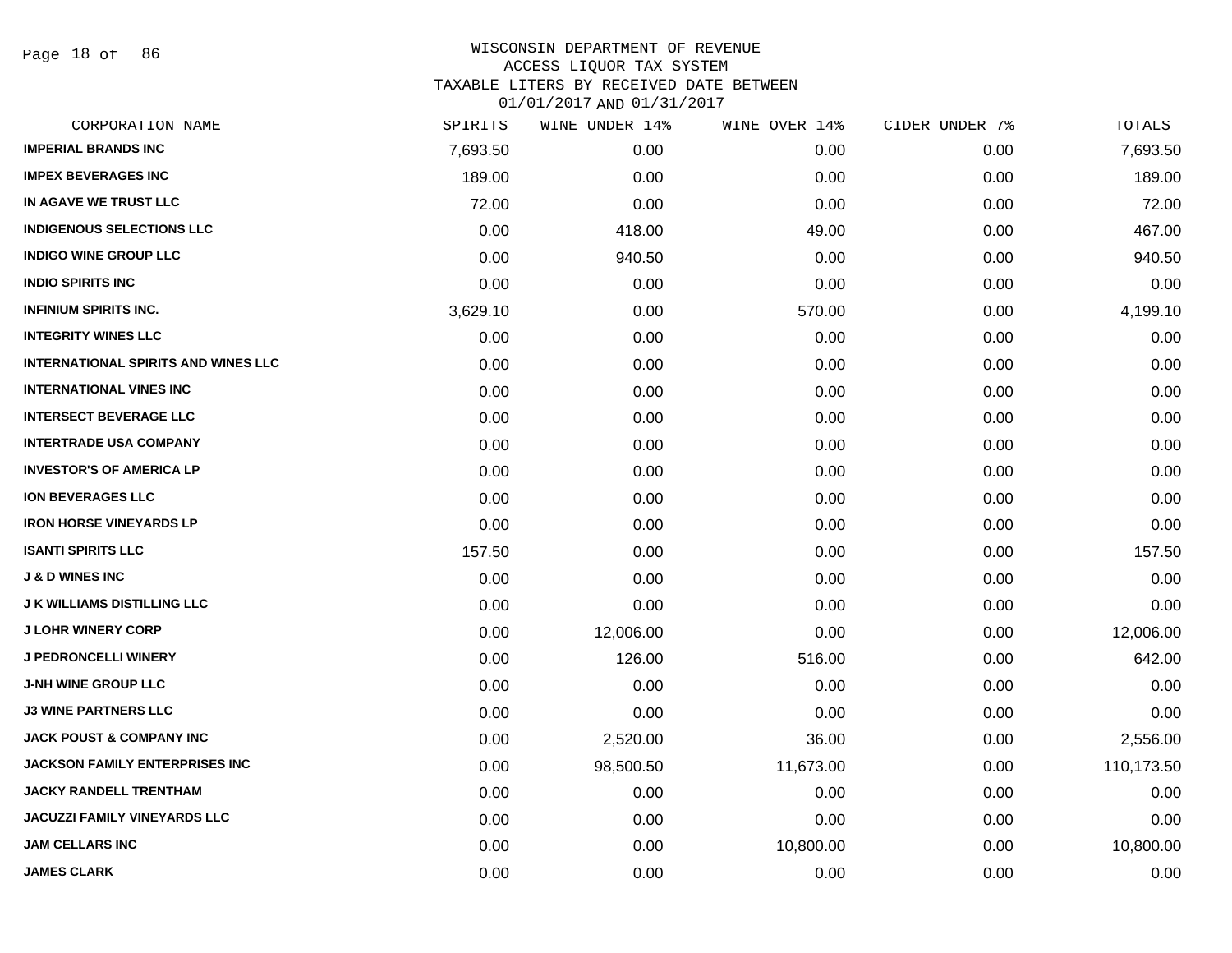Page 19 of 86

### WISCONSIN DEPARTMENT OF REVENUE ACCESS LIQUOR TAX SYSTEM

TAXABLE LITERS BY RECEIVED DATE BETWEEN

| CORPORATION NAME                      | SPIRITS      | WINE UNDER 14% | WINE OVER 14% | CIDER UNDER 7% | TOTALS       |
|---------------------------------------|--------------|----------------|---------------|----------------|--------------|
| <b>JAMES E COSMA</b>                  | 0.00         | 126.00         | 0.00          | 0.00           | 126.00       |
| <b>JAMES J MOORE</b>                  | 0.00         | 0.00           | 0.00          | 0.00           | 0.00         |
| <b>JAMES L LAMBERT</b>                | 0.00         | 0.00           | 0.00          | 0.00           | 0.00         |
| <b>JAMES MORONEY INC</b>              | 0.00         | 0.00           | 0.00          | 0.00           | 0.00         |
| <b>JAMES RICKER</b>                   | 309.00       | 14,755.50      | 76.50         | 0.00           | 15,141.00    |
| JAPAN PRESTIGE SAKE INTERNATIONAL INC | 0.00         | 0.00           | 64.80         | 0.00           | 64.80        |
| <b>JARED BURNS</b>                    | 0.00         | 423.00         | 0.00          | 0.00           | 423.00       |
| <b>JARVIS</b>                         | 0.00         | 0.00           | 0.00          | 0.00           | 0.00         |
| <b>JASON J AND MOLLY N DREW</b>       | 0.00         | 63.00          | 0.00          | 0.00           | 63.00        |
| <b>JAX VINEYARDS LLC</b>              | 0.00         | 9.51           | 21.40         | 0.00           | 30.91        |
| <b>JAY J HEMINWAY</b>                 | 0.00         | 0.00           | 0.00          | 0.00           | 0.00         |
| <b>JAY MIDWEST INC</b>                | 180.00       | 165.00         | 290.00        | 0.00           | 635.00       |
| <b>JB GEORGE LLC</b>                  | 0.00         | 0.00           | 0.00          | 0.00           | 0.00         |
| <b>JC CELLARS INC</b>                 | 0.00         | 0.00           | 0.00          | 0.00           | 0.00         |
| JEAN CLAUDE BOISSET WINES USA INC     | 0.00         | 3,756.00       | 909.00        | 0.00           | 4,665.00     |
| <b>JEFF QUINT</b>                     | 63.00        | 0.00           | 0.00          | 0.00           | 63.00        |
| JFC INTERNATIONAL INC                 | 0.00         | 522.38         | 329.71        | 0.00           | 852.09       |
| <b>JIM BEAM BRANDS CO</b>             | 1,036,264.50 | 1,314.00       | 1,407.00      | 0.00           | 1,038,985.50 |
| JNJ INTERNATIONAL INC                 | 0.00         | 0.00           | 0.00          | 0.00           | 0.00         |
| <b>JOHAN VINEYARDS LLC</b>            | 0.00         | 0.00           | 0.00          | 0.00           | 0.00         |
| <b>JOHN ANTHONY VINEYARDS LLC</b>     | 0.00         | 0.00           | 0.00          | 0.00           | 0.00         |
| <b>JON A GERSTENSCHLAGER</b>          | 0.00         | 0.00           | 0.00          | 0.00           | 0.00         |
| <b>JOSE PASTOR</b>                    | 0.00         | 0.00           | 0.00          | 0.00           | 0.00         |
| <b>JOSEPH PHELPS VINEYARDS LLC</b>    | 0.00         | 0.00           | 0.00          | 0.00           | 0.00         |
| <b>JOSEPH VICTORI WINES, INC.</b>     | 0.00         | 1,134.00       | 0.00          | 0.00           | 1,134.00     |
| <b>JOSU GALDOS</b>                    | 0.00         | 0.00           | 0.00          | 0.00           | 0.00         |
| <b>JOTO SAKE LLC</b>                  | 0.00         | 0.00           | 0.00          | 0.00           | 0.00         |
| <b>JOURNEYMAN DISTILLERY LLC</b>      | 0.00         | 0.00           | 0.00          | 0.00           | 0.00         |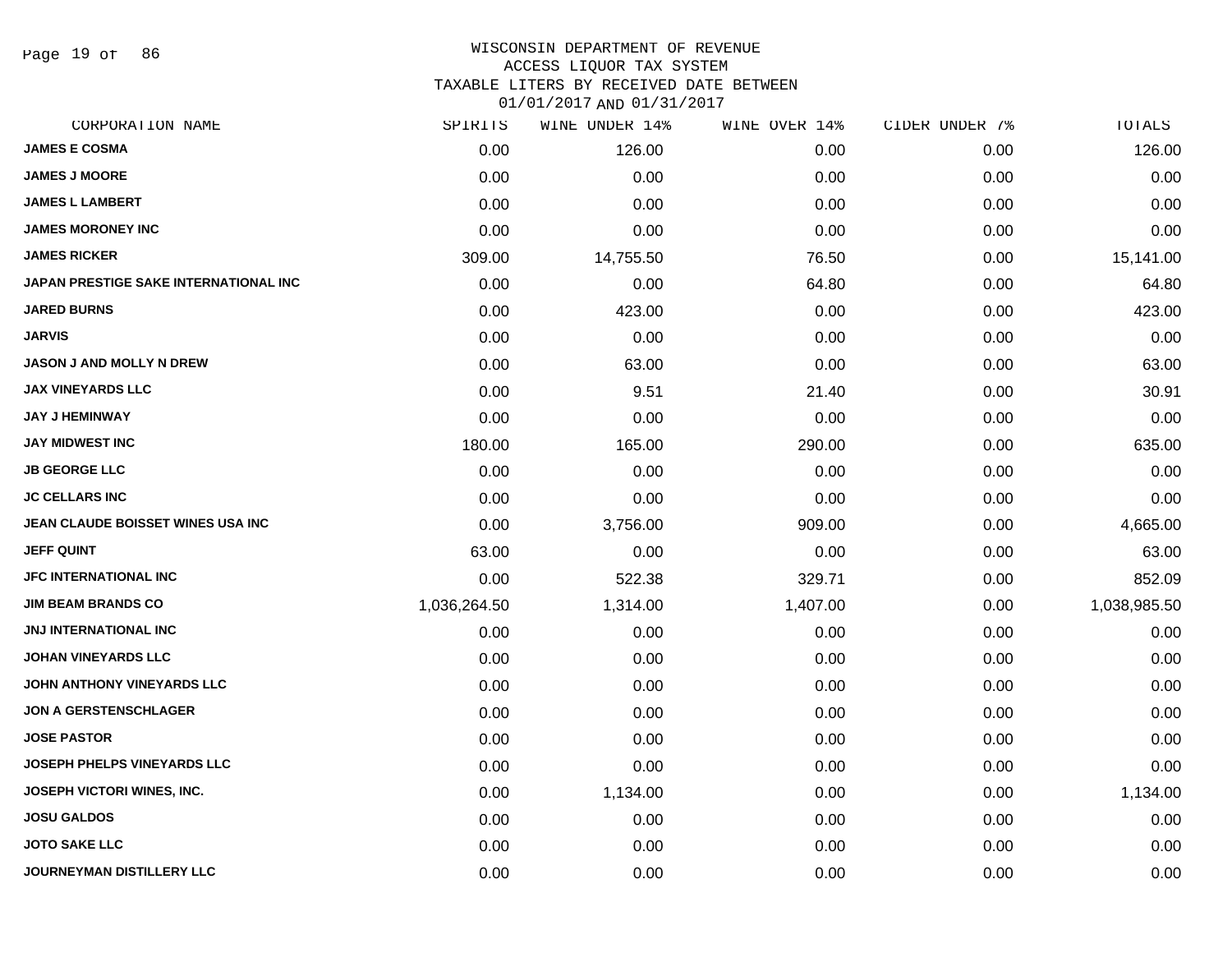Page 20 of 86

# WISCONSIN DEPARTMENT OF REVENUE ACCESS LIQUOR TAX SYSTEM

TAXABLE LITERS BY RECEIVED DATE BETWEEN

| CORPORATION NAME                         | SPIRITS  | WINE UNDER 14% | WINE OVER 14% | CIDER UNDER 7% | TOTALS    |
|------------------------------------------|----------|----------------|---------------|----------------|-----------|
| <b>JPPZ INC</b>                          | 0.00     | 0.00           | 0.00          | 0.00           | 0.00      |
| <b>JRV LLC</b>                           | 0.00     | 2,268.00       | 0.00          | 0.00           | 2,268.00  |
| JUDD FAMILY VINEYARDS LP                 | 0.00     | 0.00           | 0.00          | 0.00           | 0.00      |
| <b>JUSTIN VINEYARDS &amp; WINERY LLC</b> | 0.00     | 0.00           | 0.00          | 0.00           | 0.00      |
| <b>JVW CORPORATION</b>                   | 0.00     | 0.00           | 0.00          | 0.00           | 0.00      |
| <b>JZ WINE COMPANY</b>                   | 22.50    | 135.00         | 0.00          | 0.00           | 157.50    |
| <b>K VINTNERS LLC</b>                    | 0.00     | 0.00           | 0.00          | 0.00           | 0.00      |
| <b>KALIN CELLARS INC</b>                 | 0.00     | 0.00           | 0.00          | 0.00           | 0.00      |
| <b>KAY OLSEN</b>                         | 0.50     | 0.00           | 0.00          | 0.00           | 0.50      |
| <b>KB WINES LLC</b>                      | 0.00     | 0.00           | 0.00          | 0.00           | 0.00      |
| <b>KELLER ESTATE LTD</b>                 | 0.00     | 0.00           | 0.00          | 0.00           | 0.00      |
| <b>KEN WRIGHT CELLARS CO</b>             | 0.00     | 340.50         | 0.00          | 0.00           | 340.50    |
| <b>KENNETH S LIKITPRAKONG</b>            | 0.00     | 161.00         | 0.00          | 0.00           | 161.00    |
| <b>KENT HUMPHREY</b>                     | 0.00     | 0.00           | 0.00          | 0.00           | 0.00      |
| <b>KENT RASMUSSEN WINERY</b>             | 0.00     | 0.00           | 0.00          | 0.00           | 0.00      |
| <b>KENTUCKY BOURBON DISTILLERS LTD</b>   | 1,387.60 | 0.00           | 0.00          | 0.00           | 1,387.60  |
| <b>KERMIT LYNCH WINE MERCHANTS</b>       | 0.00     | 511.50         | 0.00          | 0.00           | 511.50    |
| KINDRED SPIRITS NORTH AMERICA INC        | 0.00     | 0.00           | 0.00          | 0.00           | 0.00      |
| KINDRED VINES IMPORT CO LLC              | 0.00     | 0.00           | 0.00          | 0.00           | 0.00      |
| <b>KING ESTATE WINERY LP</b>             | 0.00     | 4,248.00       | 0.00          | 0.00           | 4,248.00  |
| <b>KIONA VINEYARDS LLC</b>               | 0.00     | 0.00           | 0.00          | 0.00           | 0.00      |
| <b>KISTLER VINEYARDS, LLC</b>            | 0.00     | 0.00           | 0.00          | 0.00           | 0.00      |
| <b>KITFOX VINEYARDS LLC</b>              | 0.00     | 0.00           | 0.00          | 0.00           | 0.00      |
| <b>KLEIN FOODS INC</b>                   | 0.00     | 3,528.00       | 1,516.50      | 0.00           | 5,044.50  |
| <b>KLIN SPIRITS LLC</b>                  | 0.00     | 0.00           | 0.00          | 0.00           | 0.00      |
| <b>KLINKER BRICK WINERY INC</b>          | 0.00     | 18.00          | 630.00        | 0.00           | 648.00    |
| <b>KOBRAND CORPORATION</b>               | 435.00   | 7,762.50       | 3,055.50      | 0.00           | 11,253.00 |
| KOJIMA & INTERNATIONAL ASSOCIATES INC    | 0.00     | 0.00           | 0.00          | 0.00           | 0.00      |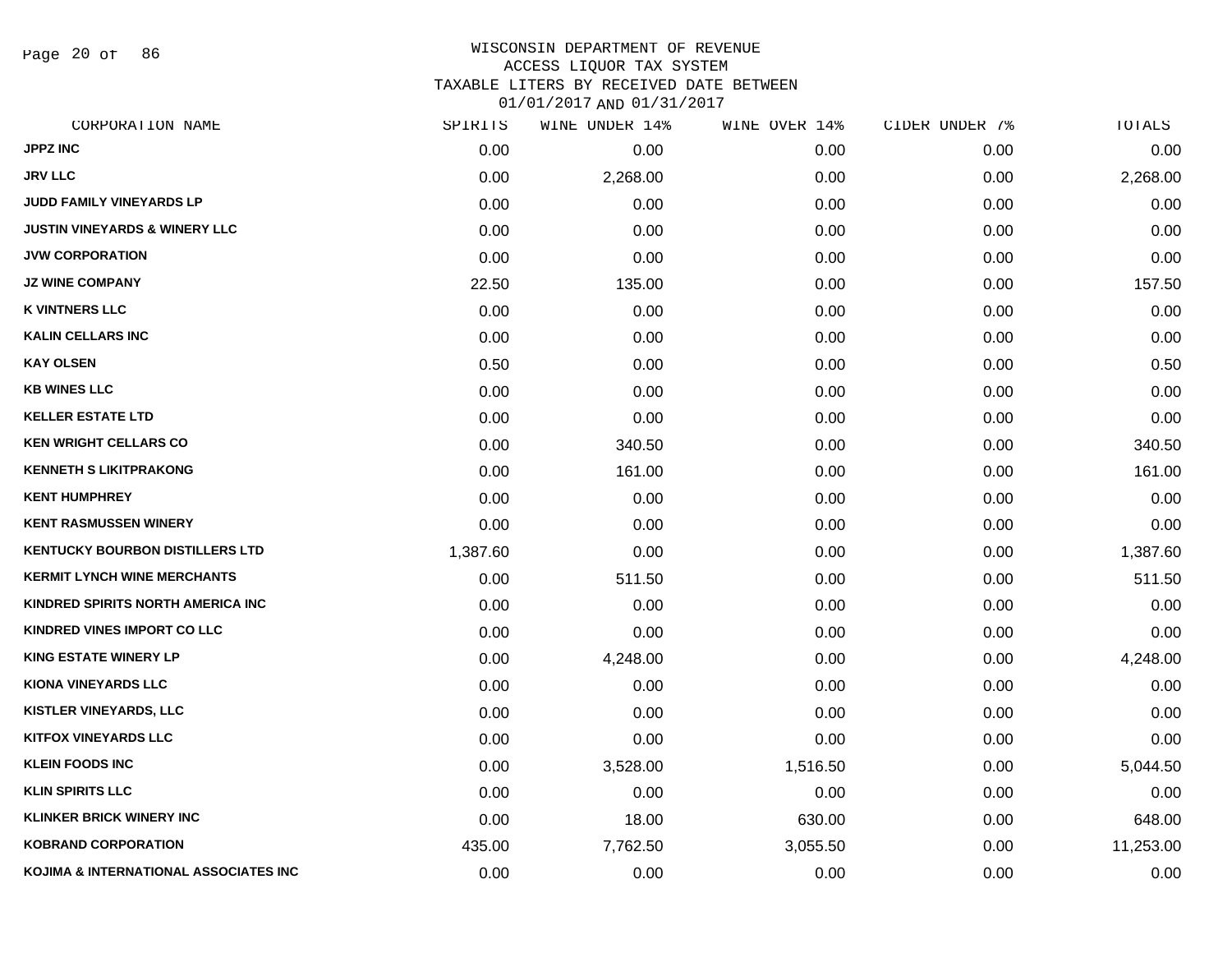Page 21 of 86

# WISCONSIN DEPARTMENT OF REVENUE ACCESS LIQUOR TAX SYSTEM TAXABLE LITERS BY RECEIVED DATE BETWEEN

| CORPORATION NAME                           | SPIRITS | WINE UNDER 14% | WINE OVER 14% | CIDER UNDER 7% | TOTALS   |
|--------------------------------------------|---------|----------------|---------------|----------------|----------|
| <b>KONGSGAARD WINE LLC</b>                 | 0.00    | 0.00           | 0.00          | 0.00           | 0.00     |
| <b>KONSTANTIN D FRANK &amp; SONS</b>       | 0.00    | 0.00           | 0.00          | 0.00           | 0.00     |
| <b>KOPRI INC</b>                           | 0.00    | 0.00           | 99.00         | 0.00           | 99.00    |
| <b>KOVAL INC</b>                           | 156.91  | 0.00           | 0.00          | 0.00           | 156.91   |
| <b>KRA-ZE LLC</b>                          | 0.00    | 0.00           | 0.00          | 0.00           | 0.00     |
| <b>KRUPP BROTHERS LLC</b>                  | 0.00    | 0.00           | 63.00         | 0.00           | 63.00    |
| <b>KUTCH WINES INC</b>                     | 0.00    | 0.00           | 0.00          | 0.00           | 0.00     |
| <b>KYSELA PERE ET FILS LTD</b>             | 0.00    | 1,788.00       | 216.00        | 0.00           | 2,004.00 |
| <b>L &amp; L IMPORTS LLC</b>               | 0.00    | 0.00           | 0.00          | 0.00           | 0.00     |
| L C WINE                                   | 0.00    | 0.00           | 0.00          | 0.00           | 0.00     |
| L FOPPIANO WINE CO INC                     | 0.00    | 0.00           | 0.00          | 0.00           | 0.00     |
| <b>L&amp;C WINE COUNTRY OPERATIONS LLC</b> | 0.00    | 0.00           | 0.00          | 0.00           | 0.00     |
| <b>LADERA WINERY LLC</b>                   | 0.00    | 27.00          | 243.00        | 0.00           | 270.00   |
| <b>LADY HILL LLC</b>                       | 0.00    | 0.00           | 0.00          | 0.00           | 0.00     |
| <b>LAETITIA VINEYARD &amp; WINERY INC</b>  | 0.00    | 0.00           | 0.00          | 0.00           | 0.00     |
| <b>LAIRD &amp; COMPANY</b>                 | 70.00   | 0.00           | 10.00         | 0.00           | 80.00    |
| <b>LANCE C RANDOLPH</b>                    | 0.00    | 252.00         | 0.00          | 0.00           | 252.00   |
| <b>LANGDON SHIVERICK INC</b>               | 0.00    | 0.00           | 0.00          | 0.00           | 0.00     |
| <b>LANGE WINERY LLC</b>                    | 0.00    | 0.00           | 0.00          | 0.00           | 0.00     |
| <b>LAPHAM SALES &amp; MARKETING INC</b>    | 0.00    | 0.00           | 0.00          | 0.00           | 0.00     |
| <b>LATITUDE BEVERAGE COMPANY</b>           | 0.00    | 0.00           | 0.00          | 0.00           | 0.00     |
| <b>LAURENT-PERRIER US INC</b>              | 0.00    | 0.00           | 0.00          | 0.00           | 0.00     |
| <b>LAVA SPRINGS INC</b>                    | 0.00    | 0.00           | 315.00        | 0.00           | 315.00   |
| <b>LCF WINE COMPANY LLC</b>                | 0.00    | 0.00           | 0.00          | 0.00           | 0.00     |
| LE CEP II INC                              | 0.00    | 0.00           | 0.00          | 0.00           | 0.00     |
| LE GRAND COURTAGE LLC                      | 0.00    | 0.00           | 0.00          | 0.00           | 0.00     |
| LE RAISIN IMPORTS LLC                      | 0.00    | 0.00           | 0.00          | 0.00           | 0.00     |
| <b>LEAH M SULLBERG</b>                     | 0.00    | 0.00           | 0.00          | 0.00           | 0.00     |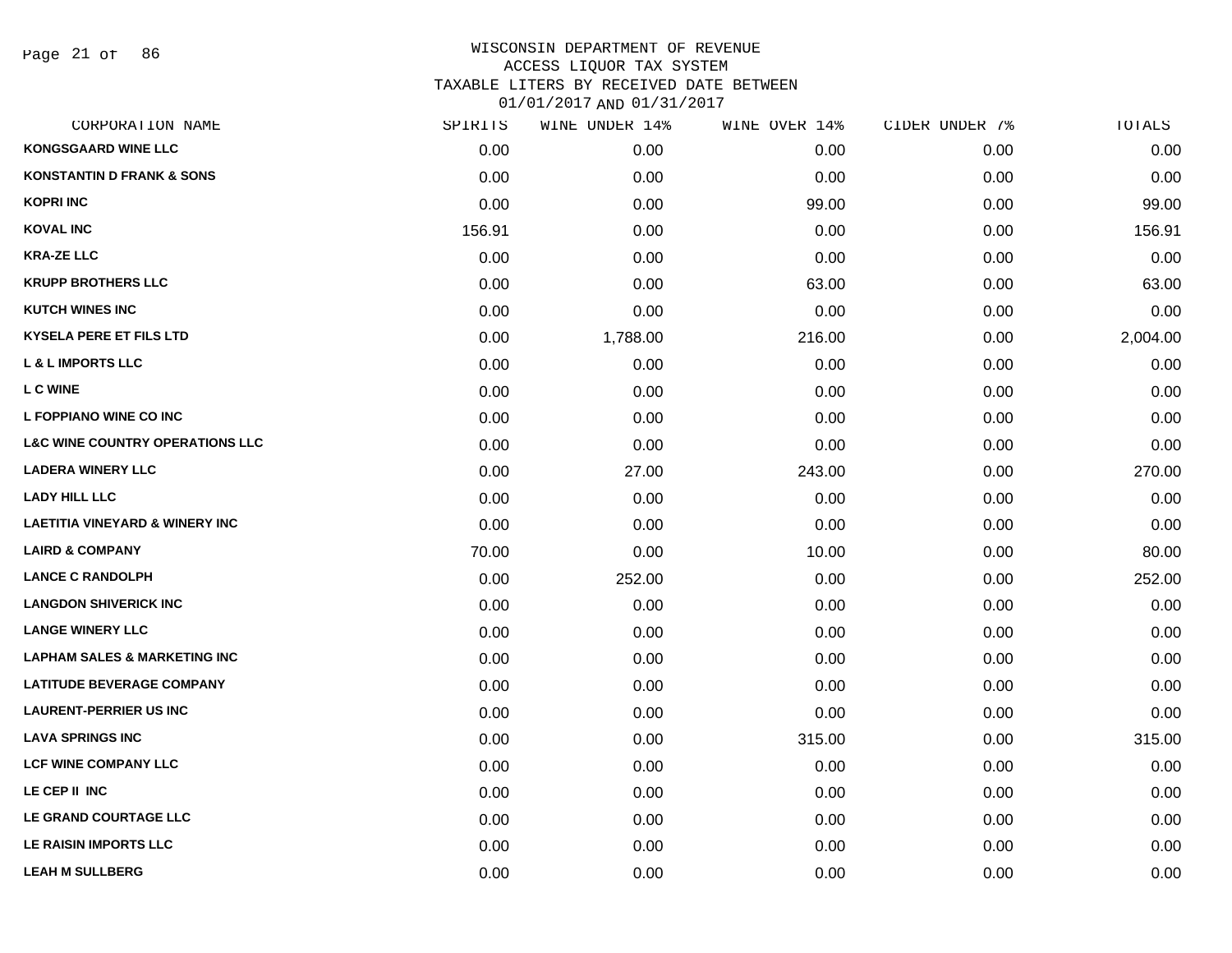Page 22 of 86

### WISCONSIN DEPARTMENT OF REVENUE ACCESS LIQUOR TAX SYSTEM TAXABLE LITERS BY RECEIVED DATE BETWEEN

| CORPORATION NAME                      | SPIRITS   | WINE UNDER 14% | WINE OVER 14% | CIDER UNDER 7% | <b>TOTALS</b> |
|---------------------------------------|-----------|----------------|---------------|----------------|---------------|
| LEFT COAST CELLARS LLC                | 0.00      | 0.00           | 0.00          | 0.00           | 0.00          |
| <b>LEMELSON WINERY LLC</b>            | 0.00      | 3.00           | 9.75          | 0.00           | 12.75         |
| <b>LEONARD KREUSCH INC</b>            | 0.00      | 873.91         | 0.00          | 0.00           | 873.91        |
| <b>LEONARDINI FAMILY WINERY LLC</b>   | 0.00      | 0.00           | 0.00          | 0.00           | 0.00          |
| <b>LEONETTI CELLAR LLC</b>            | 0.00      | 0.00           | 0.00          | 0.00           | 0.00          |
| <b>LEVECKE CORPORATION</b>            | 12,711.00 | 0.00           | 0.00          | 0.00           | 12,711.00     |
| <b>LEVIATHAN WINE COMPANY LLC</b>     | 0.00      | 0.00           | 0.00          | 0.00           | 0.00          |
| <b>LICKUID AWESOME LLC</b>            | 0.00      | 1,944.00       | 0.00          | 0.00           | 1,944.00      |
| <b>LIOCO WINE COMPANY LLC</b>         | 0.00      | 0.00           | 387.00        | 0.00           | 387.00        |
| <b>LION NATHAN USA INC</b>            | 0.00      | 412.50         | 405.00        | 0.00           | 817.50        |
| <b>LIQUID BRANDS LLC</b>              | 0.00      | 0.00           | 0.00          | 0.00           | 0.00          |
| <b>LISA LISA INCORPORATED</b>         | 0.00      | 126.00         | 189.00        | 0.00           | 315.00        |
| <b>LISA MARLOW</b>                    | 0.00      | 0.00           | 0.00          | 0.00           | 0.00          |
| <b>LOCAL WINE AND SPIRITS LLC</b>     | 0.00      | 0.00           | 0.00          | 0.00           | 0.00          |
| <b>LOEST &amp; MCNAMEE INC</b>        | 0.00      | 720.00         | 0.00          | 0.00           | 720.00        |
| <b>LOMPIAN WINES LLC</b>              | 0.00      | 0.00           | 0.00          | 0.00           | 0.00          |
| <b>LONG MEADOW RANCH WINERY INC</b>   | 0.00      | 0.00           | 0.00          | 0.00           | 0.00          |
| <b>LONG SHADOWS VINTNERS LLC</b>      | 0.00      | 0.00           | 0.00          | 0.00           | 0.00          |
| <b>LONGDROP CIDER COMPANY INC</b>     | 0.00      | 0.00           | 0.00          | 0.00           | 0.00          |
| <b>LONZ WINERY INC</b>                | 0.00      | 0.00           | 0.00          | 0.00           | 0.00          |
| <b>LOOSEN BROS USA LTD</b>            | 0.00      | 0.00           | 0.00          | 0.00           | 0.00          |
| <b>LORING WINE COMPANY LLC</b>        | 0.00      | 0.00           | 0.00          | 0.00           | 0.00          |
| <b>LOUIS GLUNZ BEER INC</b>           | 0.00      | 0.00           | 0.00          | 0.00           | 0.00          |
| <b>LOUIS GLUNZ WINE INC</b>           | 0.00      | 0.00           | 0.00          | 0.00           | 0.00          |
| <b>LOUIS LATOUR INC</b>               | 0.00      | 0.00           | 0.00          | 0.00           | 0.00          |
| <b>LOWDEN SCHOOLHOUSE CORPORATION</b> | 0.00      | 0.00           | 0.00          | 0.00           | 0.00          |
| <b>LUNA VINEYARDS INC</b>             | 0.00      | 792.00         | 99.00         | 0.00           | 891.00        |
| <b>LUNEAU USA INC</b>                 | 0.00      | 3,831.00       | 0.00          | 0.00           | 3,831.00      |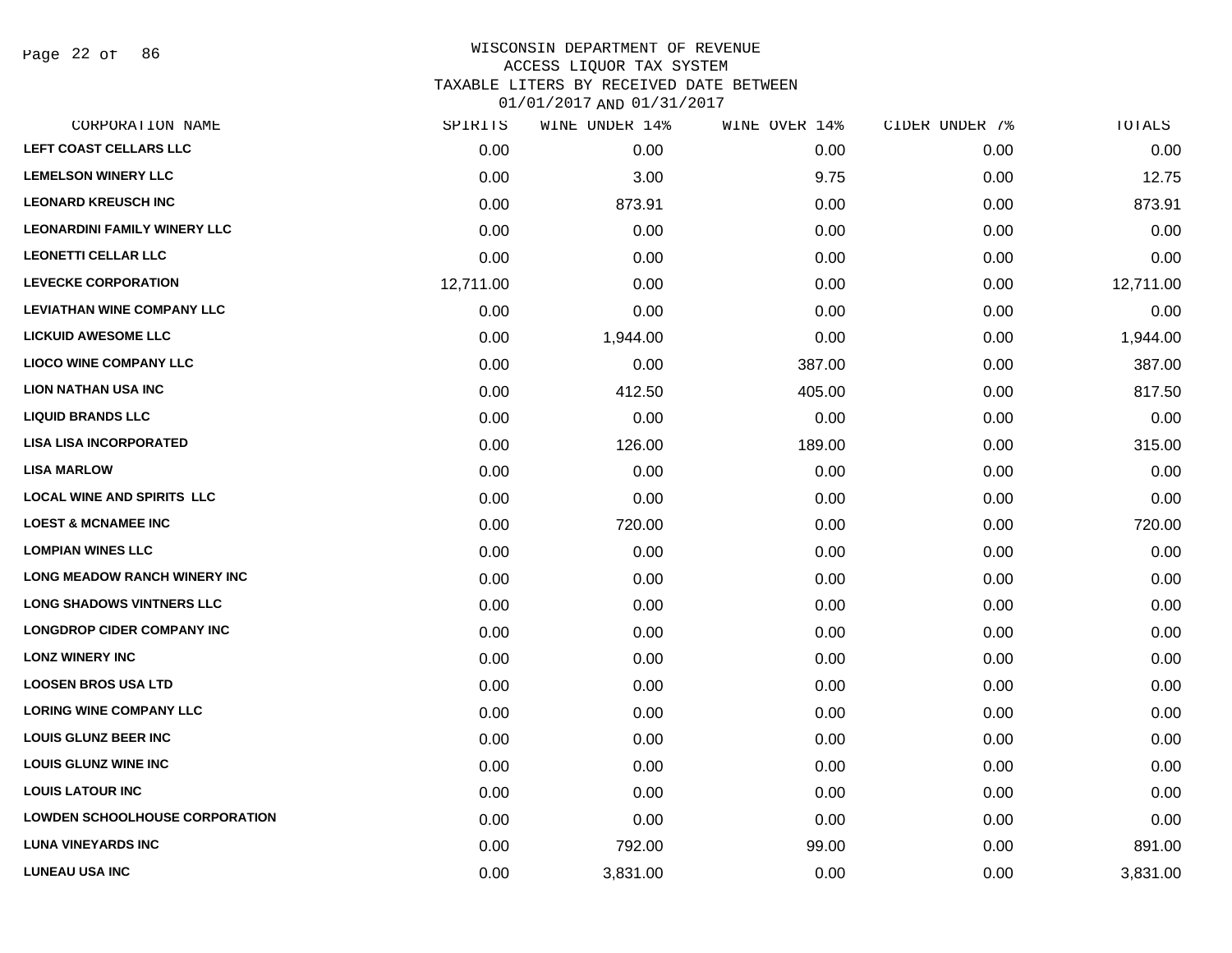Page 23 of 86

# WISCONSIN DEPARTMENT OF REVENUE

### ACCESS LIQUOR TAX SYSTEM

TAXABLE LITERS BY RECEIVED DATE BETWEEN

| CORPORATION NAME                              | SPIRITS   | WINE UNDER 14% | WINE OVER 14% | CIDER UNDER 7% | TOTALS    |
|-----------------------------------------------|-----------|----------------|---------------|----------------|-----------|
| <b>LUXCO INC</b>                              | 66,470.70 | 378.00         | 1,068.00      | 0.00           | 67,916.70 |
| <b>M.A.C. WINES, LLC</b>                      | 0.00      | 0.00           | 0.00          | 0.00           | 0.00      |
| <b>MACH FLYNT INC</b>                         | 2,880.00  | 10,368.00      | 10,584.00     | 0.00           | 23,832.00 |
| <b>MAD CAR WINE CO LLC</b>                    | 0.00      | 104.61         | 0.00          | 0.00           | 104.61    |
| <b>MADRIGAL FAMILY WINERY LLC</b>             | 0.00      | 0.00           | 0.00          | 0.00           | 0.00      |
| <b>MAGAVE TEQUILA INC</b>                     | 2,427.00  | 0.00           | 0.00          | 0.00           | 2,427.00  |
| <b>MAGICAL SPIRITS INC</b>                    | 0.00      | 0.00           | 0.00          | 0.00           | 0.00      |
| <b>MAISONS MARQUES &amp; DOMAINES USA INC</b> | 0.00      | 687.00         | 49.50         | 0.00           | 736.50    |
| <b>MANO'S INC</b>                             | 0.00      | 0.00           | 0.00          | 0.00           | 0.00      |
| <b>MANUEL PULIDO</b>                          | 0.00      | 0.00           | 0.00          | 0.00           | 0.00      |
| <b>MARIETTA CELLARS INC</b>                   | 0.00      | 1,512.00       | 567.00        | 0.00           | 2,079.00  |
| <b>MARIPOSA WINE COMPANY LLC</b>              | 0.00      | 3.75           | 2.25          | 0.00           | 6.00      |
| <b>MARK ADAMS &amp; CIERA ADAMS</b>           | 0.00      | 0.00           | 0.00          | 0.00           | 0.00      |
| <b>MARK ANDERSON</b>                          | 0.00      | 0.00           | 0.00          | 0.00           | 0.00      |
| <b>MARK ANTHONY BRANDS INC</b>                | 0.00      | 0.00           | 0.00          | 0.00           | 0.00      |
| <b>MARK SZUMOWSKI</b>                         | 0.00      | 0.00           | 0.00          | 0.00           | 0.00      |
| <b>MARKETING GLOBAL BRANDS CORP</b>           | 142.65    | 0.00           | 0.00          | 0.00           | 142.65    |
| <b>MARTIN RAY WINERY INC</b>                  | 0.00      | 0.00           | 0.00          | 0.00           | 0.00      |
| <b>MARTINELLI WINERY INC</b>                  | 0.00      | 0.00           | 126.00        | 0.00           | 126.00    |
| <b>MARTINEZ DISTRIBUTING CO INC</b>           | 0.00      | 0.00           | 0.00          | 0.00           | 0.00      |
| <b>MASSANOIS LLC</b>                          | 0.00      | 1,503.75       | 137.25        | 0.00           | 1,641.00  |
| <b>MATHY WINERY LLC</b>                       | 0.00      | 0.00           | 0.00          | 0.00           | 0.00      |
| <b>MATRICK HOLDINGS CORPORATION</b>           | 0.00      | 0.00           | 0.00          | 0.00           | 0.00      |
| <b>MAURITSON FAMILY WINERY</b>                | 0.00      | 0.00           | 0.00          | 0.00           | 0.00      |
| <b>MC CORMICK DISTILLING CO INC</b>           | 12,411.00 | 0.00           | 0.00          | 0.00           | 12,411.00 |
| <b>MCKENZIE'S BEVERAGES INC</b>               | 0.00      | 0.00           | 0.00          | 0.00           | 0.00      |
| <b>MCMANIS FAMILY VINEYARDS INC</b>           | 0.00      | 2,394.00       | 0.00          | 0.00           | 2,394.00  |
| <b>MCNAB RIDGE WINERY LLC</b>                 | 0.00      | 0.00           | 0.00          | 0.00           | 0.00      |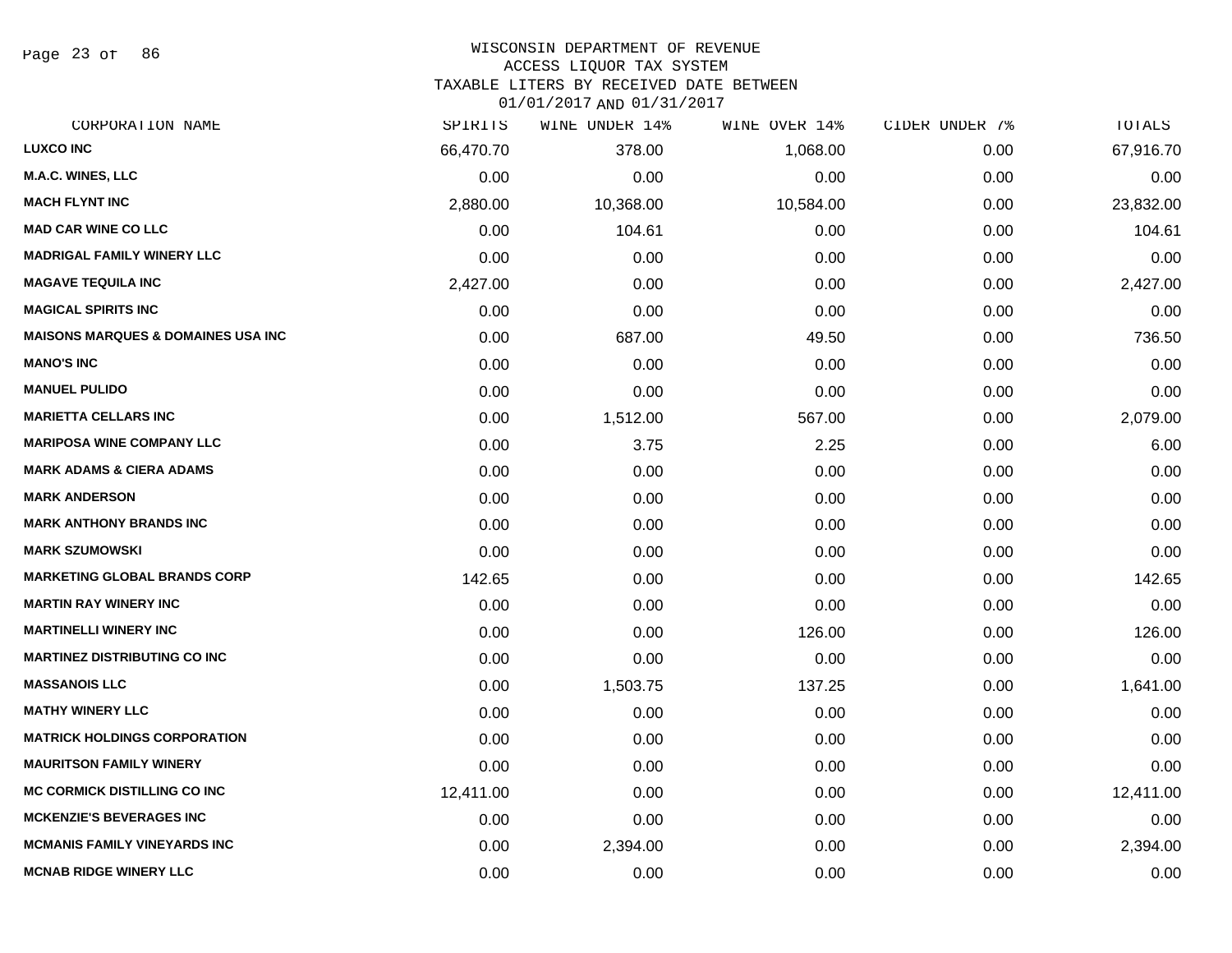Page 24 of 86

| CORPORATION NAME                     | SPIRITS  | WINE UNDER 14% | WINE OVER 14% | CIDER UNDER 7% | TOTALS    |
|--------------------------------------|----------|----------------|---------------|----------------|-----------|
| <b>MEDCO ATLANTIC INC</b>            | 0.00     | 0.00           | 0.00          | 0.00           | 0.00      |
| <b>MEIERS WINE CELLARS INC</b>       | 0.00     | 0.00           | 0.00          | 0.00           | 0.00      |
| <b>MENDOCINO WINE GROUP LLC</b>      | 0.00     | 126.00         | 648.00        | 0.00           | 774.00    |
| <b>MERCER WINE ESTATES LLC</b>       | 0.00     | 0.00           | 0.00          | 0.00           | 0.00      |
| <b>MERCHANT DU VIN CORPORATION</b>   | 0.00     | 0.00           | 0.00          | 177.91         | 177.91    |
| <b>MEREDITH VINEYARD ESTATE INC</b>  | 0.00     | 0.00           | 162.00        | 0.00           | 162.00    |
| <b>MERRYVALE VINEYARDS LLC</b>       | 0.00     | 0.00           | 0.00          | 0.00           | 0.00      |
| <b>METEOR VINEYARD LLC</b>           | 0.00     | 0.00           | 0.00          | 0.00           | 0.00      |
| <b>METROWINE DISTRIBUTION CO INC</b> | 0.00     | 0.00           | 0.00          | 0.00           | 0.00      |
| <b>METTLER WINES LLC</b>             | 0.00     | 0.00           | 126.00        | 0.00           | 126.00    |
| <b>MEV CORPORATION</b>               | 0.00     | 0.00           | 0.00          | 0.00           | 0.00      |
| <b>MEXCOR INC</b>                    | 1,333.50 | 0.00           | 0.00          | 0.00           | 1,333.50  |
| <b>MEYER CELLARS LLC</b>             | 0.00     | 0.00           | 0.00          | 0.00           | 0.00      |
| <b>MHW LTD</b>                       | 5,099.33 | 7,560.00       | 1,222.50      | 1,717.06       | 15,598.89 |
| <b>MICHAEL C HOWARD</b>              | 0.00     | 0.00           | 0.00          | 0.00           | 0.00      |
| <b>MICHAEL HOUGH</b>                 | 0.00     | 0.00           | $-16.66$      | 0.00           | $-16.66$  |
| <b>MICHAEL SKURNIK WINES INC</b>     | 0.00     | 351.00         | 0.00          | 0.00           | 351.00    |
| <b>MICHEAL DASHE</b>                 | 0.00     | 0.00           | 0.00          | 0.00           | 0.00      |
| <b>MID-OAK DISTILLERY INC</b>        | 0.00     | 0.00           | 0.00          | 0.00           | 0.00      |
| <b>MIDDLETON FAMILY WINES LLC</b>    | 0.00     | 0.00           | 0.00          | 0.00           | 0.00      |
| <b>MIDNIGHT CELLARS INC</b>          | 0.00     | 0.00           | 0.00          | 0.00           | 0.00      |
| <b>MILBRANDT FAMILY WINES LLC</b>    | 0.00     | 0.00           | 0.00          | 0.00           | 0.00      |
| <b>MILE HIGH SPIRITS LLC</b>         | 0.00     | 0.00           | 0.00          | 0.00           | 0.00      |
| <b>MILL CREEK VINEYARDS</b>          | 0.00     | 0.00           | 0.00          | 0.00           | 0.00      |
| <b>MILLER SQUARED INC</b>            | 0.00     | 0.00           | 0.00          | 0.00           | 0.00      |
| <b>MILLERCOORS LLC</b>               | 0.00     | 0.00           | 0.00          | 0.00           | 0.00      |
| <b>MILTONS DISTRIBUTING CO INC</b>   | 0.00     | 1,862.95       | 405.00        | 0.00           | 2,267.95  |
| <b>MINER FAMILY WINERY LLC</b>       | 0.00     | 0.00           | 0.00          | 0.00           | 0.00      |
|                                      |          |                |               |                |           |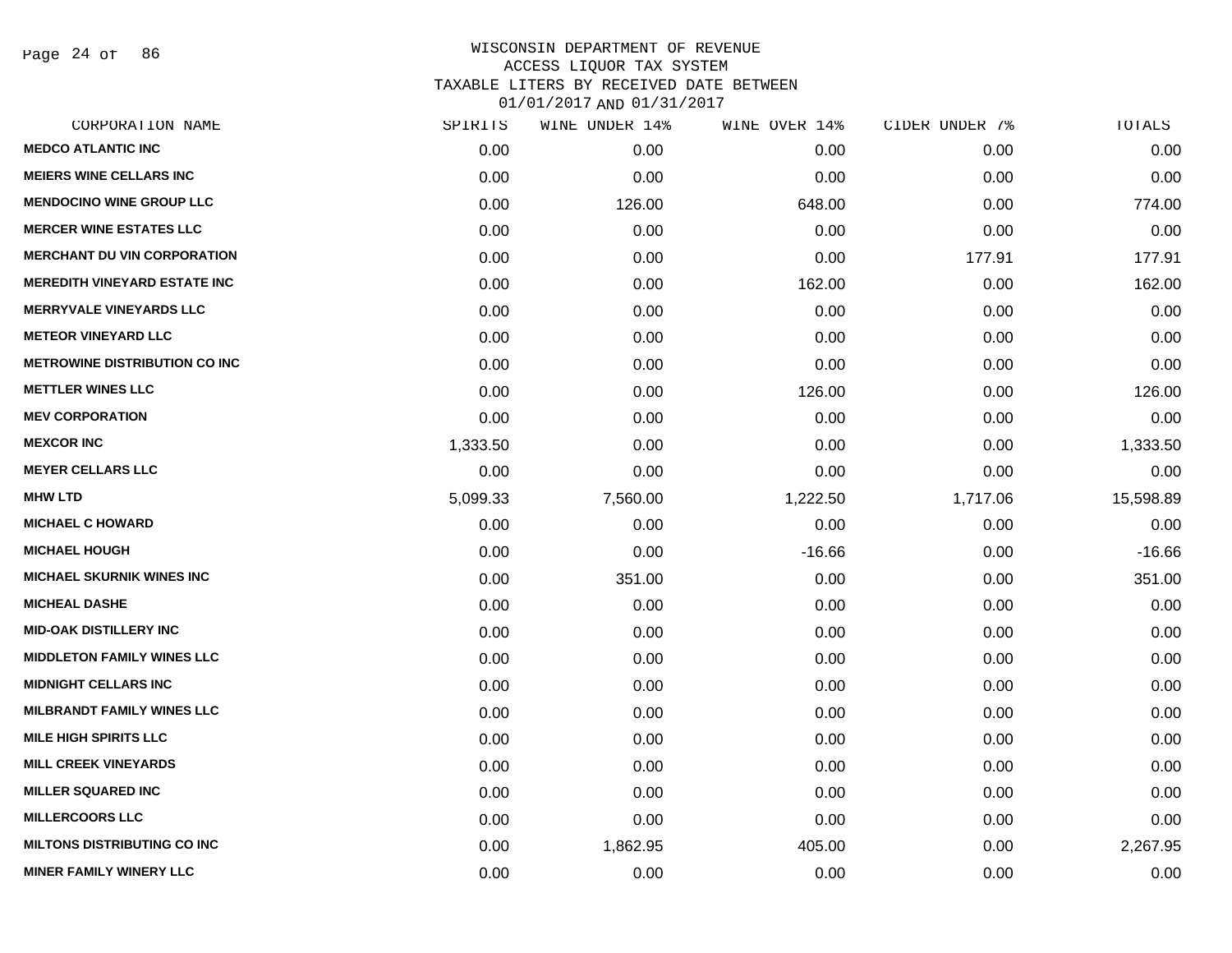Page 25 of 86

### WISCONSIN DEPARTMENT OF REVENUE ACCESS LIQUOR TAX SYSTEM

TAXABLE LITERS BY RECEIVED DATE BETWEEN

| CORPORATION NAME                            | SPIRITS   | WINE UNDER 14% | WINE OVER 14% | CIDER UNDER 7% | TOTALS    |
|---------------------------------------------|-----------|----------------|---------------|----------------|-----------|
| <b>MINU IMPORT INC</b>                      | 0.00      | 0.00           | 0.00          | 0.00           | 0.00      |
| <b>MIONETTO USA INC</b>                     | 0.00      | 2,144.25       | 0.00          | 0.00           | 2,144.25  |
| <b>MIRA WINERY LLC</b>                      | 0.00      | 0.00           | 0.00          | 0.00           | 0.00      |
| <b>MIRAMONT ESTATE VINEYARDS INC</b>        | 0.00      | 0.00           | 0.00          | 0.00           | 0.00      |
| <b>MIRASOL WINE LLC</b>                     | 0.00      | 0.00           | 0.00          | 0.00           | 0.00      |
| <b>MISA IMPORTS INC</b>                     | 25,128.00 | 211.50         | 0.00          | 0.00           | 25,339.50 |
| <b>MISSISSIPPI RIVER DISTILLING COMPANY</b> | 0.00      | 0.00           | 0.00          | 0.00           | 0.00      |
| <b>MISTARR WINE IMPORTERS</b>               | 0.00      | 0.00           | 0.00          | 0.00           | 0.00      |
| <b>MIURA VINEYARDS LLC</b>                  | 0.00      | 0.00           | 0.00          | 0.00           | 0.00      |
| <b>MODERN DEVELOPMENT COMPANY</b>           | 0.00      | 0.00           | 0.00          | 0.00           | 0.00      |
| <b>MODERN SPIRITS LLC</b>                   | 18.00     | 0.00           | 13.50         | 0.00           | 31.50     |
| <b>MODUS OPERANDI CELLARS LLC</b>           | 0.00      | 0.00           | 0.00          | 0.00           | 0.00      |
| <b>MOET HENNESSY USA, INC.</b>              | 8,698.20  | 1,464.00       | 913.50        | 0.00           | 11,075.70 |
| <b>MOLLYDOOKER INTERNATIONAL LLC</b>        | 0.00      | 0.00           | 0.00          | 0.00           | 0.00      |
| <b>MONICA NOGUES</b>                        | 0.00      | 0.00           | 0.00          | 0.00           | 0.00      |
| <b>MONTAGNA LLC</b>                         | 0.00      | 0.00           | 0.00          | 0.00           | 0.00      |
| <b>MONTANERO MEZCAL LLC</b>                 | 0.00      | 0.00           | 0.00          | 0.00           | 0.00      |
| <b>MONTEREY WINE COMPANY LLC</b>            | 0.00      | 1,512.00       | 0.00          | 0.00           | 1,512.00  |
| <b>MONTICELLO CELLARS INC</b>               | 0.00      | 0.00           | 0.00          | 0.00           | 0.00      |
| <b>MONTINORE VINEYARDS LIMITED</b>          | 0.00      | 63.00          | 0.00          | 0.00           | 63.00     |
| <b>MORGAN WINERY INC</b>                    | 0.00      | 63.00          | 0.00          | 0.00           | 63.00     |
| <b>MOUNT VEEDER FARMS LLC</b>               | 0.00      | 0.00           | 0.00          | 0.00           | 0.00      |
| <b>MOUNTAIN VIEW VINTNERS LLC</b>           | 0.00      | 0.00           | 0.00          | 0.00           | 0.00      |
| <b>MS WALKER INC</b>                        | 6,129.00  | 0.00           | 0.00          | 0.00           | 6,129.00  |
| <b>MUSTACHE MENTORS LLC</b>                 | 0.00      | 0.00           | 0.00          | 0.00           | 0.00      |
| <b>MUTUAL WHOLESALE LIQUOR INC</b>          | 0.00      | 0.00           | 0.00          | 0.00           | 0.00      |
| <b>NAKED WINES LLC</b>                      | 0.00      | 0.00           | 0.00          | 0.00           | 0.00      |
| <b>NAPA VALLEY SPECIALTY WINES INC</b>      | 0.00      | 945.00         | 558.00        | 0.00           | 1,503.00  |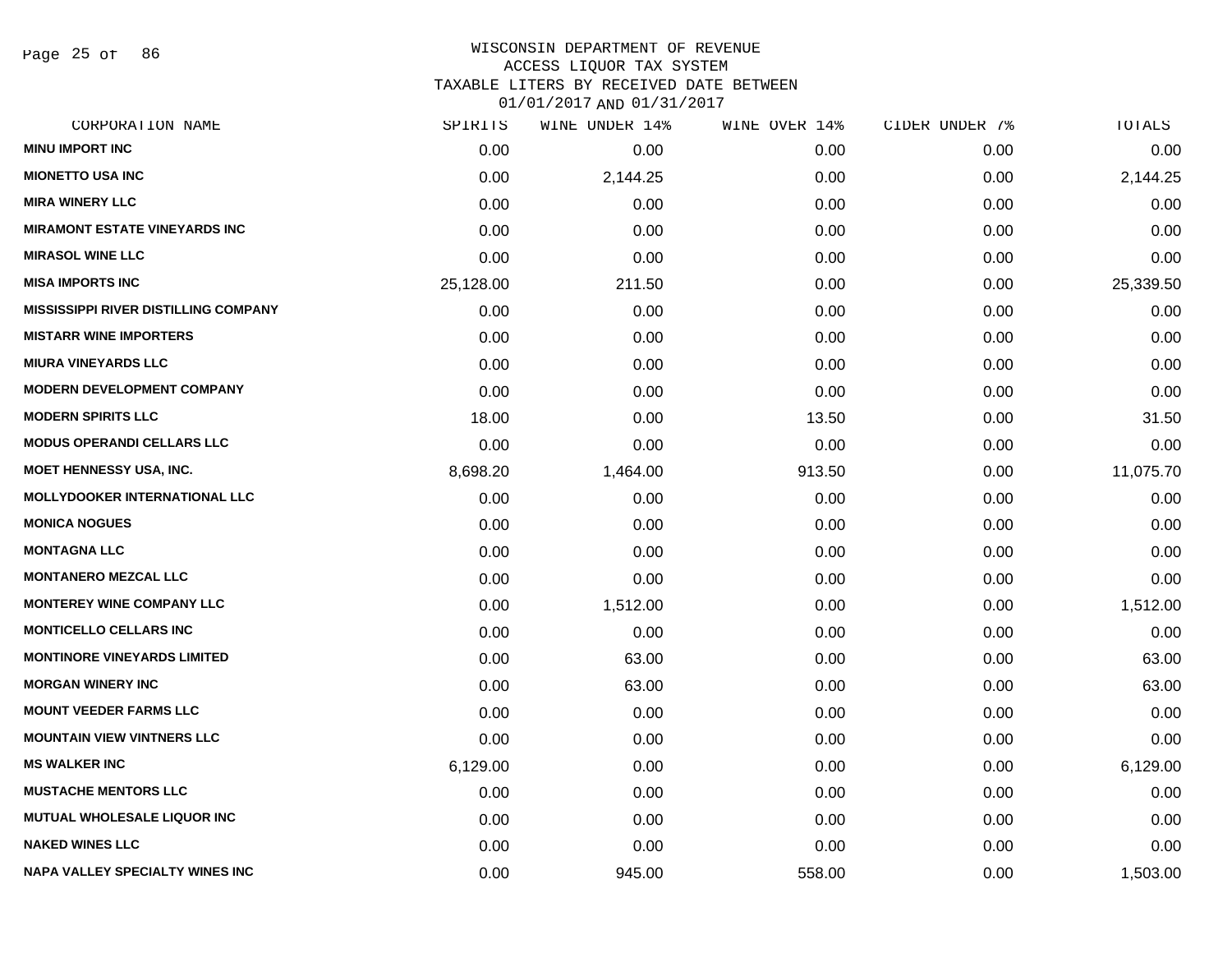Page 26 of 86

| CORPORATION NAME                                                                   | SPIRITS  | WINE UNDER 14% | WINE OVER 14% | CIDER UNDER 7% | TOTALS    |
|------------------------------------------------------------------------------------|----------|----------------|---------------|----------------|-----------|
| <b>NATIONAL CONSUMER CREDIT GUARANTEE</b><br><b>ASSOCIATION OF CONNECTICUT INC</b> | 0.00     | 0.00           | 0.00          | 0.00           | 0.00      |
| <b>NATURAL MERCHANTS INC</b>                                                       | 0.00     | 1,044.00       | 0.00          | 0.00           | 1,044.00  |
| <b>NATUREL WEST CORP</b>                                                           | 0.00     | 0.00           | 0.00          | 0.00           | 0.00      |
| NAVARRO VINEYARDS, LLC                                                             | 0.00     | 0.00           | 0.00          | 0.00           | 0.00      |
| <b>NBI ACQUISITION LLC</b>                                                         | 0.00     | 126.00         | 0.00          | 0.00           | 126.00    |
| <b>NDC SYSTEMS LP</b>                                                              | 2,791.50 | 86,922.00      | 3,097.50      | 0.00           | 92,811.00 |
| <b>NEGOCIANTS USA INC</b>                                                          | 0.00     | 0.00           | 0.00          | 0.00           | 0.00      |
| <b>NESTOR IMPORTS INC</b>                                                          | 27.00    | 45.00          | 153.00        | 0.00           | 225.00    |
| <b>NEW HOLLAND BREWING CO LLC</b>                                                  | 0.00     | 0.00           | 0.00          | 0.00           | 0.00      |
| <b>NEW MEXICO WINERIES INC</b>                                                     | 0.00     | 1,089.00       | 0.00          | 0.00           | 1,089.00  |
| <b>NEW PARROTT &amp; CO</b>                                                        | 0.00     | 4,284.00       | 63.00         | 0.00           | 4,347.00  |
| <b>NEW VAVIN INC</b>                                                               | 0.00     | 0.00           | 26.15         | 0.00           | 26.15     |
| <b>NEW YORK MUTUAL TRADING CO INC</b>                                              | 0.00     | 0.00           | 0.00          | 0.00           | 0.00      |
| <b>NEXUS BRANDS LLC</b>                                                            | 0.00     | 0.00           | 0.00          | 0.00           | 0.00      |
| <b>NICHE IMPORT CO</b>                                                             | 175.49   | 211.49         | 0.00          | 0.00           | 386.98    |
| NIEBAUM-COPPOLA ESTATE WINERY LP                                                   | 0.00     | 0.00           | 0.00          | 0.00           | 0.00      |
| <b>NOLET SPIRITS USA INC</b>                                                       | 0.00     | 0.00           | 0.00          | 0.00           | 0.00      |
| <b>NORTH SHORE DISTILLERY LLC</b>                                                  | 0.00     | 0.00           | 0.00          | 0.00           | 0.00      |
| <b>NOVA WINES, INC.</b>                                                            | 0.00     | 0.00           | 0.00          | 0.00           | 0.00      |
| <b>NUCCIO &amp; WISE</b>                                                           | 0.00     | 36.00          | 45.00         | 0.00           | 81.00     |
| <b>NV AWG LTD</b>                                                                  | 0.00     | 32.25          | 32.25         | 0.00           | 64.50     |
| <b>NW WINE COMPANY LLC</b>                                                         | 0.00     | 0.00           | 0.00          | 0.00           | 0.00      |
| <b>O'NEILL BEVERAGES CO LLC</b>                                                    | 0.00     | 11,547.00      | 5,598.00      | 0.00           | 17,145.00 |
| <b>O'SHAUGHNESSY DEL OSO LLC</b>                                                   | 0.00     | 0.00           | 0.00          | 0.00           | 0.00      |
| <b>OAK RIDGE WINERY LLC</b>                                                        | 0.00     | 882.00         | 0.00          | 0.00           | 882.00    |
| <b>OLD BRIDGE CELLARS</b>                                                          | 0.00     | 2,250.00       | 1,008.00      | 0.00           | 3,258.00  |
| <b>OLDE WORLD IMPORTS INC</b>                                                      | 0.00     | 0.00           | 0.00          | 0.00           | 0.00      |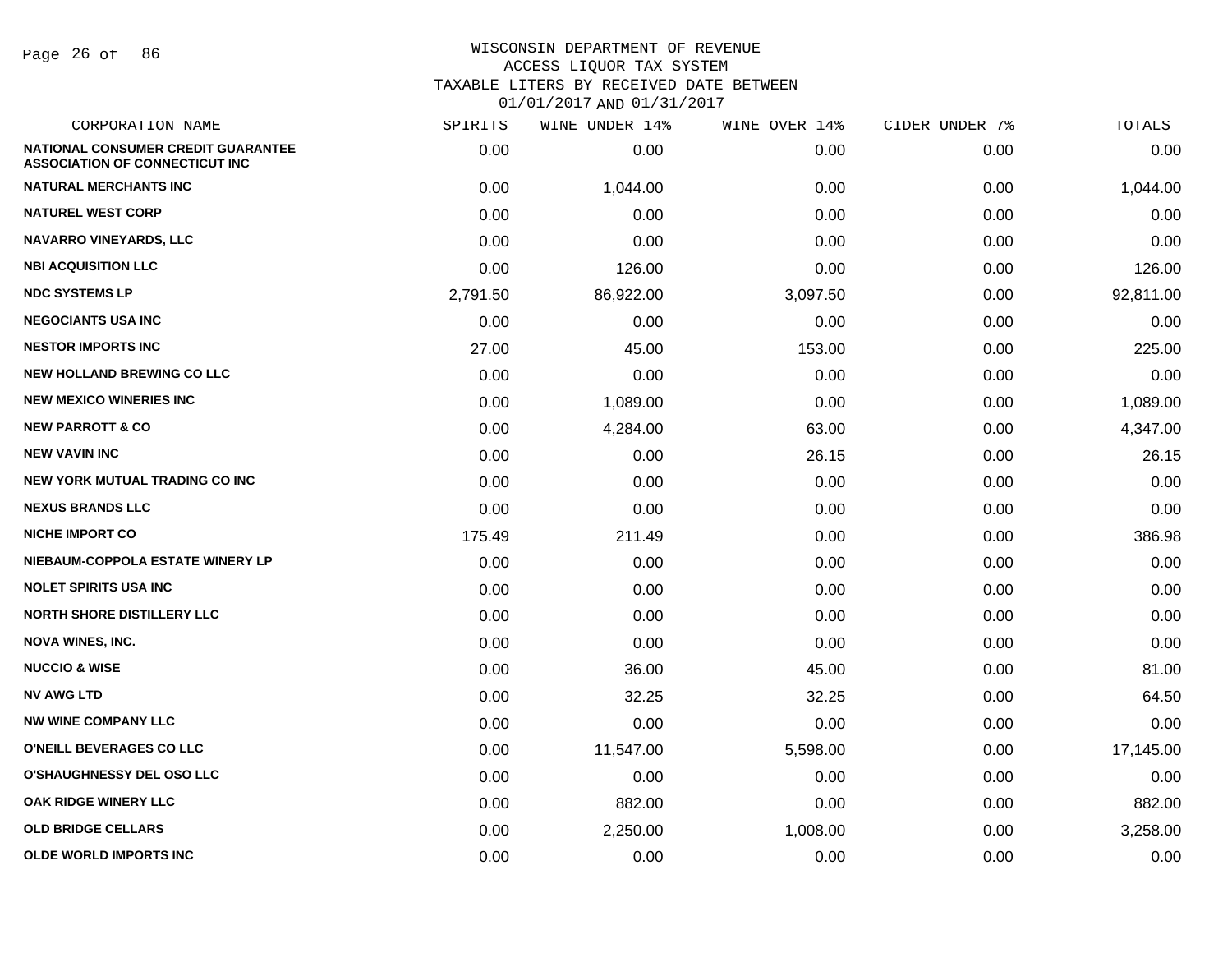Page 27 of 86

### WISCONSIN DEPARTMENT OF REVENUE ACCESS LIQUOR TAX SYSTEM TAXABLE LITERS BY RECEIVED DATE BETWEEN

| CORPORATION NAME                        | SPIRITS  | WINE UNDER 14% | WINE OVER 14% | CIDER UNDER 7% | TOTALS    |
|-----------------------------------------|----------|----------------|---------------|----------------|-----------|
| OLE SMOKY DISTILLERY LLC                | 889.50   | 0.00           | 0.00          | 0.00           | 889.50    |
| <b>OLIVER WINE COMPANY INC</b>          | 0.00     | 1,683.00       | 0.00          | 0.00           | 1,683.00  |
| ONE TRUE VINE LLC                       | 0.00     | 3,591.00       | 6,489.00      | 0.00           | 10,080.00 |
| <b>OPICI IMPORT COMPANY</b>             | 396.00   | 1,899.00       | 108.00        | 0.00           | 2,403.00  |
| <b>OPOLO WINES LP</b>                   | 0.00     | 0.00           | 0.00          | 0.00           | 0.00      |
| OPUS ONE WINERY LLC                     | 0.00     | 0.00           | 4.50          | 0.00           | 4.50      |
| ORCA PROPERTIES LLC                     | 0.00     | 126.00         | 0.00          | 0.00           | 126.00    |
| OREGON BREWING COMPANY INC              | 7.13     | 0.00           | 0.00          | 0.00           | 7.13      |
| <b>ORIGINAL SIN CORPORATION</b>         | 0.00     | 0.00           | 0.00          | 270.00         | 270.00    |
| <b>ORIGINS PALEO MEALS LLC</b>          | 0.00     | 0.00           | 0.00          | 0.00           | 0.00      |
| ORIN SWIFT CELLARS LLC                  | 0.00     | 0.00           | 0.00          | 0.00           | 0.00      |
| ORVINO IMPORTS & DISTRIBUTING INC       | 0.00     | 0.00           | 0.00          | 0.00           | 0.00      |
| <b>OUTPOST WINES LLC</b>                | 0.00     | 0.00           | 0.00          | 0.00           | 0.00      |
| <b>OWEN ROE LLC</b>                     | 0.00     | 198.00         | 846.00        | 0.00           | 1,044.00  |
| <b>P R GRISLEY CO INC</b>               | 0.00     | 0.00           | 0.00          | 0.00           | 0.00      |
| <b>PABST HOLDINGS LLC</b>               | 0.00     | 0.00           | 0.00          | 31,656.00      | 31,656.00 |
| <b>PACIFIC EDGE MARKETING GROUP INC</b> | 303.00   | 0.00           | 0.00          | 0.00           | 303.00    |
| PACIFIC INTERNATIONAL LIQUOR INC        | 18.00    | 49.68          | 142.20        | 0.00           | 209.88    |
| <b>PACIFIC PRIME WINES LLC</b>          | 0.00     | 0.00           | 0.00          | 0.00           | 0.00      |
| <b>PAHLMEYER LLC</b>                    | 0.00     | 0.00           | 0.00          | 0.00           | 0.00      |
| <b>PALI WINE COMPANY LP</b>             | 0.00     | 0.00           | 0.00          | 0.00           | 0.00      |
| PALM BAY INTERNATIONAL INC              | 153.00   | 9,983.71       | 582.00        | 0.00           | 10,718.71 |
| <b>PAMELA FRYE</b>                      | 0.00     | 0.00           | 0.00          | 0.00           | 0.00      |
| <b>PAMPA BEVERAGES LLC</b>              | 0.00     | 0.00           | 0.00          | 0.00           | 0.00      |
| <b>PANEBIANCO LLC</b>                   | 0.00     | 840.00         | 0.00          | 810.00         | 1,650.00  |
| <b>PANTHER CREEK CELLARS LLC</b>        | 0.00     | 0.00           | 0.00          | 0.00           | 0.00      |
| PARAGON VINEYARD CO INC                 | 0.00     | 0.00           | 0.00          | 0.00           | 0.00      |
| PARK STREET IMPORTS LLC                 | 1,536.00 | 1,935.00       | 0.00          | 0.00           | 3,471.00  |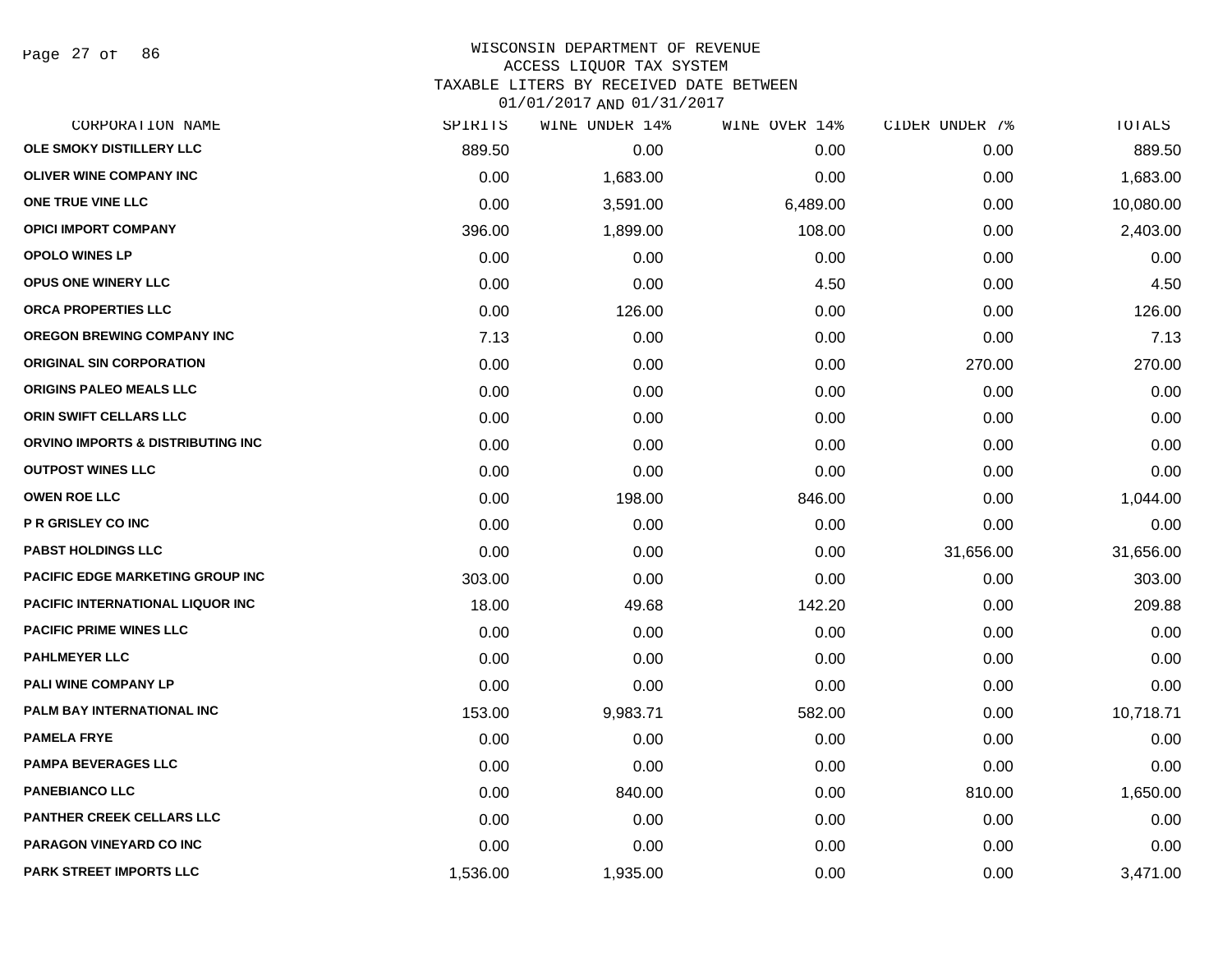Page 28 of 86

### WISCONSIN DEPARTMENT OF REVENUE ACCESS LIQUOR TAX SYSTEM TAXABLE LITERS BY RECEIVED DATE BETWEEN

| CORPORATION NAME                     | SPIRITS   | WINE UNDER 14% | WINE OVER 14% | CIDER UNDER 7% | TOTALS     |
|--------------------------------------|-----------|----------------|---------------|----------------|------------|
| PARK WINE COMPANY INC                | 0.00      | 0.00           | 189.00        | 0.00           | 189.00     |
| <b>PARKER STATION INC</b>            | 0.00      | 441.00         | 702.00        | 0.00           | 1,143.00   |
| <b>PASTERNAK WINE IMPORTS LLC</b>    | 0.00      | 175.50         | 693.00        | 0.00           | 868.50     |
| <b>PAT WINES LLC</b>                 | 0.00      | 0.00           | 0.00          | 0.00           | 0.00       |
| <b>PATERNO IMPORTS LTD</b>           | 448.50    | 8,777.25       | 8,337.60      | 0.00           | 17,563.35  |
| <b>PATRICIO C MATA</b>               | 0.00      | 117.00         | 0.00          | 0.00           | 117.00     |
| <b>PATRICK A RONEY</b>               | 0.00      | 6,426.00       | 3,226.50      | 0.00           | 9,652.50   |
| <b>PATRON SPIRITS COMPANY</b>        | 22,970.25 | 0.00           | 0.00          | 0.00           | 22,970.25  |
| PAUL HOBBS IMPORTS INC               | 0.00      | 0.00           | 0.00          | 0.00           | 0.00       |
| <b>PAUL HOBBS WINERY LP</b>          | 0.00      | 0.00           | 0.00          | 0.00           | 0.00       |
| <b>PAUL W QUACKENBUSH</b>            | 0.00      | 0.00           | 0.00          | 0.00           | 0.00       |
| <b>PAVI WINES LLC</b>                | 0.00      | 0.00           | 0.00          | 0.00           | 0.00       |
| <b>PAWEL LATO</b>                    | 0.00      | 0.00           | 9.00          | 0.00           | 9.00       |
| <b>PAX MAHLE WINES LLC</b>           | 0.00      | 0.00           | 0.00          | 0.00           | 0.00       |
| PEACH SYSTEMS INC                    | 0.00      | 0.00           | 0.00          | 0.00           | 0.00       |
| PEACHY CANYON WINERY                 | 0.00      | 0.00           | 0.00          | 0.00           | 0.00       |
| PEJU FAMILY OPERATING PARTNERSHIP LP | 0.00      | 0.00           | 0.00          | 0.00           | 0.00       |
| PELU PARTNERS LLC                    | 0.00      | 0.00           | 0.00          | 0.00           | 0.00       |
| PEPPER BRIDGE WINERY LLC             | 0.00      | 0.00           | 0.00          | 0.00           | 0.00       |
| PERFECTA CAMERA CORP                 | 0.00      | 360.00         | 0.00          | 0.00           | 360.00     |
| PERNOD RICARD USA LLC                | 89,853.60 | 13,225.36      | 495.00        | 0.00           | 103,573.96 |
| PETER ANDREW LLC                     | 0.00      | 0.00           | 0.00          | 0.00           | 0.00       |
| <b>PETER CREIGHTON</b>               | 0.00      | 0.00           | 0.00          | 0.00           | 0.00       |
| PETER M MESROBIAN                    | 0.00      | 0.00           | 0.00          | 0.00           | 0.00       |
| PETER ROSBACK                        | 0.00      | 0.00           | 0.00          | 0.00           | 0.00       |
| PETERSON WINERY LLC                  | 0.00      | 0.00           | 0.00          | 0.00           | 0.00       |
| PETIT HAMEAU LLC                     | 0.00      | 63.00          | 0.00          | 63.00          | 126.00     |
| <b>PHILIP LAROCCA</b>                | 0.00      | 132.72         | 0.00          | 0.00           | 132.72     |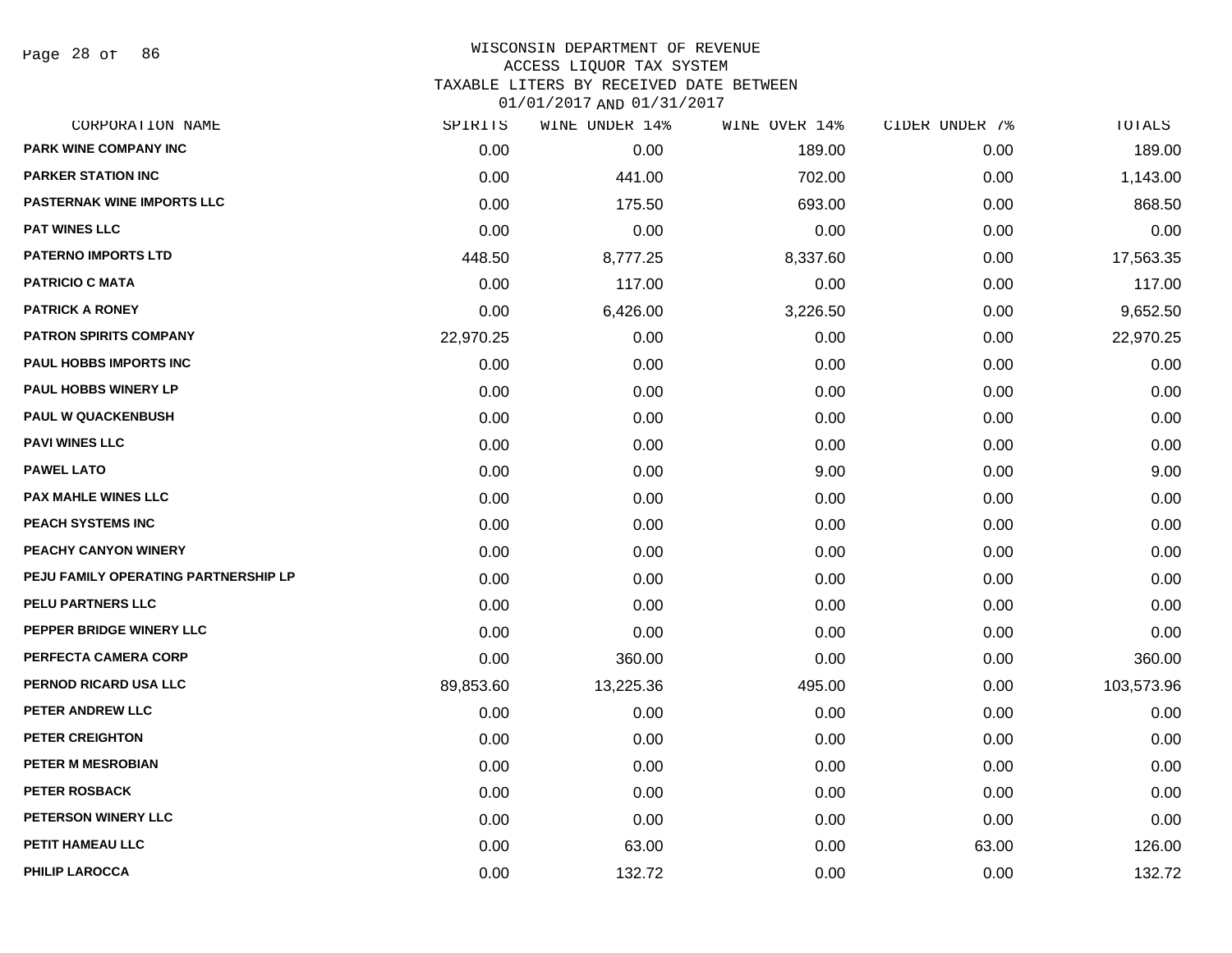Page 29 of 86

# WISCONSIN DEPARTMENT OF REVENUE ACCESS LIQUOR TAX SYSTEM TAXABLE LITERS BY RECEIVED DATE BETWEEN

| CORPORATION NAME                            | SPIRITS    | WINE UNDER 14% | WINE OVER 14% | CIDER UNDER 7% | <b>TOTALS</b> |
|---------------------------------------------|------------|----------------|---------------|----------------|---------------|
| PHILIP TOGNI VINEYARD LP                    | 0.00       | 0.00           | 0.00          | 0.00           | 0.00          |
| PHILLIP STEINSCHREIBER                      | 0.00       | 0.00           | 0.00          | 0.00           | 0.00          |
| <b>PHILLIPS FARMS LLC</b>                   | 0.00       | 63.00          | 6,732.00      | 0.00           | 6,795.00      |
| PHUSION PROJECTS LLC                        | 0.00       | 504.00         | 0.00          | 0.00           | 504.00        |
| PIEDMONT DISTILLERS INC                     | 0.00       | 0.00           | 0.00          | 0.00           | 0.00          |
| <b>PINA CELLARS LP</b>                      | 0.00       | 0.00           | 0.00          | 0.00           | 0.00          |
| <b>PINE RIDGE WINERY LLC</b>                | 0.00       | 0.00           | 1,543.50      | 0.00           | 1,543.50      |
| <b>PL BRANDS INC</b>                        | 0.00       | 0.00           | 0.00          | 0.00           | 0.00          |
| PLUME RIDGE IRREVOCABLE TRUST               | 0.00       | 198.00         | 0.00          | 0.00           | 198.00        |
| POPCORN DESIGN LLC                          | 0.00       | 0.00           | 0.00          | 0.00           | 0.00          |
| POPCORN SUTTON DISTILLING LLC               | 0.00       | 0.00           | 0.00          | 0.00           | 0.00          |
| <b>POST WINERY INC</b>                      | 0.00       | 0.00           | 0.00          | 0.00           | 0.00          |
| <b>PRAGER WINERY &amp; PORT WORKS, INC.</b> | 0.00       | 0.00           | 0.00          | 0.00           | 0.00          |
| <b>PRECEPT BRANDS LLC</b>                   | 0.00       | 5,670.00       | 126.00        | 0.00           | 5,796.00      |
| PREMIERE DISTILLERY LLC                     | 0.00       | 0.00           | 0.00          | 0.00           | 0.00          |
| <b>PREMIUM PORT WINES INC</b>               | 0.00       | 0.00           | 855.00        | 0.00           | 855.00        |
| <b>PRESTIGE IMPORTS LLC</b>                 | 0.00       | 0.00           | 0.00          | 0.00           | 0.00          |
| <b>PRESTIGE WINE IMPORTS CORP</b>           | 0.00       | 1,710.00       | 27.00         | 0.00           | 1,737.00      |
| PRICHARDS DISTILLERY INC                    | 0.00       | 0.00           | 0.00          | 0.00           | 0.00          |
| PRIDE MOUNTAIN VINEYARDS LLC                | 0.00       | 0.00           | 0.00          | 0.00           | 0.00          |
| PRINCE MICHEL LLC                           | 0.00       | 0.00           | 0.00          | 0.00           | 0.00          |
| <b>PRO-LIQUITECH LLC</b>                    | 0.00       | 0.00           | 0.00          | 0.00           | 0.00          |
| PROST BEVERAGE COMPANY LLC                  | 0.00       | 0.00           | 0.00          | 0.00           | 0.00          |
| <b>PROXIMO SPIRITS INC</b>                  | 137,678.85 | 0.00           | 0.00          | 0.00           | 137,678.85    |
| PURPLE WINE COMPANY LLC                     | 0.00       | 1,161.00       | 180.00        | 0.00           | 1,341.00      |
| <b>QUADY SOUTH WINERY LLC</b>               | 0.00       | 0.00           | 108.00        | 0.00           | 108.00        |
| <b>QUATERNA LLC</b>                         | 0.00       | 746.00         | 0.00          | 0.00           | 746.00        |
| QUILCEDA CREEK VINTNERS INC                 | 0.00       | 0.00           | 252.00        | 0.00           | 252.00        |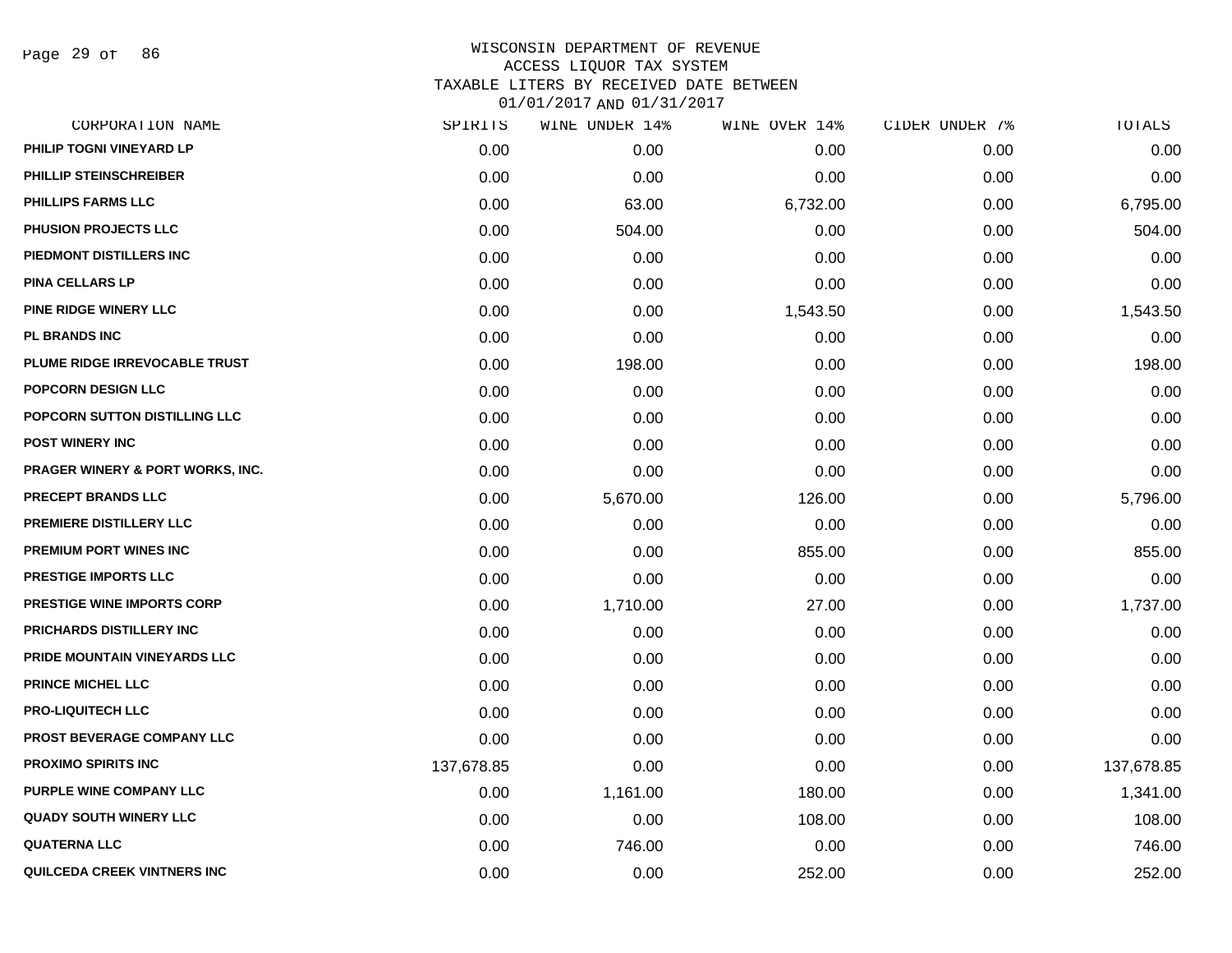Page 30 of 86

# WISCONSIN DEPARTMENT OF REVENUE

### ACCESS LIQUOR TAX SYSTEM

TAXABLE LITERS BY RECEIVED DATE BETWEEN

| CORPORATION NAME                            | SPIRITS  | WINE UNDER 14% | WINE OVER 14% | CIDER UNDER 7% | TOTALS   |
|---------------------------------------------|----------|----------------|---------------|----------------|----------|
| QUINTESSENTIAL LLC                          | 0.00     | 3,481.00       | 252.00        | 0.00           | 3,733.00 |
| <b>QUO VINO LLC</b>                         | 0.00     | 0.00           | 0.00          | 0.00           | 0.00     |
| <b>R &amp; G SCHATZ FARMS INC</b>           | 0.00     | 586.00         | 318.00        | 0.00           | 904.00   |
| <b>R &amp; M BRANDS INC</b>                 | 2,278.50 | 1,434.00       | 0.00          | 0.00           | 3,712.50 |
| <b>R H KEENAN CO</b>                        | 0.00     | 0.00           | 0.00          | 0.00           | 0.00     |
| <b>R LAWSON ENTERPRISES LLC</b>             | 0.00     | 0.00           | 0.00          | 0.00           | 0.00     |
| <b>RACINE WINE CO LLC</b>                   | 0.00     | 13.50          | 0.00          | 0.00           | 13.50    |
| <b>RADIO-COTEAU WINE CELLARS LLC</b>        | 0.00     | 0.00           | 0.00          | 0.00           | 0.00     |
| <b>RAINIER WINE LLC</b>                     | 0.00     | 0.00           | 0.00          | 0.00           | 0.00     |
| <b>RAMEY WINE CELLARS INC</b>               | 0.00     | 63.00          | 225.00        | 0.00           | 288.00   |
| <b>RANSOM SPIRITS LLC</b>                   | 0.00     | 0.00           | 0.00          | 0.00           | 0.00     |
| <b>RB WINE ASSOCIATES LLC</b>               | 0.00     | 0.00           | 0.00          | 0.00           | 0.00     |
| <b>RBZ VINEYARDS LLC</b>                    | 0.00     | 0.00           | 0.00          | 0.00           | 0.00     |
| <b>RED CAR WINE COMPANY LLC</b>             | 0.00     | 0.00           | 0.00          | 0.00           | 0.00     |
| <b>RED TAIL RIDGE INC</b>                   | 0.00     | 0.00           | 0.00          | 0.00           | 0.00     |
| <b>REDEMPTION SPIRITS LLC</b>               | 0.00     | 0.00           | 0.00          | 0.00           | 0.00     |
| <b>REDWOOD SPIRITS INC</b>                  | 0.00     | 0.00           | 0.00          | 0.00           | 0.00     |
| <b>REGAL WINE IMPORTS INC</b>               | 0.00     | 1,629.00       | 27.00         | 0.00           | 1,656.00 |
| <b>REGUSCI WINERY INC</b>                   | 0.00     | 0.00           | 0.00          | 0.00           | 0.00     |
| <b>REMY COINTREAU AMERIQUE USA</b>          | 3,648.00 | 459.00         | 0.00          | 0.00           | 4,107.00 |
| <b>REN ACQUISITION INC</b>                  | 0.00     | 0.00           | 48.75         | 0.00           | 48.75    |
| <b>RENO G FARINELLI &amp; JOSEF H SHEBL</b> | 0.00     | 0.00           | 0.00          | 0.00           | 0.00     |
| <b>RENT A BBQ</b>                           | 0.00     | 0.00           | 0.00          | 702.00         | 702.00   |
| <b>RESERVA WINES LLC</b>                    | 0.00     | 189.00         | 0.00          | 0.00           | 189.00   |
| <b>REULING FAMILY WINES LLC</b>             | 0.00     | 0.00           | 0.00          | 0.00           | 0.00     |
| <b>REYNOLDS CREATIVE PRODUCTS INC.</b>      | 0.00     | 0.00           | 0.00          | 0.00           | 0.00     |
| <b>RGI BRANDS LLC</b>                       | 0.00     | 0.00           | 0.00          | 0.00           | 0.00     |
| <b>RICHARD C POE II</b>                     | 0.00     | 0.00           | 0.00          | 0.00           | 0.00     |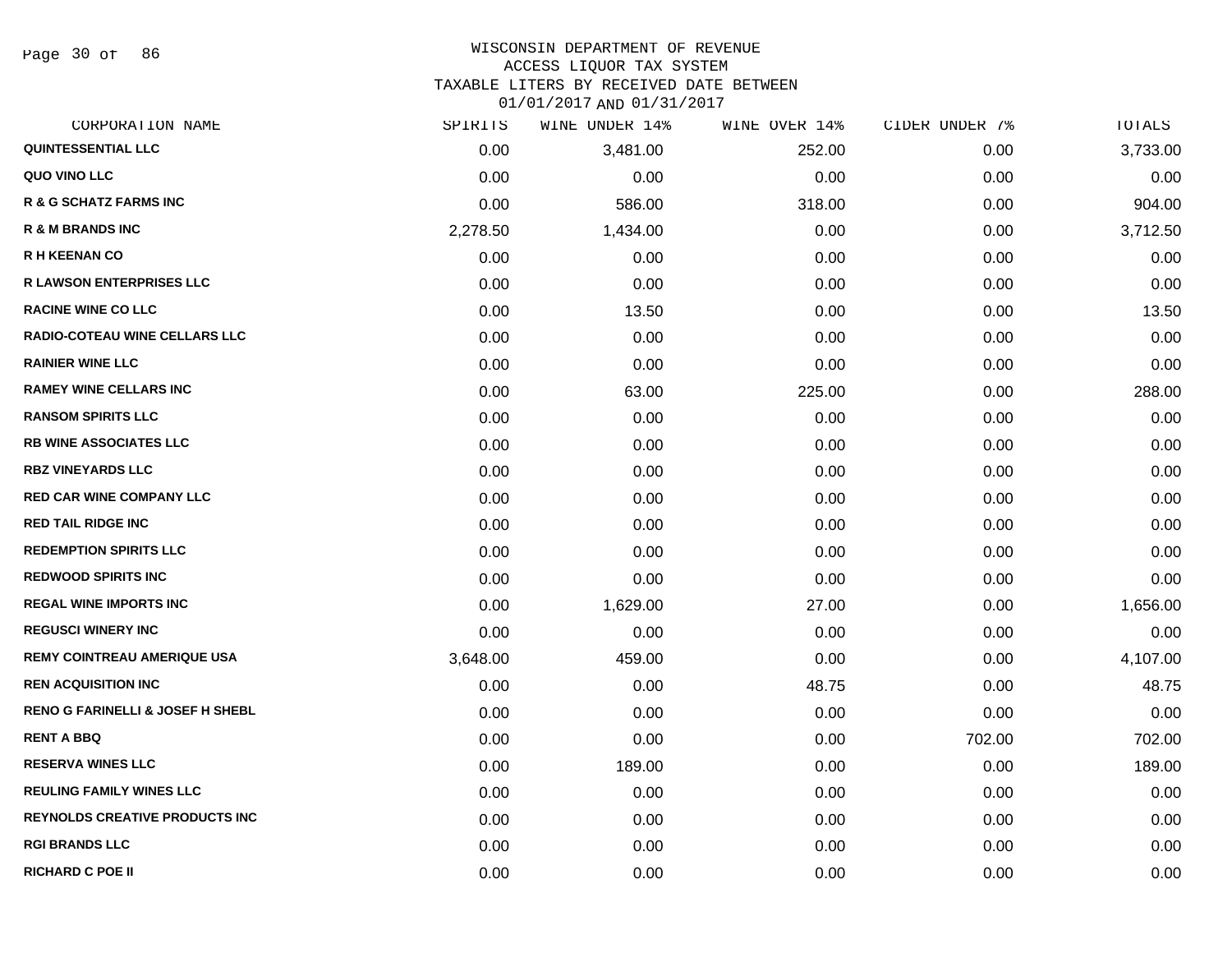Page 31 of 86

# WISCONSIN DEPARTMENT OF REVENUE ACCESS LIQUOR TAX SYSTEM TAXABLE LITERS BY RECEIVED DATE BETWEEN

| CORPORATION NAME                                 | SPIRITS  | WINE UNDER 14% | WINE OVER 14% | CIDER UNDER 7% | TOTALS    |
|--------------------------------------------------|----------|----------------|---------------|----------------|-----------|
| <b>RICHARD STELTZNER</b>                         | 0.00     | 0.00           | 0.00          | 0.00           | 0.00      |
| <b>RIDGE VINEYARDS INC</b>                       | 0.00     | 0.00           | 126.00        | 0.00           | 126.00    |
| <b>RO SALES &amp; DISTRIBUTION SERVICES INC.</b> | 0.00     | 2,925.00       | 0.00          | 0.00           | 2,925.00  |
| <b>ROBERT A CUTTER</b>                           | 0.00     | 918.00         | 0.00          | 0.00           | 918.00    |
| <b>ROBERT CRAIG WINERY LP</b>                    | 0.00     | 0.00           | 0.00          | 0.00           | 0.00      |
| <b>ROBERT J COOPER</b>                           | 2,062.50 | 0.00           | 0.00          | 0.00           | 2,062.50  |
| <b>ROBERT J GROSS</b>                            | 0.00     | 16.66          | 0.00          | 0.00           | 16.66     |
| <b>ROBERT L HUDSON</b>                           | 0.00     | 0.00           | 0.00          | 0.00           | 0.00      |
| <b>ROBERT YOUNG ESTATE WINERY LLC</b>            | 0.00     | 0.00           | 0.00          | 0.00           | 0.00      |
| <b>ROCK SAKE LLC</b>                             | 0.00     | 0.00           | 0.00          | 0.00           | 0.00      |
| ROCK WALL WINE COMPANY INC                       | 0.00     | 0.00           | 0.00          | 0.00           | 0.00      |
| <b>ROMBAUER VINEYARDS INC</b>                    | 0.00     | 0.00           | 0.00          | 0.00           | 0.00      |
| <b>RONALD J WICKER</b>                           | 0.00     | 0.00           | 0.00          | 0.00           | 0.00      |
| <b>RONALD T RUBIN</b>                            | 0.00     | 0.00           | 0.00          | 0.00           | 0.00      |
| <b>ROOTS RUN DEEP LLC</b>                        | 0.00     | 0.00           | 756.00        | 0.00           | 756.00    |
| <b>ROSE IMPORTING &amp; DISTRIBUTING LLC</b>     | 0.00     | 117.00         | 0.00          | 0.00           | 117.00    |
| ROSENTHAL WINE MERCHANT NY LTD                   | 0.00     | 0.00           | 0.00          | 0.00           | 0.00      |
| <b>ROTTA WINERY LLC</b>                          | 0.00     | 0.75           | 2.25          | 0.00           | 3.00      |
| <b>ROUND HILL CELLARS</b>                        | 0.00     | 2,271.00       | 504.00        | 0.00           | 2,775.00  |
| <b>ROUND POND ESTATE LLC</b>                     | 0.00     | 0.00           | 0.00          | 0.00           | 0.00      |
| <b>ROW ELEVEN WINE CO LLC</b>                    | 0.00     | 0.00           | 0.00          | 0.00           | 0.00      |
| <b>ROYAL WINE CORPORATION</b>                    | 234.00   | 2,277.00       | 26.00         | 0.00           | 2,537.00  |
| <b>RUBISSOW FAMILY WINES LLC</b>                 | 0.00     | 0.00           | 0.00          | 0.00           | 0.00      |
| RUSSIAN STANDARD VODKA (USA) INC                 | 0.00     | 720.00         | 0.00          | 0.00           | 720.00    |
| <b>RYAN E ROARK</b>                              | 0.00     | 0.00           | 0.00          | 0.00           | 0.00      |
| <b>S &amp; R WINES LLC</b>                       | 0.00     | 0.00           | 0.00          | 0.00           | 0.00      |
| <b>SLJGROUPINC</b>                               | 0.00     | 29,603.52      | 9,168.88      | 0.00           | 38,772.40 |
| <b>SAINTSBURY LLC</b>                            | 0.00     | 0.00           | 0.00          | 0.00           | 0.00      |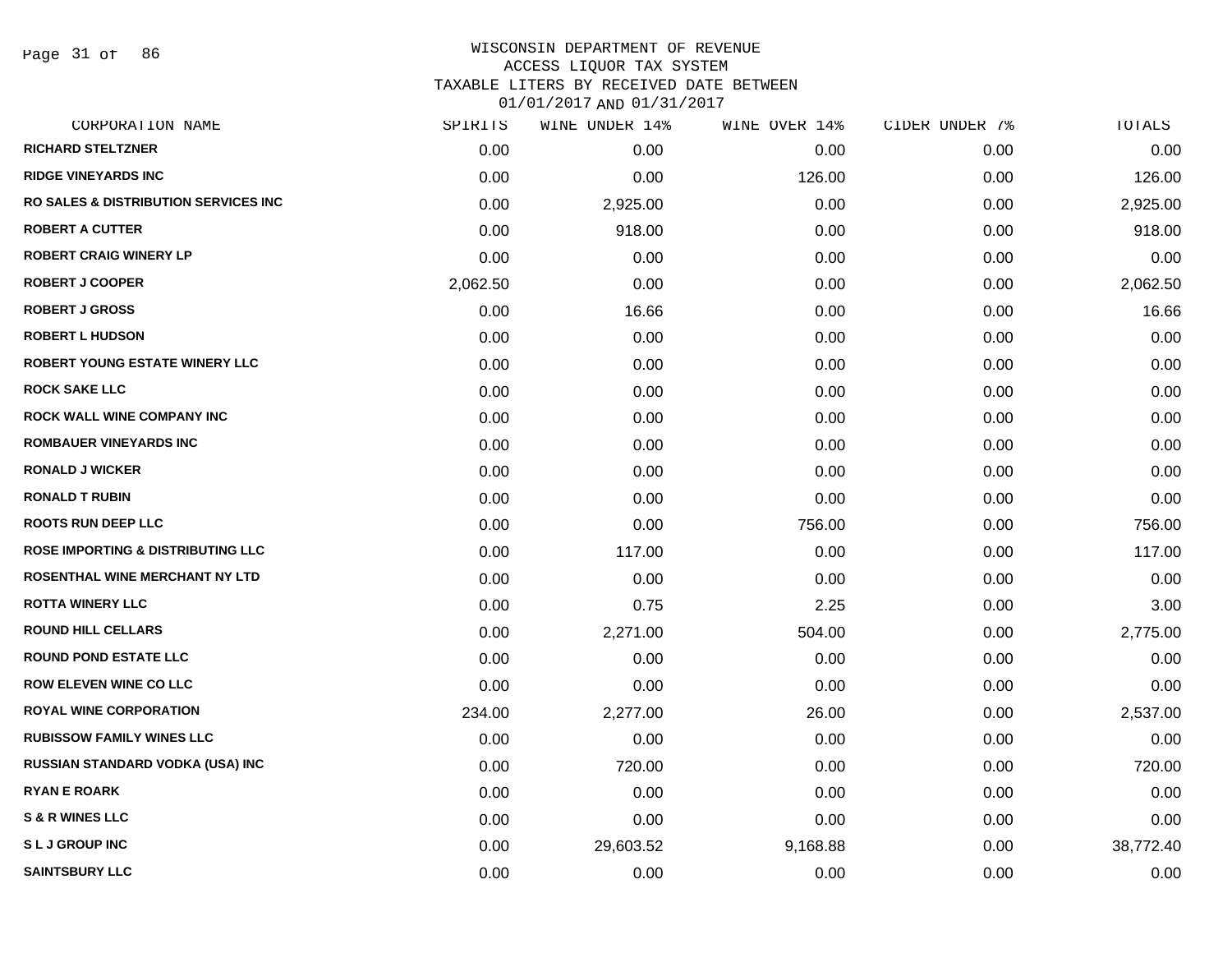### WISCONSIN DEPARTMENT OF REVENUE ACCESS LIQUOR TAX SYSTEM

TAXABLE LITERS BY RECEIVED DATE BETWEEN

| CORPORATION NAME                            | SPIRITS    | WINE UNDER 14% | WINE OVER 14% | CIDER UNDER 7% | TOTALS     |
|---------------------------------------------|------------|----------------|---------------|----------------|------------|
| <b>SAKEONE CORPORATION</b>                  | 0.00       | 96.60          | 380.88        | 0.00           | 477.48     |
| <b>SALOON SPIRITS LLC</b>                   | 0.00       | 0.00           | 0.00          | 0.00           | 0.00       |
| <b>SALVESTRIN WINE CO LLC</b>               | 0.00       | 0.00           | 0.00          | 0.00           | 0.00       |
| <b>SAN ANTONIO WINERY INC</b>               | 0.00       | 12,194.86      | 48.00         | 0.00           | 12,242.86  |
| <b>SAN FRANCISCO WINE EXCHANGE INC</b>      | 0.00       | 0.00           | 198.00        | 0.00           | 198.00     |
| SAN GABRIEL VALLEY WAREHOUSE & STORAGE INC  | 0.00       | 0.00           | 0.00          | 0.00           | 0.00       |
| <b>SAN JOAQUIN WINE COMPANY INC</b>         | 0.00       | 585.00         | 0.00          | 0.00           | 585.00     |
| SAN LUIS SPIRITS DISTILLING CO LLC          | 0.00       | 0.00           | 0.00          | 0.00           | 0.00       |
| <b>SAN MARTINO IMPORTS INC</b>              | 0.00       | 0.00           | 0.00          | 0.00           | 0.00       |
| <b>SANGLIER SELECTIONS LLC</b>              | 0.00       | 0.00           | 0.00          | 0.00           | 0.00       |
| <b>SANS LIEGE INC</b>                       | 0.00       | 18.00          | 54.00         | 0.00           | 72.00      |
| <b>SANS WINE &amp; SPIRITS CO</b>           | 0.00       | 0.00           | 0.00          | 0.00           | 0.00       |
| <b>SANTA MARGHERITA USA INC</b>             | 0.00       | 0.00           | 0.00          | 0.00           | 0.00       |
| <b>SARACINA VINEYARDS LLC</b>               | 0.00       | 0.00           | 0.00          | 0.00           | 0.00       |
| <b>SARMENTO'S IMPORTS &amp; EXPORTS INC</b> | 0.00       | 0.00           | 0.00          | 0.00           | 0.00       |
| <b>SAVIAH ROSE WINERY LLC</b>               | 0.00       | 0.00           | 0.00          | 0.00           | 0.00       |
| <b>SAZERAC COMPANY INC</b>                  | 348,247.15 | 116.99         | 263.99        | 0.00           | 348,628.13 |
| <b>SAZERAC NORTH AMERICA INC</b>            | 651,477.00 | 0.00           | 0.00          | 0.00           | 651,477.00 |
| <b>SB WINE CO LLC</b>                       | 0.00       | 0.00           | 0.00          | 0.00           | 0.00       |
| <b>SBRAGIA FAMILY VINEYARDS LLC</b>         | 0.00       | 0.00           | 0.00          | 0.00           | 0.00       |
| <b>SCENIC ROOT WINEGROWERS LLC</b>          | 0.00       | 279.00         | 0.00          | 0.00           | 279.00     |
| <b>SCHEID VINEYARDS CALIFORNIA INC</b>      | 0.00       | 2,142.00       | 0.00          | 0.00           | 2,142.00   |
| <b>SCHMITT SOHNE INC</b>                    | 0.00       | 503.66         | 0.00          | 0.00           | 503.66     |
| <b>SCHUG WINERY LLC</b>                     | 0.00       | 0.00           | 0.00          | 0.00           | 0.00       |
| <b>SCHUMACHER IMPORTS INC</b>               | 0.00       | 0.00           | 0.00          | 0.00           | 0.00       |
| <b>SCOPERTA IMPORTING CO INC</b>            | 0.00       | 2,331.00       | 0.00          | 0.00           | 2,331.00   |
| <b>SCOTT PAUL WINES OREGON LLC</b>          | 0.00       | 0.00           | 0.00          | 0.00           | 0.00       |
| <b>SEATTLE CIDER COMPANY LLC</b>            | 0.00       | 429.55         | 0.00          | 13,863.19      | 14,292.74  |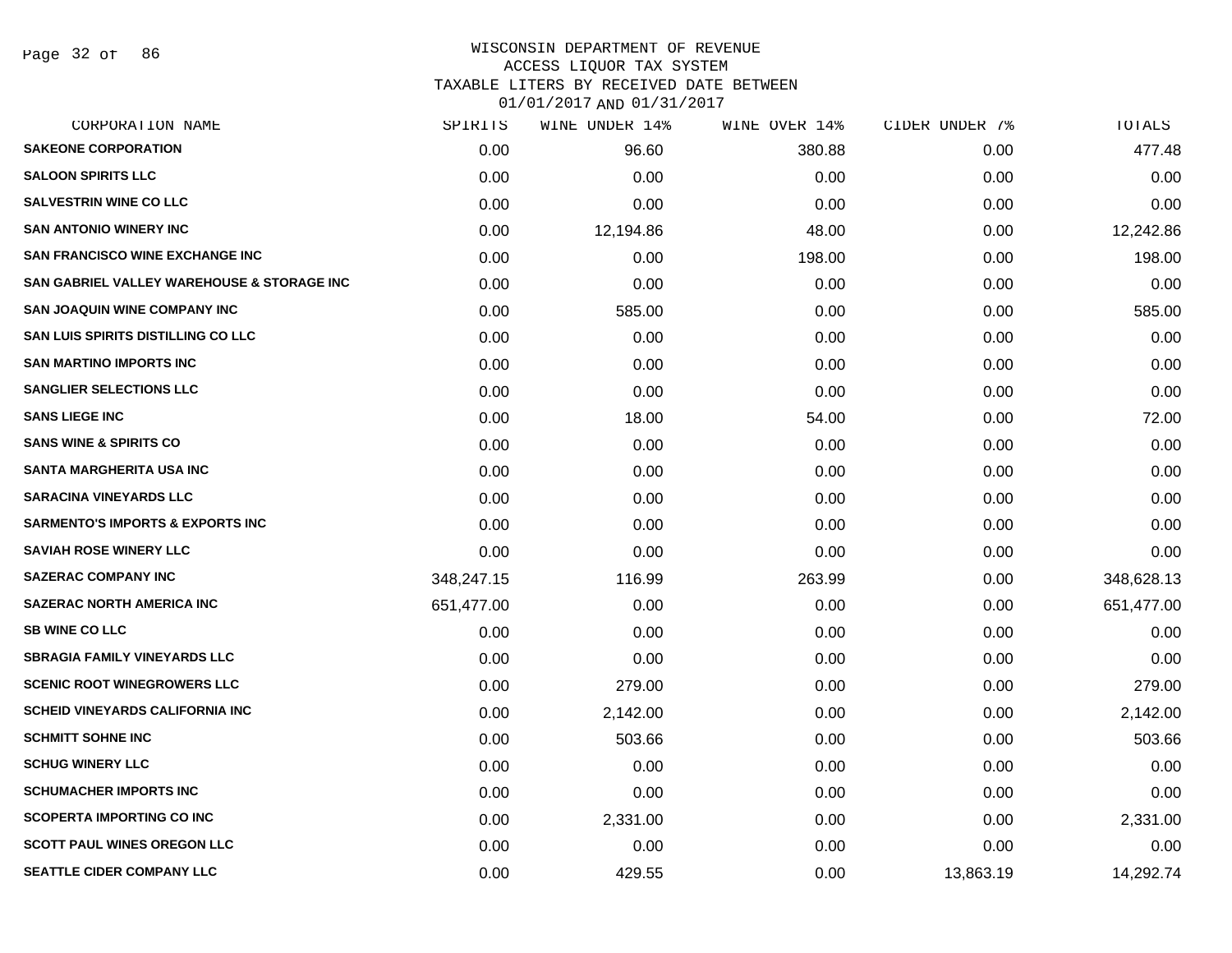Page 33 of 86

| SPIRITS | WINE UNDER 14% | WINE OVER 14% | CIDER UNDER 7% | TOTALS   |
|---------|----------------|---------------|----------------|----------|
| 0.00    | 0.00           | 0.00          | 0.00           | 0.00     |
| 0.00    | 0.00           | 0.00          | 0.00           | 0.00     |
| 0.00    | 0.00           | 0.00          | 0.00           | 0.00     |
| 0.00    | 0.00           | 0.00          | 0.00           | 0.00     |
| 0.00    | 0.00           | 0.00          | 0.00           | 0.00     |
| 0.00    | 0.00           | 0.00          | 0.00           | 0.00     |
| 0.00    | 1,260.00       | 252.00        | 0.00           | 1,512.00 |
| 204.00  | 582.00         | 72.00         | 0.00           | 858.00   |
| 0.00    | 0.00           | 0.00          | 0.00           | 0.00     |
| 0.00    | 0.00           | 148.50        | 0.00           | 148.50   |
| 0.00    | 0.00           | 0.00          | 862.53         | 862.53   |
| 0.00    | 0.00           | 0.00          | 0.00           | 0.00     |
| 0.00    | 0.00           | 252.00        | 0.00           | 252.00   |
| 0.00    | 0.00           | 0.00          | 0.00           | 0.00     |
| 0.00    | 0.00           | 0.00          | 0.00           | 0.00     |
| 0.00    | 63.00          | 0.00          | 0.00           | 63.00    |
| 0.00    | 0.00           | 0.00          | 0.00           | 0.00     |
| 0.00    | 0.00           | 0.00          | 0.00           | 0.00     |
| 0.00    | 0.00           | 0.00          | 0.00           | 0.00     |
| 0.00    | 0.00           | 0.00          | 0.00           | 0.00     |
| 0.00    | 829.50         | 29.25         | 0.00           | 858.75   |
| 0.00    | 0.00           | 0.00          | 0.00           | 0.00     |
| 0.00    | 0.00           | 0.00          | 0.00           | 0.00     |
| 0.00    | 1,008.00       | 0.00          | 0.00           | 1,008.00 |
| 0.00    | 0.00           | 0.00          | 0.00           | 0.00     |
| 0.00    | 252.00         | 0.00          | 0.00           | 252.00   |
| 0.00    | 0.00           | 0.00          | 0.00           | 0.00     |
| 0.00    | 0.00           | 0.00          | 0.00           | 0.00     |
|         |                |               |                |          |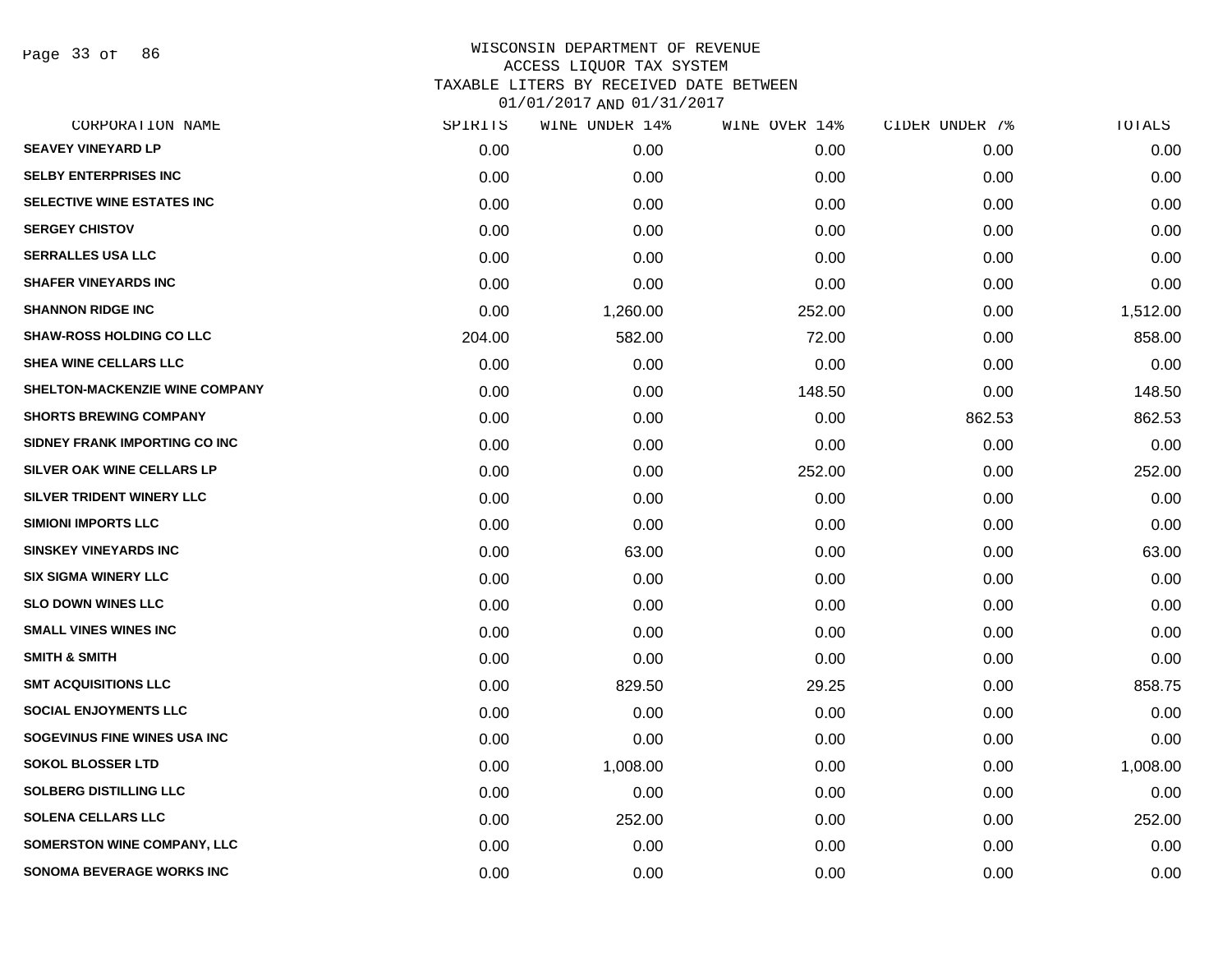### WISCONSIN DEPARTMENT OF REVENUE ACCESS LIQUOR TAX SYSTEM TAXABLE LITERS BY RECEIVED DATE BETWEEN

| CORPORATION NAME                      | SPIRITS | WINE UNDER 14% | WINE OVER 14% | CIDER UNDER 7% | TOTALS   |
|---------------------------------------|---------|----------------|---------------|----------------|----------|
| SORELLE CASA FINE WINES LLC           | 0.00    | 126.00         | 0.00          | 0.00           | 126.00   |
| <b>SOURCE CODE BEVERAGE LLC</b>       | 0.00    | 0.00           | 0.00          | 0.00           | 0.00     |
| SOUTH BAY WINE GROUP LLC              | 0.00    | 0.00           | 0.00          | 0.00           | 0.00     |
| <b>SOUTHERN STARZ INC</b>             | 0.00    | 693.00         | 99.00         | 0.00           | 792.00   |
| SOUTHERN WINE GROUP LLC               | 0.00    | 117.00         | 184.50        | 0.00           | 301.50   |
| <b>SOVEREIGN BRANDS LLC</b>           | 0.00    | 1,800.00       | 0.00          | 0.00           | 1,800.00 |
| <b>SPANN VINEYARDS INC</b>            | 0.00    | 0.00           | 6.00          | 0.00           | 6.00     |
| <b>SPARKLING OREGON LLC</b>           | 0.00    | 0.00           | 0.00          | 0.00           | 0.00     |
| <b>SPEAKEASY SPIRITS LLC</b>          | 0.00    | 0.00           | 0.00          | 0.00           | 0.00     |
| <b>SPENCER HOOPES</b>                 | 0.00    | 0.00           | 63.00         | 0.00           | 63.00    |
| <b>SPIRIT IMPORTS INC</b>             | 0.00    | 0.00           | 0.00          | 0.00           | 0.00     |
| <b>SPLINTER GROUP NAPA LLC</b>        | 0.00    | 0.00           | 0.00          | 0.00           | 0.00     |
| <b>SPOTTSWOODE WINERY INC</b>         | 0.00    | 0.00           | 0.00          | 0.00           | 0.00     |
| <b>SPRING MOUNTAIN VINEYARD INC</b>   | 0.00    | 0.00           | 0.00          | 0.00           | 0.00     |
| <b>SQUARE ONE ORGANIC SPIRITS LLC</b> | 0.00    | 0.00           | 0.00          | 0.00           | 0.00     |
| <b>SQUARE ONE ORGANIC SPIRITS LLC</b> | 0.00    | 0.00           | 0.00          | 0.00           | 0.00     |
| <b>ST GEORGE SPIRITS INC</b>          | 990.00  | 0.00           | 0.00          | 0.00           | 990.00   |
| <b>ST HELENA ESTATE LLC</b>           | 0.00    | 0.00           | 0.00          | 0.00           | 0.00     |
| <b>ST INNOCENT LTD</b>                | 0.00    | 0.00           | 0.00          | 0.00           | 0.00     |
| ST JULIAN WINE COMPANY INC            | 0.00    | 0.00           | 0.00          | 0.00           | 0.00     |
| ST KILLIAN IMPORTING CO INC           | 0.00    | 0.00           | 0.00          | 0.00           | 0.00     |
| <b>ST SUPERY INC</b>                  | 0.00    | 378.00         | 252.00        | 0.00           | 630.00   |
| <b>STACKED WINES LLC</b>              | 0.00    | 0.00           | 0.00          | 0.00           | 0.00     |
| <b>STACY RYBACKI</b>                  | 0.00    | 90.00          | 0.00          | 0.00           | 90.00    |
| <b>STAGLIN FAMILY VINEYARD LLC</b>    | 0.00    | 0.00           | 0.00          | 0.00           | 0.00     |
| STANLEY STAWSKI DIST CO INC           | 0.00    | 126.00         | 0.00          | 0.00           | 126.00   |
| <b>STAR INDUSTRIES INC</b>            | 0.00    | 0.00           | 0.00          | 0.00           | 0.00     |
| <b>STARRY NIGHT WINERY LLC</b>        | 0.00    | 0.00           | 0.00          | 0.00           | 0.00     |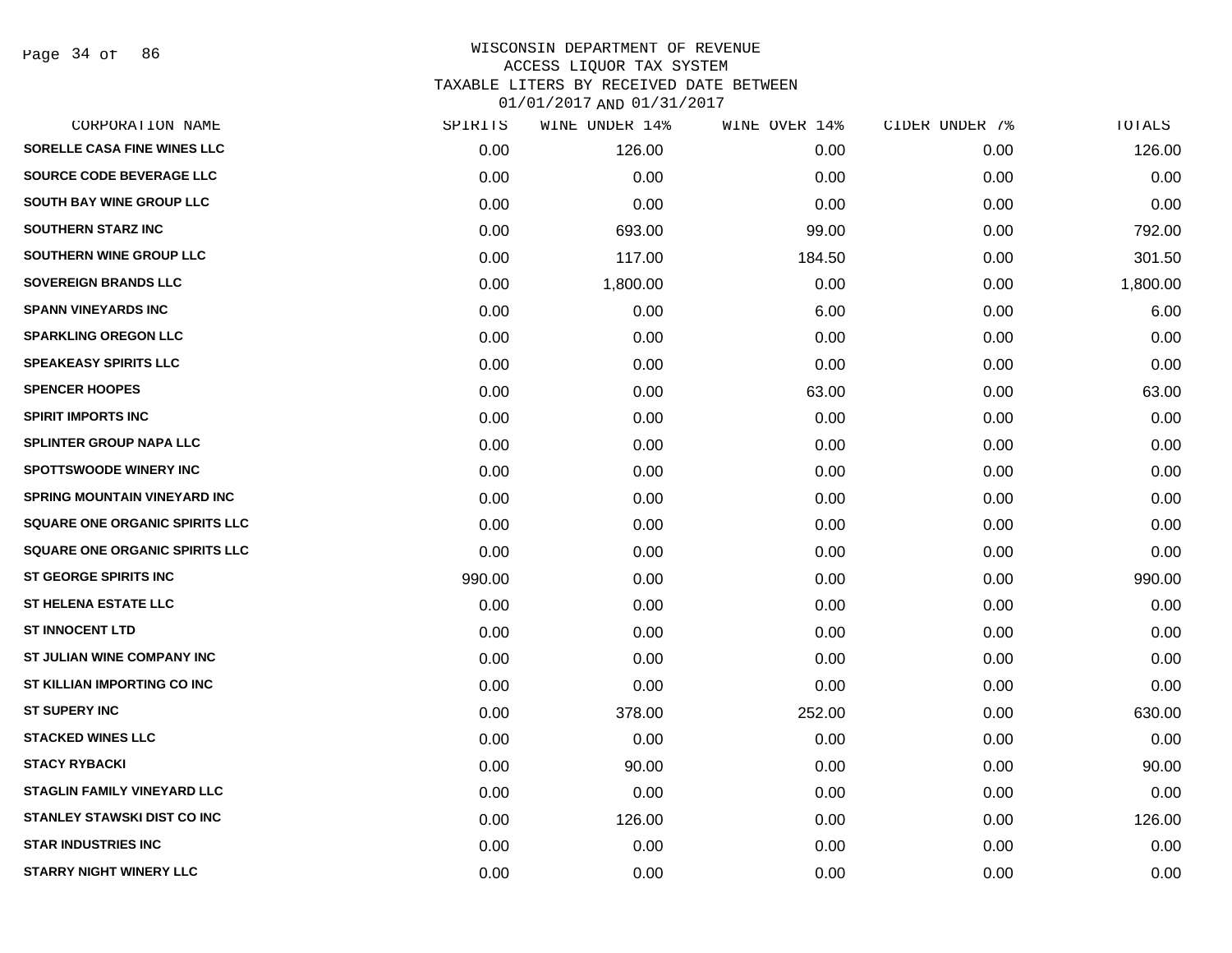# WISCONSIN DEPARTMENT OF REVENUE

### ACCESS LIQUOR TAX SYSTEM

TAXABLE LITERS BY RECEIVED DATE BETWEEN

| CORPORATION NAME                                | SPIRITS  | WINE UNDER 14% | WINE OVER 14% | CIDER UNDER 7% | TOTALS     |
|-------------------------------------------------|----------|----------------|---------------|----------------|------------|
| <b>STE MICHELLE WINE ESTATES LTD</b>            | 162.00   | 92,830.00      | 24,376.00     | 0.00           | 117,368.00 |
| <b>STEELE WINES INC</b>                         | 0.00     | 0.00           | 108.00        | 0.00           | 108.00     |
| <b>STEFANO SALOCCHI</b>                         | 0.00     | 0.00           | 0.00          | 0.00           | 0.00       |
| <b>STELLAR IMPORTING COMPANY LLC</b>            | 0.00     | 0.00           | 0.00          | 0.00           | 0.00       |
| <b>STEM CIDERS LLC</b>                          | 0.00     | 0.00           | 0.00          | 0.00           | 0.00       |
| <b>STEPHAN VINEYARD INC</b>                     | 0.00     | 0.00           | 0.00          | 0.00           | 0.00       |
| STEPHEN DOOLEY WINE CO INC                      | 0.00     | 0.00           | 0.00          | 0.00           | 0.00       |
| <b>STEVE MILES SELECTIONS INC</b>               | 0.00     | 0.00           | 0.00          | 0.00           | 0.00       |
| STEVEN EDMUNDS & CORNELIA ST JOHN               | 0.00     | 189.00         | 0.00          | 0.00           | 189.00     |
| <b>STEZ &amp; BOWER</b>                         | 0.00     | 0.00           | 0.00          | 0.00           | 0.00       |
| <b>STOLI GROUP (USA) LLC</b>                    | 9,646.50 | 0.00           | 189.00        | 0.00           | 9,835.50   |
| <b>STOLLER VINEYARDS INC</b>                    | 0.00     | 0.00           | 0.00          | 0.00           | 0.00       |
| <b>STOLLER WHOLESALE WINE &amp; SPIRITS INC</b> | 0.00     | 0.00           | 0.00          | 0.00           | 0.00       |
| <b>STOLPMAN VINEYARDS LLC</b>                   | 0.00     | 0.00           | 0.00          | 0.00           | 0.00       |
| <b>STONEBRAKER-SOLES INC</b>                    | 0.00     | 0.00           | 0.00          | 0.00           | 0.00       |
| <b>STONECUSHION INC</b>                         | 0.00     | 0.00           | 0.00          | 0.00           | 0.00       |
| <b>SUGARLANDS DISTILLING COMPANY LLC</b>        | 613.24   | 0.00           | 0.00          | 0.00           | 613.24     |
| <b>SURVILLE ENTERPRISES CORP</b>                | 0.00     | 7,308.00       | 0.00          | 0.00           | 7,308.00   |
| <b>SUTTER HOME WINERY INC</b>                   | 342.00   | 231,109.71     | 1,606.50      | 91.00          | 233,149.21 |
| <b>SVENSKA FOOD &amp; BEVERAGE LLC</b>          | 0.00     | 0.00           | 0.00          | 0.00           | 0.00       |
| <b>SVP WINERY LLC</b>                           | 0.00     | 756.00         | 0.00          | 0.00           | 756.00     |
| <b>T ELENTENY HOLDINGS LLC</b>                  | 0.00     | 0.00           | 45.00         | 0.00           | 45.00      |
| <b>TAFT STREET INC</b>                          | 0.00     | 0.00           | 0.00          | 0.00           | 0.00       |
| <b>TAKARA SAKE USA INC</b>                      | 4.50     | 1,926.00       | 970.00        | 18.00          | 2,918.50   |
| <b>TALLEY VINEYARDS INC</b>                     | 0.00     | 126.00         | 90.00         | 0.00           | 216.00     |
| <b>TAMBER BEY VINEYARDS LLC</b>                 | 0.00     | 0.00           | 126.00        | 0.00           | 126.00     |
| <b>TATOMER INC</b>                              | 0.00     | 0.00           | 0.00          | 0.00           | 0.00       |
| <b>TATOOSH DISTILLERY LLC</b>                   | 0.00     | 0.00           | 0.00          | 0.00           | 0.00       |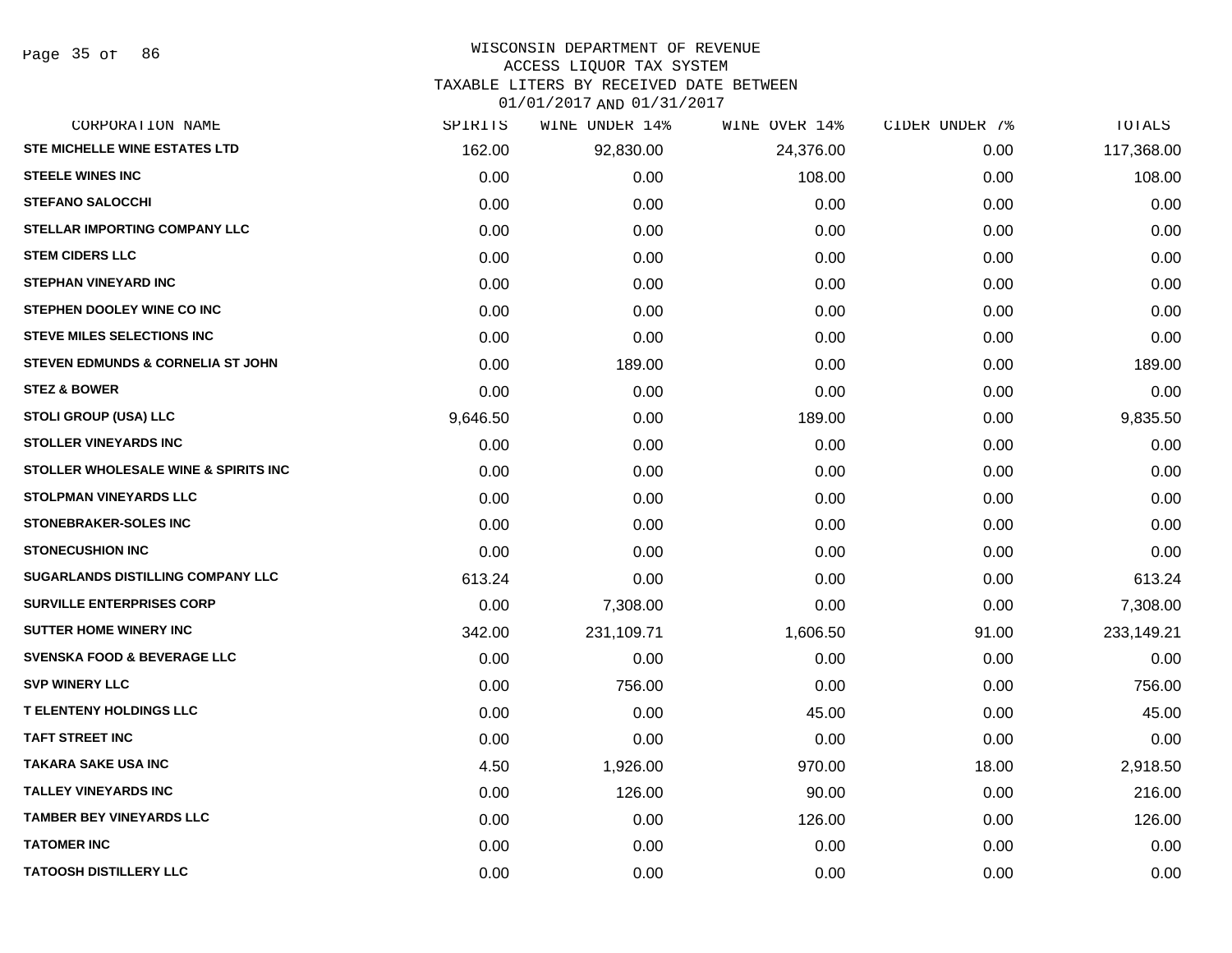| CORPORATION NAME                    | SPIRITS | WINE UNDER 14% | WINE OVER 14% | CIDER UNDER 7% | TOTALS     |
|-------------------------------------|---------|----------------|---------------|----------------|------------|
| <b>TATTERSALL COMPANIES LLC</b>     | 0.00    | 0.00           | 0.00          | 0.00           | 0.00       |
| <b>TEQUILA PARTIDA LLC</b>          | 0.00    | 0.00           | 0.00          | 0.00           | 0.00       |
| <b>TERRA VINUM LLC</b>              | 0.00    | 0.00           | 0.00          | 0.00           | 0.00       |
| <b>TERRANEO MERCHANTS INC</b>       | 0.00    | 0.00           | 0.00          | 0.00           | 0.00       |
| <b>TERRAVANT WINE COMPANY LLC</b>   | 0.00    | 270.00         | 0.00          | 0.00           | 270.00     |
| <b>TERRESSENTIA CORPORATION</b>     | 0.00    | 0.00           | 0.00          | 0.00           | 0.00       |
| <b>TERRIZZI VINO INC</b>            | 0.00    | 0.00           | 0.00          | 0.00           | 0.00       |
| <b>TESTA WINES OF THE WORLD LTD</b> | 0.00    | 0.00           | 0.00          | 0.00           | 0.00       |
| <b>TGE LLC</b>                      | 0.00    | 0.00           | 0.00          | 0.00           | 0.00       |
| THE AUSTRALIAN WINE CONNECTION INC  | 0.00    | 0.00           | 126.00        | 0.00           | 126.00     |
| THE BIALE ESTATE                    | 0.00    | 0.00           | 0.00          | 0.00           | 0.00       |
| THE BLACK PRINCE DISTILLERY INC     | 0.00    | 0.00           | 0.00          | 0.00           | 0.00       |
| THE BRANDER VINEYARD                | 0.00    | 0.00           | 0.00          | 0.00           | 0.00       |
| THE BUSINESS CHAIN INC              | 0.00    | 0.00           | 0.00          | 0.00           | 0.00       |
| THE EDRINGTON GROUP USA LLC         | 278.00  | 0.00           | 0.00          | 0.00           | 278.00     |
| THE HESS COLLECTION WINERY          | 0.00    | 4,982.00       | 821.00        | 0.00           | 5,803.00   |
| THE HOUSE OF BURGUNDY INC           | 0.00    | 0.00           | 0.00          | 0.00           | 0.00       |
| THE INFINITE MONKEY THEOREM INC     | 0.00    | 0.00           | 0.00          | 0.00           | 0.00       |
| THE MEEKER VINEYARD                 | 0.00    | 0.00           | 0.00          | 0.00           | 0.00       |
| THE MORLET SELECTION INC            | 0.00    | 0.00           | 0.00          | 0.00           | 0.00       |
| THE MORNE WINE COMPANY              | 0.00    | 0.00           | 0.00          | 0.00           | 0.00       |
| THE R.S. LIPMAN COMPANY             | 0.00    | 0.00           | 0.00          | 0.00           | 0.00       |
| THE RIVER WINE INC                  | 0.00    | 0.00           | 0.00          | 0.00           | 0.00       |
| THE SILVERADO VINEYARDS             | 0.00    | 0.00           | 153.00        | 0.00           | 153.00     |
| THE SORTING TABLE LLC               | 0.00    | 30.00          | 0.00          | 0.00           | 30.00      |
| THE TRITON COLLECTION INC           | 0.00    | 504.00         | 0.00          | 0.00           | 504.00     |
| THE WINE GROUP INC                  | 0.00    | 685,961.00     | 19,671.00     | 0.00           | 705,632.00 |
| THE WINE SOURCE INC                 | 0.00    | 0.00           | 0.00          | 0.00           | 0.00       |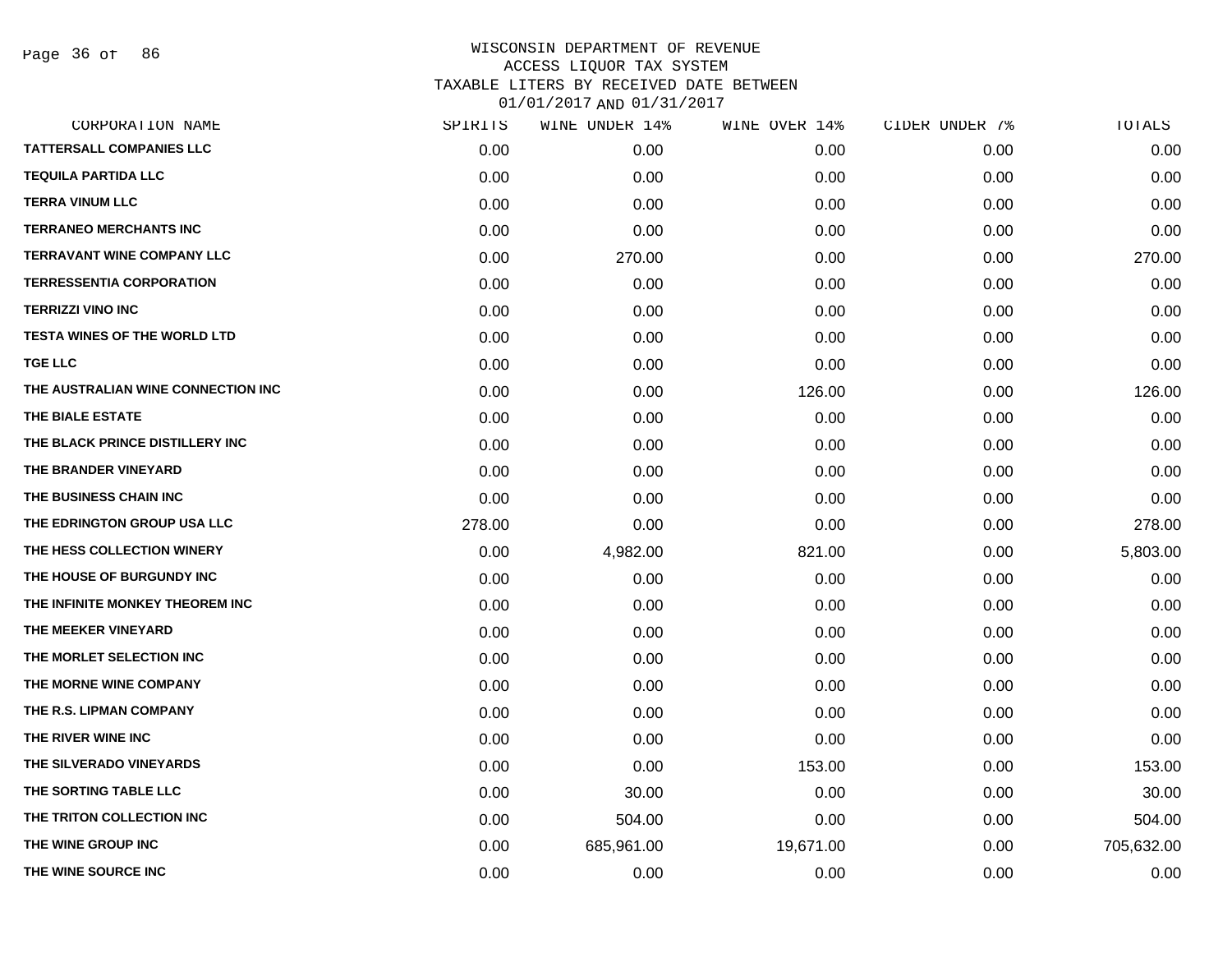Page 37 of 86

# WISCONSIN DEPARTMENT OF REVENUE ACCESS LIQUOR TAX SYSTEM TAXABLE LITERS BY RECEIVED DATE BETWEEN

| CORPORATION NAME                       | SPIRITS | WINE UNDER 14% | WINE OVER 14% | CIDER UNDER 7% | TOTALS     |
|----------------------------------------|---------|----------------|---------------|----------------|------------|
| THE WOODMAR GROUP LLC                  | 0.00    | 945.00         | 63.00         | 0.00           | 1,008.00   |
| <b>THIENOT USA INC</b>                 | 0.00    | 0.00           | 0.00          | 0.00           | 0.00       |
| <b>THOMAS D MORTIMER</b>               | 0.00    | 0.00           | 0.00          | 0.00           | 0.00       |
| THREE FAT GUYS WINE LLC                | 0.00    | 0.00           | 0.00          | 0.00           | 0.00       |
| THREE RING PRODUCTIONS LLC             | 0.00    | 0.00           | 0.00          | 0.00           | 0.00       |
| TI BEVERAGE GROUP LTD                  | 0.00    | 0.00           | 0.00          | 0.00           | 0.00       |
| TIERRA DIVINA VINEYARD LLC             | 0.00    | 0.00           | 160.66        | 0.00           | 160.66     |
| <b>TITUS &amp; TITUS</b>               | 0.00    | 0.00           | 0.00          | 0.00           | 0.00       |
| TMR WINE COMPANY LLC                   | 0.00    | 0.00           | 0.00          | 0.00           | 0.00       |
| TOAD HOLLOW VINEYARDS INC              | 0.00    | 1,431.00       | 630.00        | 0.00           | 2,061.00   |
| <b>TOBIN JAMES CELLARS</b>             | 0.00    | 0.00           | 0.00          | 0.00           | 0.00       |
| <b>TOBY BEALL</b>                      | 0.00    | 0.00           | 0.00          | 0.00           | 0.00       |
| <b>TOLLIVER RANCH BRANDS LLC</b>       | 0.00    | 517.50         | 0.00          | 0.00           | 517.50     |
| <b>TREANA WINERY LLC</b>               | 0.00    | 1,008.00       | 0.00          | 0.00           | 1,008.00   |
| TREASURY WINE ESTATES AMERICAS COMPANY | 0.00    | 97,414.44      | 16,780.50     | 0.00           | 114,194.94 |
| <b>TREFETHEN VINEYARDS WINERY INC</b>  | 0.00    | 0.00           | 0.00          | 0.00           | 0.00       |
| TREFETHEN VINEYARDS WINERY INC         | 0.00    | 0.00           | 126.00        | 0.00           | 126.00     |
| <b>TRENTADUE WINERY LLC</b>            | 0.00    | 252.00         | 0.00          | 0.00           | 252.00     |
| TRI VIN IMPORTS INC                    | 18.00   | 8,154.00       | 45.00         | 0.00           | 8,217.00   |
| <b>TRI-STAR MARKETING INC</b>          | 0.00    | 2,673.00       | 0.00          | 0.00           | 2,673.00   |
| <b>TRINITAS CELLARS LLC</b>            | 0.00    | 0.00           | 0.00          | 0.00           | 0.00       |
| <b>TRIONE VINEYARDS LLC</b>            | 0.00    | 0.00           | 63.00         | 0.00           | 63.00      |
| <b>TURLEY WINE CELLARS INC</b>         | 0.00    | 0.00           | 0.00          | 0.00           | 0.00       |
| TURN KEY WINE BRANDS LLC               | 0.00    | 0.00           | 0.00          | 0.00           | 0.00       |
| <b>TURNBULL WINE CELLARS</b>           | 0.00    | 0.00           | 0.00          | 0.00           | 0.00       |
| <b>TWIN PEAKS WINERY INC</b>           | 0.00    | 0.00           | 0.00          | 0.00           | 0.00       |
| TY KU, LLC                             | 189.00  | 197.28         | 302.04        | 0.00           | 688.32     |
| <b>UN SOGNO LLC</b>                    | 0.00    | 0.00           | 0.00          | 0.00           | 0.00       |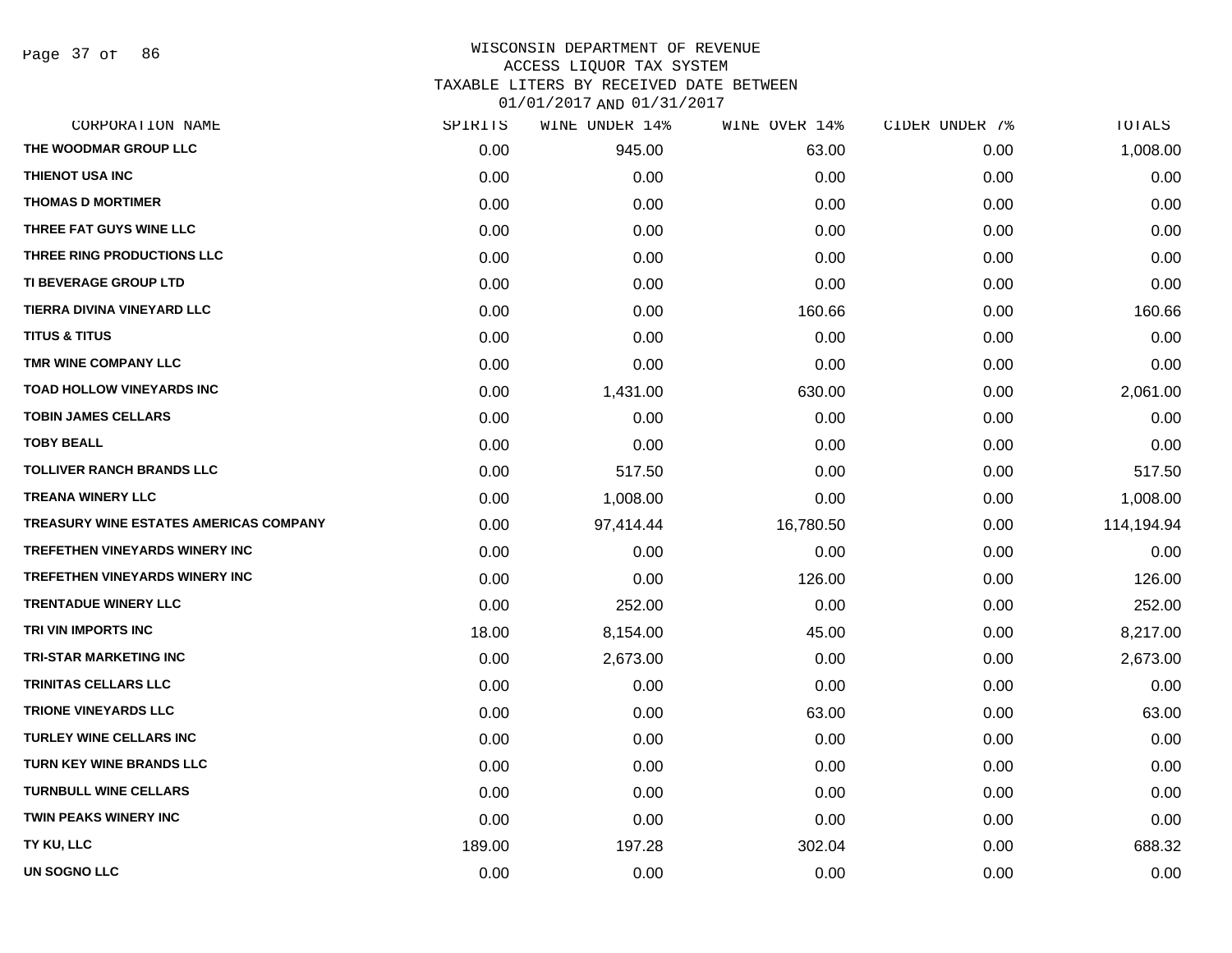Page 38 of 86

#### WISCONSIN DEPARTMENT OF REVENUE ACCESS LIQUOR TAX SYSTEM

TAXABLE LITERS BY RECEIVED DATE BETWEEN

| CORPORATION NAME                      | SPIRITS    | WINE UNDER 14% | WINE OVER 14% | CIDER UNDER 7% | TOTALS     |
|---------------------------------------|------------|----------------|---------------|----------------|------------|
| UNCLE JOHN'S FRUIT HOUSE WINERY LLC   | 0.00       | 0.00           | 0.00          | 0.00           | 0.00       |
| <b>UNION WINE COMPANY</b>             | 0.00       | 1,008.00       | 0.00          | 0.00           | 1,008.00   |
| <b>UNITED SPIRITS INC</b>             | 0.00       | 0.00           | 0.00          | 0.00           | 0.00       |
| UNITED STATES DISTILLED PRODUCTS CO.  | 266,227.50 | 85,350.42      | 3,199.50      | 0.00           | 354,777.42 |
| UNITED WINE AND SPIRITS LLC           | 0.00       | 0.00           | 0.00          | 0.00           | 0.00       |
| UNTI WINE CO LLC                      | 0.00       | 0.00           | 0.00          | 0.00           | 0.00       |
| <b>USA WINE IMPORTS INC</b>           | 0.00       | 481.50         | 0.00          | 0.00           | 481.50     |
| <b>USA WINE WEST LLC</b>              | 0.00       | 2,022.00       | 117.00        | 0.00           | 2,139.00   |
| <b>UVE ENTERPRISES INC</b>            | 6.74       | 652.50         | 0.00          | 0.00           | 659.24     |
| V & C LLC                             | 0.00       | 117.00         | 198.00        | 0.00           | 315.00     |
| <b>V2 WINE GROUP LLC</b>              | 0.00       | 5,229.00       | 1,701.00      | 0.00           | 6,930.00   |
| <b>VALCKENBERG INTERNATIONAL INC</b>  | 0.00       | 0.00           | 0.00          | 0.00           | 0.00       |
| <b>VALOR WINE CO LLC</b>              | 0.00       | 0.00           | 0.00          | 0.00           | 0.00       |
| VAN RUITEN FAMILY WINERY LLC          | 0.00       | 0.00           | 0.00          | 0.00           | 0.00       |
| <b>VANDER MILL LLC</b>                | 0.00       | 0.00           | 0.00          | 2,746.94       | 2,746.94   |
| <b>VEN CAL RANCHES LLC</b>            | 0.00       | 0.00           | 0.00          | 0.00           | 0.00       |
| <b>VENGE VINEYARDS INC</b>            | 0.00       | 0.00           | 0.00          | 0.00           | 0.00       |
| <b>VERITY WINES LLC</b>               | 0.00       | 0.00           | 0.00          | 0.00           | 0.00       |
| <b>VERMEIL WINE GROUP LLC</b>         | 0.00       | 0.00           | 0.00          | 0.00           | 0.00       |
| <b>VERMONT HARD CIDER COMPANY LLC</b> | 0.00       | 0.00           | 0.00          | 0.00           | 0.00       |
| VI. SCO. INC                          | 0.00       | 0.00           | 0.00          | 0.00           | 0.00       |
| <b>VIAS IMPORTS LTD</b>               | 0.00       | 0.00           | 0.00          | 0.00           | 0.00       |
| <b>VICENTE GANDIA USA INC</b>         | 0.00       | 0.00           | 0.00          | 0.00           | 0.00       |
| <b>VIEUX VINS INC</b>                 | 0.00       | 388.00         | 135.00        | 0.00           | 523.00     |
| <b>VIGNAIOLI LTD</b>                  | 0.00       | 0.00           | 0.00          | 0.00           | 0.00       |
| <b>VIKRE DISTILLERY LLC</b>           | 540.00     | 0.00           | 0.00          | 0.00           | 540.00     |
| <b>VILLA CREEK INC</b>                | 0.00       | 0.00           | 360.00        | 0.00           | 360.00     |
| <b>VILLA ENCINAL PARTNERS LP</b>      | 0.00       | 0.00           | 189.00        | 0.00           | 189.00     |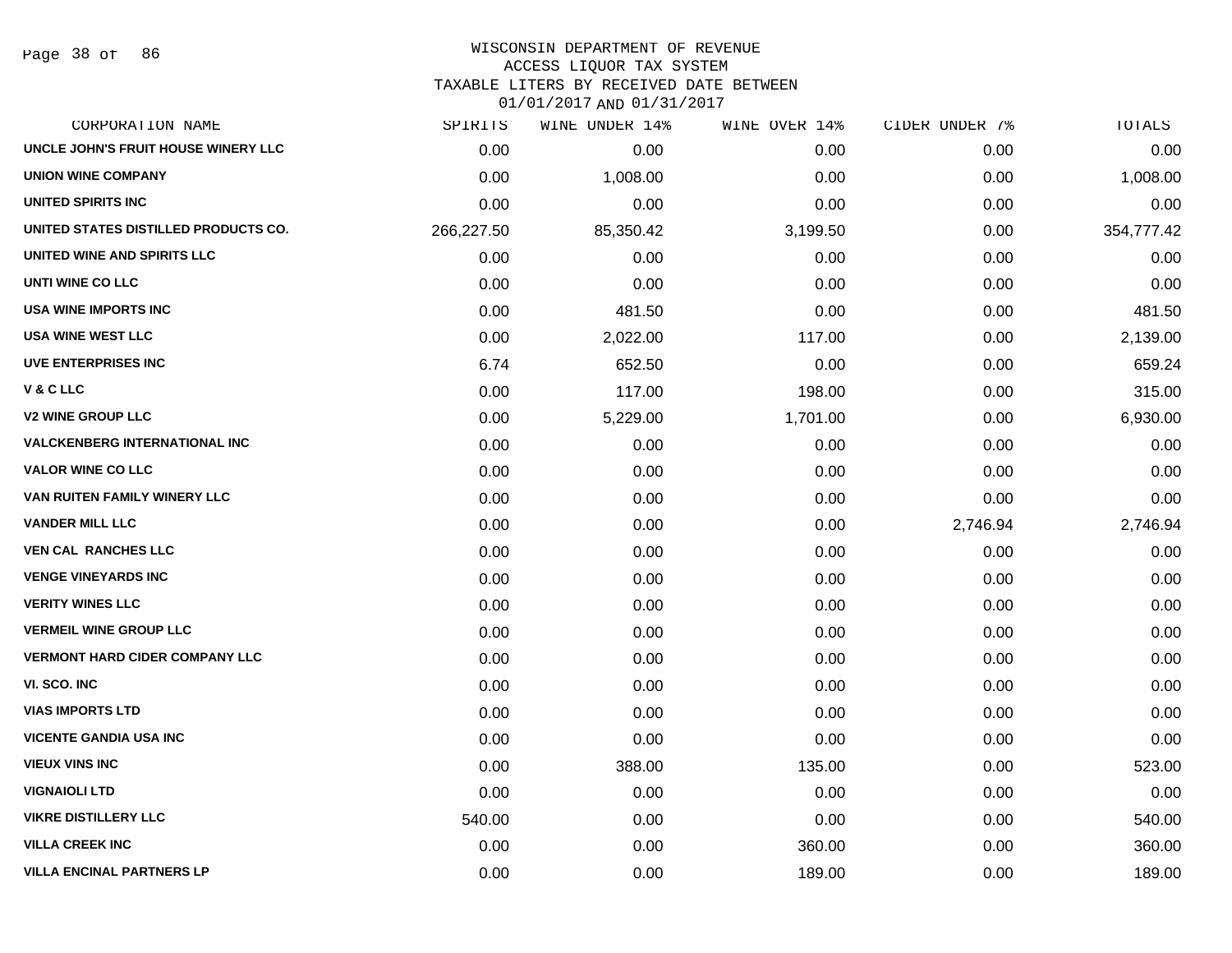Page 39 of 86

## WISCONSIN DEPARTMENT OF REVENUE ACCESS LIQUOR TAX SYSTEM TAXABLE LITERS BY RECEIVED DATE BETWEEN

| CORPORATION NAME                  | SPIRITS  | WINE UNDER 14% | WINE OVER 14% | CIDER UNDER 7% | TOTALS    |
|-----------------------------------|----------|----------------|---------------|----------------|-----------|
| VIN DE ZO LLC                     | 0.00     | 99.00          | 99.00         | 0.00           | 198.00    |
| <b>VIN DIVINO LTD</b>             | 0.00     | 0.00           | 1,008.00      | 0.00           | 1,008.00  |
| <b>VINA ROBLES INC</b>            | 0.00     | 0.00           | 9.00          | 0.00           | 9.00      |
| <b>VINAMERICAS INC</b>            | 0.00     | 0.00           | 0.00          | 0.00           | 0.00      |
| <b>VINCENZO PADULA</b>            | 0.00     | 0.00           | 0.00          | 0.00           | 0.00      |
| <b>VINE CLIFF WINERY INC</b>      | 0.00     | 0.00           | 0.00          | 0.00           | 0.00      |
| <b>VINE CONNECTIONS LLC</b>       | 0.00     | 990.00         | 142.92        | 0.00           | 1,132.92  |
| <b>VINEBURG LLC</b>               | 0.00     | 0.00           | 274.50        | 0.00           | 274.50    |
| <b>VINEDREA WINES LLC</b>         | 0.00     | 0.00           | 0.00          | 0.00           | 0.00      |
| <b>VINEYARD 29 LLC</b>            | 0.00     | 0.00           | 0.00          | 0.00           | 0.00      |
| <b>VINEYARD BRANDS LLC</b>        | 0.00     | 1,620.00       | 712.50        | 0.00           | 2,332.50  |
| <b>VINEYARD VARIETIES INC</b>     | 0.00     | 0.00           | 0.00          | 0.00           | 0.00      |
| <b>VINIFERA IMPORTS LTD</b>       | 0.00     | 0.00           | 0.00          | 0.00           | 0.00      |
| <b>VINIFERA WINE COMPANY LLC</b>  | 0.00     | 216.00         | 90.00         | 0.00           | 306.00    |
| <b>VINO DEL SOL INC</b>           | 0.00     | 1,768.50       | 157.50        | 0.00           | 1,926.00  |
| <b>VINO ET SPIRITUS LLC</b>       | 0.00     | 0.00           | 0.00          | 0.00           | 0.00      |
| <b>VINO LOGICS CORPORATION</b>    | 0.00     | 504.00         | 0.00          | 0.00           | 504.00    |
| <b>VINO.COM LLC</b>               | 27.00    | 1,296.00       | 540.00        | 0.00           | 1,863.00  |
| <b>VINOVIA WINE GROUP INC</b>     | 0.00     | 256.50         | 0.00          | 0.00           | 256.50    |
| <b>VINTAGE '59 IMPORTS LLC</b>    | 0.00     | 0.00           | 0.00          | 0.00           | 0.00      |
| <b>VINTAGE POINT LLC</b>          | 0.00     | 0.00           | 126.00        | 0.00           | 126.00    |
| <b>VINTURE WINE COMPANY LLC</b>   | 0.00     | 0.00           | 0.00          | 0.00           | 0.00      |
| <b>VINTUS LLC</b>                 | 0.00     | 513.00         | 0.00          | 0.00           | 513.00    |
| <b>VINTWOOD INTERNATIONAL LTD</b> | 0.00     | 0.00           | 0.00          | 0.00           | 0.00      |
| <b>VITANI SPIRITS LLC</b>         | 0.00     | 0.00           | 0.00          | 0.00           | 0.00      |
| <b>VOTTO VINES IMPORTING INC</b>  | 0.00     | 0.00           | 0.00          | 0.00           | 0.00      |
| <b>W J DEUTSCH &amp; SONS LTD</b> | 8,262.05 | 44,434.42      | 4,468.13      | 0.00           | 57,164.60 |
| <b>WAGNER WINE COMPANY LLC</b>    | 0.00     | 1,008.00       | 5,103.00      | 0.00           | 6,111.00  |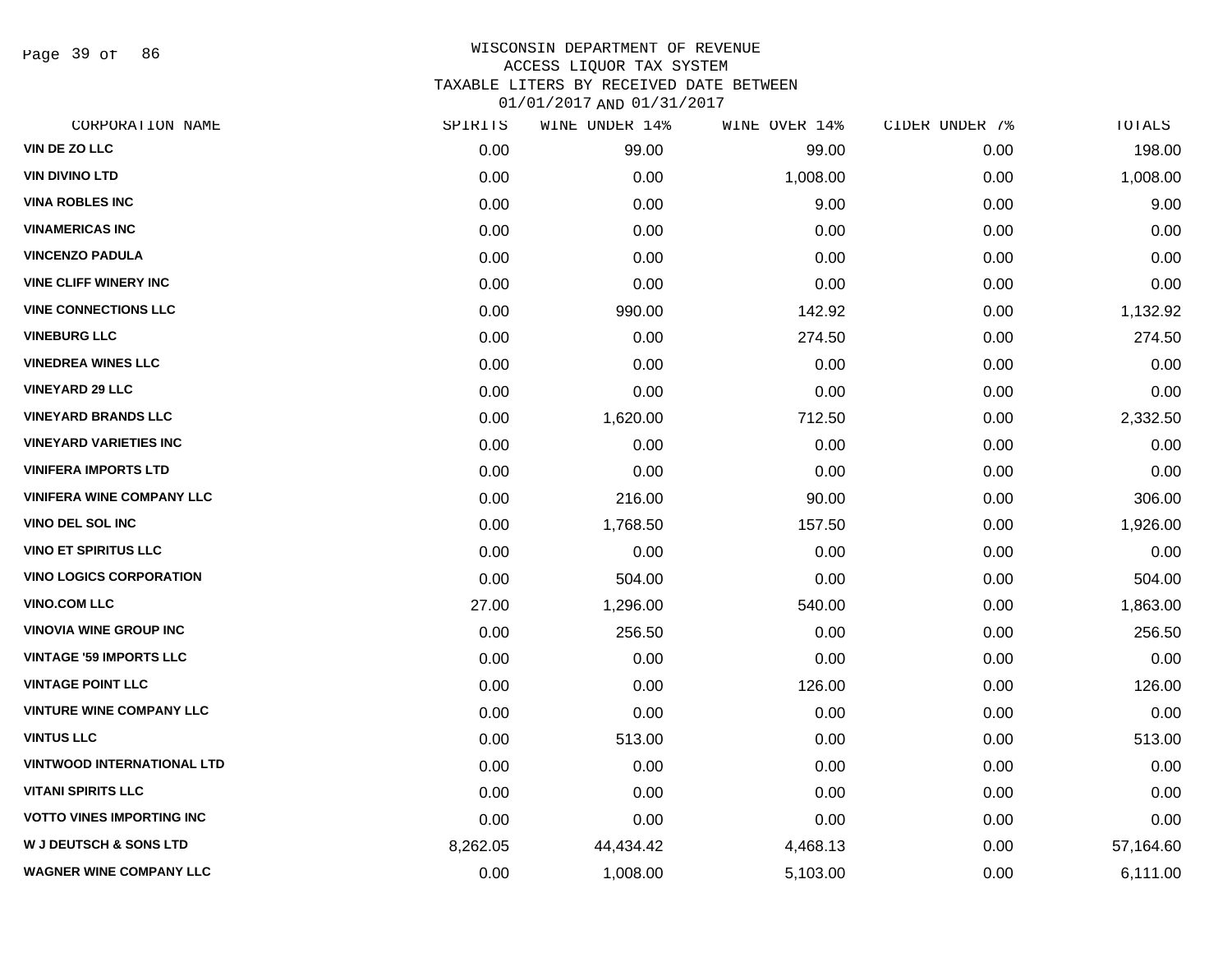Page 40 of 86

# WISCONSIN DEPARTMENT OF REVENUE ACCESS LIQUOR TAX SYSTEM TAXABLE LITERS BY RECEIVED DATE BETWEEN

| CORPORATION NAME                               | SPIRITS   | WINE UNDER 14% | WINE OVER 14% | CIDER UNDER 7% | TOTALS    |
|------------------------------------------------|-----------|----------------|---------------|----------------|-----------|
| <b>WALLA WALLA VINTNERS LLC</b>                | 0.00      | 0.00           | 0.00          | 0.00           | 0.00      |
| <b>WARWICK VALLEY WINE CO INC</b>              | 0.00      | 0.00           | 0.00          | 0.00           | 0.00      |
| <b>WEBSTER BARNES LLC</b>                      | 0.00      | 0.00           | 1,764.00      | 0.00           | 1,764.00  |
| <b>WEIBEL INCORPORATED</b>                     | 0.00      | 0.00           | 0.00          | 0.00           | 0.00      |
| <b>WEIN BAUER INC</b>                          | 90.76     | 4,368.10       | 0.00          | 0.00           | 4,458.86  |
| <b>WEST COAST WINE PARTNERS LLC</b>            | 0.00      | 0.00           | 126.00        | 0.00           | 126.00    |
| <b>WESTERN SPIRITS BEVERAGE CO LLC</b>         | 6,747.00  | 0.00           | 0.00          | 0.00           | 6,747.00  |
| <b>WEYGANDT-METZLER IMPORTING LTD</b>          | 0.00      | 0.00           | 0.00          | 0.00           | 0.00      |
| <b>WHITE OAK VINEYARDS &amp; WINERY LLC</b>    | 0.00      | 0.00           | 0.00          | 0.00           | 0.00      |
| WHYTE AND MACKAY (AMERICAS) LIMITED LLC        | 0.00      | 0.00           | 0.00          | 0.00           | 0.00      |
| <b>WI INC</b>                                  | 0.00      | 0.00           | 0.00          | 0.00           | 0.00      |
| <b>WILD WOOD VINEYARD &amp; WINERY</b>         | 0.00      | 0.00           | 0.00          | 0.00           | 0.00      |
| <b>WILLAMETTE VALLEY VINEYARDS INC</b>         | 0.00      | 0.00           | 0.00          | 0.00           | 0.00      |
| <b>WILLIAM GRANT &amp; SONS INC</b>            | 29,241.00 | 0.00           | 0.00          | 0.00           | 29,241.00 |
| <b>WILLIAM J WOLF</b>                          | 0.00      | 0.00           | 0.00          | 0.00           | 0.00      |
| <b>WILLIAM P KNUTTEL</b>                       | 0.00      | 0.00           | 0.00          | 0.00           | 0.00      |
| <b>WILLIAM PRICE III</b>                       | 0.00      | 0.00           | 63.00         | 0.00           | 63.00     |
| <b>WILLIAM WOODRUFF</b>                        | 0.00      | 0.00           | 0.00          | 0.00           | 0.00      |
| <b>WILLIAMS &amp; SELYEM LLC</b>               | 0.00      | 0.00           | 0.00          | 0.00           | 0.00      |
| <b>WILSON CREEK WINERY &amp; VINEYARDS INC</b> | 0.00      | 0.00           | 0.00          | 0.00           | 0.00      |
| <b>WILSON DANIELS LLC</b>                      | 0.00      | 0.00           | 0.00          | 0.00           | 0.00      |
| <b>WINDY CITY DISTILLING INC</b>               | 0.00      | 0.00           | 0.00          | 0.00           | 0.00      |
| <b>WINDY HILL SPIRITS INC</b>                  | 2,772.00  | 0.00           | 0.00          | 0.00           | 2,772.00  |
| <b>WINE BRIDGE IMPORTS INC</b>                 | 0.00      | 756.00         | 0.00          | 0.00           | 756.00    |
| WINE COUNTRY INTERNATIONAL INC                 | 0.00      | 0.00           | 0.00          | 0.00           | 0.00      |
| <b>WINE CREEK LLC</b>                          | 0.00      | 315.00         | 166.50        | 0.00           | 481.50    |
| <b>WINE HOOLIGANS LLC</b>                      | 0.00      | 2,160.00       | 0.00          | 0.00           | 2,160.00  |
| <b>WINE WINE SITUATION LLC</b>                 | 0.00      | 0.00           | 0.00          | 0.00           | 0.00      |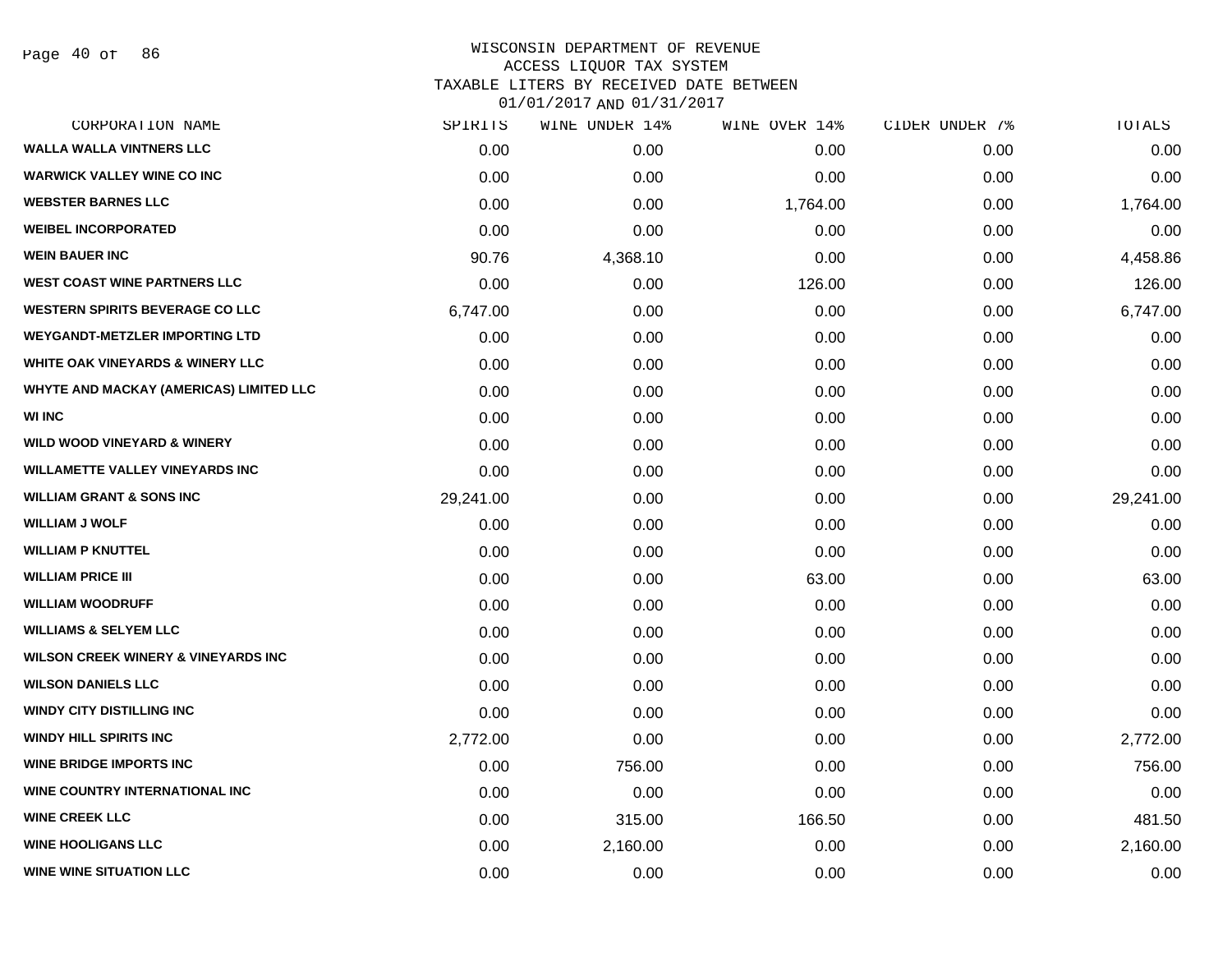Page 41 of 86

#### WISCONSIN DEPARTMENT OF REVENUE ACCESS LIQUOR TAX SYSTEM TAXABLE LITERS BY RECEIVED DATE BETWEEN

| CORPORATION NAME                          | SPIRITS      | WINE<br>UNDER 14% | WINE OVER 14% | CIDER UNDER 7% | TOTALS       |
|-------------------------------------------|--------------|-------------------|---------------|----------------|--------------|
| <b>WINEPLAYGROUND.COM INC</b>             | 0.00         | 0.00              | 0.00          | 0.00           | 0.00         |
| <b>WINERIES &amp; SELECT PRODUCTS LLC</b> | 0.00         | 325.00            | 423.00        | 0.00           | 748.00       |
| WINERY AT BLACK STAR FARMS LLC            | 0.00         | 0.00              | 0.00          | 0.00           | 0.00         |
| <b>WINERY EXCHANGE, INC.</b>              | 0.00         | 2,475.00          | 0.00          | 0.00           | 2,475.00     |
| <b>WINES OF FRANCE INC</b>                | 0.00         | 0.00              | 0.00          | 0.00           | 0.00         |
| <b>WINES UNLIMITED INC</b>                | 0.00         | 0.00              | 0.00          | 0.00           | 0.00         |
| <b>WINESELLERS LTD</b>                    | 0.00         | 4,794.50          | 0.00          | 0.00           | 4,794.50     |
| <b>WISD LLC</b>                           | 0.00         | 0.00              | 0.00          | 0.00           | 0.00         |
| <b>WOODSON WINES LLC</b>                  | 0.00         | 0.00              | 0.00          | 0.00           | 0.00         |
| <b>WORLD TRAVELER IMPORTS LLC</b>         | 0.00         | 0.00              | 0.00          | 0.00           | 0.00         |
| <b>WORLDWIDE CELLARS INC</b>              | 0.00         | 0.00              | 0.00          | 0.00           | 0.00         |
| <b>WYOMING WHISKEY INC</b>                | 774.00       | 0.00              | 0.00          | 0.00           | 774.00       |
| YAEGAKI CORPORATION OF USA                | 0.00         | 0.00              | 0.00          | 0.00           | 0.00         |
| <b>ZD WINES LLC</b>                       | 0.00         | 0.00              | 63.00         | 0.00           | 63.00        |
| <b>ZEILER SPIRITS LLC</b>                 | 0.00         | 0.00              | 0.00          | 0.00           | 0.00         |
| <b>ZEPALTAS WINES LLC</b>                 | 0.00         | 0.00              | 0.00          | 0.00           | 0.00         |
| <b>ZONIN USA INC</b>                      | 0.00         | 0.00              | 0.00          | 0.00           | 0.00         |
| TOTAL LITERS FOR 1/31/2017                | 4,861,624.77 | 3,811,666.69      | 294,050.65    | 256,194.12     | 9,223,536.23 |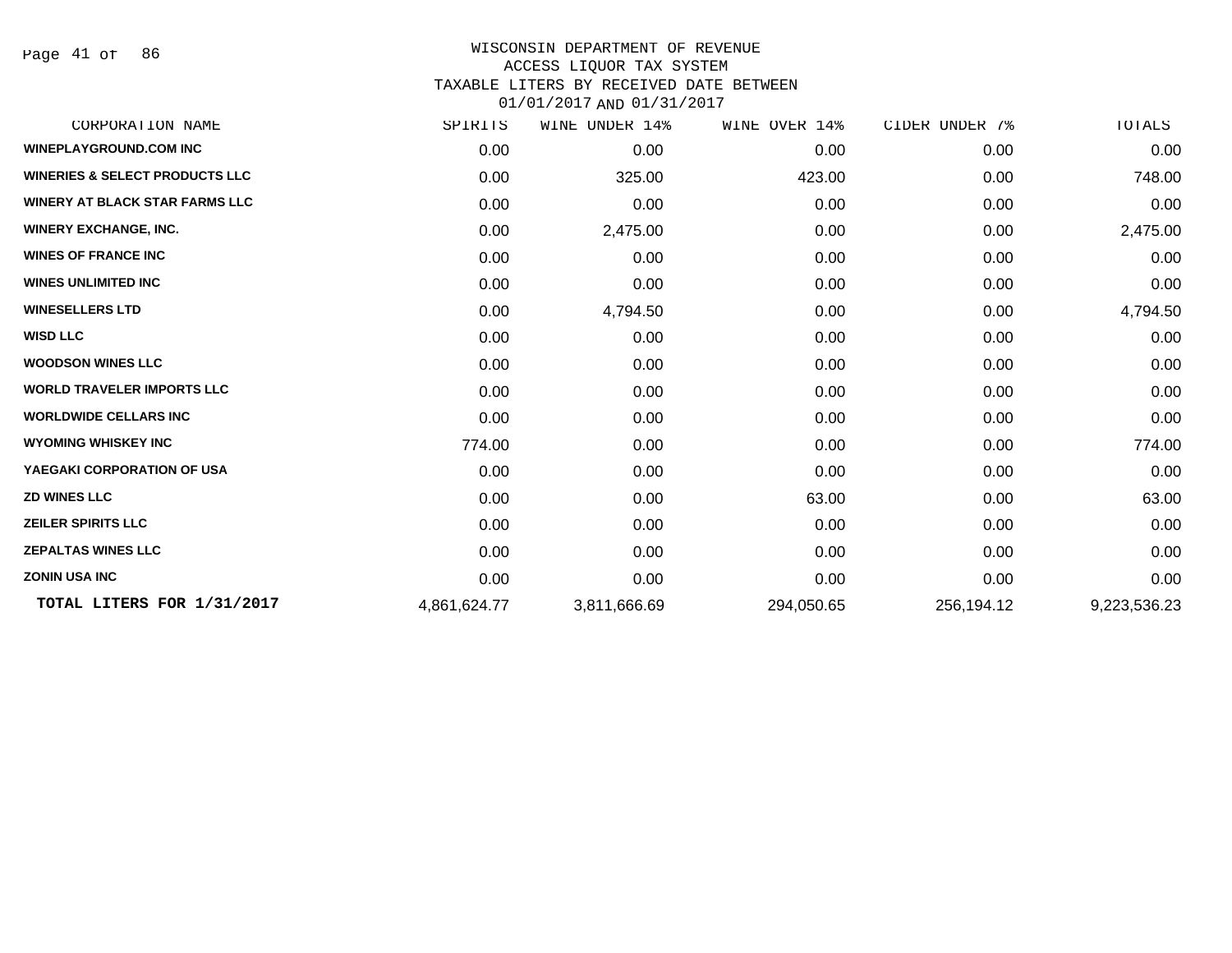Page 42 of 86

# WISCONSIN DEPARTMENT OF REVENUE ACCESS LIQUOR TAX SYSTEM TAXABLE LITERS BY RECEIVED DATE BETWEEN 01/01/2017 AND 01/31/2017

**IN STATE WHOLESALER (W) ALLSTATE LIQUOR & WINE COMPANY, INC.**  $0.00$   $0.00$   $0.00$   $0.00$   $0.00$   $0.00$   $0.00$   $0.00$   $0.00$   $0.00$   $0.00$   $0.00$ **AMPHORAE, LLC** 0.00 0.00 0.00 0.00 0.00 **AVA WINE & SPIRITS LLC** 0.00 6,385.50 0.00 0.00 6,385.50 **B&H BLENDS LLC** 0.00 0.00 0.00 0.00 0.00 **BACKDOOR BRANDS LLC** 0.00 0.00 0.00 0.00 0.00 **BADGER DISTRIBUTING OF MILWAUKEE LLC** 0.00 0.00 0.00 0.00 0.00 **BADGER LIQUOR CO INC** 180,825.00 16,263.00 4,206.00 0.00 201,294.00 **BADGER STATE WINERY COOPERATIVE** 0.00 0.00 0.00 0.00 0.00 **BADGER WINE & SPIRITS LLC**  $\begin{array}{ccc} 0.00 & 0.00 & 0.00 \\ 0.00 & 0.00 & 0.00 \end{array}$ **BEECHWOOD DISTRIBUTORS, INC.** 0.00 0.00 0.00 -939.00 -939.00 **BEER CAPITOL DISTRIBUTING LLC** 0.00 0.00 0.00 0.00 0.00 **BILL'S DISTRIBUTING, LTD.** 0.00 0.00 0.00 0.00 0.00 **BRANT T NEHMER** 0.00 0.00 0.00 0.00 0.00 **BREAKTHRU BEVERAGE GROUP LLC** 0.00 0.00 0.00 0.00 0.00 **BREAKTHRU BEVERAGE GROUP LLC**  $57.883.63$   $34.848.10$   $816.00$   $0.00$   $93.547.73$ **BREAKTHRU BEVERAGE WISCONSIN NORTH LLC** 0.00 0.00 0.00 0.00 0.00 **C.J.W., INC.** 0.00 0.00 0.00 0.00 0.00 **CAPITOL-HUSTING COMPANY, INC.** 21,150.00 17,784.00 1,008.00 0.00 39,942.00 **CATHRINE BENNETT** 0.00 0.00 0.00 0.00 0.00 **CENTRAL BEER DISTRIBUTORS, INC.** 0.00 0.00 0.00 0.00 0.00 **DE PERE LIQUOR CO LLC** 0.00 0.00 0.00 0.00 0.00 **DEAN DISTRIBUTING, INC.** 0.00 0.00 0.00 0.00 0.00 **DEAN DISTRIBUTING, INC.** 0.00 0.00 0.00 0.00 0.00 **DEWITT CHURCH GOODS, INC.** 0.00 0.00 0.00 0.00 0.00 **FABIANO BROTHERS - WISCONSIN LLC** 0.00 0.00 0.00 0.00 0.00 CORPORATION NAME SPIRITS WINE UNDER 14% WINE OVER 14% CIDER UNDER 7% TOTALS

**FAUSTO FIORAVANTI** 0.00 0.00 0.00 0.00 0.00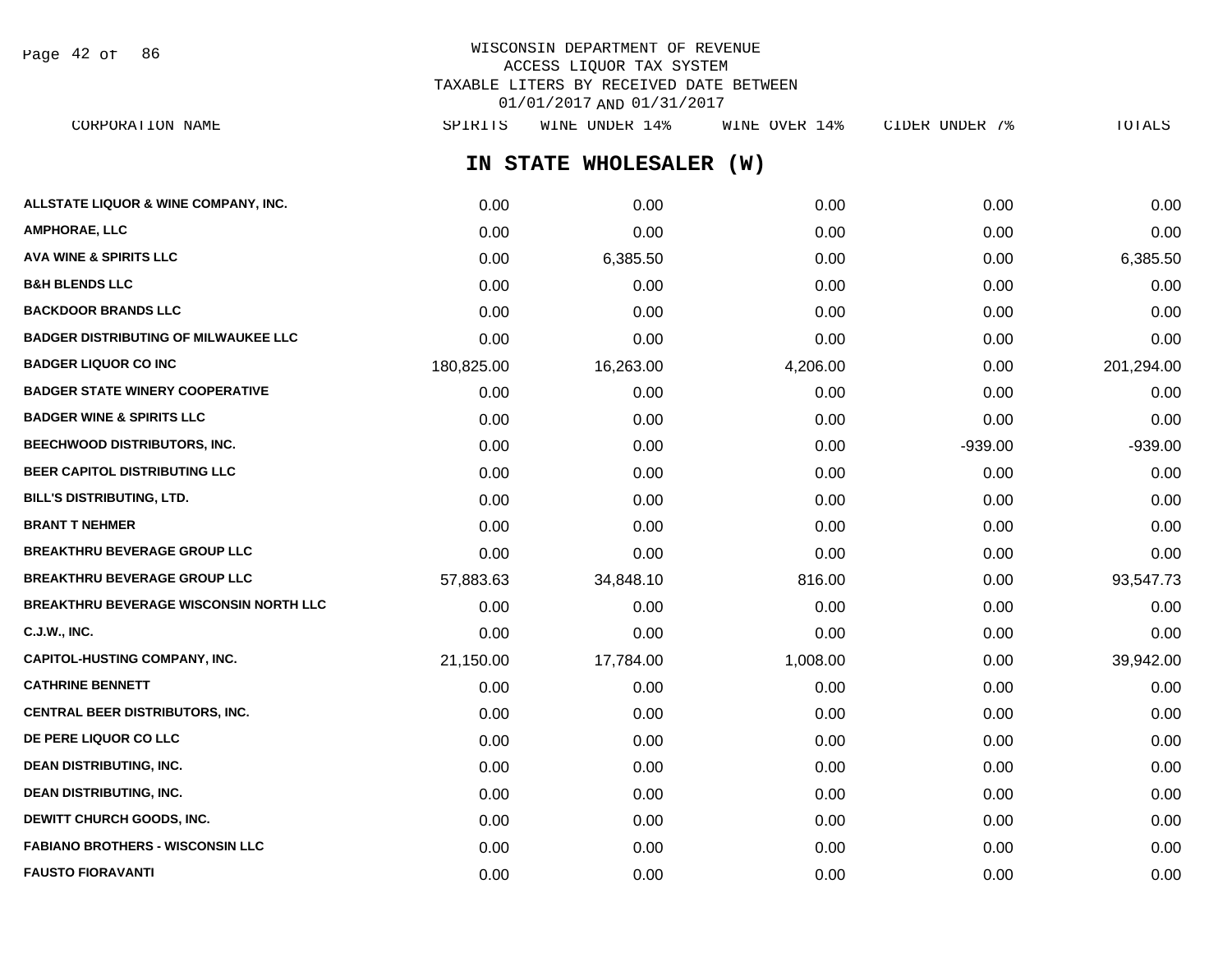Page 43 of 86

| CORPORATION NAME                             | SPIRITS     | WINE UNDER 14% | WINE OVER 14% | CIDER UNDER 7% | TOTALS    |
|----------------------------------------------|-------------|----------------|---------------|----------------|-----------|
| FLANIGAN DISTRIBUTING OF DOOR COUNTY, INC.   | 0.00        | 0.00           | 0.00          | 0.00           | 0.00      |
| FOUR SEASONS BEER DISTRIBUTORS INC           | 0.00        | 0.00           | 0.00          | 0.00           | 0.00      |
| <b>FRANK BEER DISTRIBUTORS, INC.</b>         | 0.00        | 0.00           | 0.00          | 0.00           | 0.00      |
| <b>FRANK J MIRENDA SR</b>                    | 0.00        | 0.00           | 0.00          | 0.00           | 0.00      |
| FRANK LIQUOR COMPANY, INC.                   | 45,323.85   | 30,607.78      | 0.00          | 0.00           | 75,931.63 |
| FRANK LIQUORS OF LA CROSSE, INC.             | 0.00        | 0.00           | 0.00          | 0.00           | 0.00      |
| <b>GB SALES MILWAUKEE, INC.</b>              | 0.00        | 0.00           | 0.00          | 0.00           | 0.00      |
| <b>GENERAL BEER DISTRIBUTORS CO.</b>         | 0.00        | 0.00           | 0.00          | 0.00           | 0.00      |
| <b>GENERAL BEER-NORTHEAST INC</b>            | 0.00        | 0.00           | 0.00          | 0.00           | 0.00      |
| <b>GENERAL BEER-NORTHEAST INC</b>            | 0.00        | 0.00           | 0.00          | 0.00           | 0.00      |
| <b>GENERAL BEER-NORTHWEST, INC.</b>          | 0.00        | 0.00           | 0.00          | 0.00           | 0.00      |
| <b>GENERAL BEER-NORTHWEST, INC.</b>          | 0.00        | 0.00           | 0.00          | 0.00           | 0.00      |
| <b>GENERAL BEVERAGE SALES CO- OSHKOSH</b>    | 0.00        | 22,711.75      | 0.00          | 0.00           | 22,711.75 |
| <b>GENERAL BEVERAGE SALES CO.</b>            | 0.00        | 50,520.70      | 225.00        | 0.00           | 50,745.70 |
| <b>GENERAL BEVERAGE SALES CO.- MILWAUKEE</b> | 12,570.00   | 59,412.24      | 2,700.00      | 0.00           | 74,682.24 |
| <b>GIUSEPPE GAGLIANELLO</b>                  | 0.00        | 0.00           | 0.00          | 0.00           | 0.00      |
| <b>GLORIA R RAGSDALE</b>                     | 0.00        | 0.00           | 0.00          | 0.00           | 0.00      |
| <b>GVARDIA LLC</b>                           | 0.00        | 0.00           | 0.00          | 0.00           | 0.00      |
| <b>HENDRICKS BEVERAGE, INC.</b>              | 0.00        | 0.00           | 0.00          | 0.00           | 0.00      |
| <b>IMPORT! WINES, INC.</b>                   | 0.00        | 0.00           | 0.00          | 0.00           | 0.00      |
| <b>IRL, INCORPORATED</b>                     | 0.00        | 0.00           | 0.00          | 0.00           | 0.00      |
| JACQUES VIEAU, INC.                          | 0.00        | 0.00           | 0.00          | 0.00           | 0.00      |
| JANDRAIN RELIGIOUS SUPPLY, INC.              | 0.00        | $-287.25$      | 0.00          | 0.00           | $-287.25$ |
| JANSEN INTERNATIONAL LLC                     | 0.00        | 3,254.25       | 0.00          | 0.00           | 3,254.25  |
| <b>JAW PROPERTIES LLC</b>                    | 0.00        | 0.00           | 0.00          | 0.00           | 0.00      |
| <b>JOHN J COLLETTI</b>                       | $-72.00$    | 17,132.47      | 0.00          | 0.00           | 17,060.47 |
| JOHNSON BROTHERS OF WISCONSIN INC            | $-3,780.00$ | 8,232.00       | $-801.00$     | 0.00           | 3,651.00  |
| <b>JONATHON LODUCA</b>                       | 0.00        | 0.00           | 0.00          | 0.00           | 0.00      |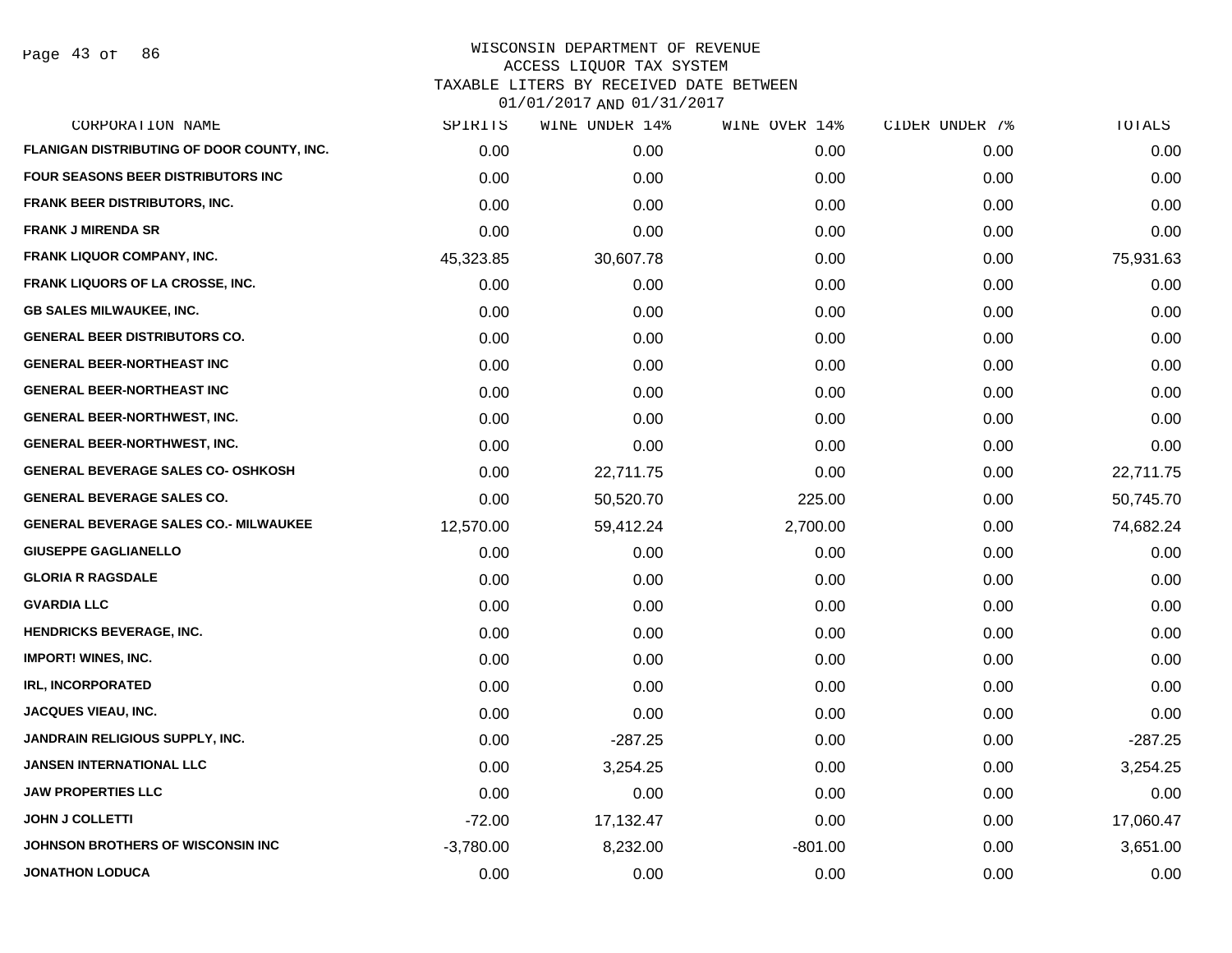Page 44 of 86

## WISCONSIN DEPARTMENT OF REVENUE ACCESS LIQUOR TAX SYSTEM TAXABLE LITERS BY RECEIVED DATE BETWEEN

| CORPORATION NAME                       | SPIRITS   | WINE UNDER 14% | WINE OVER 14% | CIDER UNDER 7% | TOTALS      |
|----------------------------------------|-----------|----------------|---------------|----------------|-------------|
| <b>JOYVINE LLC</b>                     | 0.00      | 0.00           | 0.00          | 0.00           | 0.00        |
| KAY BEER DISTRIBUTING, INC.            | 0.00      | 0.00           | 0.00          | 0.00           | 0.00        |
| <b>L'EFT BANK WINE COMPANY LIMITED</b> | 13.50     | 10,341.00      | 157.50        | 0.00           | 10,512.00   |
| LA CROSSE BEVERAGE LLC                 | 0.00      | 0.00           | 0.00          | 0.00           | 0.00        |
| LA RIOJA RESTAURANT LLC                | 0.00      | 0.00           | 0.00          | 0.00           | 0.00        |
| <b>LARRY'S DISTRIBUTING CO., INC.</b>  | 0.00      | 0.00           | 0.00          | 0.00           | 0.00        |
| LEE BEVERAGE OF WISCONSIN LLC          | 0.00      | 0.00           | 0.00          | 0.00           | 0.00        |
| LEE BEVERAGE OF WISCONSIN LLC          | 0.00      | 0.00           | 0.00          | 0.00           | 0.00        |
| LETRAH INTERNATIONAL CORPORATION       | 0.00      | 0.00           | 0.00          | 0.00           | 0.00        |
| <b>LISA G KARANDANIS</b>               | 0.00      | 0.00           | 0.00          | 0.00           | 0.00        |
| LO DUCA BROS., INC.                    | 0.00      | $-383.25$      | 0.00          | 0.00           | $-383.25$   |
| <b>LORI SCOTT</b>                      | 0.00      | 0.00           | 0.00          | 0.00           | 0.00        |
| LOS ALTOS AGAVE DISTRIBUTOR INC        | 0.00      | 0.00           | 0.00          | 0.00           | 0.00        |
| <b>M SHIRAZ LLC</b>                    | 0.00      | 0.00           | 0.00          | 0.00           | 0.00        |
| <b>MARCO BRUZZI</b>                    | 0.00      | 0.00           | 0.00          | 0.00           | 0.00        |
| <b>MICCA HUTCHINS</b>                  | 0.00      | 0.00           | 0.00          | 0.00           | 0.00        |
| <b>MICHAEL G ANSAY</b>                 | 0.00      | 0.00           | 0.00          | 0.00           | 0.00        |
| MIDWEST SALES & SERVICE, INC.          | 0.00      | 0.00           | 0.00          | 0.00           | 0.00        |
| MILLER BEER OF THE NORTHWOODS, INC.    | 0.00      | 0.00           | 0.00          | 0.00           | 0.00        |
| <b>NOELKE DISTRIBUTORS, INC.</b>       | 0.00      | 0.00           | 0.00          | 0.00           | 0.00        |
| <b>NORTHWEST BEVERAGES, INC.</b>       | 0.00      | 0.00           | 0.00          | 0.00           | 0.00        |
| <b>NOUVEAU VENTURES LLC</b>            | $-204.54$ | 2,121.37       | 81.00         | 0.00           | 1,997.83    |
| OTT SCHWEITZER DISTRIBUTORSHIP, INC.   | 0.00      | 0.00           | 0.00          | 0.00           | 0.00        |
| PARK RIDGE DISTRIBUTING, INC.          | $-83.00$  | 0.00           | 0.00          | $-5,519.36$    | $-5,602.36$ |
| PEHLER DISTRIBUTING, INC.              | 0.00      | 0.00           | 0.00          | 0.00           | 0.00        |
| PHILLIPS DISTRIBUTING CORPORATION      | 0.00      | 0.00           | 0.00          | 0.00           | 0.00        |
| PHILLIPS WINE COMPANY                  | 0.00      | 0.00           | 0.00          | 0.00           | 0.00        |
| PHILLY'S PREMIUM BEVERAGES LLC         | $-301.17$ | 0.00           | 0.00          | 0.00           | $-301.17$   |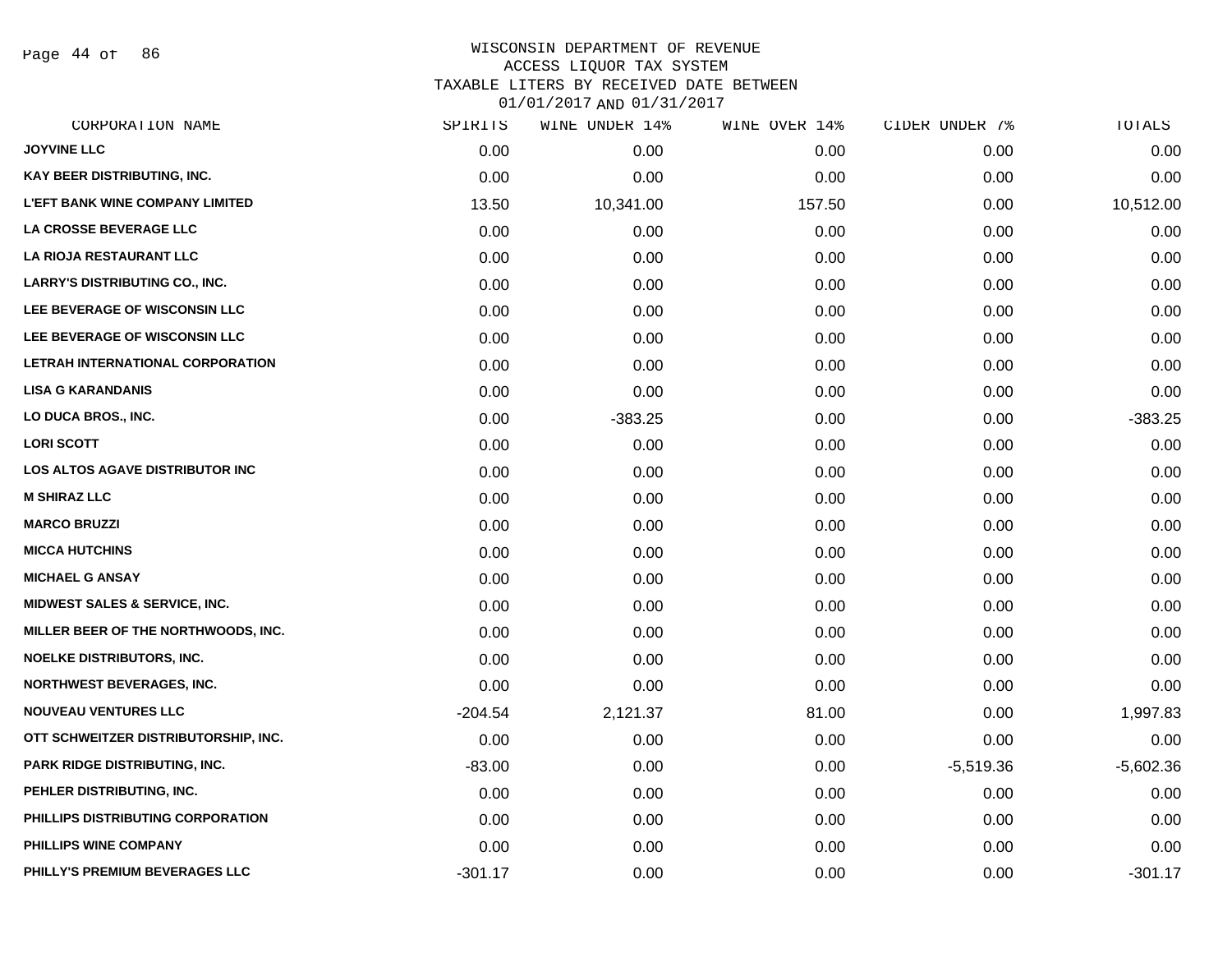Page 45 of 86

| CORPORATION NAME                            | SPIRITS    | WINE UNDER 14% | WINE OVER 14% | CIDER UNDER 7% | TOTALS     |
|---------------------------------------------|------------|----------------|---------------|----------------|------------|
| <b>PURE WINE WISCONSIN INC</b>              | 0.00       | 0.00           | 0.00          | 0.00           | 0.00       |
| PURPLE FEET WINES, LLC                      | 0.00       | 0.00           | 0.00          | 0.00           | 0.00       |
| <b>RANGE BEVERAGE, INCORPORATED</b>         | 0.00       | 0.00           | 0.00          | 0.00           | 0.00       |
| RATAS WHOLESALE LIQUOR COMPANY              | 0.00       | 0.00           | 0.00          | 0.00           | 0.00       |
| RIVER CITY DISTRIBUTING CO., INC.           | 0.00       | 0.00           | 0.00          | 0.00           | 0.00       |
| S. & S. DISTRIBUTING, INC.                  | 0.00       | 0.00           | 0.00          | 0.00           | 0.00       |
| S. & S. DISTRIBUTING, INC.                  | 0.00       | 0.00           | 0.00          | 0.00           | 0.00       |
| <b>SALIM M SHAMMO</b>                       | 0.00       | 0.00           | 0.00          | 0.00           | 0.00       |
| <b>SARATOGA LIQUOR CO., INC.</b>            | 0.00       | 0.00           | 0.00          | 0.00           | 0.00       |
| <b>SQUARE ROOT LLC</b>                      | 0.00       | 0.00           | 0.00          | 0.00           | 0.00       |
| <b>STATE WINE &amp; SPIRITS COMPANY LLC</b> | 0.00       | 0.00           | 0.00          | 0.00           | 0.00       |
| <b>SUPERIOR BEVERAGES LLC</b>               | 0.00       | 0.00           | 0.00          | $-17.03$       | $-17.03$   |
| <b>TIMOTHY REILLY SR</b>                    | 0.00       | 0.00           | 0.00          | 0.00           | 0.00       |
| TJ INTERNATIONAL LTD                        | 0.00       | 0.00           | 0.00          | 0.00           | 0.00       |
| TRI-MART COMPANY LLC                        | 0.00       | 0.00           | 0.00          | 0.00           | 0.00       |
| TRIANGLE DISTRIBUTING COMPANY, INC.         | 0.00       | 0.00           | 0.00          | 0.00           | 0.00       |
| <b>VINO VERITAS, LTD.</b>                   | 0.00       | 981.00         | 126.00        | 0.00           | 1,107.00   |
| <b>WDI LLC</b>                              | 0.00       | 0.00           | 0.00          | 0.00           | 0.00       |
| <b>WDI LLC</b>                              | 0.00       | 0.00           | 0.00          | 0.00           | 0.00       |
| <b>WISCONSIN DISTRIBUTORS EAST LLC</b>      | 0.00       | 0.00           | 0.00          | 0.00           | 0.00       |
| <b>WISCONSIN DISTRIBUTORS NORTH LLC</b>     | 0.00       | 0.00           | 0.00          | 0.00           | 0.00       |
| <b>WISCONSIN WINERY CO-OP</b>               | 0.00       | 0.00           | 0.00          | 0.00           | 0.00       |
| <b>WOODFIELD DISTRIBUTION LLC</b>           | 0.00       | 0.00           | 0.00          | 0.00           | 0.00       |
| ZASTROW THE BEER MAN, INC.                  | 0.00       | 0.00           | 0.00          | 0.00           | 0.00       |
| TOTAL LITERS FOR 1/31/2017                  | 313,325.27 | 279,924.66     | 8,518.50      | $-6,475.39$    | 595,293.04 |
|                                             |            |                |               |                |            |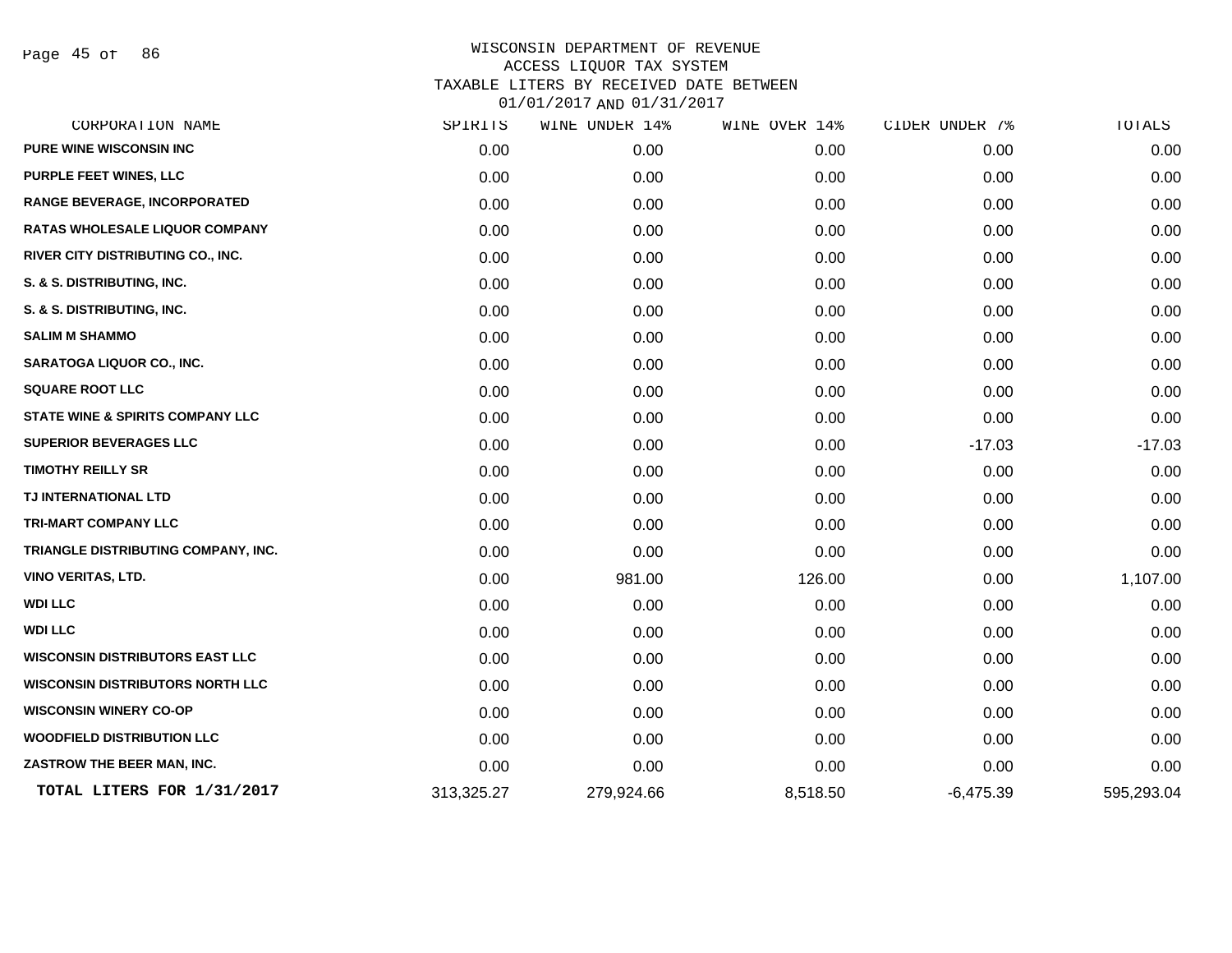Page 46 of 86

## WISCONSIN DEPARTMENT OF REVENUE ACCESS LIQUOR TAX SYSTEM TAXABLE LITERS BY RECEIVED DATE BETWEEN 01/01/2017 AND 01/31/2017

**IN STATE MANUFACTURER (WM) 45TH PARALLEL SPIRITS, LLC** 0.00 0.00 0.00 0.00 0.00 **ACE ETHANOL LLC** 0.00 0.00 0.00 0.00 0.00 **AEPPELTREOW INC** 80.67 0.00 0.00 0.00 80.67 **ANGRY SPIRITS DISTILLING LLC** 0.00 0.00 0.00 0.00 0.00 **B & E DISTILLERY INC.** 26.99 0.00 0.00 0.00 26.99 **BRIAN SAMMONS** 665.25 0.00 0.00 0.00 665.25 **C & N CORPORATION** 1,059.91 0.00 0.00 0.00 1,059.91 **CENTRAL STANDARD LLC** 2,771.83 0.00 0.00 0.00 2,771.83 **CHIPPEWA RIVER DISTILLERY AND BREWERY LLC** 258.39 0.00 0.00 0.00 0.00 0.00 0.00 0.00 258.39 **CLOVER MEADOW LLC** 0.00 0.00 0.00 0.00 0.00 **DEATH'S DOOR DISTILLERY LLC** 1.618.15 0.00 0.00 0.00 0.00 0.00 0.00 0.00 1.618.15 **DISTILLERY PARTNERS, LLC** 0.00 0.00 0.00 0.00 0.00 **DRIFTLESS GLEN DISTILLERY LLC**  $1.305.13$   $0.00$   $0.00$   $0.00$   $0.00$   $0.00$   $1.305.13$ **EMCO CHEMICAL DISTRIBUTORS, INC.** 0.00 0.00 0.00 0.00 0.00 **GLOBAL UNIVERSAL SRL** 0.00 0.00 0.00 0.00 0.00 **GRANT J VAN DRIEST** 0.00 0.00 0.00 0.00 0.00 **GREAT LAKES DISTILLERY LLC** 1,697.98 0.00 0.00 0.00 1,697.98 **HENDRICKS FAMILY DISTILLERY LLC** 930.75 0.00 0.00 0.00 930.75 **KELLY M YOCOM** 224.31 **124.31 79.30** 45.01 **124.31 MATTHEW RICK** 0.00 0.00 0.00 0.00 0.00 **MILLERCOORS LLC** 0.00 0.00 0.00 30,340.40 30,340.40 **NATHAN G GREENAWALT** 1,643.73 0.00 0.00 0.00 1,643.73 **NORTHERN WATERS DISTILLERY LLC**  $\begin{array}{ccc} 417.72 & 0.00 & 0.00 & 0.00 & 0.00 & 417.72 \end{array}$ **PERLICK FARMS LLC** 283.94 0.00 0.00 0.00 283.94 **RIVER BEND VINEYARD & WINERY LLC** 47.62 0.00 0.00 0.00 47.62 CORPORATION NAME SPIRITS WINE UNDER 14% WINE OVER 14% CIDER UNDER 7% TOTALS

**SENSIENT FLAVORS LLC** 0.00 0.00 0.00 0.00 0.00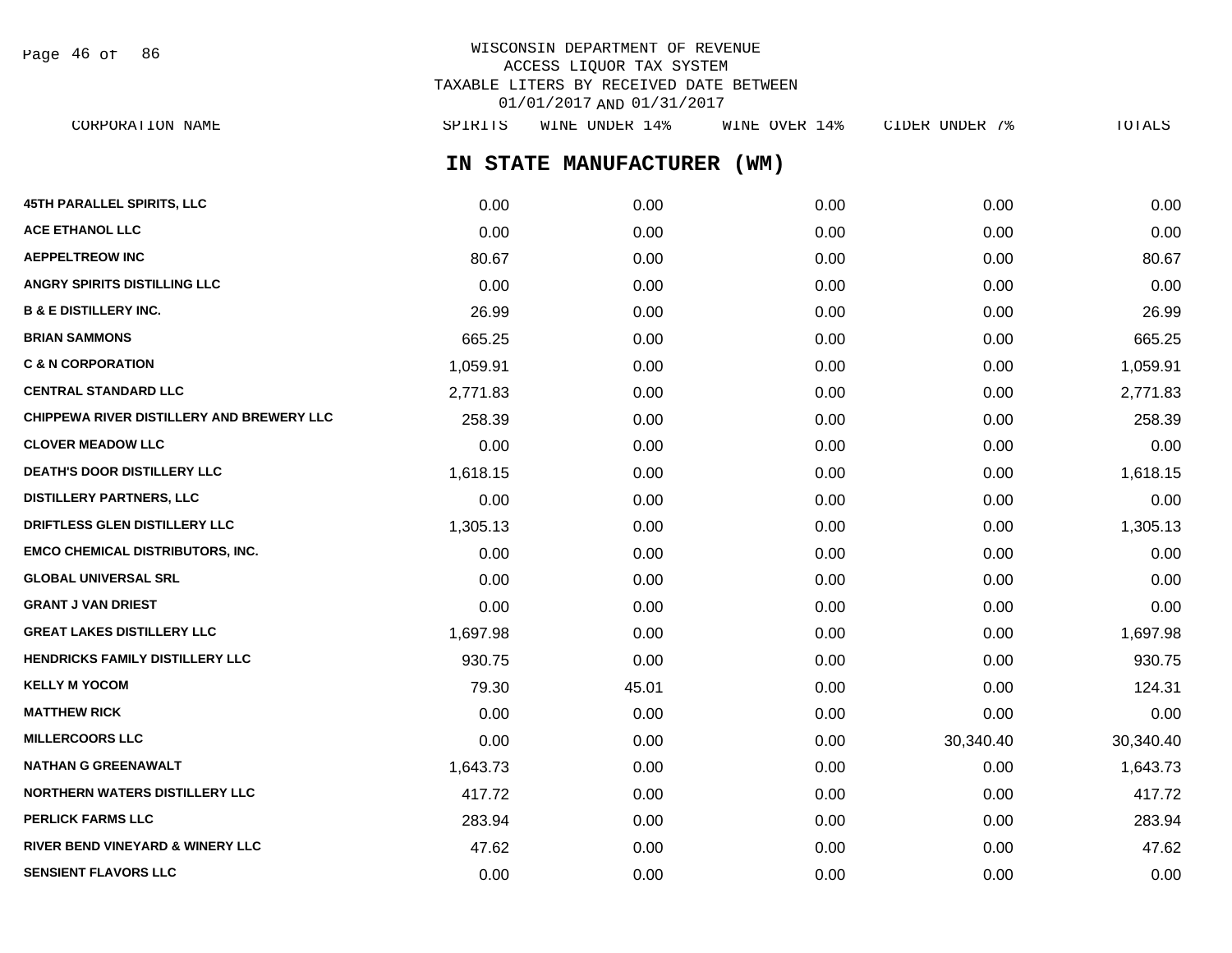Page 47 of 86

| CORPORATION NAME                | SPIRITS   | UNDER 14%<br>WINE | WINE OVER 14% | CIDER UNDER 7% | TOTALS    |
|---------------------------------|-----------|-------------------|---------------|----------------|-----------|
| <b>ST CROIX SPIRITS LLC</b>     | 0.00      | 0.00              | 0.00          | 0.00           | 0.00      |
| THE NORTH WOODS DISTILLERY LLC  | 756.00    | 0.00              | 0.00          | 0.00           | 756.00    |
| WHITE WINTER WINERY INC         | 0.00      | 0.00              | 0.00          | 0.00           | 0.00      |
| <b>WOLLERSHEIM WINERY, INC.</b> | 477.00    | 0.00              | 0.00          | 0.00           | 477.00    |
| YAHARA BAY DISTILLERS, INC.     | 13,342.38 | 0.00              | 0.00          | 0.00           | 13,342.38 |
| TOTAL LITERS FOR 1/31/2017      | 27,462.74 | 45.01             | 0.00          | 30.340.40      | 57,848.15 |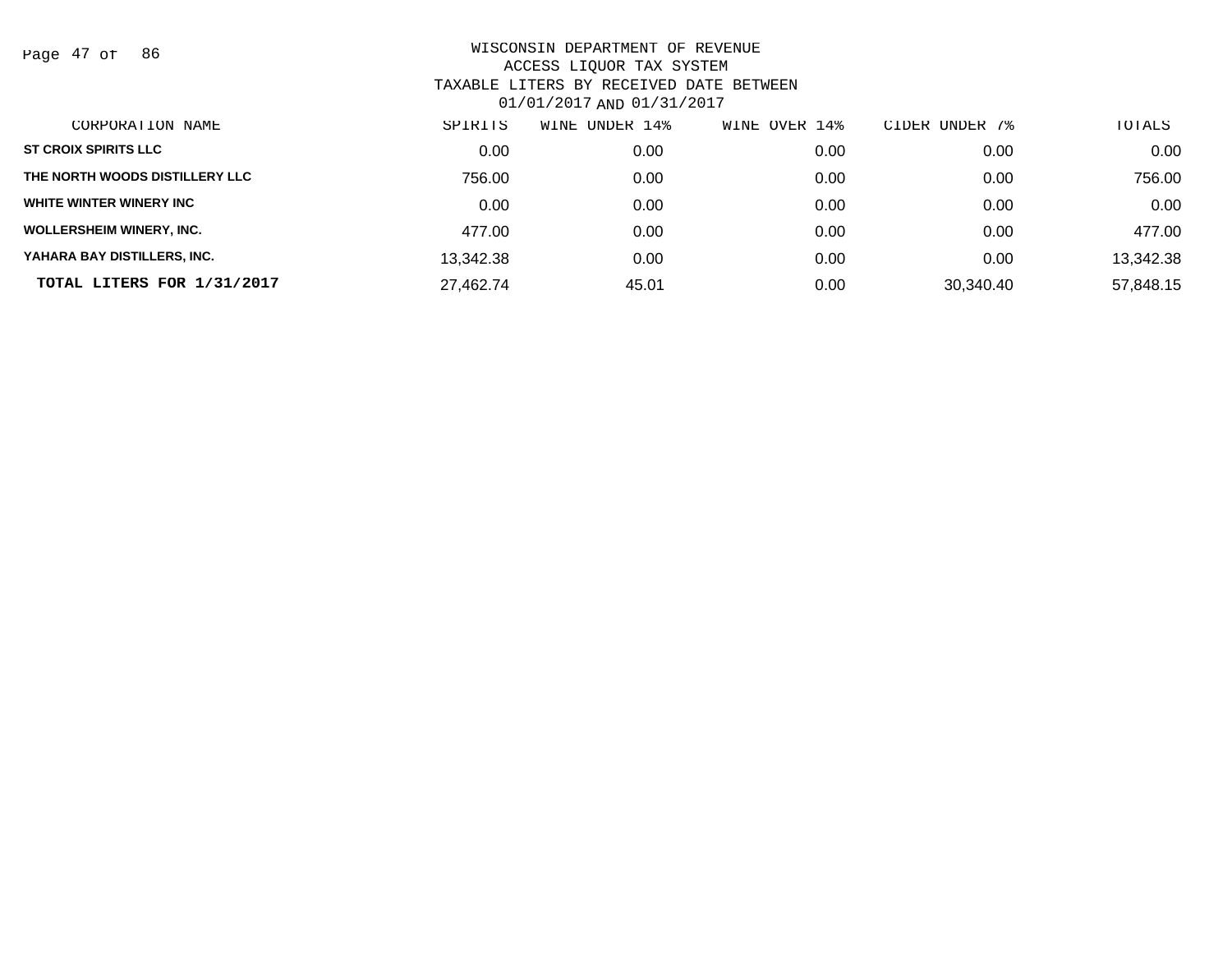Page 48 of 86

## WISCONSIN DEPARTMENT OF REVENUE ACCESS LIQUOR TAX SYSTEM TAXABLE LITERS BY RECEIVED DATE BETWEEN 01/01/2017 AND 01/31/2017 CORPORATION NAME SPIRITS WINE UNDER 14% WINE OVER 14% CIDER UNDER 7% TOTALS

**IN STATE RECTIFIER (WR)**

| <b>45TH PARALLEL SPIRITS, LLC</b>      | 1,767.00  | 0.00         | 0.00 | 0.00 | 1,767.00  |
|----------------------------------------|-----------|--------------|------|------|-----------|
| <b>ARTYS</b>                           | 2,106.95  | 0.00         | 0.00 | 0.00 | 2,106.95  |
| <b>CITY BREWING COMPANY, LLC</b>       | 0.00      | 0.00         | 0.00 | 0.00 | 0.00      |
| <b>DISTILLERY PARTNERS, LLC</b>        | 0.00      | 0.00         | 0.00 | 0.00 | 0.00      |
| <b>GALLOWAY COMPANY</b>                | 0.00      | 0.00         | 0.00 | 0.00 | 0.00      |
| <b>GLOBAL UNIVERSAL SRL</b>            | 0.00      | 0.00         | 0.00 | 0.00 | 0.00      |
| <b>GREAT LAKES DISTILLERY LLC</b>      | 2,781.74  | 0.00         | 0.00 | 0.00 | 2,781.74  |
| <b>HENRY FARMS PRAIRIE SPIRITS LLC</b> | $-270.00$ | 0.00         | 0.00 | 0.00 | $-270.00$ |
| <b>KELLY M YOCOM</b>                   | 0.00      | 0.00         | 0.00 | 0.00 | 0.00      |
| <b>MIDWEST CUSTOM BOTTLING LLC</b>     | 43,711.25 | $-12,982.32$ | 0.00 | 0.00 | 30,728.93 |
| <b>NATHAN G GREENAWALT</b>             | 0.00      | 0.00         | 0.00 | 0.00 | 0.00      |
| YAHARA BAY DISTILLERS, INC.            | 0.00      | 0.00         | 0.00 | 0.00 | 0.00      |
| YAHARA BAY DISTILLERS, INC.            | 0.00      | 0.00         | 0.00 | 0.00 | 0.00      |
| TOTAL LITERS FOR 1/31/2017             | 50,096.94 | $-12,982.32$ | 0.00 | 0.00 | 37,114.62 |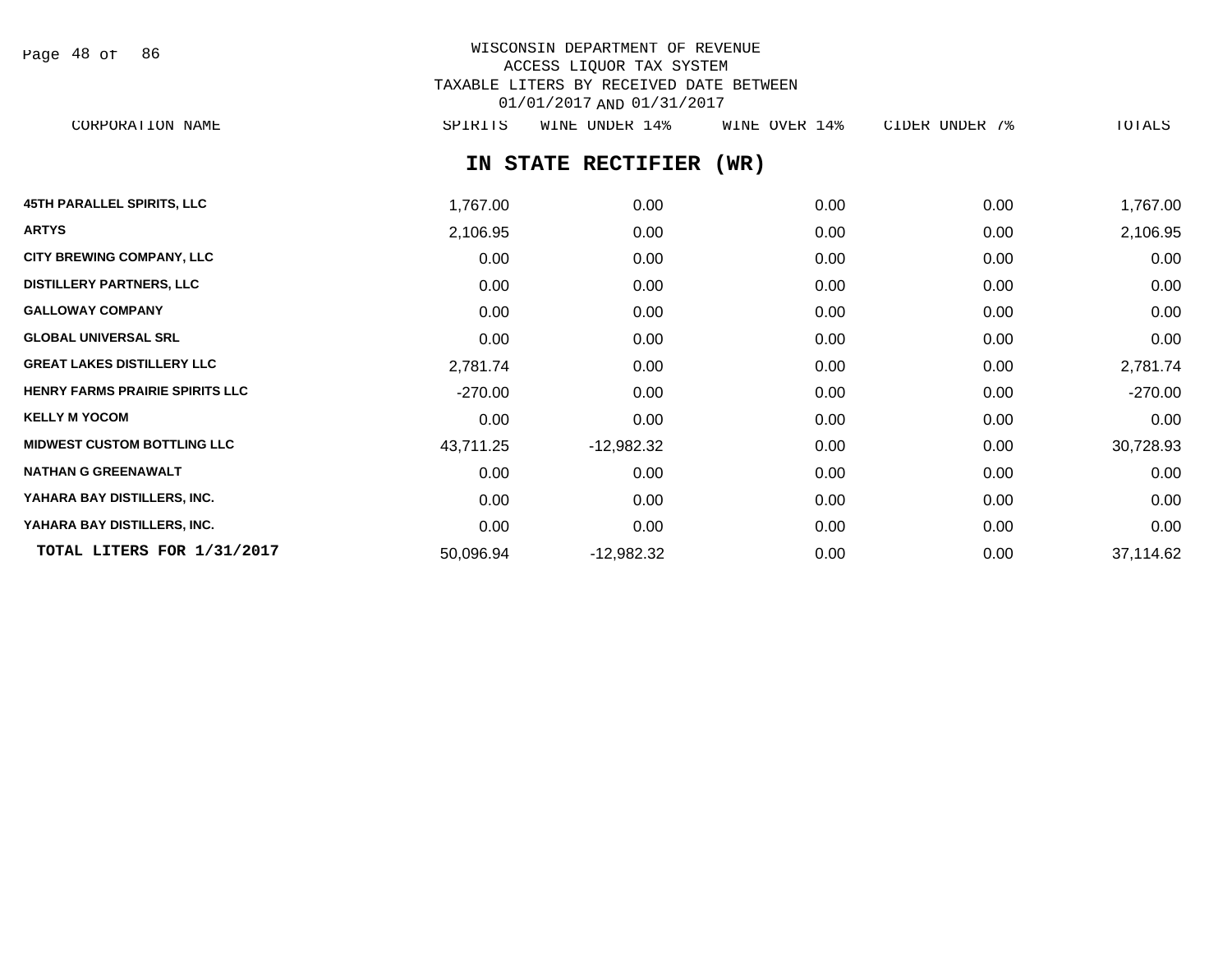Page 49 of 86

| CORPORATION NAME                                  | SPIRITS | WINE UNDER 14%        | WINE OVER 14% | CIDER UNDER 7% | TOTALS    |
|---------------------------------------------------|---------|-----------------------|---------------|----------------|-----------|
|                                                   |         | IN STATE WINERY (WWI) |               |                |           |
| <b>AEPPELTREOW INC</b>                            | 0.00    | 28.01                 | 0.00          | 266.19         | 294.20    |
| AMANDA STEFL                                      | 0.00    | 299.65                | 0.00          | 0.00           | 299.65    |
| <b>BARABOO BLUFF WINERY, LLC</b>                  | 0.00    | 851.72                | 0.00          | 0.00           | 851.72    |
| <b>BAUER-KEARNS WINERY LLC</b>                    | 0.00    | 0.00                  | 0.00          | 0.00           | 0.00      |
| BAYFIELD WINERY, LTD.                             | 0.00    | 0.00                  | 0.00          | 0.00           | 0.00      |
| <b>BELLEVINEZ LLC</b>                             | 0.00    | 242.27                | 0.00          | 0.00           | 242.27    |
| <b>BLIND HORSE WINERY LLC</b>                     | 0.00    | 5,356.34              | 1,135.62      | 0.00           | 6,491.96  |
| BOTHAM VINEYARDS, INC.                            | 0.00    | 2,975.32              | 0.00          | 0.00           | 2,975.32  |
| <b>BRANCHES WINERY LLC</b>                        | 0.00    | 0.00                  | 0.00          | 0.00           | 0.00      |
| <b>BRIGADOON FARM &amp; WINERY LLC</b>            | 0.00    | 951.76                | 0.00          | 0.00           | 951.76    |
| <b>BUZZ &amp; BREW SHOP LLC</b>                   | 0.00    | 12.00                 | 0.00          | 0.00           | 12.00     |
| <b>C &amp; N CORPORATION</b>                      | 0.00    | 28,624.63             | 94.52         | 0.00           | 28,719.15 |
| <b>CHATEAU ST CROIX WINERY &amp; VINEYARD LLC</b> | 0.00    | $-411.01$             | 193.47        | 0.00           | $-217.54$ |
| <b>CIDER HOUSE OF WISCONSIN LLC</b>               | 0.00    | 0.00                  | 0.00          | 0.00           | 0.00      |
| <b>CLAY JAR HOLDINGS LLC</b>                      | 0.00    | 577.31                | 95.35         | 0.00           | 672.66    |
| <b>CLOVER MEADOW LLC</b>                          | 0.00    | 0.00                  | 0.00          | 0.00           | 0.00      |
| <b>COLDSPRING OF WISCONSIN LLC</b>                | 0.00    | 0.00                  | 0.00          | 0.00           | 0.00      |
| <b>COLLEEN M BOS</b>                              | 0.00    | 1,017.89              | 0.00          | 0.00           | 1,017.89  |
| <b>CRAIG FLETCHER</b>                             | 0.00    | 0.00                  | 0.00          | 0.00           | 0.00      |
| DANIEI IKOEDKE                                    | 0.00    | 0.00                  | 0.00          | 0.00           | 0.00      |

| CRAIG FLETCHER                  | 0.00 | 0.00     | 0.00   | 0.00 | 0.00     |
|---------------------------------|------|----------|--------|------|----------|
| <b>DANIEL J KOEPKE</b>          | 0.00 | 0.00     | 0.00   | 0.00 | 0.00     |
| <b>DANZINGER VINEYARDS LLC</b>  | 0.00 | 0.00     | 0.00   | 0.00 | 0.00     |
| <b>DIANA HOBSON</b>             | 0.00 | 2,528.65 | 0.00   | 0.00 | 2,528.65 |
| <b>DRUMLIN RIDGE WINERY LLC</b> | 0.00 | 0.00     | 0.00   | 0.00 | 0.00     |
| EDWARD J RINK                   | 0.00 | 76.47    | 326.68 | 0.00 | 403.15   |
| ELISABETH W KLEIN               | 0.00 | 0.00     | 0.00   | 0.00 | 0.00     |
| <b>FAWN CREEK WINERY LLC</b>    | 0.00 | 7,986.72 | 0.00   | 0.00 | 7,986.72 |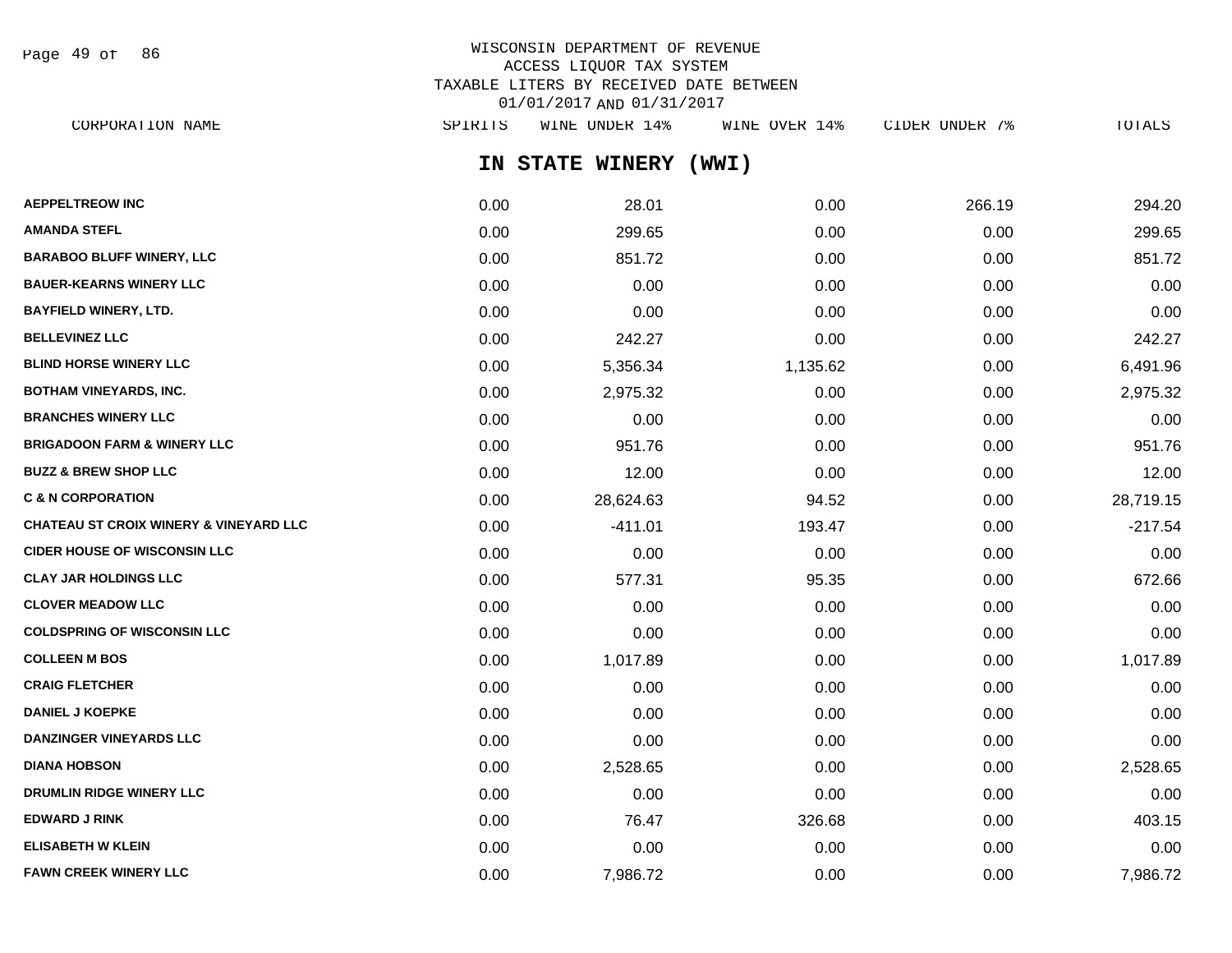#### WISCONSIN DEPARTMENT OF REVENUE

#### ACCESS LIQUOR TAX SYSTEM

TAXABLE LITERS BY RECEIVED DATE BETWEEN

| CORPORATION NAME                        | SPIRITS | WINE UNDER 14% | WINE OVER 14% | CIDER UNDER 7% | TOTALS    |
|-----------------------------------------|---------|----------------|---------------|----------------|-----------|
| <b>FERMENTING CELLARS LLC</b>           | 0.00    | 255.75         | 0.00          | 0.00           | 255.75    |
| FISHER KING WINERY, LLC                 | 0.00    | 1,862.42       | 0.00          | 0.00           | 1,862.42  |
| <b>FRESAR INC</b>                       | 0.00    | 0.00           | 0.00          | 0.00           | 0.00      |
| FRUIT OF THE WOODS WINE CELLAR, INC.    | 0.00    | 17,786.25      | 0.00          | 0.00           | 17,786.25 |
| <b>HALF KRAKT LLC</b>                   | 0.00    | 0.00           | 0.00          | 0.00           | 0.00      |
| <b>HALF MOON HILL LLC</b>               | 0.00    | 0.00           | 0.00          | 0.00           | 0.00      |
| <b>HARALD TOMESCH</b>                   | 0.00    | 0.00           | 0.00          | 0.00           | 0.00      |
| <b>HARBOR RIDGE WINERY INC.</b>         | 0.00    | 0.00           | 0.00          | 0.00           | 0.00      |
| <b>HERDIE BAISDEN</b>                   | 0.00    | 0.00           | 0.00          | 1,182.59       | 1,182.59  |
| <b>HOOKSTONE INC.</b>                   | 0.00    | 258.09         | 12.34         | 0.00           | 270.43    |
| <b>ISLAND ORCHARD CIDER LLC</b>         | 0.00    | 0.00           | 0.00          | 4,193.79       | 4,193.79  |
| <b>JACKSON WINE LLC</b>                 | 0.00    | 626.98         | 34.48         | 0.00           | 661.46    |
| <b>JAMES PLOETZ</b>                     | 0.00    | 240.37         | 0.00          | 0.00           | 240.37    |
| <b>JEFFERY BEMIS</b>                    | 0.00    | 1,302.18       | 0.00          | 0.00           | 1,302.18  |
| <b>JEFFREY L STOEGER</b>                | 0.00    | 0.00           | 0.00          | 0.00           | 0.00      |
| <b>JONATHAN DALE</b>                    | 0.00    | 0.00           | 0.00          | 0.00           | 0.00      |
| <b>JORNY'S END LLC</b>                  | 0.00    | 143.85         | 0.00          | 0.00           | 143.85    |
| <b>JOSEPH CALLOW</b>                    | 0.00    | 744.40         | 0.00          | 0.00           | 744.40    |
| <b>JOSEPH CALLOW</b>                    | 0.00    | 0.00           | 0.00          | 0.00           | 0.00      |
| <b>JOSEPH STALLER</b>                   | 0.00    | 0.00           | 0.00          | 0.00           | 0.00      |
| <b>JOSEPH WYNIMKO</b>                   | 0.00    | 100.92         | 0.00          | 0.00           | 100.92    |
| <b>JULIE A ANDRZEJCZAK</b>              | 0.00    | 0.00           | 0.00          | 0.00           | 0.00      |
| <b>KEVIN BEHNKE</b>                     | 0.00    | 169.96         | 0.00          | 0.00           | 169.96    |
| <b>LAKE NOKOMIS CRANBERRIES INC</b>     | 0.00    | 0.00           | 0.00          | 0.00           | 0.00      |
| <b>LANDTA WINES LLC</b>                 | 0.00    | 0.00           | 0.00          | 0.00           | 0.00      |
| <b>LARSON &amp; LARSON</b>              | 0.00    | 1,217.38       | 0.00          | 0.00           | 1,217.38  |
| <b>LAUTENBACH'S ORCHARD COUNTRY INC</b> | 0.00    | 0.00           | 0.00          | 0.00           | 0.00      |
| <b>LEDGE STONE VINEYARDS LLC</b>        | 0.00    | 19.68          | 5.30          | 0.00           | 24.98     |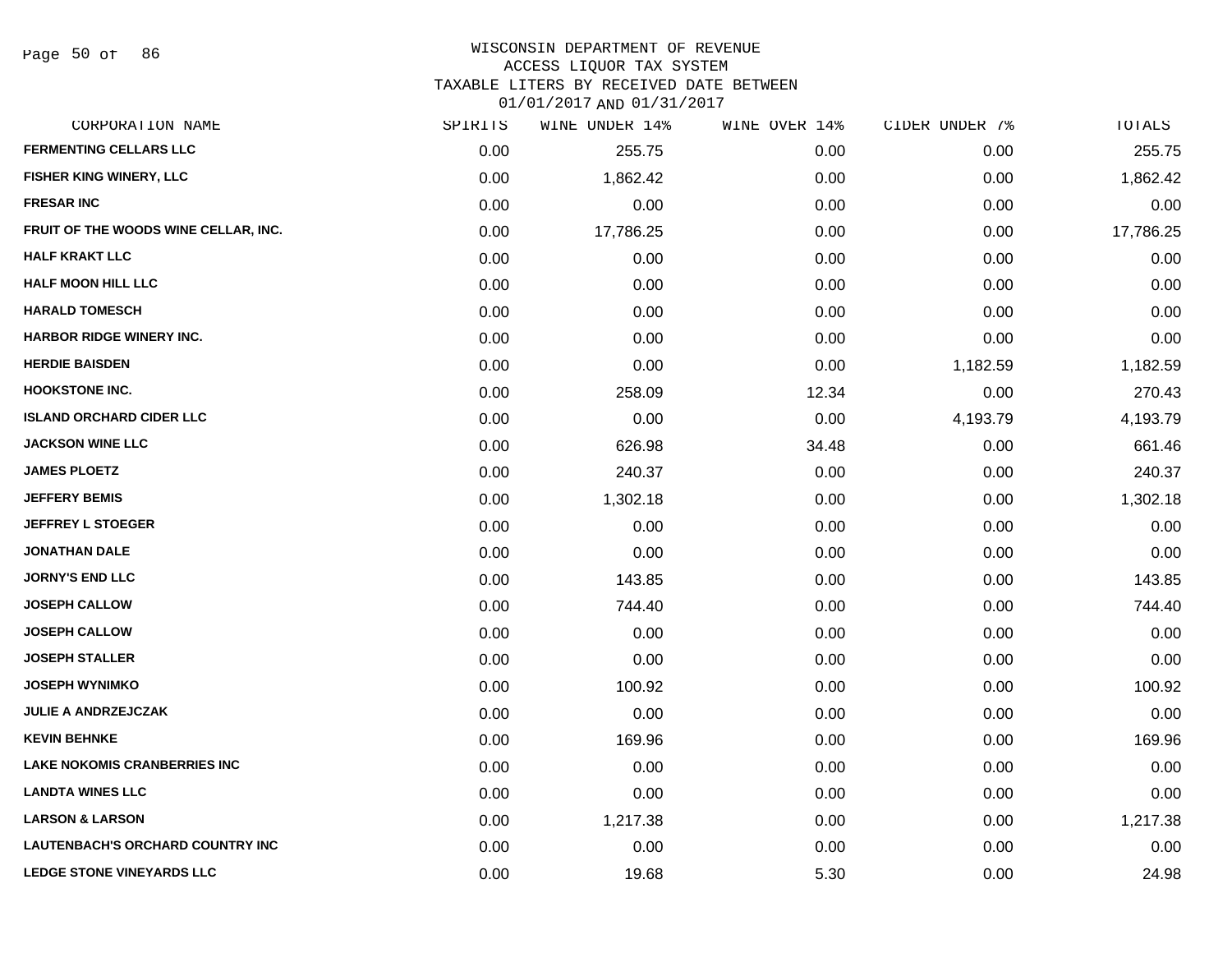Page 51 of 86

#### WISCONSIN DEPARTMENT OF REVENUE

#### ACCESS LIQUOR TAX SYSTEM

TAXABLE LITERS BY RECEIVED DATE BETWEEN

| CORPORATION NAME                               | SPIRITS | WINE UNDER 14% | WINE OVER 14% | CIDER UNDER 7% | TOTALS   |
|------------------------------------------------|---------|----------------|---------------|----------------|----------|
| <b>LOST ISLAND WINE LLC</b>                    | 0.00    | 948.73         | 67.49         | 0.00           | 1,016.22 |
| <b>LUNCH CREEK VINEYARDS LLC</b>               | 0.00    | 0.00           | 0.00          | 0.00           | 0.00     |
| <b>MARION J WEGLARZ AND MARLYS A BOCK PTRS</b> | 0.00    | 1,352.53       | 408.67        | 0.00           | 1,761.20 |
| <b>MARTIN E SELL</b>                           | 0.00    | 81.76          | 0.00          | 0.00           | 81.76    |
| <b>MARY BELLAZZINI</b>                         | 0.00    | 0.00           | 0.00          | 0.00           | 0.00     |
| <b>MATENAER CORPORATION</b>                    | 0.00    | 0.00           | 0.00          | 0.00           | 0.00     |
| <b>MATTHEW RICK</b>                            | 0.00    | 0.00           | 0.00          | 0.00           | 0.00     |
| <b>MCILQUHAM LLC</b>                           | 0.00    | 2,097.00       | 0.00          | 0.00           | 2,097.00 |
| <b>MERSHONIAN CIDERY LLC</b>                   | 0.00    | 0.00           | 0.00          | 1,703.43       | 1,703.43 |
| <b>MUNSON BRIDGE WINERY INC</b>                | 0.00    | 3,217.59       | 567.82        | 0.00           | 3,785.41 |
| <b>MUSETTA WINERY, LLC</b>                     | 0.00    | $-52.25$       | 3,623.50      | 0.00           | 3,571.25 |
| <b>NORTHLEAF WINERY, LLC</b>                   | 0.00    | 2,505.75       | 44.25         | 0.00           | 2,550.00 |
| <b>ODILON FORD WINERY INC</b>                  | 0.00    | 0.00           | 0.00          | 0.00           | 0.00     |
| <b>PARALLEL 44 VINEYARD &amp; WINERY, INC.</b> | 0.00    | 7,422.02       | 86.42         | 0.00           | 7,508.44 |
| PARALLEL 44 VINEYARD & WINERY, INC.            | 0.00    | 405.00         | 0.00          | 0.00           | 405.00   |
| <b>PATRICK ARNDT</b>                           | 0.00    | 56.78          | 0.00          | 0.00           | 56.78    |
| <b>PAUL D ASPER</b>                            | 0.00    | 0.00           | 0.00          | 538.28         | 538.28   |
| <b>PAUL G BLOMMEL</b>                          | 0.00    | 0.00           | 0.00          | 0.00           | 0.00     |
| <b>PAUL J FRANZEN</b>                          | 0.00    | 0.00           | 0.00          | 0.00           | 0.00     |
| <b>PIEPERTK LLC</b>                            | 0.00    | 1,404.00       | 15.37         | 0.00           | 1,419.37 |
| <b>PRAIRIE HAWK WINERY INC</b>                 | 0.00    | 0.00           | 0.00          | 0.00           | 0.00     |
| <b>RED OAK VINEYARD INC</b>                    | 0.00    | 0.00           | 0.00          | 0.00           | 0.00     |
| <b>RIC JORANLIEN</b>                           | 0.00    | 0.00           | 0.00          | 0.00           | 0.00     |
| <b>RIC JORANLIEN</b>                           | 0.00    | 0.00           | 0.00          | 0.00           | 0.00     |
| <b>RIVER BEND VINEYARD &amp; WINERY LLC</b>    | 0.00    | 8,170.41       | 0.00          | 0.00           | 8,170.41 |
| <b>ROBERT BORUCKI</b>                          | 0.00    | 0.00           | 0.00          | 0.00           | 0.00     |
| <b>ROBERT BORUCKI</b>                          | 0.00    | 702.00         | 0.00          | 0.00           | 702.00   |
| <b>ROCK N WOOL WINERY LLC</b>                  | 0.00    | 946.35         | 0.00          | 0.00           | 946.35   |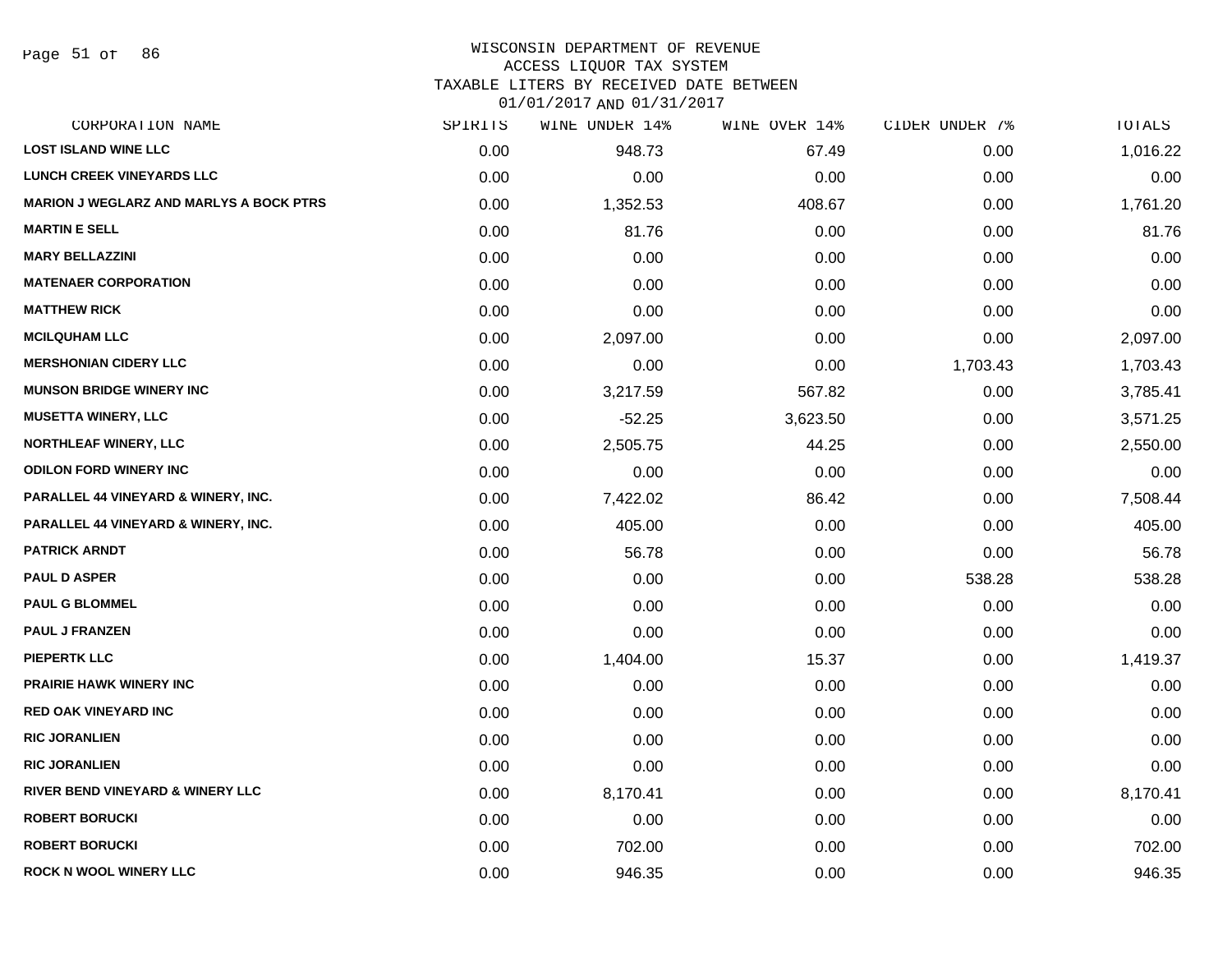#### WISCONSIN DEPARTMENT OF REVENUE ACCESS LIQUOR TAX SYSTEM TAXABLE LITERS BY RECEIVED DATE BETWEEN

| CORPORATION NAME                                 | SPIRITS | <b>WINE UNDER 14%</b> | WINE OVER 14% | CIDER UNDER 7% | <b>TOTALS</b> |
|--------------------------------------------------|---------|-----------------------|---------------|----------------|---------------|
| <b>RUSH RIVER BREWING LLC</b>                    | 0.00    | 0.00                  | 0.00          | 58.67          | 58.67         |
| <b>RUSHFORD MEADERY AND WINERY LLC</b>           | 0.00    | 738.76                | 0.00          | $-8.52$        | 730.24        |
| <b>RYAN PRELLWITZ</b>                            | 0.00    | 0.00                  | 0.00          | 0.00           | 0.00          |
| S & J WINERY, LLC                                | 0.00    | 0.00                  | 0.00          | 0.00           | 0.00          |
| <b>SANDSTONE RIDGE VINEYARD &amp; WINERY LLC</b> | 0.00    | 108.91                | 10.79         | 0.00           | 119.70        |
| <b>SANTA FE FUTURES, INC.</b>                    | 0.00    | 0.00                  | 0.00          | 0.00           | 0.00          |
| <b>SEVEN HAWKS VINEYARDS LLC</b>                 | 0.00    | 0.00                  | 0.00          | 0.00           | 0.00          |
| <b>SEVEN HAWKS VINEYARDS LLC</b>                 | 0.00    | 0.00                  | 0.00          | 0.00           | 0.00          |
| <b>SHARON L PINGEL</b>                           | 0.00    | 1,040.27              | 0.00          | 0.00           | 1,040.27      |
| <b>SHERRY HARDIE</b>                             | 0.00    | 131.25                | 0.00          | 0.00           | 131.25        |
| <b>SIMON CREEK VINEYARD LLC</b>                  | 0.00    | 1,405.44              | 89.71         | 0.00           | 1,495.15      |
| SINNIPEE VALLEY VINEYARD LLC                     | 0.00    | 333.00                | 0.00          | 0.00           | 333.00        |
| <b>SPB LLC</b>                                   | 0.00    | 0.00                  | 0.00          | 22,286.65      | 22,286.65     |
| <b>SPIRITS OF NORWAY VINEYARD LLC</b>            | 0.00    | 0.00                  | 0.00          | 0.00           | 0.00          |
| <b>SPRECHER BREWING COMPANY, INC.</b>            | 0.00    | 0.00                  | 0.00          | 1,901.49       | 1,901.49      |
| <b>SPURGEON VINEYARDS &amp; WINERY LLC</b>       | 0.00    | 1,626.67              | 8.33          | 0.00           | 1,635.00      |
| <b>STEPHEN M KENNEDY</b>                         | 0.00    | 604.15                | 0.00          | 0.00           | 604.15        |
| <b>STEVEN J DE BAKER</b>                         | 0.00    | 625.50                | 76.47         | 0.00           | 701.97        |
| STEVEN M & JUDITH A JACOBSON LLC                 | 0.00    | 4,385.91              | 0.00          | 0.00           | 4,385.91      |
| <b>SUNSET POINT WINERY LLC</b>                   | 0.00    | 931.51                | 9.08          | 0.00           | 940.59        |
| <b>TENBA RIDGE WINERY LLC</b>                    | 0.00    | 1,067.37              | 0.00          | 0.00           | 1,067.37      |
| THE RUM TREE, INC.                               | 0.00    | 0.00                  | 12.76         | 0.00           | 12.76         |
| THE WINE VINEYARD LLC                            | 0.00    | 589.80                | 0.00          | 0.00           | 589.80        |
| THE WOODLAND TRAIL BEVERAGE COMPANY, INC.        | 0.00    | 211.98                | 0.00          | 0.00           | 211.98        |
| <b>TOMMYS TOO HIGH WINES LLC</b>                 | 0.00    | 253.62                | 0.00          | 0.00           | 253.62        |
| <b>TROY LANDWEHR</b>                             | 0.00    | 1,507.50              | 120.00        | 0.00           | 1,627.50      |
| TWO BROTHERS WINES LLC                           | 0.00    | 0.00                  | 0.00          | 0.00           | 0.00          |
| <b>VAN WYCHEN WINES INC.</b>                     | 0.00    | 0.00                  | 0.00          | 0.00           | 0.00          |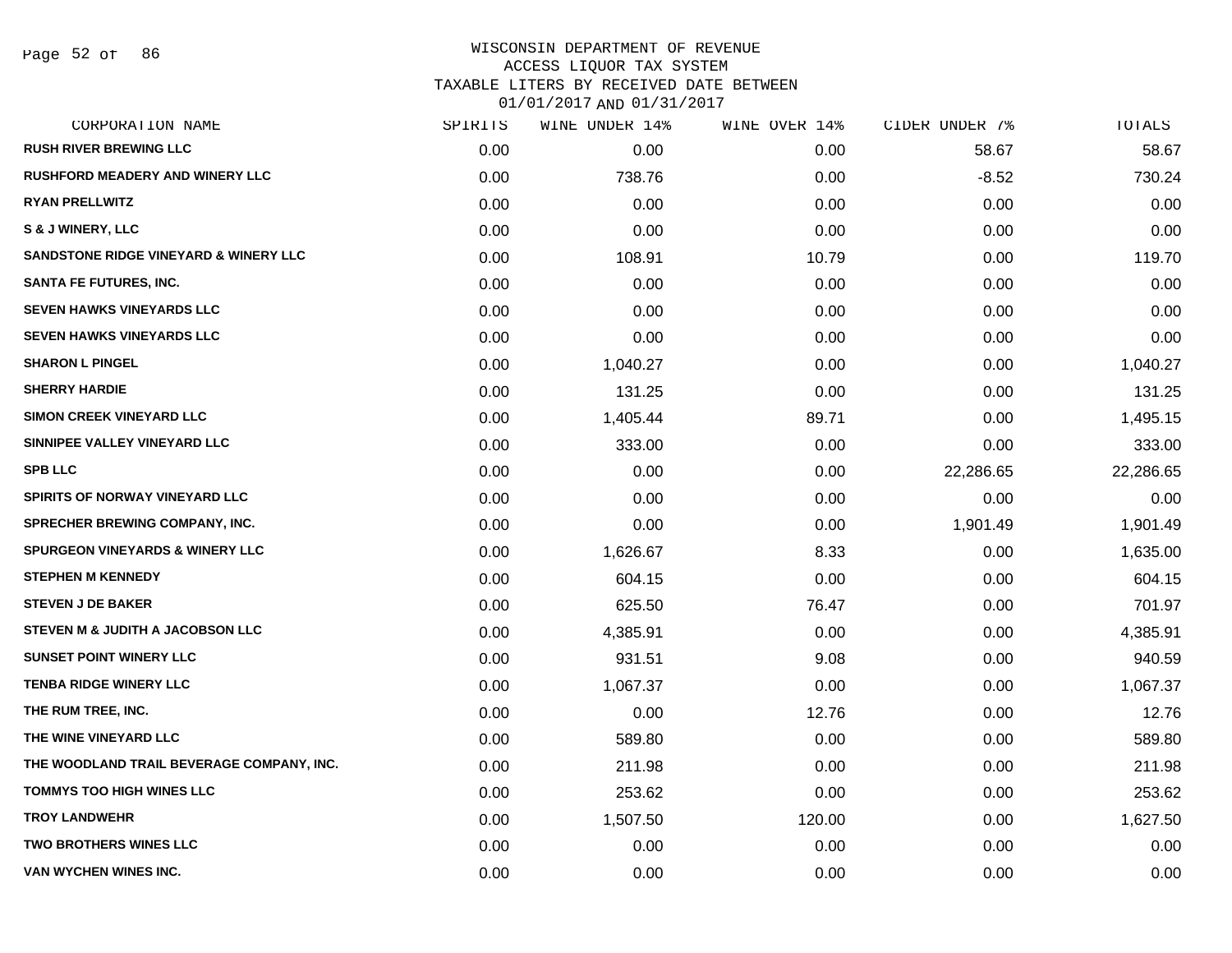Page 53 of 86

## WISCONSIN DEPARTMENT OF REVENUE

#### ACCESS LIQUOR TAX SYSTEM

TAXABLE LITERS BY RECEIVED DATE BETWEEN

| CORPORATION NAME                                   | SPIRITS | WINE UNDER 14% | WINE OVER 14% | CIDER UNDER 7% | TOTALS     |
|----------------------------------------------------|---------|----------------|---------------|----------------|------------|
| <b>VERNON VINEYARDS LTD</b>                        | 0.00    | 938.78         | 0.00          | 0.00           | 938.78     |
| <b>VETRO WINERY LLC</b>                            | 0.00    | 216.00         | 0.00          | 0.00           | 216.00     |
| <b>VINES TO CELLAR, INC.</b>                       | 0.00    | 846.04         | 0.00          | 0.00           | 846.04     |
| <b>VON KLAUS WINERY LLC</b>                        | 0.00    | 0.00           | 0.00          | 0.00           | 0.00       |
| <b>VON STIEHL WINERY LTD.</b>                      | 0.00    | 0.00           | 0.00          | 0.00           | 0.00       |
| <b>VON STIEHL WINERY LTD.</b>                      | 0.00    | 0.00           | 0.00          | 0.00           | 0.00       |
| <b>VON STIEHL WINERY LTD.</b>                      | 0.00    | 16,723.14      | 0.00          | 1,230.26       | 17,953.40  |
| <b>WEST PRAIRIE WINERY LLC</b>                     | 0.00    | 12,497.84      | 0.00          | 0.00           | 12,497.84  |
| <b>WHISPERING BLUFFS VINEYARD &amp; WINERY LTD</b> | 0.00    | 0.00           | 0.00          | 0.00           | 0.00       |
| <b>WHISPERING WINDS WINERY LLC</b>                 | 0.00    | 0.00           | 0.00          | 0.00           | 0.00       |
| <b>WHITE BEAR SPIRITS LLC</b>                      | 0.00    | 0.00           | 0.00          | 0.00           | 0.00       |
| WHITE WINTER WINERY INC                            | 0.00    | 0.00           | 0.00          | 0.00           | 0.00       |
| <b>WILLIAM F BLUHM</b>                             | 0.00    | 3,693.40       | 13.48         | 0.00           | 3,706.88   |
| <b>WINE STATION HUDSON LLC</b>                     | 0.00    | 1,288.00       | 0.00          | 0.00           | 1,288.00   |
| <b>WINEMAKER'S DAUGHTER LLC</b>                    | 0.00    | 136.27         | 0.00          | 0.00           | 136.27     |
| <b>WINESITTER BREWHOUSE LLC</b>                    | 0.00    | 0.00           | 0.00          | 0.00           | 0.00       |
| <b>WOLLERSHEIM WINERY, INC.</b>                    | 0.00    | 59,817.30      | 225.02        | 0.00           | 60,042.32  |
| <b>WOLLERSHEIM WINERY, INC.</b>                    | 0.00    | 9,030.15       | 430.04        | 0.00           | 9,460.19   |
| TOTAL LITERS FOR 1/31/2017                         | 0.00    | 225,852.19     | 7,706.96      | 33,352.83      | 266,911.98 |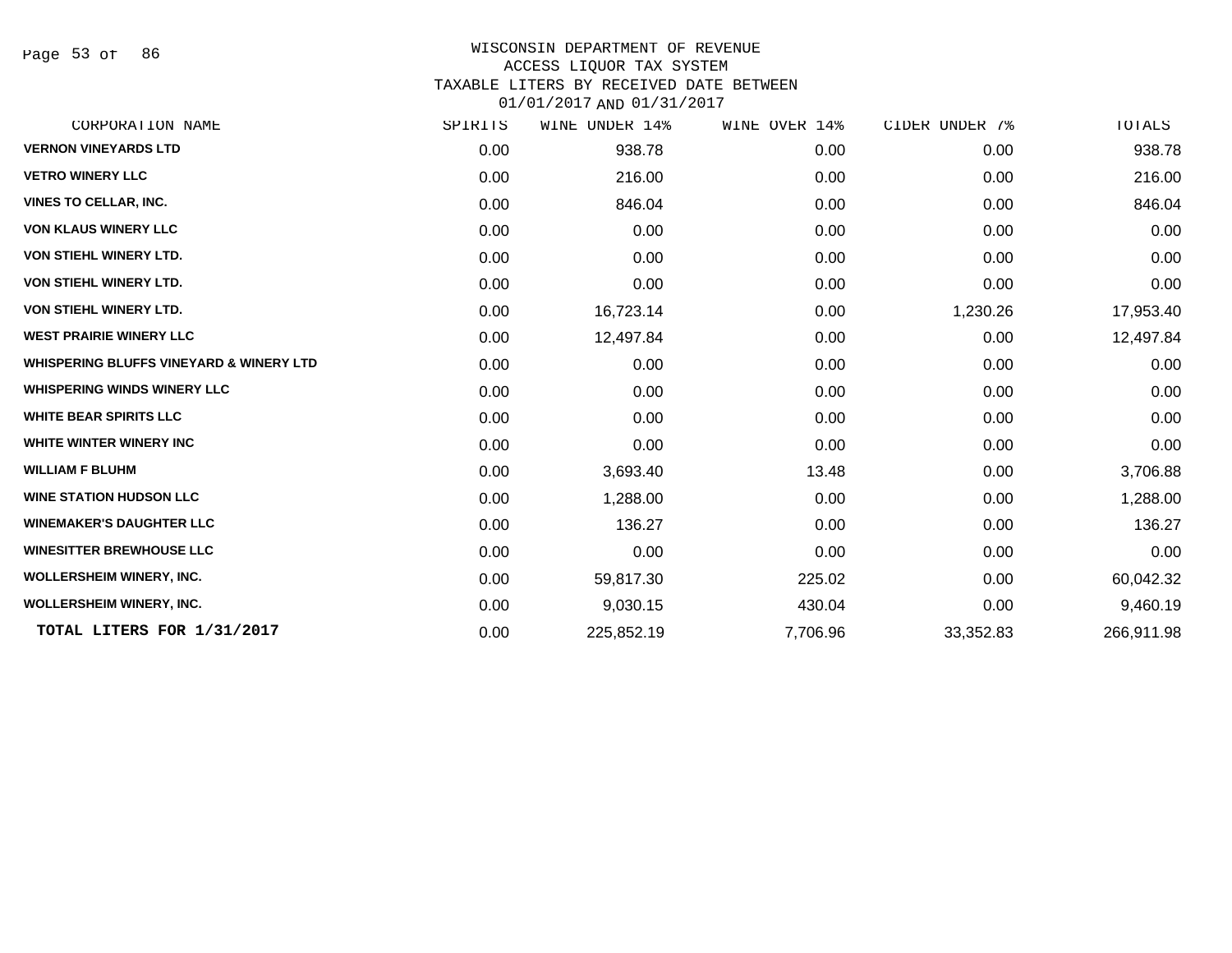Page 54 of 86

# WISCONSIN DEPARTMENT OF REVENUE ACCESS LIQUOR TAX SYSTEM TAXABLE LITERS BY RECEIVED DATE BETWEEN 01/01/2017 AND 01/31/2017

**WINE DIRECT SHIPPER (WDS)** CORPORATION NAME SPIRITS WINE UNDER 14% WINE OVER 14% CIDER UNDER 7% TOTALS

| 1-800 WINESHOP.COM INC                      | 0.00 | 1,971.00 | 341.25   | 0.00 | 2,312.25 |
|---------------------------------------------|------|----------|----------|------|----------|
| <b>7 &amp; 8 LLC</b>                        | 0.00 | 0.00     | 39.75    | 0.00 | 39.75    |
| A TO Z WINEWORKS LLC                        | 0.00 | 24.00    | 0.00     | 0.00 | 24.00    |
| A W DIRECT LLC                              | 0.00 | 0.00     | 0.00     | 0.00 | 0.00     |
| <b>ABACELA VINEYARDS &amp; WINERY INC</b>   | 0.00 | 0.00     | 11.63    | 0.00 | 11.63    |
| <b>ABEJA LLC</b>                            | 0.00 | 0.00     | 0.00     | 0.00 | 0.00     |
| <b>ABERNATHY HOFFMAN, LLC</b>               | 0.00 | 0.75     | 0.00     | 0.00 | 0.75     |
| <b>ABREU VINEYARDS INC</b>                  | 0.00 | 0.00     | 86.25    | 0.00 | 86.25    |
| AC VIN CO LLC                               | 0.00 | 74.25    | 80.25    | 0.00 | 154.50   |
| <b>ACCOLADE WINES NORTH AMERICA INC</b>     | 0.00 | 24.75    | 21.38    | 0.00 | 46.13    |
| <b>ACORN ALEGRIA WINERY</b>                 | 0.00 | 0.00     | 0.00     | 0.00 | 0.00     |
| <b>ADAMS WINERY LLC</b>                     | 0.00 | 27.00    | 629.25   | 0.00 | 656.25   |
| <b>ADELAIDA CELLARS INC</b>                 | 0.00 | 6.75     | 161.00   | 0.00 | 167.75   |
| ADELSHEIM VINEYARD LLC                      | 0.00 | 28.50    | 0.00     | 0.00 | 28.50    |
| <b>AGATE RIDGE VINEYARD LLC</b>             | 0.00 | 0.00     | 0.00     | 0.00 | 0.00     |
| AH WINES INC                                | 0.00 | 0.00     | 0.00     | 0.00 | 0.00     |
| <b>ALEXANDER P OXMAN</b>                    | 0.00 | 3,578.25 | 3,356.25 | 0.00 | 6,934.50 |
| ALEXANDRIA NICOLE CELLARS LLC               | 0.00 | 3.00     | 15.00    | 0.00 | 18.00    |
| <b>ALPHA &amp; OMEGA WINERY LLC</b>         | 0.00 | 4.13     | 171.00   | 0.00 | 175.13   |
| <b>ALTAMURA WINERY INC</b>                  | 0.00 | 0.00     | 59.25    | 0.00 | 59.25    |
| <b>ALVAREZ VINEYARDS LLC</b>                | 0.00 | 0.00     | 14.25    | 0.00 | 14.25    |
| <b>AMAPOLA CREEK VINEYARDS &amp; WINERY</b> | 0.00 | 0.75     | 6.00     | 0.00 | 6.75     |
| <b>AMAVI CELLARS LLC</b>                    | 0.00 | 0.00     | 0.00     | 0.00 | 0.00     |
| <b>AMERICAN VINTNERS LLC</b>                | 0.00 | 0.00     | 0.00     | 0.00 | 0.00     |
| <b>AMERICAN WINE TRADE INC</b>              | 0.00 | 0.00     | 0.00     | 0.00 | 0.00     |
| <b>AMPELOS CELLARS INC</b>                  | 0.00 | 0.00     | 11.25    | 0.00 | 11.25    |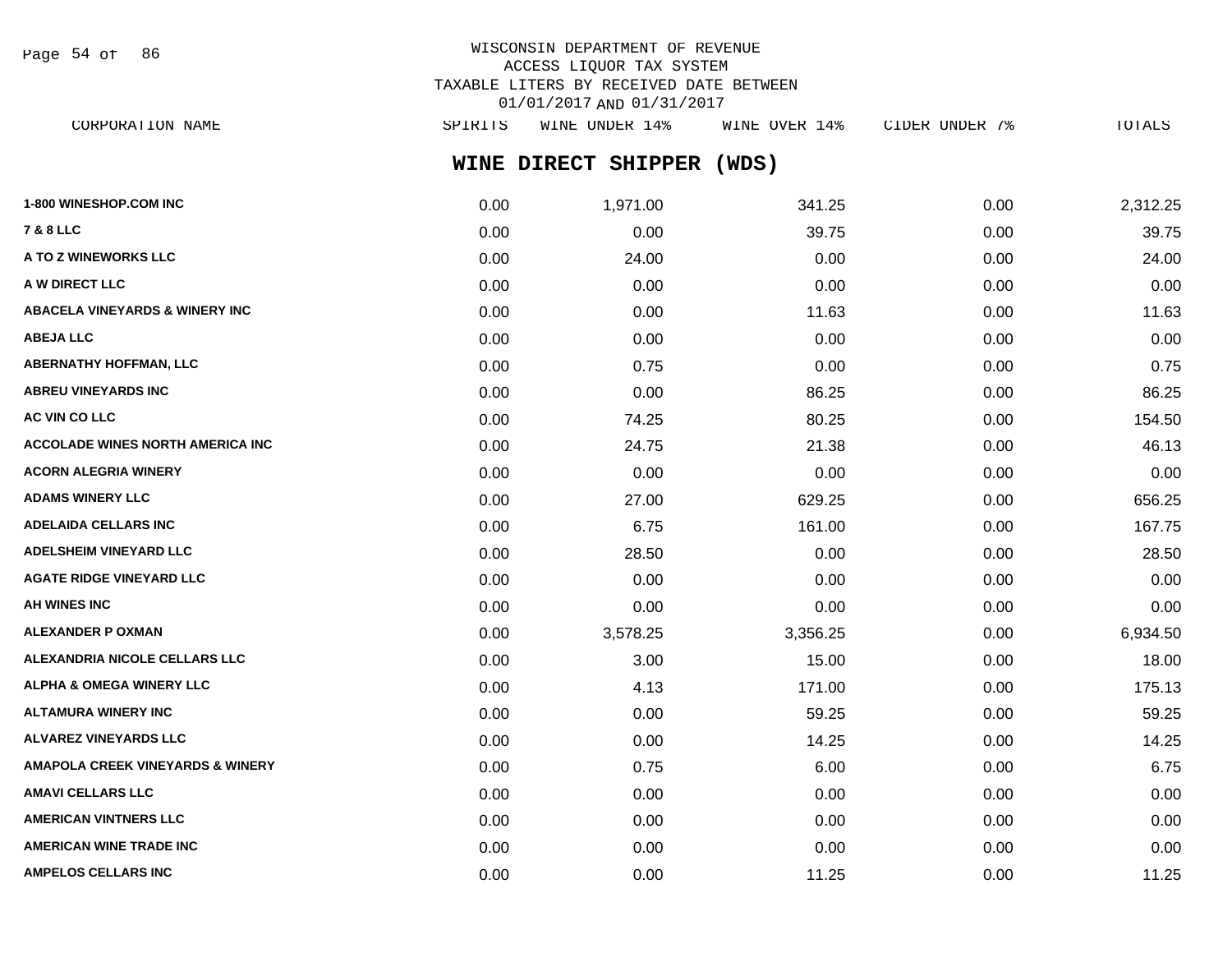Page 55 of 86

#### WISCONSIN DEPARTMENT OF REVENUE ACCESS LIQUOR TAX SYSTEM TAXABLE LITERS BY RECEIVED DATE BETWEEN

| CORPORATION NAME                       | SPIRITS | WINE UNDER 14% | WINE OVER 14% | CIDER UNDER 7% | TOTALS |
|----------------------------------------|---------|----------------|---------------|----------------|--------|
| <b>AMUSE BOUCHE LLC</b>                | 0.00    | 0.00           | 0.00          | 0.00           | 0.00   |
| <b>ANCIENT PEAK INC</b>                | 0.00    | 15.75          | 0.00          | 0.00           | 15.75  |
| ANDERSONS CONN VALLEY WINERY INC       | 0.00    | 4.50           | 88.50         | 0.00           | 93.00  |
| <b>ANIMO LP</b>                        | 0.00    | 0.00           | 0.75          | 0.00           | 0.75   |
| <b>ANOMALY VINEYARDS LLC</b>           | 0.00    | 0.00           | 11.25         | 0.00           | 11.25  |
| <b>ANTHILL FARMS LLC</b>               | 0.00    | 46.50          | 0.00          | 0.00           | 46.50  |
| <b>ANTHONY M TRUCHARD</b>              | 0.00    | 0.75           | 152.25        | 0.00           | 153.00 |
| <b>AQUA PUMPKIN INC</b>                | 0.00    | 26.25          | 6.75          | 0.00           | 33.00  |
| <b>ARCHANGEL INVESTMENTS LLC</b>       | 0.00    | 0.00           | 39.00         | 0.00           | 39.00  |
| <b>ARETE WINES LLC</b>                 | 0.00    | 12.75          | 0.00          | 0.00           | 12.75  |
| <b>ARIETTA INC</b>                     | 0.00    | 0.00           | 16.50         | 0.00           | 16.50  |
| <b>ARISTA WINES LLC</b>                | 0.00    | 0.00           | 0.00          | 0.00           | 0.00   |
| ARIZONA STRONGHOLD VINEYARDS LLC       | 0.00    | 0.00           | 0.00          | 0.00           | 0.00   |
| <b>ARKENSTONE VINEYARDS LLC</b>        | 0.00    | 0.00           | 2.25          | 0.00           | 2.25   |
| <b>ARMIDA WINERY INC</b>               | 0.00    | 1.50           | 118.50        | 0.00           | 120.00 |
| <b>ARMSTRONG FAMILY WINERY LLC</b>     | 0.00    | 0.00           | 48.75         | 0.00           | 48.75  |
| <b>ARMSTRONG VINEYARDS INC</b>         | 0.00    | 0.00           | 69.75         | 0.00           | 69.75  |
| <b>ARRINGTON VINEYARDS LLC</b>         | 0.00    | 74.27          | 57.50         | 0.00           | 131.77 |
| <b>ARTISTE MANAGEMENT CO LLC</b>       | 0.00    | 0.00           | 15.00         | 0.00           | 15.00  |
| <b>AU BON CLIMAT LLC</b>               | 0.00    | 40.50          | 0.00          | 0.00           | 40.50  |
| <b>AUBERT WINEGROWING INC</b>          | 0.00    | 0.00           | 165.00        | 0.00           | 165.00 |
| <b>AUGUST BRIGGS JR INC</b>            | 0.00    | 9.00           | 31.50         | 0.00           | 40.50  |
| AVV WINERY CO LLC                      | 0.00    | 9.00           | 57.00         | 0.00           | 66.00  |
| <b>BALTIMORE BEND VINEYARD LLC</b>     | 0.00    | 0.00           | 0.00          | 0.00           | 0.00   |
| <b>BANSHEE WINES LLC</b>               | 0.00    | 30.00          | 21.00         | 0.00           | 51.00  |
| <b>BARABOO BLUFF WINERY, LLC</b>       | 0.00    | 0.00           | 0.00          | 0.00           | 0.00   |
| <b>BARGETTOS SANTA CRUZ WINERY INC</b> | 0.00    | 33.75          | 21.50         | 0.00           | 55.25  |
| <b>BARNARD GRIFFIN INC</b>             | 0.00    | 0.00           | 12.00         | 0.00           | 12.00  |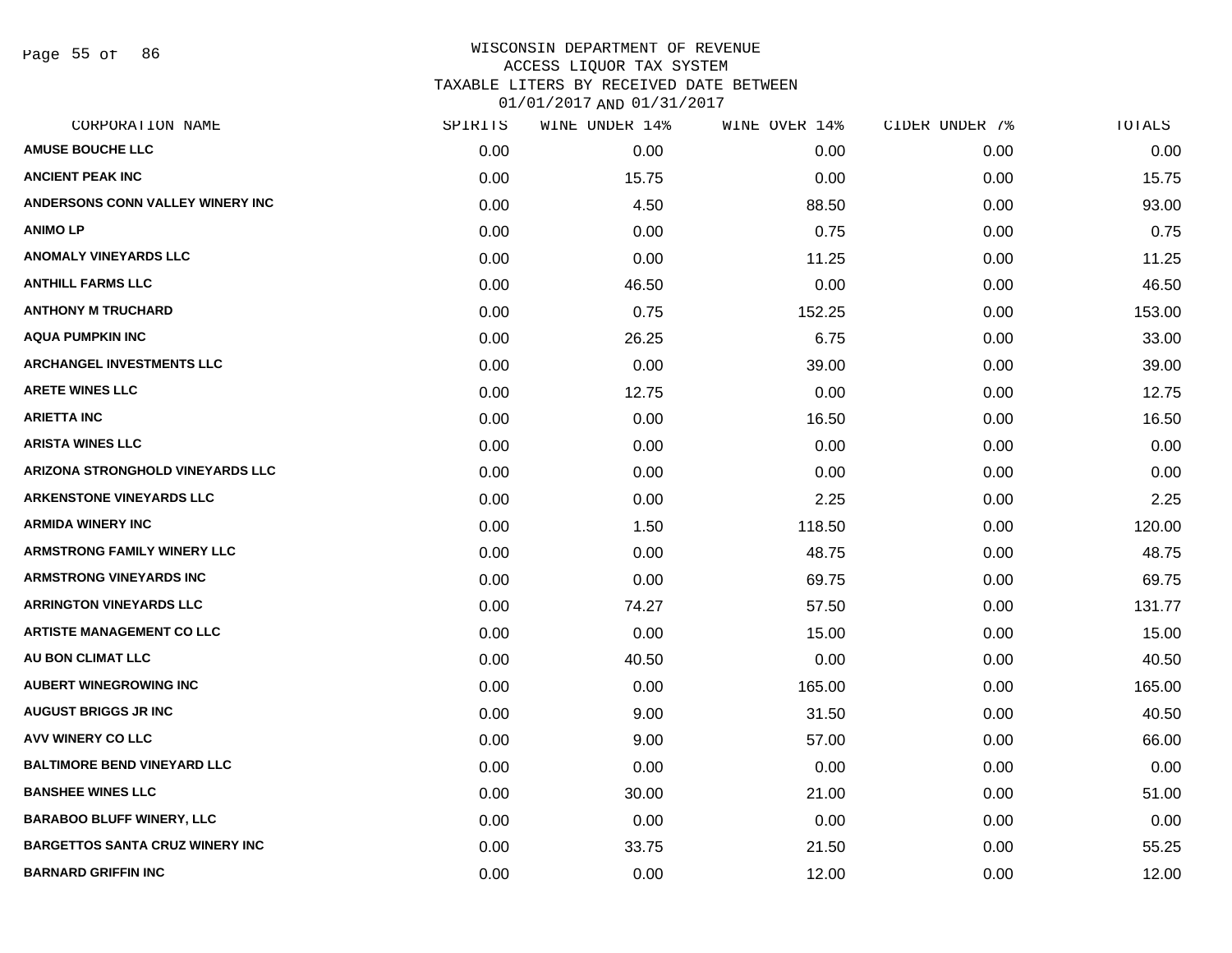Page 56 of 86

| CORPORATION NAME                       | SPIRITS | WINE UNDER 14% | WINE OVER 14% | CIDER UNDER 7% | TOTALS |
|----------------------------------------|---------|----------------|---------------|----------------|--------|
| <b>BARNETT VINEYARDS LP</b>            | 0.00    | 21.00          | 136.50        | 0.00           | 157.50 |
| <b>BAUER-KEARNS WINERY LLC</b>         | 0.00    | 0.00           | 0.00          | 0.00           | 0.00   |
| <b>BAW INC</b>                         | 0.00    | 0.00           | 0.00          | 0.00           | 0.00   |
| <b>BAYFIELD WINERY, LTD.</b>           | 0.00    | 0.00           | 0.00          | 0.00           | 0.00   |
| <b>BEAUX FRERES LLC</b>                | 0.00    | 0.00           | 0.00          | 0.00           | 0.00   |
| <b>BECKER FARMS INC</b>                | 0.00    | 0.00           | 0.00          | 0.00           | 0.00   |
| <b>BEDELL NORTH FORK LLC</b>           | 0.00    | 0.00           | 0.00          | 0.00           | 0.00   |
| <b>BEHRENS AND DRINKWARD</b>           | 0.00    | 0.00           | 84.75         | 0.00           | 84.75  |
| <b>BEL VINO LLC</b>                    | 0.00    | 6.00           | 5.25          | 0.00           | 11.25  |
| <b>BELLEVINEZ LLC</b>                  | 0.00    | 0.00           | 0.00          | 0.00           | 0.00   |
| <b>BENESSERE VINEYARDS LTD</b>         | 0.00    | 14.67          | 32.25         | 0.00           | 46.92  |
| <b>BENNETT LANE WINERY LLC</b>         | 0.00    | 9.00           | 224.25        | 0.00           | 233.25 |
| <b>BENOVIA WINERY LLC</b>              | 0.00    | 0.00           | 77.25         | 0.00           | 77.25  |
| <b>BENT CREEK WINERY LLC</b>           | 0.00    | 0.00           | 10.50         | 0.00           | 10.50  |
| <b>BENTON-LANE LLC</b>                 | 0.00    | 0.00           | 3.00          | 0.00           | 3.00   |
| <b>BENZIGER FAMILY WINERY LLC</b>      | 0.00    | 0.00           | 0.00          | 0.00           | 0.00   |
| <b>BERGSTROM WINES LLC</b>             | 0.00    | 212.75         | 2.25          | 0.00           | 215.00 |
| <b>BERNARDUS LLC</b>                   | 0.00    | 1.50           | 102.75        | 0.00           | 104.25 |
| <b>BETHEL HEIGHTS VINEYARD INC</b>     | 0.00    | 66.75          | 0.75          | 0.00           | 67.50  |
| BETTER BRANDS INTERNATIONAL            | 0.00    | 0.00           | 0.75          | 0.00           | 0.75   |
| <b>BETZ CELLARS LLC</b>                | 0.00    | 21.75          | 24.00         | 0.00           | 45.75  |
| <b>BIG BASIN VINEYARDS LLC</b>         | 0.00    | 3.75           | 0.75          | 0.00           | 4.50   |
| <b>BILTMORE ESTATE WINE COMPANY</b>    | 0.00    | 301.50         | 59.25         | 0.00           | 360.75 |
| <b>BLACKBIRD VINEYARDS LLC</b>         | 0.00    | 12.00          | 33.75         | 0.00           | 45.75  |
| <b>BLACKBURN ENTERPRISES LLC</b>       | 0.00    | 4.50           | 3.00          | 0.00           | 7.50   |
| <b>BLANKIET ESTATE LLC</b>             | 0.00    | 27.00          | 0.75          | 0.00           | 27.75  |
| <b>BLIND HORSE WINERY LLC</b>          | 0.00    | 0.00           | 0.00          | 0.00           | 0.00   |
| <b>BLUE MOUNTAIN CIDER COMPANY LLC</b> | 0.00    | 0.00           | 0.00          | 0.00           | 0.00   |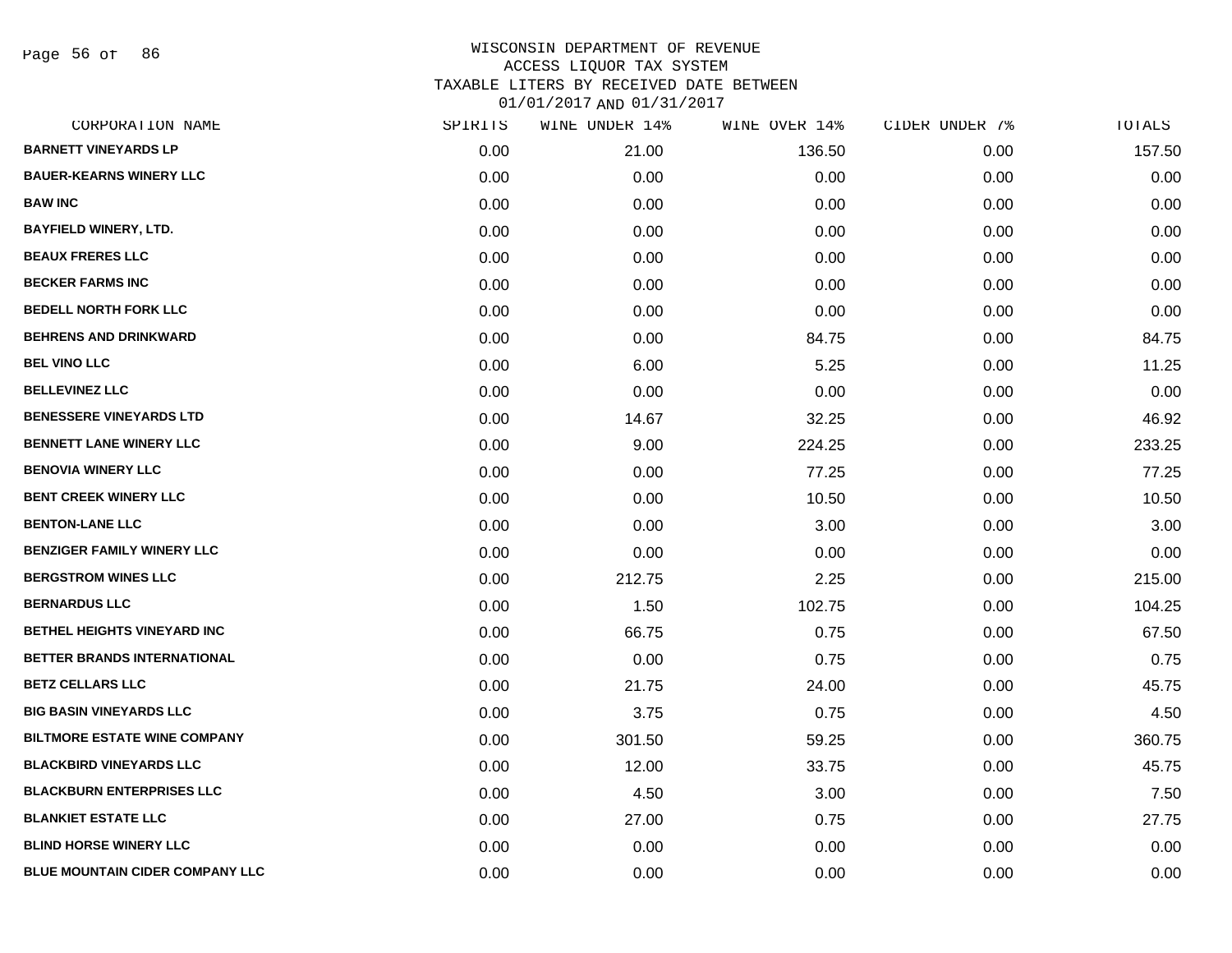Page 57 of 86

#### WISCONSIN DEPARTMENT OF REVENUE ACCESS LIQUOR TAX SYSTEM TAXABLE LITERS BY RECEIVED DATE BETWEEN

| CORPORATION NAME                               | SPIRITS | WINE UNDER 14% | WINE OVER 14% | CIDER UNDER 7% | TOTALS |
|------------------------------------------------|---------|----------------|---------------|----------------|--------|
| <b>BLUE SKY VINTNERS LLC</b>                   | 0.00    | 6.00           | 17.25         | 0.00           | 23.25  |
| <b>BNA WINE GROUP LLC</b>                      | 0.00    | 20.50          | 1.50          | 0.00           | 22.00  |
| <b>BOEGER WINERY INC</b>                       | 0.00    | 1.50           | 9.75          | 0.00           | 11.25  |
| <b>BOGLE VINEYARDS INC</b>                     | 0.00    | 0.00           | 12.00         | 0.00           | 12.00  |
| <b>BON AFFAIR INC</b>                          | 0.00    | 0.00           | 0.00          | 0.00           | 0.00   |
| <b>BONNY DOON WINERY INC</b>                   | 0.00    | 84.39          | 9.00          | 0.00           | 93.39  |
| <b>BOOKWALTER WINERY LLC</b>                   | 0.00    | 0.00           | 36.00         | 0.00           | 36.00  |
| <b>BOTHAM VINEYARDS, INC.</b>                  | 0.00    | 0.00           | 0.00          | 0.00           | 0.00   |
| <b>BOUCHAINE VINEYARDS INC</b>                 | 0.00    | 25.50          | 11.25         | 0.00           | 36.75  |
| <b>BOWERS HARBOR VINEYARDS AND WINERY INC.</b> | 0.00    | 0.00           | 0.00          | 0.00           | 0.00   |
| <b>BRANCHES WINERY LLC</b>                     | 0.00    | 0.00           | 0.00          | 0.00           | 0.00   |
| <b>BRASSFIELD ESTATE WINERY LLC</b>            | 0.00    | 7.50           | 12.00         | 0.00           | 19.50  |
| <b>BRESSLER VINEYARDS LLC</b>                  | 0.00    | 0.00           | 0.00          | 0.00           | 0.00   |
| <b>BRET LOPEZ</b>                              | 0.00    | 0.00           | 55.50         | 0.00           | 55.50  |
| <b>BREWER-CLIFTON LLC</b>                      | 0.00    | 0.00           | 30.00         | 0.00           | 30.00  |
| <b>BRIAN CARTER CELLARS LLC</b>                | 0.00    | 3.75           | 12.00         | 0.00           | 15.75  |
| <b>BRIAN M HEATH</b>                           | 0.00    | 53.25          | 8.25          | 0.00           | 61.50  |
| <b>BRIGADOON FARM &amp; WINERY LLC</b>         | 0.00    | 0.00           | 0.00          | 0.00           | 0.00   |
| <b>BRONCO WINE COMPANY</b>                     | 0.00    | 2.25           | 24.75         | 0.00           | 27.00  |
| <b>BROWN ESTATE VINEYARDS LLC</b>              | 0.00    | 19.50          | 159.38        | 0.00           | 178.88 |
| <b>BRUTOCAO CELLARS LP</b>                     | 0.00    | 58.50          | 152.25        | 0.00           | 210.75 |
| <b>BRYANT VINEYARDS INC</b>                    | 0.00    | 0.00           | 0.00          | 0.00           | 0.00   |
| <b>BUCKLER FAMILY VINEYARDS LLC</b>            | 0.00    | 0.00           | 48.00         | 0.00           | 48.00  |
| <b>BULLY HILL VINEYARDS INC</b>                | 0.00    | 258.24         | 0.00          | 0.00           | 258.24 |
| <b>BURGESS CELLARS INC</b>                     | 0.00    | 6.75           | 30.00         | 0.00           | 36.75  |
| <b>BURRELL SCHOOL VINEYARDS INC</b>            | 0.00    | 0.00           | 37.50         | 0.00           | 37.50  |
| <b>BUTTONWOOD FARM WINERY INC</b>              | 0.00    | 24.00          | 3.76          | 0.00           | 27.76  |
| <b>C &amp; C WINE SERVICES INC</b>             | 0.00    | 18.75          | 93.75         | 0.00           | 112.50 |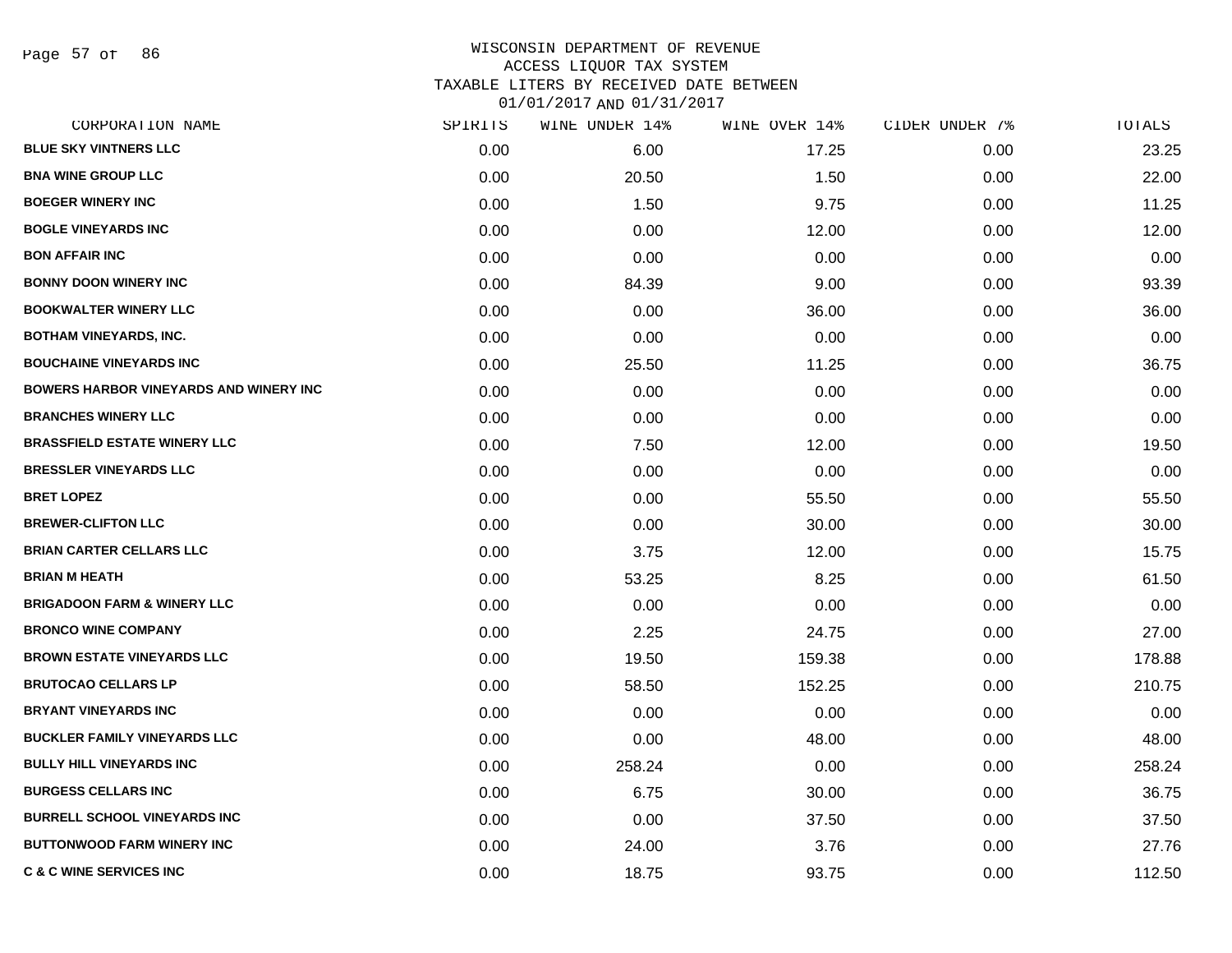Page 58 of 86

# WISCONSIN DEPARTMENT OF REVENUE ACCESS LIQUOR TAX SYSTEM

TAXABLE LITERS BY RECEIVED DATE BETWEEN 01/01/2017 AND 01/31/2017

| CORPORATION NAME                             | SPIRITS | WINE UNDER 14% | WINE OVER 14% | CIDER UNDER 7% | TOTALS   |
|----------------------------------------------|---------|----------------|---------------|----------------|----------|
| <b>C &amp; N CORPORATION</b>                 | 0.00    | $-84.00$       | 0.00          | 0.00           | $-84.00$ |
| <b>C G DI ARIE VINEYARD &amp; WINERY LLC</b> | 0.00    | 18.75          | 55.50         | 0.00           | 74.25    |
| <b>C MONDAVI &amp; SONS</b>                  | 0.00    | 26.25          | 196.24        | 0.00           | 222.49   |
| <b>CAIN CELLARS INC</b>                      | 0.00    | 27.75          | 32.25         | 0.00           | 60.00    |
| <b>CAIRDEAN VINEYARDS LLC</b>                | 0.00    | 4.50           | 0.00          | 0.00           | 4.50     |
| <b>CAKEBREAD CELLARS</b>                     | 0.00    | 102.00         | 1,178.25      | 0.00           | 1,280.25 |
| <b>CALCAREOUS VINEYARD LLC</b>               | 0.00    | 3.00           | 31.50         | 0.00           | 34.50    |
| <b>CALDWELL WINERY LLC</b>                   | 0.00    | 19.50          | 105.75        | 0.00           | 125.25   |
| <b>CALERA WINE COMPANY LP</b>                | 0.00    | 0.38           | 48.75         | 0.00           | 49.13    |
| <b>CALLAWAY TEMECULA LP</b>                  | 0.00    | 50.25          | 32.25         | 0.00           | 82.50    |
| <b>CARACCIOLI CELLARS INC</b>                | 0.00    | 3.75           | 0.00          | 0.00           | 3.75     |
| <b>CARL THOMA</b>                            | 0.00    | 15.00          | 0.00          | 0.00           | 15.00    |
| <b>CARLISLE WINERY &amp; VINEYARDS LLC</b>   | 0.00    | 38.25          | 401.25        | 0.00           | 439.50   |
| <b>CASTORO CELLARS</b>                       | 0.00    | 343.50         | 45.75         | 0.00           | 389.25   |
| <b>CAYMUS VINEYARDS INC</b>                  | 0.00    | 0.00           | 198.75        | 0.00           | 198.75   |
| <b>CECIL A ZERBA</b>                         | 0.00    | 0.00           | 280.00        | 0.00           | 280.00   |
| <b>CEDAR KNOLL VINEYARDS INC</b>             | 0.00    | 0.00           | 116.25        | 0.00           | 116.25   |
| <b>CEJA VINEYARDS INC</b>                    | 0.00    | 4.50           | 4.50          | 0.00           | 9.00     |
| <b>CELLAR RAT CELLARS LLC</b>                | 0.00    | 211.65         | 33.15         | 0.00           | 244.80   |
| <b>CHACEWATER LLC</b>                        | 0.00    | 0.00           | 0.00          | 0.00           | 0.00     |
| <b>CHAPPELLET WINERY INC</b>                 | 0.00    | 0.00           | 526.50        | 0.00           | 526.50   |
| <b>CHARLES &amp; MARTHA BARRA</b>            | 0.00    | 0.00           | 0.00          | 0.00           | 0.00     |
| <b>CHARLES REININGER LLC</b>                 | 0.00    | 3.00           | 7.50          | 0.00           | 10.50    |
| <b>CHATEAU BIANCA INC</b>                    | 0.00    | 0.00           | 0.00          | 0.00           | 0.00     |
| <b>CHATEAU DIANA LLC</b>                     | 0.00    | 59.25          | 27.75         | 0.00           | 87.00    |
| <b>CHATEAU GRAND TRAVERSE LTD</b>            | 0.00    | 152.25         | 0.00          | 0.00           | 152.25   |
| <b>CHATEAU MORRISETTE INC</b>                | 0.00    | 108.75         | 0.00          | 0.00           | 108.75   |
| <b>CHATEAU OPERATIONS, LTD.</b>              | 0.00    | 60.38          | 14.50         | 0.00           | 74.88    |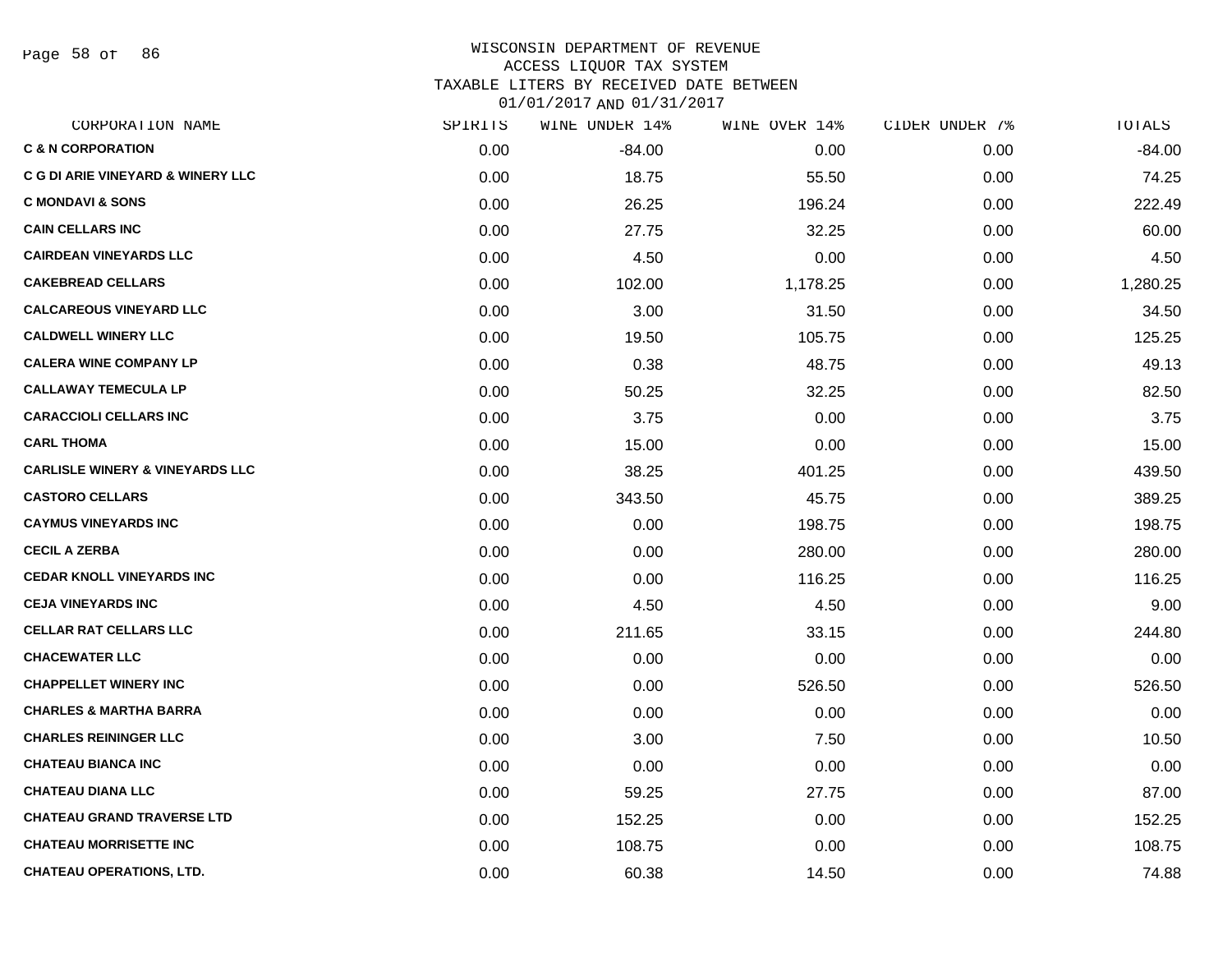| CORPORATION NAME                                  | SPIRITS | <b>WINE UNDER 14%</b> | WINE OVER 14% | CIDER UNDER 7% | TOTALS   |
|---------------------------------------------------|---------|-----------------------|---------------|----------------|----------|
| <b>CHATEAU POTELLE HOLDINGS LLC</b>               | 0.00    | 0.00                  | 0.00          | 0.00           | 0.00     |
| <b>CHATEAU ST CROIX WINERY &amp; VINEYARD LLC</b> | 0.00    | 0.00                  | 0.00          | 0.00           | 0.00     |
| <b>CHERRY HILL LLC</b>                            | 0.00    | 13.50                 | 0.00          | 0.00           | 13.50    |
| <b>CHIARELLO FAMILY VINEYARDS LLC</b>             | 0.00    | 0.00                  | 12.00         | 0.00           | 12.00    |
| <b>CHIMNEY ROCK WINERY LLC</b>                    | 0.00    | 0.00                  | 255.00        | 0.00           | 255.00   |
| <b>CHRISTOPHE BARON</b>                           | 0.00    | 195.75                | 13.50         | 0.00           | 209.25   |
| <b>CHRISTOPHER DRAKE WHITCRAFT</b>                | 0.00    | 25.50                 | 0.00          | 0.00           | 25.50    |
| <b>CHRISTOPHER FIGGINS</b>                        | 0.00    | 0.75                  | 8.25          | 0.00           | 9.00     |
| <b>CIDER HOUSE OF WISCONSIN LLC</b>               | 0.00    | 0.00                  | 0.00          | 0.00           | 0.00     |
| <b>CINNABAR WINERY LLC</b>                        | 0.00    | 9.75                  | 14.25         | 0.00           | 24.00    |
| <b>CITY VINTNERS SAN FRANCISCO WINERY LLC</b>     | 0.00    | 0.00                  | 0.00          | 0.00           | 0.00     |
| <b>CLARA STREET COMPANY</b>                       | 0.00    | 545.25                | 2,184.75      | 0.00           | 2,730.00 |
| <b>CLAY JAR HOLDINGS LLC</b>                      | 0.00    | 0.00                  | 0.00          | 0.00           | 0.00     |
| <b>CLIF BAR FAMILY WINERY &amp; FARM LLC</b>      | 0.00    | 0.00                  | 109.50        | 0.00           | 109.50   |
| <b>CLINE CELLARS INC</b>                          | 0.00    | 18.00                 | 115.50        | 0.00           | 133.50   |
| <b>CLOS DU VAL WINE CO LTD</b>                    | 0.00    | 21.75                 | 105.75        | 0.00           | 127.50   |
| <b>CLOS LACHANCE WINES LLC</b>                    | 0.00    | 78.00                 | 18.00         | 0.00           | 96.00    |
| <b>COCKERELL WINE CONSULTING LLC</b>              | 0.00    | 0.00                  | 0.00          | 0.00           | 0.00     |
| <b>CODORNIU NAPA INC</b>                          | 0.00    | 12.00                 | 172.50        | 0.00           | 184.50   |
| <b>COL SOLARE, LLP</b>                            | 0.00    | 0.00                  | 21.00         | 0.00           | 21.00    |
| <b>COLGIN PARTNERS LLC</b>                        | 0.00    | 0.00                  | 51.75         | 0.00           | 51.75    |
| <b>COLLEEN M BOS</b>                              | 0.00    | 0.00                  | 0.00          | 0.00           | 0.00     |
| <b>COLUMBIA RIVER WINERY INC</b>                  | 0.00    | 22.50                 | 12.00         | 0.00           | 34.50    |
| <b>CONSTELLATION BRANDS U.S. OPERATIONS INC</b>   | 0.00    | 237.09                | 697.50        | 0.00           | 934.59   |
| <b>CONUNDRUM WINERY LLC</b>                       | 0.00    | 6.75                  | 12.00         | 0.00           | 18.75    |
| <b>CONWAY VINEYARDS INC</b>                       | 0.00    | 0.00                  | 2.25          | 0.00           | 2.25     |
| <b>COOL HAND VINEYARDS LLC</b>                    | 0.00    | 8.00                  | 124.50        | 0.00           | 132.50   |
| <b>COPPER CANE LLC</b>                            | 0.00    | 6.00                  | 54.00         | 0.00           | 60.00    |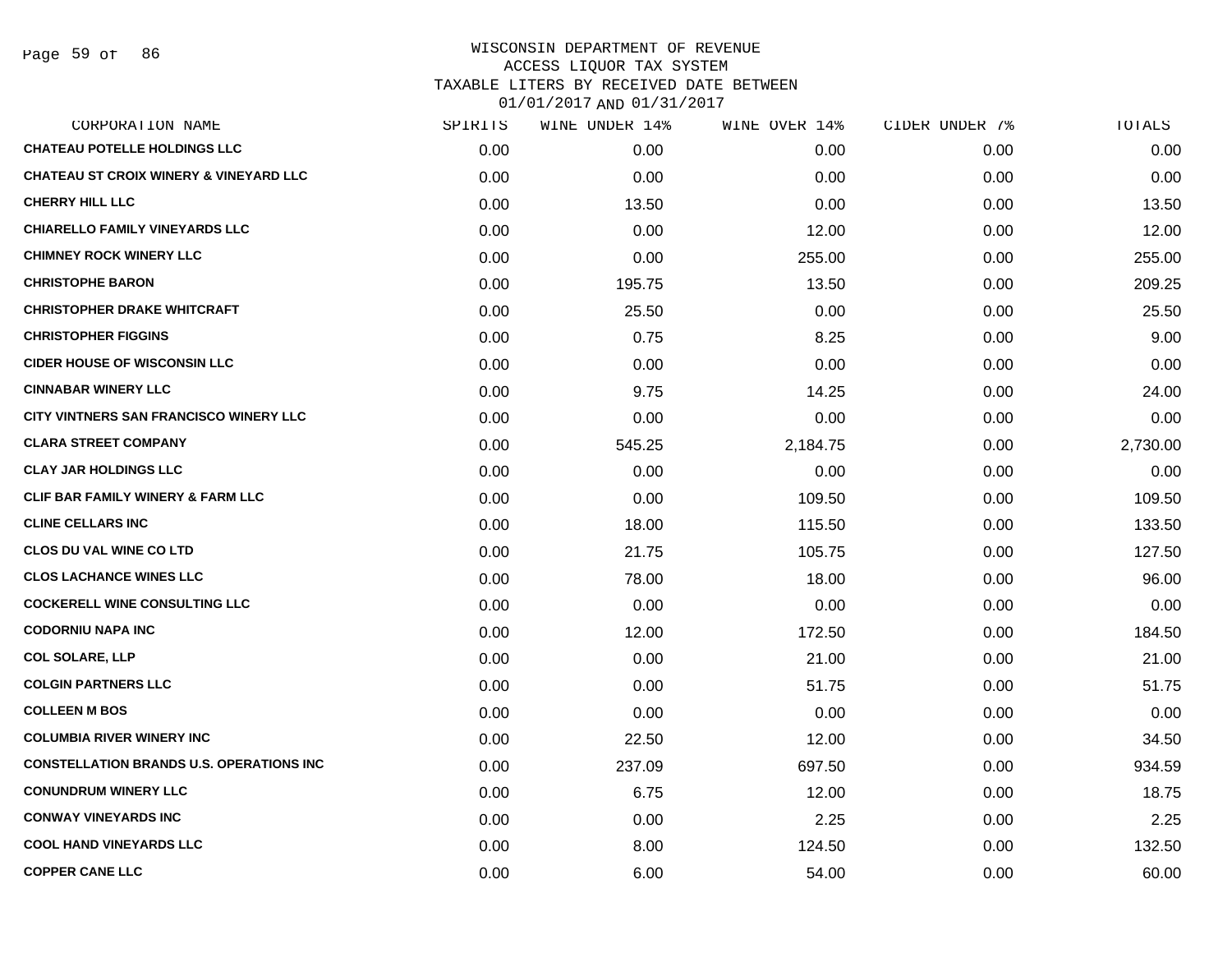| CORPORATION NAME                       | SPIRITS | WINE UNDER 14% | WINE OVER 14% | CIDER UNDER 7% | TOTALS |
|----------------------------------------|---------|----------------|---------------|----------------|--------|
| <b>CORNERSTONE CELLARS INC</b>         | 0.00    | 3.00           | 7.50          | 0.00           | 10.50  |
| <b>COURAGEOUS INC</b>                  | 0.00    | 0.00           | 0.00          | 0.00           | 0.00   |
| <b>CRAIG FLETCHER</b>                  | 0.00    | 0.00           | 0.00          | 0.00           | 0.00   |
| <b>CRAIG S HANDLY</b>                  | 0.00    | 0.00           | 0.00          | 0.00           | 0.00   |
| <b>CREATIVE WINE CONCEPTS INC</b>      | 0.00    | 0.00           | 0.00          | 0.00           | 0.00   |
| <b>CREW WINE COMPANY LLC</b>           | 0.00    | 0.00           | 0.00          | 0.00           | 0.00   |
| <b>CRIMSON WINE GROUP LTD</b>          | 0.00    | 8.25           | 39.75         | 0.00           | 48.00  |
| <b>CRISTOM VINEYARDS INC</b>           | 0.00    | 66.00          | 4.50          | 0.00           | 70.50  |
| <b>CROCKER &amp; STARR WINE CO LLC</b> | 0.00    | 0.00           | 40.50         | 0.00           | 40.50  |
| <b>CROWN POINT WINERY LLC</b>          | 0.00    | 0.00           | 0.00          | 0.00           | 0.00   |
| <b>CULTIVATE WINES LLC</b>             | 0.00    | 0.00           | 0.00          | 0.00           | 0.00   |
| <b>CUNAT PREMIUM VINEYARDS LLC</b>     | 0.00    | 14.25          | 66.00         | 0.00           | 80.25  |
| <b>CUSHMAN WINERY CORPORATION</b>      | 0.00    | 51.00          | 111.75        | 0.00           | 162.75 |
| <b>CUVAISON INC</b>                    | 0.00    | 27.50          | 110.25        | 0.00           | 137.75 |
| <b>D &amp; J F CELLARS INC</b>         | 0.00    | 19.50          | 42.75         | 0.00           | 62.25  |
| <b>D MYERS LLC</b>                     | 0.00    | 0.50           | 0.00          | 0.00           | 0.50   |
| <b>DANA ESTATES INC</b>                | 0.00    | 0.00           | 42.75         | 0.00           | 42.75  |
| <b>DANIEL J KOEPKE</b>                 | 0.00    | 0.00           | 0.00          | 0.00           | 0.00   |
| DANZA DEL SOL WINERY INC               | 0.00    | 25.50          | 30.75         | 0.00           | 56.25  |
| <b>DANZINGER VINEYARDS LLC</b>         | 0.00    | 0.00           | 0.00          | 0.00           | 0.00   |
| <b>DAOU VINEYARDS LLC</b>              | 0.00    | 2.25           | 45.00         | 0.00           | 47.25  |
| <b>DARIOUSH KHALEDI WINERY LLC</b>     | 0.00    | 0.00           | 183.75        | 0.00           | 183.75 |
| <b>DAVID BRUCE WINERY INC</b>          | 0.00    | 0.00           | 15.75         | 0.00           | 15.75  |
| <b>DAVID COFFARO</b>                   | 0.00    | 43.50          | 46.50         | 0.00           | 90.00  |
| <b>DAVID J MATTHEWS</b>                | 0.00    | 38.25          | 0.00          | 0.00           | 38.25  |
| <b>DAVID JAMES LLC</b>                 | 0.00    | 22.50          | 40.50         | 0.00           | 63.00  |
| DAVIDS PINOT VINEYARDS INC             | 0.00    | 29.25          | 962.25        | 0.00           | 991.50 |
| DE LA MONTANYA WINERY INC              | 0.00    | 0.00           | 105.00        | 0.00           | 105.00 |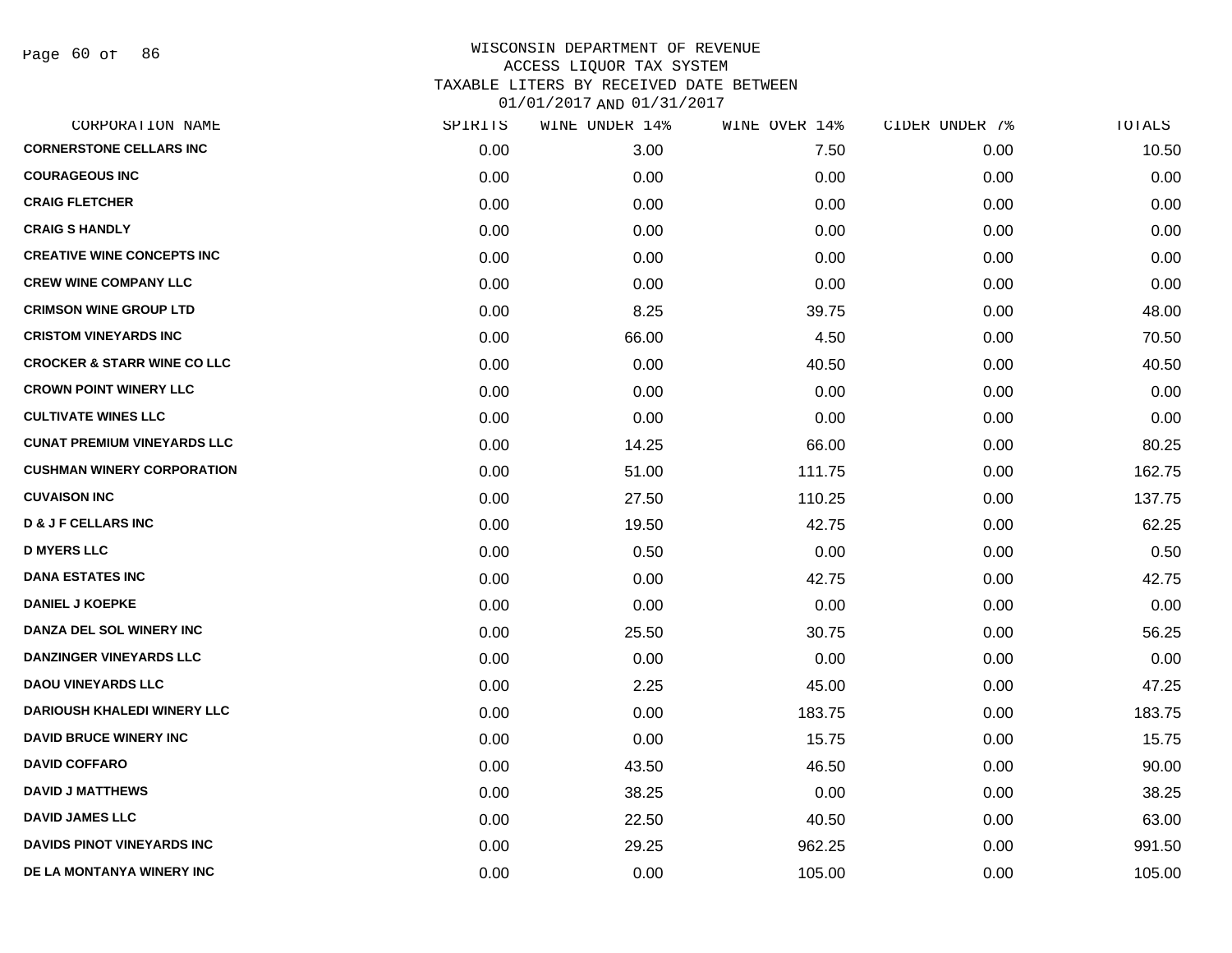Page 61 of 86

#### WISCONSIN DEPARTMENT OF REVENUE ACCESS LIQUOR TAX SYSTEM TAXABLE LITERS BY RECEIVED DATE BETWEEN

| CORPORATION NAME                                              | SPIRITS | WINE UNDER 14% | WINE OVER 14% | CIDER UNDER 7% | TOTALS    |
|---------------------------------------------------------------|---------|----------------|---------------|----------------|-----------|
| <b>DEERFIELD RANCH WINERY LLC</b>                             | 0.00    | 63.00          | 24.00         | 0.00           | 87.00     |
| <b>DEL DOTTO VINEYARDS INC</b>                                | 0.00    | 87.00          | 598.20        | 0.00           | 685.20    |
| <b>DELICATO VINEYARDS INC</b>                                 | 0.00    | 50.25          | 144.00        | 0.00           | 194.25    |
| DELILLE CELLARS LLC                                           | 0.00    | 3.00           | 42.75         | 0.00           | 45.75     |
| <b>DENNER WINERY INC</b>                                      | 0.00    | 0.00           | 35.25         | 0.00           | 35.25     |
| <b>DENNIS R ONEIL</b>                                         | 0.00    | 2.25           | 21.75         | 0.00           | 24.00     |
| <b>DEREK ROHLFFS</b>                                          | 0.00    | 0.00           | 0.00          | 0.00           | 0.00      |
| <b>DH GUSTAFSON FAMILY VINEYARDS LLC</b>                      | 0.00    | 3.00           | 41.75         | 0.00           | 44.75     |
| <b>DIAMOND MOUNTAIN VINEYARD</b>                              | 0.00    | 0.00           | 36.00         | 0.00           | 36.00     |
| <b>DIANA HOBSON</b>                                           | 0.00    | 0.00           | 0.00          | 0.00           | 0.00      |
| <b>DOMAINE CARNEROS LTD</b>                                   | 0.00    | 562.50         | 161.25        | 0.00           | 723.75    |
| <b>DOMAINE CHANDON INC</b>                                    | 0.00    | 941.21         | 10.50         | 0.00           | 951.71    |
| <b>DOMAINE DE MARIA SOTER LLC</b>                             | 0.00    | 222.00         | 30.75         | 0.00           | 252.75    |
| <b>DOMAINE DROUHIN OREGON LLC</b>                             | 0.00    | 51.75          | 99.75         | 0.00           | 151.50    |
| <b>DOMAINE MB LLC</b>                                         | 0.00    | 0.00           | 0.00          | 0.00           | 0.00      |
| <b>DOMAINE SERENE VINEYARDS &amp; WINERY INC</b>              | 0.00    | 295.50         | 65.25         | 0.00           | 360.75    |
| <b>DOMINICK CHIRICHILLO</b>                                   | 0.00    | 0.00           | 4.50          | 0.00           | 4.50      |
| DON SEBASTIANI & SONS INTERNATIONAL WINE<br><b>NEGOCIANTS</b> | 0.00    | 0.00           | 0.00          | 0.00           | 0.00      |
| <b>DONALD PHILLIPS HILL JR</b>                                | 0.00    | 0.00           | 0.00          | 0.00           | 0.00      |
| DONATI FAMILY VINEYARD INC                                    | 0.00    | 38.25          | 5.25          | 0.00           | 43.50     |
| DONELAN FAMILY WINE CELLARS LLC                               | 0.00    | 39.00          | 22.50         | 0.00           | 61.50     |
| <b>DOUBLE CANYON VINEYARDS LLC</b>                            | 0.00    | 0.38           | 14.25         | 0.00           | 14.63     |
| <b>DOUBLE D WINERY LLC</b>                                    | 0.00    | 0.00           | 0.00          | 0.00           | 0.00      |
| <b>DRINKS LICENSING LLC</b>                                   | 0.00    | 29,258.25      | 230.25        | 0.00           | 29,488.50 |
| DRUMLIN RIDGE WINERY LLC                                      | 0.00    | 0.00           | 0.00          | 0.00           | 0.00      |
| DRY CREEK VINEYARD INC                                        | 0.00    | 118.50         | 536.25        | 0.00           | 654.75    |
| <b>DSC INVESTORS INC</b>                                      | 0.00    | 0.00           | 0.00          | 0.00           | 0.00      |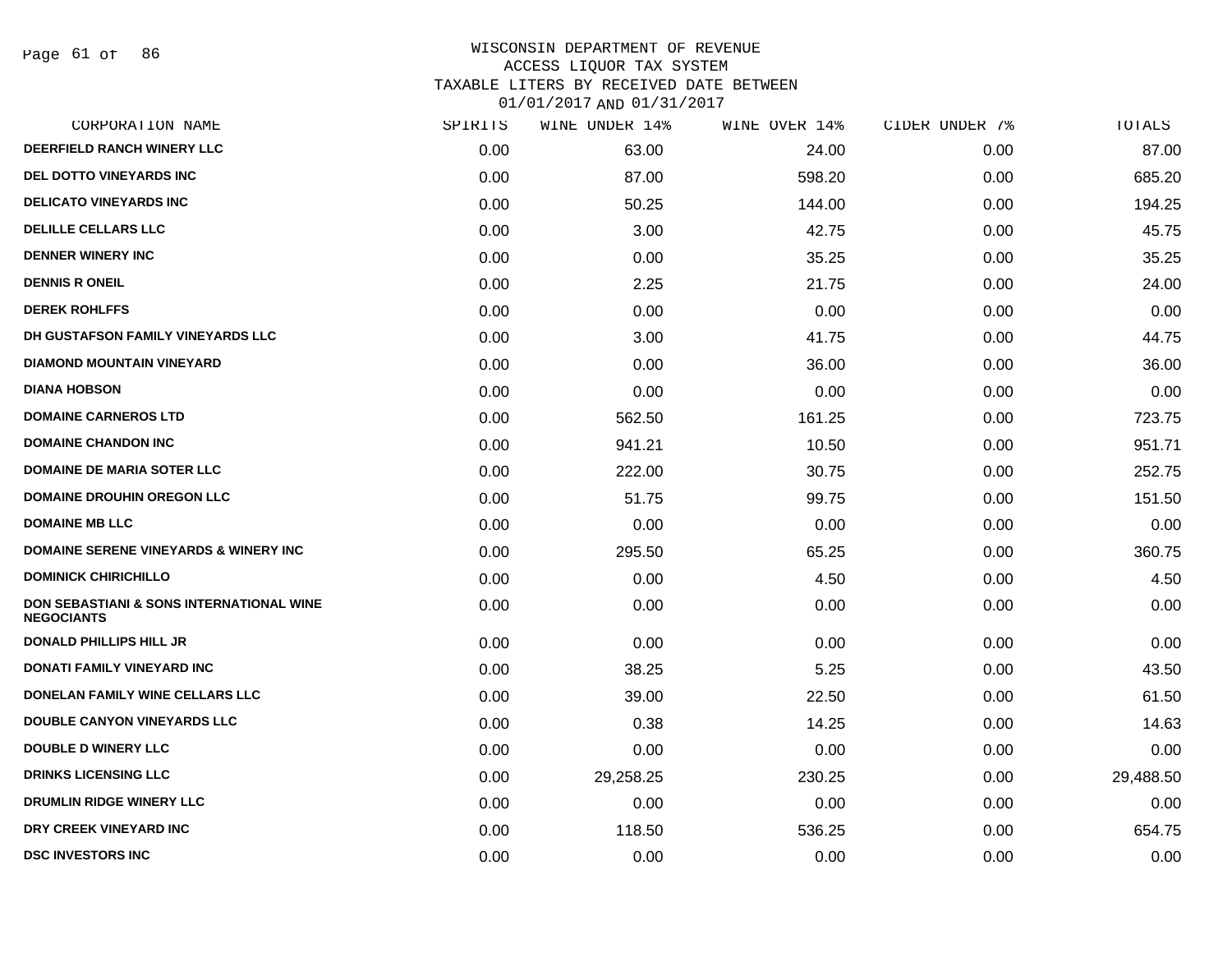Page 62 of 86

#### WISCONSIN DEPARTMENT OF REVENUE ACCESS LIQUOR TAX SYSTEM TAXABLE LITERS BY RECEIVED DATE BETWEEN

| CORPORATION NAME                                 | SPIRITS | WINE UNDER 14% | WINE OVER 14% | CIDER UNDER 7% | TOTALS   |
|--------------------------------------------------|---------|----------------|---------------|----------------|----------|
| <b>DUCKHORN WINE COMPANY</b>                     | 0.00    | 87.78          | 791.28        | 0.00           | 879.06   |
| <b>DUNHAM CELLARS LLC</b>                        | 0.00    | 47.25          | 1.50          | 0.00           | 48.75    |
| <b>DUNN VINEYARDS LLC</b>                        | 0.00    | 38.25          | 0.00          | 0.00           | 38.25    |
| <b>DUPLIN WINE CELLARS INC</b>                   | 0.00    | 432.00         | 0.00          | 0.00           | 432.00   |
| <b>DUTTON GOLDFIELD WINERY LLC</b>               | 0.00    | 216.00         | 6.00          | 0.00           | 222.00   |
| <b>E &amp; J GALLO WINERY</b>                    | 0.00    | 613.42         | 545.27        | 0.00           | 1,158.69 |
| <b>EAGLES LANDING WINERY LLC</b>                 | 0.00    | 67.50          | 0.00          | 0.00           | 67.50    |
| <b>EARL E BROWN &amp; SONS INC</b>               | 0.00    | 0.00           | 0.00          | 0.00           | 0.00     |
| <b>EBERLE WINERY LP</b>                          | 0.00    | 15.00          | 57.00         | 0.00           | 72.00    |
| <b>EDWARD J RINK</b>                             | 0.00    | 0.00           | 0.00          | 0.00           | 0.00     |
| <b>EHREN JORDAN WINE CELLARS LLC</b>             | 0.00    | 216.00         | 105.75        | 0.00           | 321.75   |
| <b>ELISABETH W KLEIN</b>                         | 0.00    | 0.00           | 0.00          | 0.00           | 0.00     |
| <b>ELK COVE VINEYARDS INC</b>                    | 0.00    | 188.25         | 0.00          | 0.00           | 188.25   |
| <b>ELV-OREGON LLC</b>                            | 0.00    | 0.00           | 0.00          | 0.00           | 0.00     |
| <b>ELYSE WINERY LLC</b>                          | 0.00    | 0.00           | 0.00          | 0.00           | 0.00     |
| <b>EMILIO GUGLIELMO WINERY INC</b>               | 0.00    | 8.25           | 2.25          | 0.00           | 10.50    |
| <b>ERIC J KEATING</b>                            | 0.00    | 0.00           | 0.00          | 0.00           | 0.00     |
| <b>ERNEST VINEYARDS LLC</b>                      | 0.00    | 0.00           | 0.00          | 0.00           | 0.00     |
| <b>ESCALERA-BOULET LLC</b>                       | 0.00    | 1.50           | 13.50         | 0.00           | 15.00    |
| <b>ESTERLINA VINEYARDS &amp; WINERY LLC</b>      | 0.00    | 0.00           | 0.00          | 0.00           | 0.00     |
| <b>F KORBEL &amp; BROS INC</b>                   | 0.00    | 416.11         | 153.25        | 0.00           | 569.36   |
| <b>FANTESCA LLC</b>                              | 0.00    | 0.00           | 0.00          | 0.00           | 0.00     |
| <b>FAT BOYS INC</b>                              | 0.00    | 6.75           | 6.00          | 0.00           | 12.75    |
| <b>FAWN CREEK WINERY LLC</b>                     | 0.00    | 0.00           | 0.00          | 0.00           | 0.00     |
| <b>FENESTRA WINERY INC</b>                       | 0.00    | 3.00           | 13.50         | 0.00           | 16.50    |
| <b>FERMENTING CELLARS LLC</b>                    | 0.00    | 0.00           | 0.00          | 0.00           | 0.00     |
| <b>FERRARI CARANO VINEYARDS &amp; WINERY LLC</b> | 0.00    | 35.64          | 430.51        | 0.00           | 466.15   |
| <b>FETZER VINEYARDS</b>                          | 0.00    | 11.63          | 33.00         | 0.00           | 44.63    |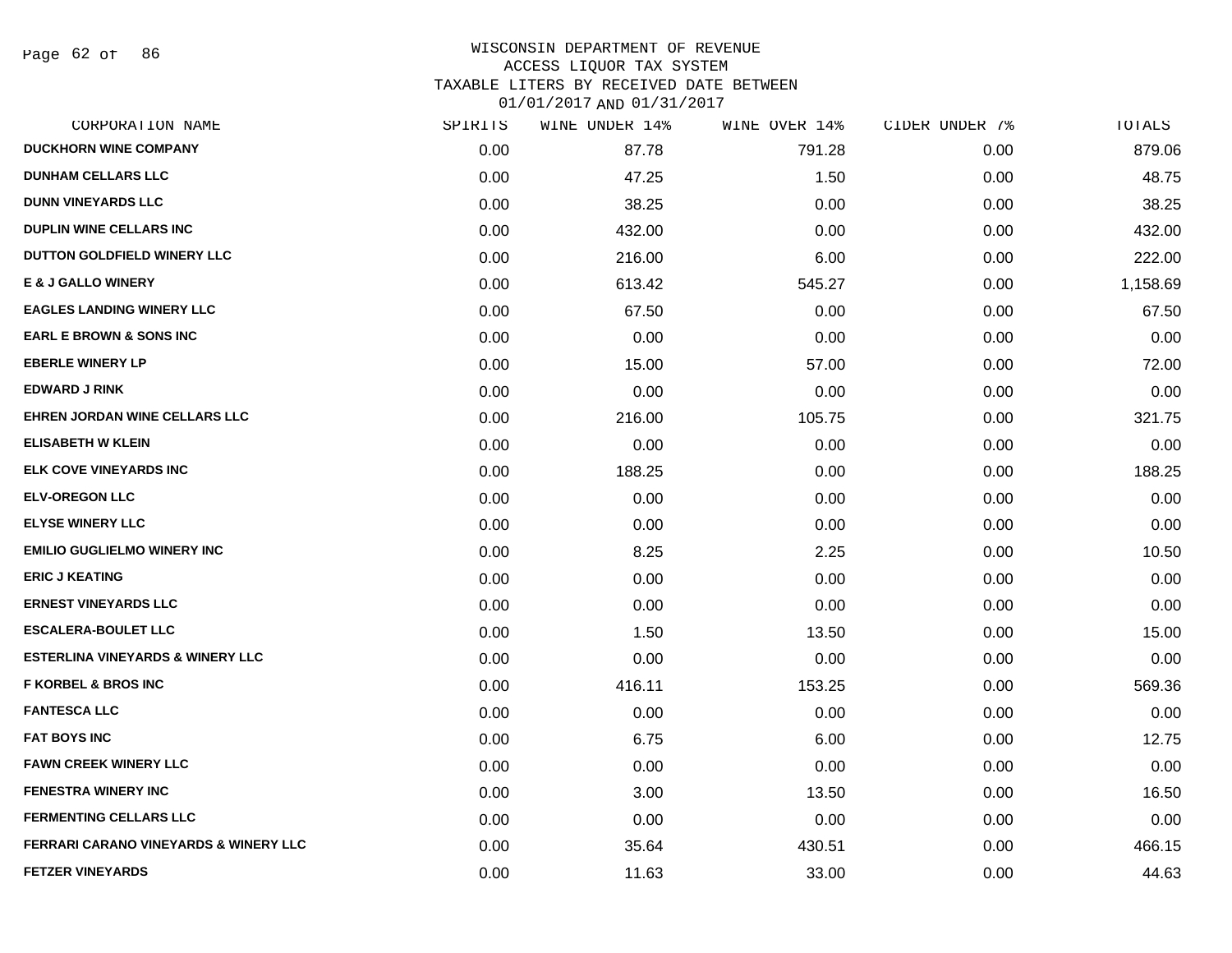Page 63 of 86

| CORPORATION NAME                               | SPIRITS | WINE UNDER 14% | WINE OVER 14% | CIDER UNDER 7% | TOTALS   |
|------------------------------------------------|---------|----------------|---------------|----------------|----------|
| <b>FIDDLEHEAD CELLARS LP</b>                   | 0.00    | 75.75          | 24.75         | 0.00           | 100.50   |
| <b>FIDELITAS WINES LLC</b>                     | 0.00    | 0.00           | 61.50         | 0.00           | 61.50    |
| FIELD STONE WINERY & VINEYARD INC              | 0.00    | 21.00          | 57.75         | 0.00           | 78.75    |
| <b>FIESTA VINEYARD &amp; WINERY LLC</b>        | 0.00    | 157.10         | 0.00          | 0.00           | 157.10   |
| <b>FINKELSTEIN VINEYARDS INC</b>               | 0.00    | 23.25          | 7.50          | 0.00           | 30.75    |
| <b>FIRESTEED CORPORATION</b>                   | 0.00    | 0.00           | 0.00          | 0.00           | 0.00     |
| <b>FISHER KING WINERY, LLC</b>                 | 0.00    | 0.00           | 0.00          | 0.00           | 0.00     |
| <b>FISHER VINEYARDS</b>                        | 0.00    | 0.00           | 36.00         | 0.00           | 36.00    |
| <b>FIVE VINES LLC</b>                          | 0.00    | 0.00           | 9.00          | 0.00           | 9.00     |
| <b>FLORA SPRINGS WINE COMPANY</b>              | 0.00    | 6.75           | 297.75        | 0.00           | 304.50   |
| <b>FLOWERS VINEYARD AND WINERY, LLC</b>        | 0.00    | 104.25         | 22.50         | 0.00           | 126.75   |
| <b>FLYING B VINEYARD LP</b>                    | 0.00    | 0.00           | 59.25         | 0.00           | 59.25    |
| <b>FN CELLARS LLC</b>                          | 0.00    | 38.26          | 726.00        | 0.00           | 764.26   |
| <b>FOLEY ESTATES VINEYARD &amp; WINERY LLC</b> | 0.00    | 3.75           | 54.00         | 0.00           | 57.75    |
| <b>FOLEY FAMILY WINES INC</b>                  | 0.00    | 177.00         | 460.87        | 0.00           | 637.87   |
| <b>FOLIO WINE COMPANY LLC</b>                  | 0.00    | 13.50          | 15.75         | 0.00           | 29.25    |
| FORT ROSS VINEYARD & WINERY LLC                | 0.00    | 0.00           | 2.25          | 0.00           | 2.25     |
| <b>FOXEN VINEYARD INC</b>                      | 0.00    | 11.25          | 99.75         | 0.00           | 111.00   |
| <b>FRANCIS COPPOLA WINERY LLC</b>              | 0.00    | 740.44         | 377.76        | 0.00           | 1,118.20 |
| <b>FRANCISCAN VINEYARDS INC</b>                | 0.00    | 276.00         | 691.50        | 0.00           | 967.50   |
| <b>FRANK FAMILY VINEYARDS LLC</b>              | 0.00    | 108.75         | 444.40        | 0.00           | 553.15   |
| <b>FRED C SCHERRER</b>                         | 0.00    | 0.00           | 32.25         | 0.00           | 32.25    |
| <b>FREIXENET SONOMA CAVES INC</b>              | 0.00    | 171.00         | 30.00         | 0.00           | 201.00   |
| <b>FREY VINEYARDS LTD</b>                      | 0.00    | 75.75          | 0.00          | 0.00           | 75.75    |
| <b>FROGS LEAP WINERY</b>                       | 0.00    | 312.75         | 1.50          | 0.00           | 314.25   |
| <b>FROGTOWN CELLARS LLP</b>                    | 0.00    | 4.50           | 0.00          | 0.00           | 4.50     |
| FRUIT OF THE WOODS WINE CELLAR, INC.           | 0.00    | 0.00           | 0.00          | 0.00           | 0.00     |
| <b>FULCRUM WINES LLC</b>                       | 0.00    | 609.00         | 0.00          | 0.00           | 609.00   |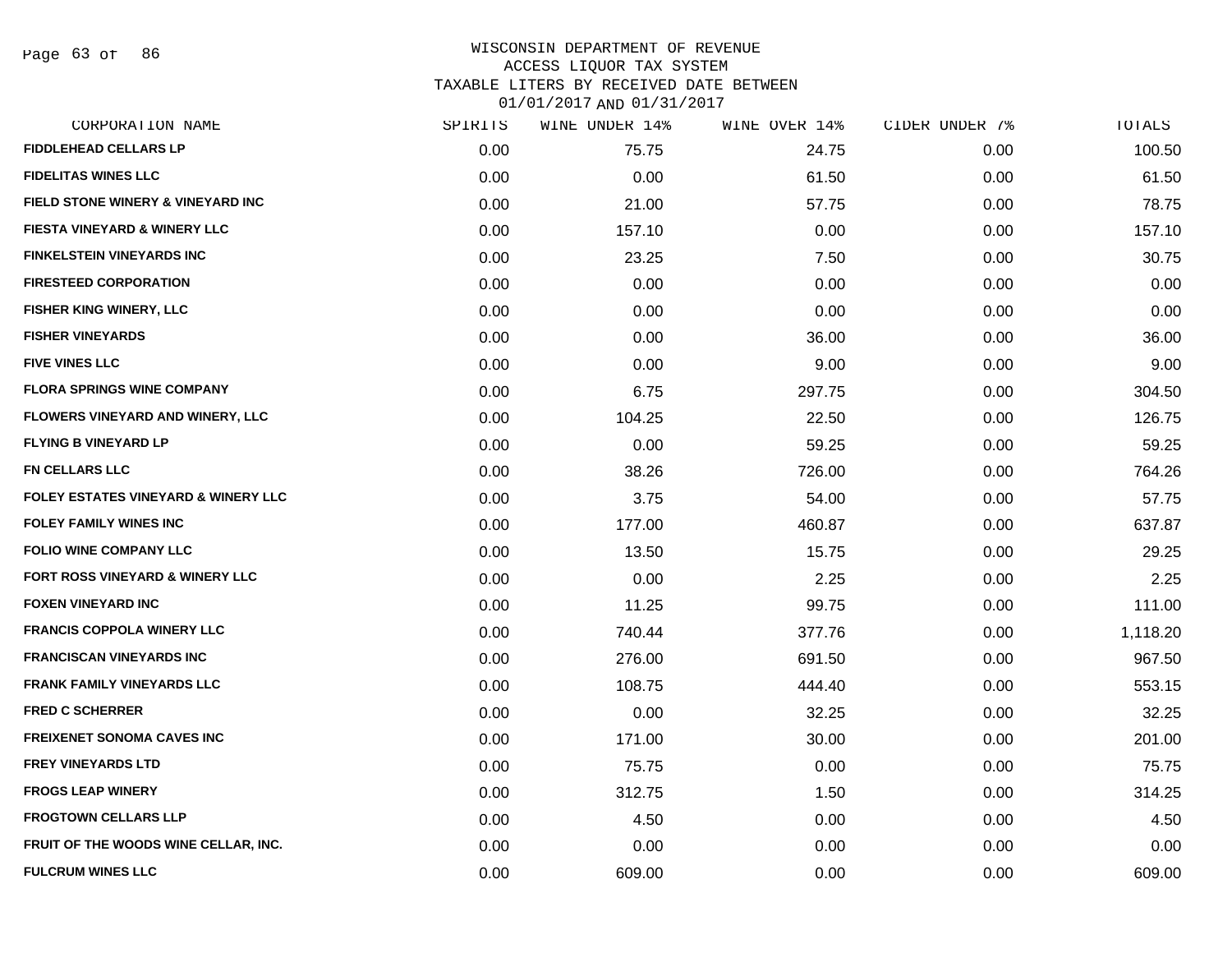#### WISCONSIN DEPARTMENT OF REVENUE ACCESS LIQUOR TAX SYSTEM TAXABLE LITERS BY RECEIVED DATE BETWEEN

| CORPORATION NAME                                    | SPIRITS | WINE UNDER 14% | WINE OVER 14% | CIDER UNDER 7% | TOTALS |
|-----------------------------------------------------|---------|----------------|---------------|----------------|--------|
| <b>FULKERSON WINE CELLARS LLC</b>                   | 0.00    | 0.00           | 0.00          | 0.00           | 0.00   |
| <b>FURTHERMORE LLC</b>                              | 0.00    | 0.00           | 0.00          | 0.00           | 0.00   |
| <b>G GRAHAM WINES INC</b>                           | 0.00    | 0.00           | 11.25         | 0.00           | 11.25  |
| <b>GALENA CELLARS INC</b>                           | 0.00    | 86.25          | 0.38          | 0.00           | 86.63  |
| <b>GALLICA WINES LLC</b>                            | 0.00    | 0.00           | 0.00          | 0.00           | 0.00   |
| <b>GAMBLE FAMILY VINEYARDS LLC</b>                  | 0.00    | 35.25          | 87.00         | 0.00           | 122.25 |
| <b>GARROD TRUST</b>                                 | 0.00    | 9.00           | 4.50          | 0.00           | 13.50  |
| <b>GARVIN HEIGHTS VINEYARDS, LLC</b>                | 0.00    | 0.00           | 0.00          | 0.00           | 0.00   |
| <b>GEARY MARKET INVESTMENT COMPANY LTD</b>          | 0.00    | 21.00          | 48.75         | 0.00           | 69.75  |
| <b>GEMSTONE VINEYARDS LLC</b>                       | 0.00    | 0.00           | 0.00          | 0.00           | 0.00   |
| <b>GENERATIONS OF SONOMA LLC</b>                    | 0.00    | 7.50           | 26.25         | 0.00           | 33.75  |
| <b>GENESEO PARTNERS LP</b>                          | 0.00    | 0.00           | 106.25        | 0.00           | 106.25 |
| <b>GEORGE O HENDRY</b>                              | 0.00    | 18.00          | 122.25        | 0.00           | 140.25 |
| <b>GERBER, GERBER &amp; GERBER DISCLAIMER TRUST</b> | 0.00    | 24.75          | 0.00          | 0.00           | 24.75  |
| <b>GF WINES LLC</b>                                 | 0.00    | 56.25          | 47.25         | 0.00           | 103.50 |
| <b>GIFT SERVICES INC</b>                            | 0.00    | 0.00           | 0.00          | 0.00           | 0.00   |
| <b>GLOBAL UNIVERSAL SRL</b>                         | 0.00    | 0.00           | 0.00          | 0.00           | 0.00   |
| <b>GOLDIN INVESTMENT II INC</b>                     | 0.00    | 0.00           | 4.50          | 0.00           | 4.50   |
| <b>GOLDRIDGEPINOT.COM LLC</b>                       | 0.00    | 81.75          | 30.50         | 0.00           | 112.25 |
| <b>GOOD FOUNDATIONS INC</b>                         | 0.00    | 98.75          | 3.00          | 0.00           | 101.75 |
| <b>GOOSE RIDGE LLC</b>                              | 0.00    | 0.00           | 565.60        | 0.00           | 565.60 |
| <b>GRAPE VISIONS LLC</b>                            | 0.00    | 0.00           | 126.00        | 0.00           | 126.00 |
| <b>GRAPESEED WINE FUND LLC</b>                      | 0.00    | 0.00           | 0.00          | 0.00           | 0.00   |
| <b>GRASSINI FAMILY VINEYARDS LLC</b>                | 0.00    | 3.75           | 7.50          | 0.00           | 11.25  |
| <b>GREEN FAMILY WINERY LLC</b>                      | 0.00    | 0.00           | 0.00          | 0.00           | 0.00   |
| <b>GRGICH HILLS CELLAR</b>                          | 0.00    | 29.27          | 408.75        | 0.00           | 438.02 |
| <b>GRIEB OPTIMAL WINECRAFTING LLC</b>               | 0.00    | 17.25          | 0.00          | 0.00           | 17.25  |
| <b>GROTH VINEYARDS &amp; WINERY LLC</b>             | 0.00    | 0.00           | 23.25         | 0.00           | 23.25  |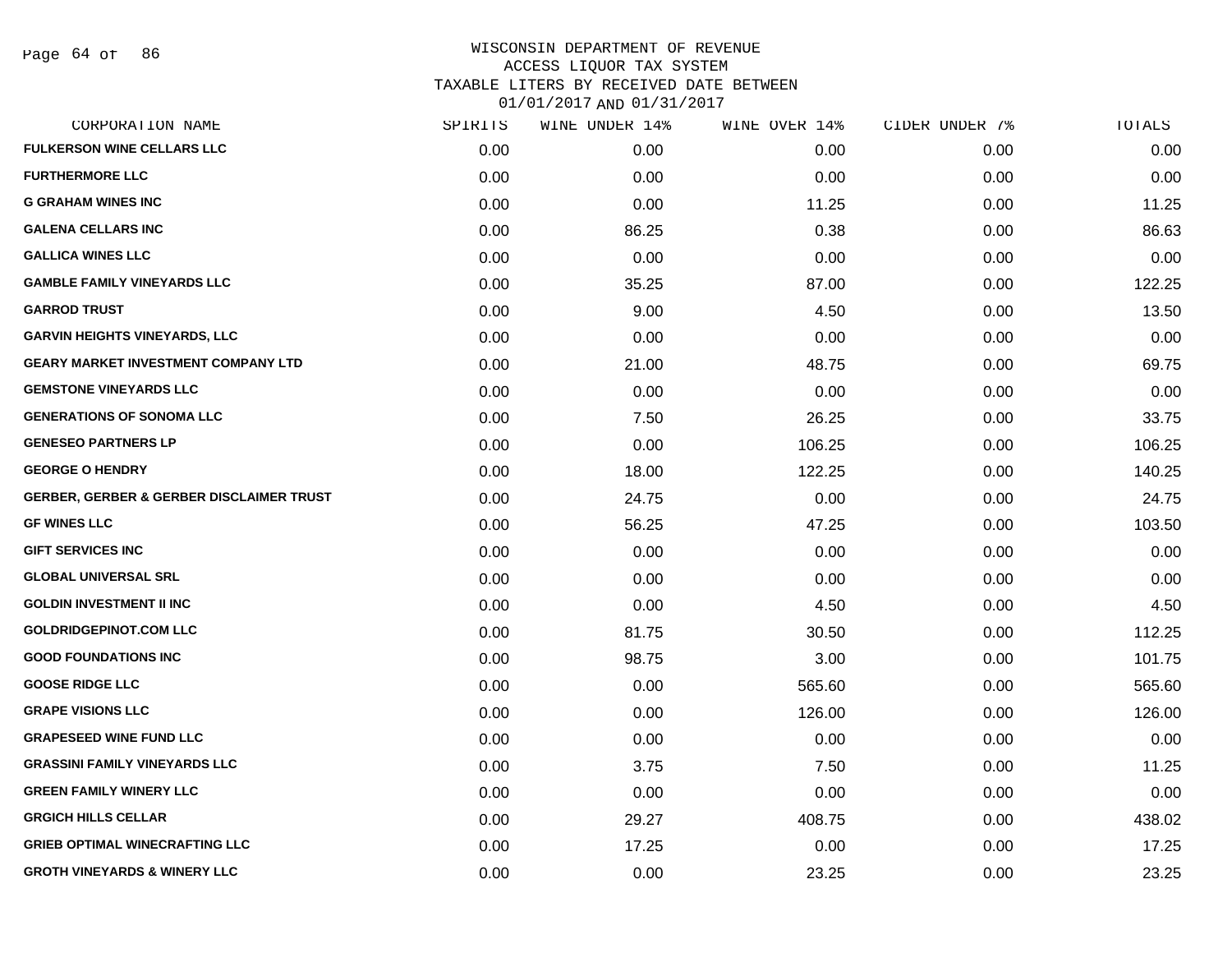Page 65 of 86

# WISCONSIN DEPARTMENT OF REVENUE

ACCESS LIQUOR TAX SYSTEM

TAXABLE LITERS BY RECEIVED DATE BETWEEN

| CORPORATION NAME                      | SPIRITS | WINE UNDER 14% | WINE OVER 14% | CIDER UNDER 7% | TOTALS   |
|---------------------------------------|---------|----------------|---------------|----------------|----------|
| <b>GULLETT &amp; GULLETT</b>          | 0.00    | 93.00          | 47.25         | 0.00           | 140.25   |
| H DE V LLC                            | 0.00    | 18.00          | 0.00          | 0.00           | 18.00    |
| <b>HAFNER VINEYARD LLC</b>            | 0.00    | 528.75         | 0.00          | 0.00           | 528.75   |
| <b>HAGAFEN CELLARS INC</b>            | 0.00    | 1,825.50       | 0.00          | 0.00           | 1,825.50 |
| <b>HAHN ESTATE</b>                    | 0.00    | 0.75           | 36.75         | 0.00           | 37.50    |
| <b>HALF KRAKT LLC</b>                 | 0.00    | 0.00           | 0.00          | 0.00           | 0.00     |
| <b>HALL WINES LLC</b>                 | 0.00    | 41.65          | 965.25        | 0.00           | 1,006.90 |
| <b>HALTER WINERY LLC</b>              | 0.00    | 9.00           | 63.00         | 0.00           | 72.00    |
| <b>HAMEL FAMILY WINES LLC</b>         | 0.00    | 81.75          | 318.75        | 0.00           | 400.50   |
| <b>HAMMLER WINE CORP</b>              | 0.00    | 0.00           | 0.00          | 0.00           | 0.00     |
| HANDLEY CELLARS LIMITED PARTNERSHIP   | 0.00    | 207.38         | 59.25         | 0.00           | 266.63   |
| <b>HANNA WINERY INC</b>               | 0.00    | 65.25          | 61.50         | 0.00           | 126.75   |
| <b>HARALD TOMESCH</b>                 | 0.00    | 0.00           | 0.00          | 0.00           | 0.00     |
| <b>HARBOR HILL FRUIT FARMS INC</b>    | 0.00    | 0.00           | 0.00          | 0.00           | 0.00     |
| <b>HARBOR RIDGE WINERY INC.</b>       | 0.00    | 0.00           | 0.00          | 0.00           | 0.00     |
| <b>HARLAN ESTATE WINERY INC</b>       | 0.00    | 0.00           | 12.75         | 0.00           | 12.75    |
| <b>HARMELL CELLARS LLC</b>            | 0.00    | 3.17           | 0.00          | 0.00           | 3.17     |
| <b>HARRIS &amp; HARRIS</b>            | 0.00    | 4.50           | 14.25         | 0.00           | 18.75    |
| <b>HARRY &amp; DAVID HOLDINGS INC</b> | 0.00    | 795.75         | 157.50        | 0.00           | 953.25   |
| <b>HARTWELL VINEYARDS LLC</b>         | 0.00    | 0.00           | 0.00          | 0.00           | 0.00     |
| <b>HAWKES LLC</b>                     | 0.00    | 51.00          | 76.50         | 0.00           | 127.50   |
| HDD LLC                               | 0.00    | 198.75         | 378.00        | 0.00           | 576.75   |
| <b>HEITZ WINE CELLARS</b>             | 0.00    | 9.75           | 70.13         | 0.00           | 79.88    |
| <b>HEMISPHERE WINE COMPANY INC</b>    | 0.00    | 4.50           | 142.50        | 0.00           | 147.00   |
| HERB LAMB VINEYARDS, LLC              | 0.00    | 0.00           | 4.50          | 0.00           | 4.50     |
| <b>HERDIE BAISDEN</b>                 | 0.00    | 0.00           | 0.00          | 0.00           | 0.00     |
| <b>HERON HILL VINEYARDS INC</b>       | 0.00    | 7.88           | 0.00          | 0.00           | 7.88     |
| <b>HERRERA &amp; HERRERA</b>          | 0.00    | 0.00           | 33.00         | 0.00           | 33.00    |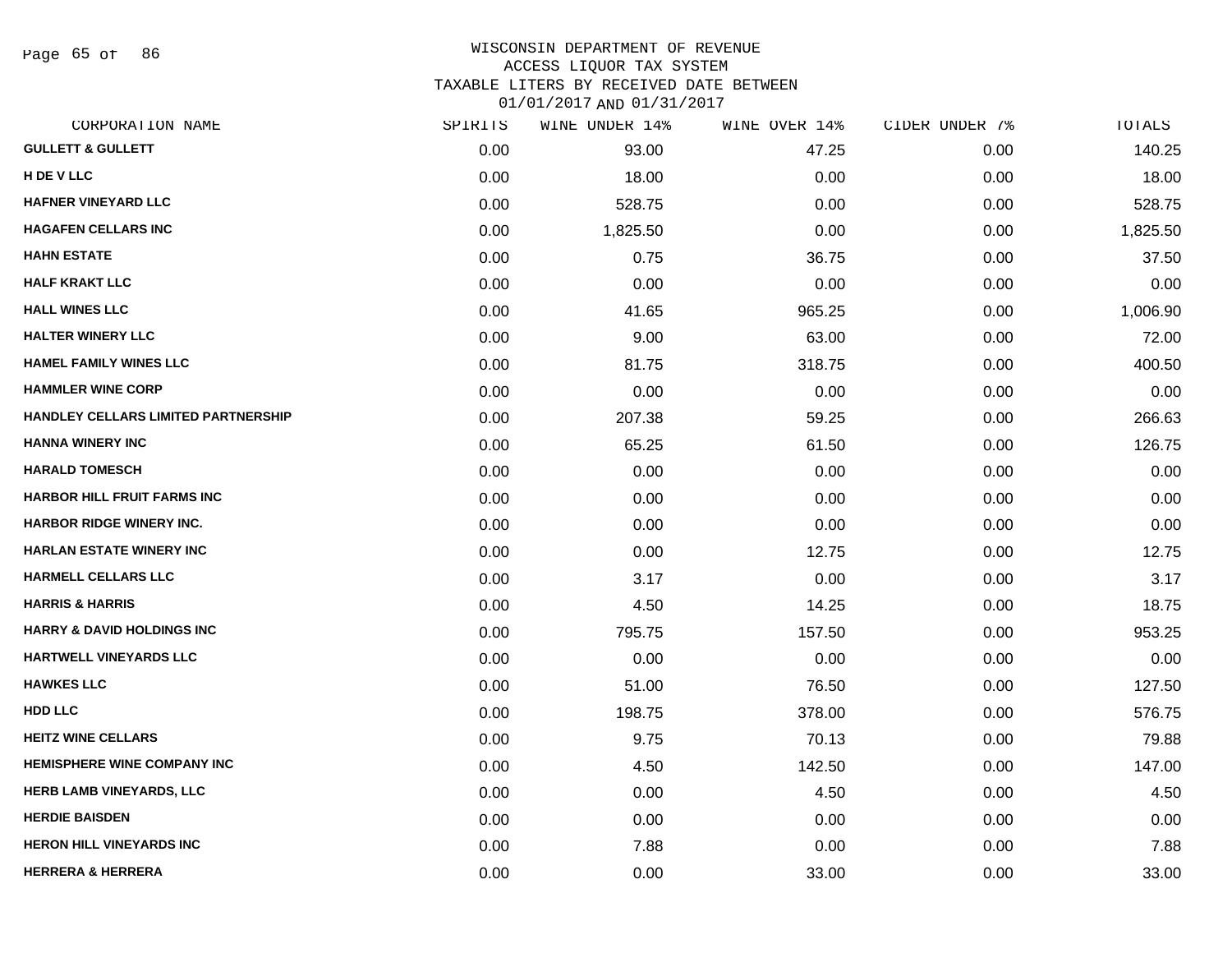Page 66 of 86

#### WISCONSIN DEPARTMENT OF REVENUE ACCESS LIQUOR TAX SYSTEM TAXABLE LITERS BY RECEIVED DATE BETWEEN

| CORPORATION NAME                  | SPIRITS | WINE UNDER 14% | WINE OVER 14% | CIDER UNDER 7% | TOTALS    |
|-----------------------------------|---------|----------------|---------------|----------------|-----------|
| <b>HESTAN VINEYARDS LLC</b>       | 0.00    | 0.00           | 18.00         | 0.00           | 18.00     |
| <b>HILL ESTATES INC</b>           | 0.00    | 45.00          | 102.75        | 0.00           | 147.75    |
| <b>HIRSCH WINERY LLC</b>          | 0.00    | 24.00          | 0.00          | 0.00           | 24.00     |
| <b>HOFFMAN AND HOFFMAN</b>        | 0.00    | 15.75          | 0.00          | 0.00           | 15.75     |
| <b>HOLLYS HILL VINEYARDS LLC</b>  | 0.00    | 0.00           | 11.25         | 0.00           | 11.25     |
| HONIG VINEYARD AND WINERY LLC     | 0.00    | 9.01           | 107.35        | 0.00           | 116.36    |
| <b>HOOKSTONE INC.</b>             | 0.00    | 0.00           | 0.00          | 0.00           | 0.00      |
| <b>HOPE WINE LLC</b>              | 0.00    | 0.00           | 0.00          | 0.00           | 0.00      |
| <b>HOUDINI INC</b>                | 0.00    | 9,110.25       | 958.50        | 0.00           | 10,068.75 |
| <b>HOURGLASS WINE COMPANY INC</b> | 0.00    | 0.00           | 0.00          | 0.00           | 0.00      |
| <b>HUNEEUS VINTNERS LLC</b>       | 0.00    | 0.00           | 122.25        | 0.00           | 122.25    |
| HUNT COUNTRY VINEYARDS LLC        | 0.00    | 52.51          | 1.00          | 0.00           | 53.51     |
| <b>HUSCH VINEYARDS INC</b>        | 0.00    | 227.63         | 70.50         | 0.00           | 298.13    |
| <b>INCEPTION WINES LLC</b>        | 0.00    | 0.00           | 0.00          | 0.00           | 0.00      |
| <b>INMAN FAMILY WINES LLC</b>     | 0.00    | 38.25          | 9.00          | 0.00           | 47.25     |
| <b>INVESTOR'S OF AMERICA LP</b>   | 0.00    | 9.00           | 3.00          | 0.00           | 12.00     |
| <b>IRON HORSE VINEYARDS LP</b>    | 0.00    | 247.50         | 37.50         | 0.00           | 285.00    |
| <b>ISENHOWER CELLARS LLC</b>      | 0.00    | 2.39           | 2.38          | 0.00           | 4.77      |
| <b>ISLAND ORCHARD CIDER LLC</b>   | 0.00    | 0.00           | 0.00          | 0.00           | 0.00      |
| <b>ISR VINEYARDS ASSOCIATION</b>  | 0.00    | 3.75           | 59.25         | 0.00           | 63.00     |
| <b>J CELLARS INVESTMENTS LLC</b>  | 0.00    | 0.00           | 0.00          | 0.00           | 0.00      |
| <b>J LOHR WINERY CORP</b>         | 0.00    | 38.25          | 42.00         | 0.00           | 80.25     |
| <b>J PEDRONCELLI WINERY</b>       | 0.00    | 23.25          | 294.00        | 0.00           | 317.25    |
| <b>J RICKARDS WINERY LLC</b>      | 0.00    | 0.00           | 90.00         | 0.00           | 90.00     |
| <b>J-NH WINE GROUP LLC</b>        | 0.00    | 3.00           | 39.75         | 0.00           | 42.75     |
| <b>J.W. THOMAS LLC</b>            | 0.00    | 0.00           | 0.75          | 0.00           | 0.75      |
| <b>J3 WINE PARTNERS LLC</b>       | 0.00    | 0.00           | 40.50         | 0.00           | 40.50     |
| JACK JOHN INVESTMENTS INC         | 0.00    | 0.00           | 36.00         | 0.00           | 36.00     |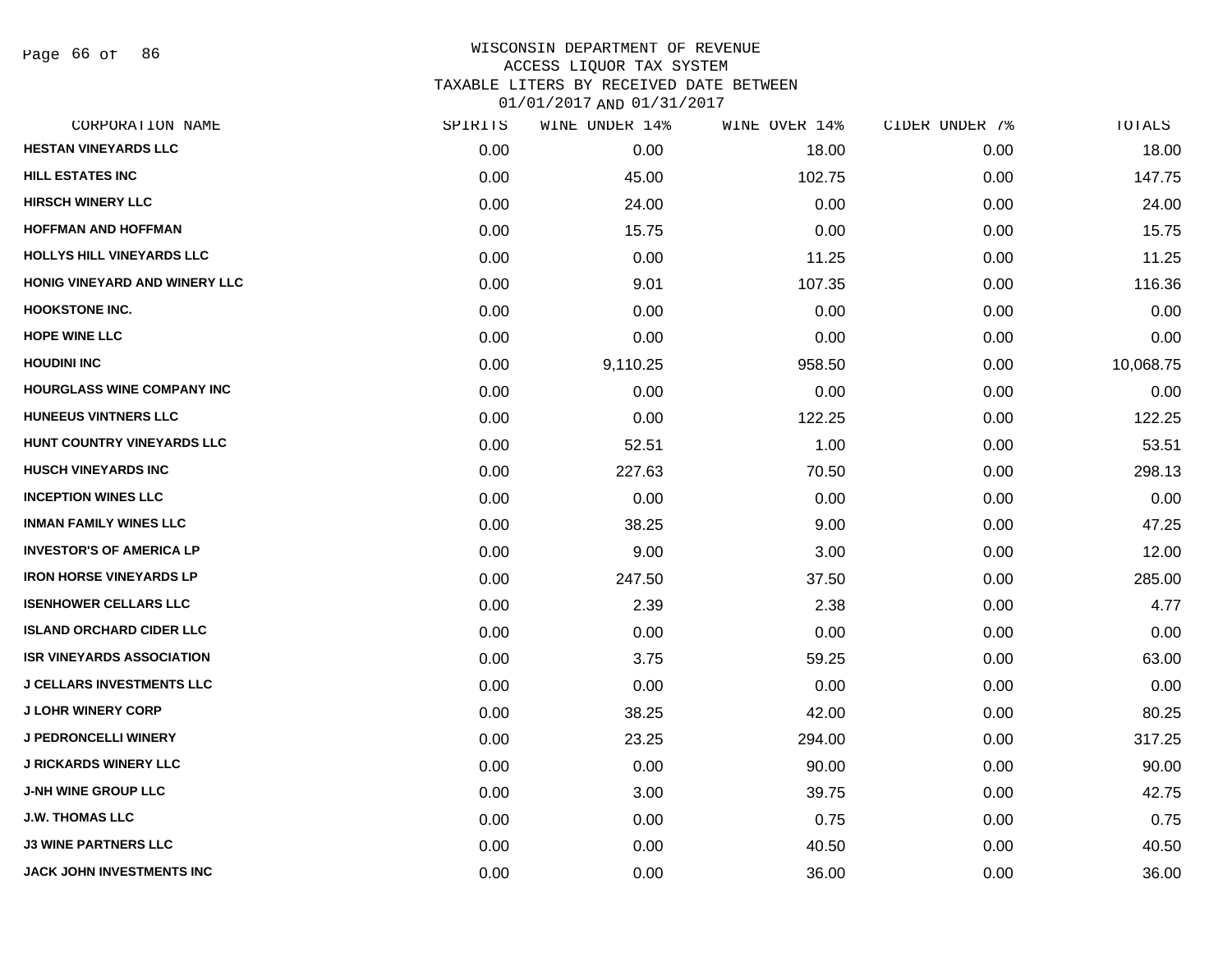Page 67 of 86

| CORPORATION NAME                      | SPIRITS | WINE UNDER 14% | WINE OVER 14% | CIDER UNDER 7% | TOTALS |
|---------------------------------------|---------|----------------|---------------|----------------|--------|
| <b>JACKSON FAMILY WINES INC</b>       | 0.00    | 0.00           | 0.00          | 0.00           | 0.00   |
| <b>JACKSON WINE LLC</b>               | 0.00    | 0.00           | 0.00          | 0.00           | 0.00   |
| <b>JACKSON WINERY &amp; VINEYARDS</b> | 0.00    | 0.00           | 0.00          | 0.00           | 0.00   |
| <b>JACUZZI FAMILY VINEYARDS LLC</b>   | 0.00    | 137.25         | 80.63         | 0.00           | 217.88 |
| <b>JAM CELLARS INC</b>                | 0.00    | 0.75           | 3.75          | 0.00           | 4.50   |
| <b>JAMES L LAMBERT</b>                | 0.00    | 26.25          | 49.50         | 0.00           | 75.75  |
| <b>JAMES P PROSSER</b>                | 0.00    | 22.50          | 0.00          | 0.00           | 22.50  |
| <b>JAZMIN ENTERPRISES</b>             | 0.00    | 0.00           | 0.00          | 0.00           | 0.00   |
| <b>JB GEORGE LLC</b>                  | 0.00    | 0.38           | 2.25          | 0.00           | 2.63   |
| <b>JC CELLARS INC</b>                 | 0.00    | 0.00           | 22.50         | 0.00           | 22.50  |
| <b>JEFFERY M GORDON</b>               | 0.00    | 0.00           | 8.25          | 0.00           | 8.25   |
| <b>JEFFREY L STOEGER</b>              | 0.00    | 0.00           | 0.00          | 0.00           | 0.00   |
| <b>JENNIFER L JACKSON-HARTFORD</b>    | 0.00    | 48.75          | 239.25        | 0.00           | 288.00 |
| <b>JESSUP CELLARS HOLDING CO LLC</b>  | 0.00    | 0.00           | 252.38        | 0.00           | 252.38 |
| <b>JM CELLARS COMPANY</b>             | 0.00    | 0.00           | 24.00         | 0.00           | 24.00  |
| JOHN ANTHONY VINEYARDS LLC            | 0.00    | 0.00           | 37.50         | 0.00           | 37.50  |
| <b>JOHN E NICOLOZAKES</b>             | 0.00    | 16.50          | 0.00          | 0.00           | 16.50  |
| <b>JOHN M STEWART</b>                 | 0.00    | 0.00           | 10.50         | 0.00           | 10.50  |
| <b>JONATHAN DALE</b>                  | 0.00    | 0.00           | 0.00          | 0.00           | 0.00   |
| JONES FAMILY WINERY LLC               | 0.00    | 0.00           | 9.00          | 0.00           | 9.00   |
| <b>JORNY'S END LLC</b>                | 0.00    | 0.00           | 0.00          | 0.00           | 0.00   |
| <b>JOSEPH ALEXANDER VILLICANA II</b>  | 0.00    | 0.00           | 18.00         | 0.00           | 18.00  |
| <b>JOSEPH CALLOW</b>                  | 0.00    | 0.00           | 0.00          | 0.00           | 0.00   |
| <b>JOSEPH CALLOW</b>                  | 0.00    | 0.00           | 0.00          | 0.00           | 0.00   |
| <b>JOSEPH PHELPS VINEYARDS LLC</b>    | 0.00    | 139.22         | 558.00        | 0.00           | 697.22 |
| <b>JOSEPH STALLER</b>                 | 0.00    | 0.00           | 0.00          | 0.00           | 0.00   |
| <b>JOSEPH WYNIMKO</b>                 | 0.00    | 0.00           | 0.00          | 0.00           | 0.00   |
| <b>JOYCE VINEYARDS LLC</b>            | 0.00    | 0.00           | 0.00          | 0.00           | 0.00   |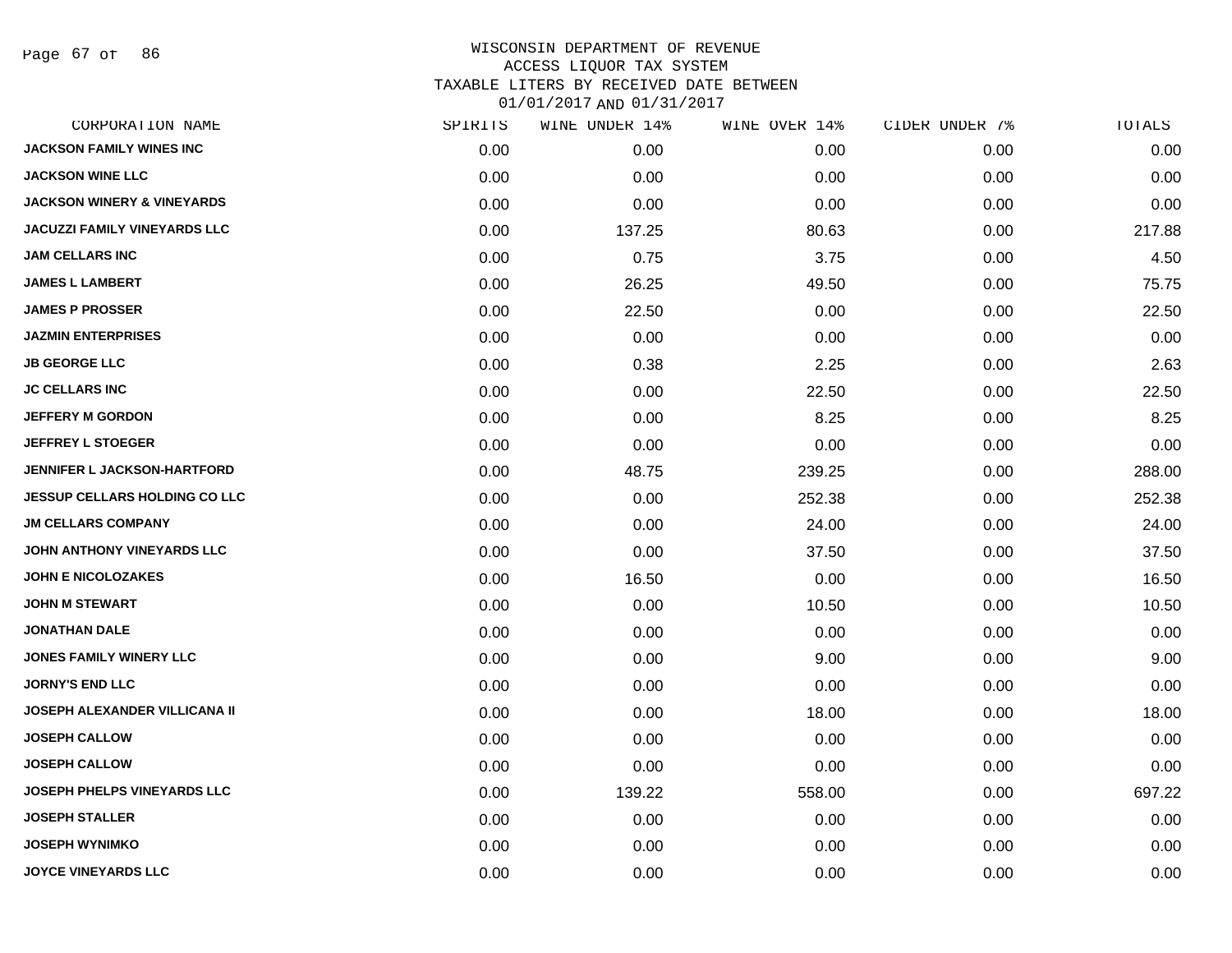Page 68 of 86

## WISCONSIN DEPARTMENT OF REVENUE ACCESS LIQUOR TAX SYSTEM

TAXABLE LITERS BY RECEIVED DATE BETWEEN

| CORPORATION NAME                         | SPIRITS | WINE UNDER 14% | WINE OVER 14% | CIDER UNDER 7% | TOTALS   |
|------------------------------------------|---------|----------------|---------------|----------------|----------|
| <b>JRV LLC</b>                           | 0.00    | 0.75           | 14.25         | 0.00           | 15.00    |
| JUDD FAMILY VINEYARDS LP                 | 0.00    | 0.00           | 1.50          | 0.00           | 1.50     |
| JULIE A ANDRZEJCZAK                      | 0.00    | 0.00           | 0.00          | 0.00           | 0.00     |
| <b>JUSTIN VINEYARDS &amp; WINERY LLC</b> | 0.00    | 21.75          | 181.50        | 0.00           | 203.25   |
| <b>JVW CORPORATION</b>                   | 0.00    | 112.50         | 0.00          | 0.00           | 112.50   |
| <b>K VINTNERS LLC</b>                    | 0.00    | 51.75          | 142.50        | 0.00           | 194.25   |
| <b>KACHINA CELLARS LLC</b>               | 0.00    | 702.75         | 914.25        | 0.00           | 1,617.00 |
| <b>KAMEN WINES LLC</b>                   | 0.00    | 2.25           | 121.50        | 0.00           | 123.75   |
| <b>KANGARU ENTERPRISES LLC</b>           | 0.00    | 17.25          | 26.25         | 0.00           | 43.50    |
| <b>KB WINES LLC</b>                      | 0.00    | 0.00           | 153.00        | 0.00           | 153.00   |
| <b>KEEVER VINEYARDS LLC</b>              | 0.00    | 0.00           | 37.50         | 0.00           | 37.50    |
| <b>KEN BROWN WINES LLC</b>               | 0.00    | 0.75           | 10.50         | 0.00           | 11.25    |
| <b>KENEFICK RANCHES WINERY LLC</b>       | 0.00    | 0.00           | 6.75          | 0.00           | 6.75     |
| <b>KENT HUMPHREY</b>                     | 0.00    | 15.75          | 110.25        | 0.00           | 126.00   |
| KENWARD FAMILY VINEYARDS, LLC            | 0.00    | 0.00           | 28.50         | 0.00           | 28.50    |
| <b>KENZO ESTATE INC</b>                  | 0.00    | 0.00           | 0.00          | 0.00           | 0.00     |
| <b>KERWIN ESTATE LLC</b>                 | 0.00    | 0.00           | 43.88         | 0.00           | 43.88    |
| <b>KESTREL PROPERTIES LLC</b>            | 0.00    | 31.50          | 12.00         | 0.00           | 43.50    |
| <b>KING ESTATE WINERY LP</b>             | 0.00    | 30.75          | 5.25          | 0.00           | 36.00    |
| <b>KISTLER VINEYARDS, LLC</b>            | 0.00    | 0.00           | 498.00        | 0.00           | 498.00   |
| <b>KLEIN FOODS INC</b>                   | 0.00    | 21.00          | 268.50        | 0.00           | 289.50   |
| KNIGHTS BRIDGE WINERY LLC                | 0.00    | 0.00           | 6.00          | 0.00           | 6.00     |
| <b>KOEHLER WINERY LLC</b>                | 0.00    | 18.00          | 30.00         | 0.00           | 48.00    |
| <b>KONSTANTIN D FRANK &amp; SONS</b>     | 0.00    | 45.75          | 0.00          | 0.00           | 45.75    |
| <b>KOPRI INC</b>                         | 0.00    | 0.00           | 0.00          | 0.00           | 0.00     |
| <b>KRUPP BROTHERS LLC</b>                | 0.00    | 0.00           | 11.25         | 0.00           | 11.25    |
| <b>KSSM LLC</b>                          | 0.00    | 33.75          | 188.25        | 0.00           | 222.00   |
| <b>KT WINECO LLC</b>                     | 0.00    | 0.00           | 9.00          | 0.00           | 9.00     |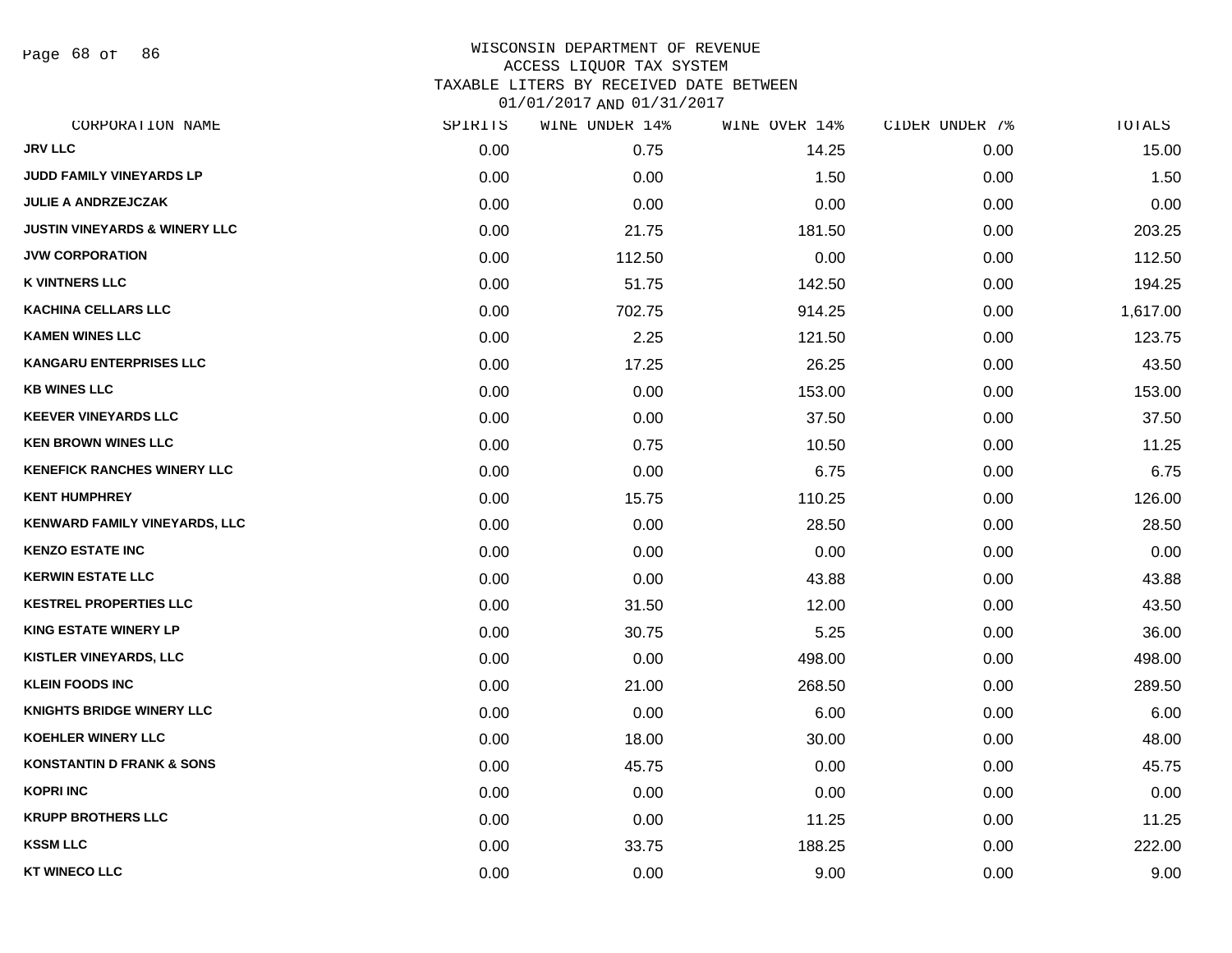Page 69 of 86

# WISCONSIN DEPARTMENT OF REVENUE ACCESS LIQUOR TAX SYSTEM TAXABLE LITERS BY RECEIVED DATE BETWEEN

| CORPORATION NAME                                  | SPIRITS | WINE UNDER 14% | WINE OVER 14% | CIDER UNDER 7% | TOTALS |
|---------------------------------------------------|---------|----------------|---------------|----------------|--------|
| <b>KULETO VILLA LLC</b>                           | 0.00    | 4.50           | 79.50         | 0.00           | 84.00  |
| <b>KUNDE ENTERPRISES INC</b>                      | 0.00    | 52.50          | 916.89        | 0.00           | 969.39 |
| L C WINE                                          | 0.00    | 0.00           | 37.50         | 0.00           | 37.50  |
| L FOPPIANO WINE CO INC                            | 0.00    | 0.00           | 9.00          | 0.00           | 9.00   |
| <b>L18 WINES LLC</b>                              | 0.00    | 0.00           | 0.00          | 0.00           | 0.00   |
| <b>LADERA WINERY LLC</b>                          | 0.00    | 97.50          | 107.25        | 0.00           | 204.75 |
| <b>LAETITIA VINEYARD &amp; WINERY INC</b>         | 0.00    | 57.00          | 136.50        | 0.00           | 193.50 |
| <b>LAGUNA OAKS VINEYARD &amp; WINERY INC</b>      | 0.00    | 92.25          | 0.00          | 0.00           | 92.25  |
| <b>LAIL VINEYARDS LLC</b>                         | 0.00    | 0.00           | 18.75         | 0.00           | 18.75  |
| <b>LAIRD FAMILY ESTATE LLC</b>                    | 0.00    | 0.00           | 29.25         | 0.00           | 29.25  |
| <b>LAKE NOKOMIS CRANBERRIES INC</b>               | 0.00    | 0.00           | 0.00          | 0.00           | 0.00   |
| <b>LAMBERT BRIDGE WINERY INC</b>                  | 0.00    | 0.00           | 233.25        | 0.00           | 233.25 |
| <b>LANCASTER ESTATE VINEYARD &amp; WINERY LLC</b> | 0.00    | 0.00           | 89.25         | 0.00           | 89.25  |
| <b>LANGE WINERY LLC</b>                           | 0.00    | 75.75          | 0.00          | 0.00           | 75.75  |
| <b>LANGETWINS WINE CO INC</b>                     | 0.00    | 10.50          | 27.75         | 0.00           | 38.25  |
| <b>LARKMEAD VINEYARDS INC</b>                     | 0.00    | 1.50           | 155.25        | 0.00           | 156.75 |
| <b>LARSON &amp; LARSON</b>                        | 0.00    | 0.00           | 0.00          | 0.00           | 0.00   |
| <b>LARSON FAMILY WINERY INC</b>                   | 0.00    | 54.25          | 144.00        | 0.00           | 198.25 |
| <b>LASSETER FAMILY WINERY LLC</b>                 | 0.00    | 0.00           | 0.00          | 0.00           | 0.00   |
| <b>LATITUDE BEVERAGE COMPANY</b>                  | 0.00    | 37.50          | 94.50         | 0.00           | 132.00 |
| LAUTENBACH'S ORCHARD COUNTRY INC                  | 0.00    | 0.00           | 0.00          | 0.00           | 0.00   |
| <b>LAVA SPRINGS INC</b>                           | 0.00    | 0.00           | 52.50         | 0.00           | 52.50  |
| <b>LAW ESTATE WINES</b>                           | 0.00    | 0.00           | 1.50          | 0.00           | 1.50   |
| <b>LAWER FAMILY WINERY INC</b>                    | 0.00    | 0.00           | 0.00          | 0.00           | 0.00   |
| LE CEP II INC                                     | 0.00    | 1.50           | 0.00          | 0.00           | 1.50   |
| LEDGE STONE VINEYARDS LLC                         | 0.00    | 0.00           | 0.00          | 0.00           | 0.00   |
| LEFT COAST CELLARS LLC                            | 0.00    | 15.75          | 9.00          | 0.00           | 24.75  |
| <b>LEMELSON WINERY LLC</b>                        | 0.00    | 0.00           | 0.00          | 0.00           | 0.00   |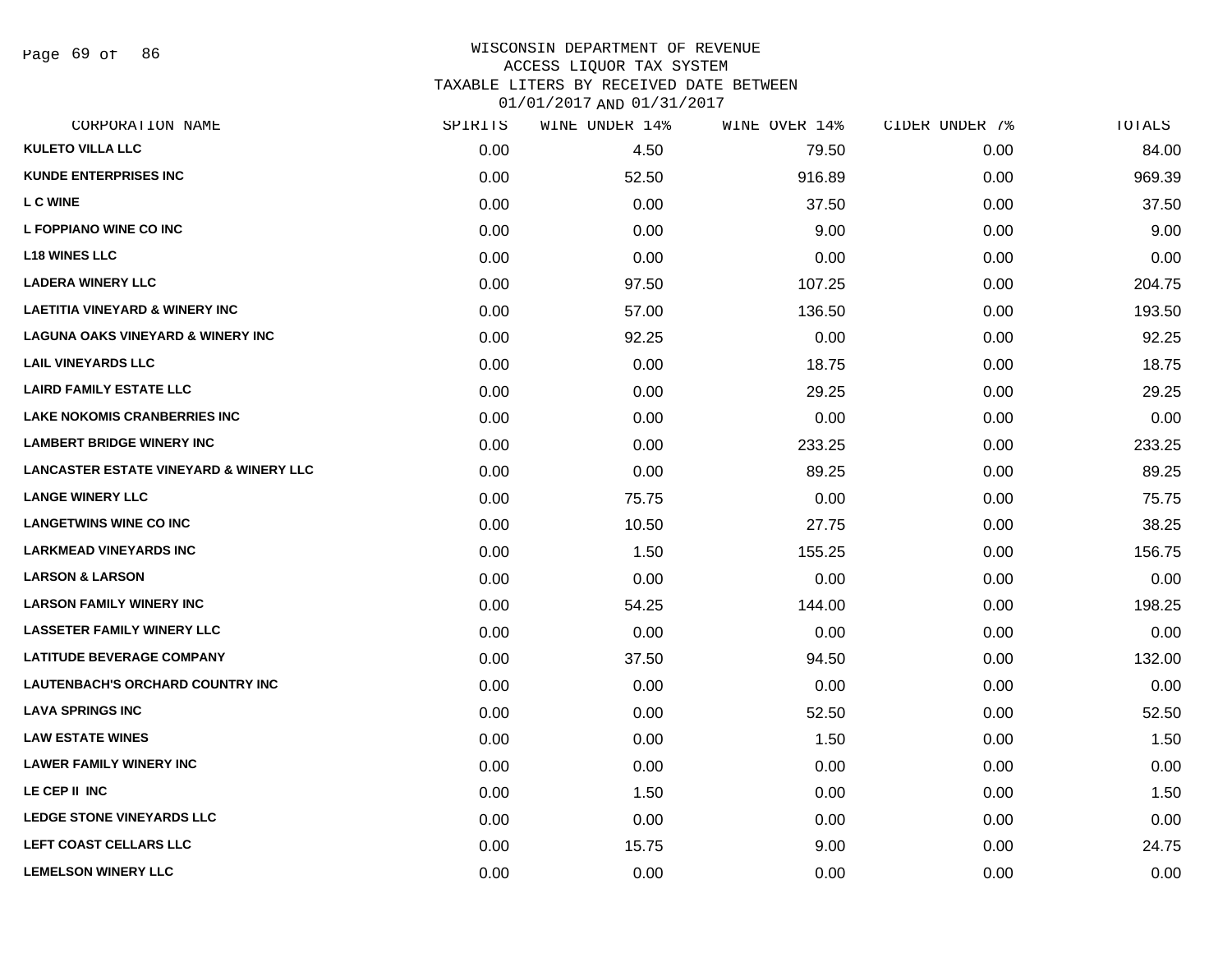Page 70 of 86

#### WISCONSIN DEPARTMENT OF REVENUE ACCESS LIQUOR TAX SYSTEM TAXABLE LITERS BY RECEIVED DATE BETWEEN

| CORPORATION NAME                          | SPIRITS | WINE UNDER 14% | WINE OVER 14% | CIDER UNDER 7% | TOTALS |
|-------------------------------------------|---------|----------------|---------------|----------------|--------|
| <b>LEONARDINI FAMILY WINERY LLC</b>       | 0.00    | 0.75           | 105.75        | 0.00           | 106.50 |
| <b>LEONESSE CELLARS LLC</b>               | 0.00    | 31.12          | 91.00         | 0.00           | 122.12 |
| <b>LEVIATHAN WINE COMPANY LLC</b>         | 0.00    | 9.00           | 0.00          | 0.00           | 9.00   |
| LIFE IS SHORT! LLC                        | 0.00    | 0.00           | 0.00          | 0.00           | 0.00   |
| <b>LION NATHAN USA INC</b>                | 0.00    | 137.63         | 186.00        | 0.00           | 323.63 |
| <b>LIONS PEAK</b>                         | 0.00    | 0.00           | 4.50          | 0.00           | 4.50   |
| <b>LLOYD W DAVIS</b>                      | 0.00    | 0.00           | 0.00          | 0.00           | 0.00   |
| <b>LOBO WINES LLC</b>                     | 0.00    | 0.00           | 0.00          | 0.00           | 0.00   |
| LONG MEADOW RANCH WINERY INC              | 0.00    | 43.50          | 3.00          | 0.00           | 46.50  |
| <b>LONG SHADOWS VINTNERS LLC</b>          | 0.00    | 18.00          | 45.00         | 0.00           | 63.00  |
| <b>LONGBOARD VINEYARDS LLC</b>            | 0.00    | 4.50           | 9.75          | 0.00           | 14.25  |
| <b>LONGORIA &amp; LONGORIA</b>            | 0.00    | 9.75           | 30.75         | 0.00           | 40.50  |
| <b>LONZ WINERY INC</b>                    | 0.00    | 54.00          | 0.00          | 0.00           | 54.00  |
| <b>LORIMAR WINERY INC</b>                 | 0.00    | 6.75           | 9.00          | 0.00           | 15.75  |
| <b>LOST ISLAND WINE LLC</b>               | 0.00    | 0.00           | 0.00          | 0.00           | 0.00   |
| <b>LOUIDAR LLC</b>                        | 0.00    | 3.75           | 15.25         | 0.00           | 19.00  |
| <b>LOWDEN SCHOOLHOUSE CORPORATION</b>     | 0.00    | 0.00           | 153.75        | 0.00           | 153.75 |
| <b>LUCAS &amp; LEWELLEN VINEYARDS INC</b> | 0.00    | 66.38          | 33.50         | 0.00           | 99.88  |
| <b>LUNA VINEYARDS INC</b>                 | 0.00    | 7.50           | 48.75         | 0.00           | 56.25  |
| <b>LYNFRED WINERY INC</b>                 | 0.00    | 81.05          | 0.00          | 0.00           | 81.05  |
| <b>LYNMAR WINERY LLC</b>                  | 0.00    | 0.75           | 204.75        | 0.00           | 205.50 |
| M.A.C. WINES, LLC                         | 0.00    | 2.25           | 11.25         | 0.00           | 13.50  |
| <b>MADRIGAL FAMILY WINERY LLC</b>         | 0.00    | 13.25          | 12.00         | 0.00           | 25.25  |
| <b>MADRONA VINEYARDS LP</b>               | 0.00    | 4.50           | 36.00         | 0.00           | 40.50  |
| <b>MAKK WINE LLC</b>                      | 0.00    | 26.25          | 0.00          | 0.00           | 26.25  |
| <b>MANO'S INC</b>                         | 0.00    | 0.00           | 0.00          | 0.00           | 0.00   |
| <b>MARGERUM WINE COMPANY INC</b>          | 0.00    | 1.50           | 6.00          | 0.00           | 7.50   |
| <b>MARIA A KLEIN</b>                      | 0.00    | 0.00           | 9.00          | 0.00           | 9.00   |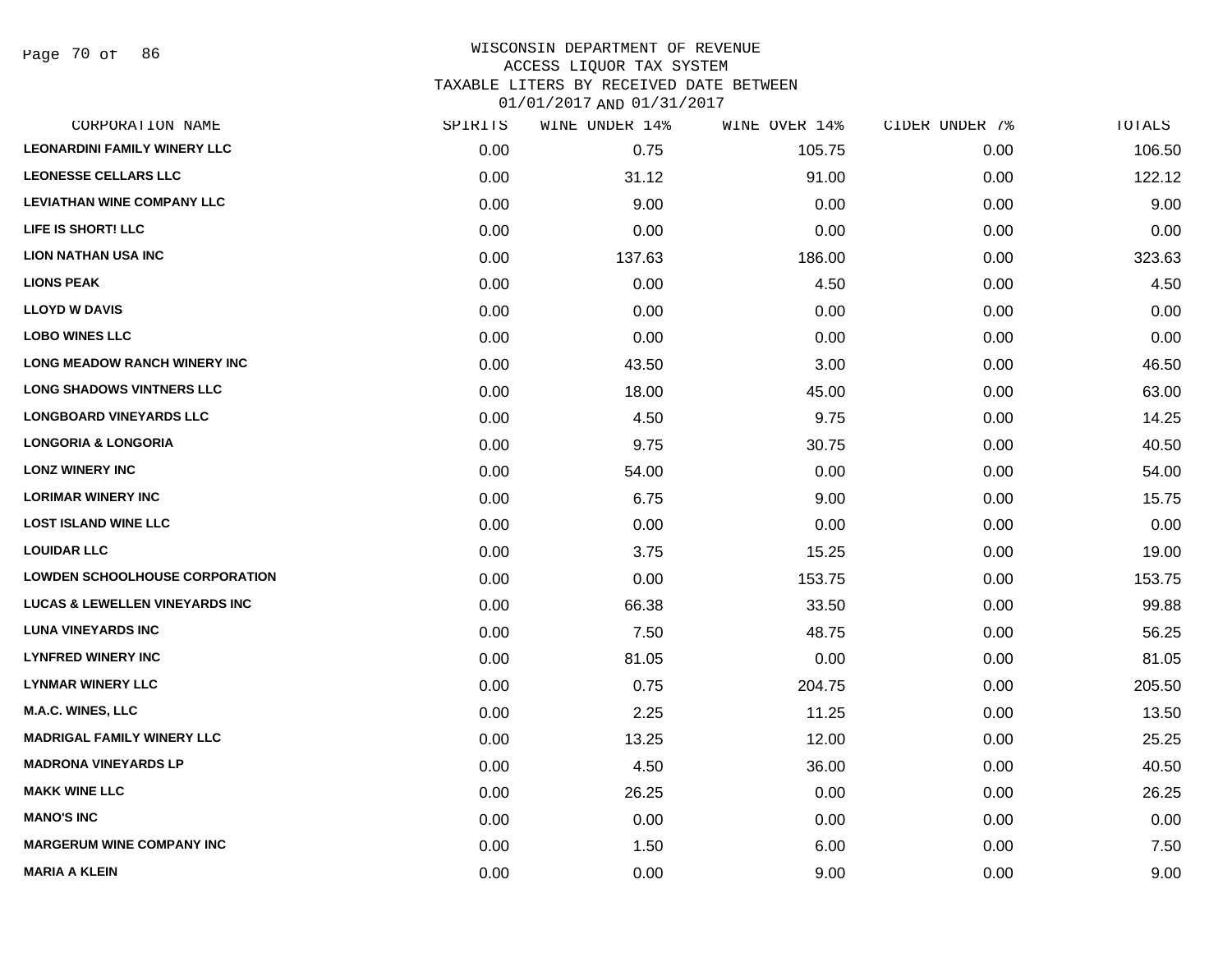Page 71 of 86

#### WISCONSIN DEPARTMENT OF REVENUE ACCESS LIQUOR TAX SYSTEM TAXABLE LITERS BY RECEIVED DATE BETWEEN

| CORPORATION NAME                               | SPIRITS | WINE UNDER 14% | WINE OVER 14% | CIDER UNDER 7% | TOTALS   |
|------------------------------------------------|---------|----------------|---------------|----------------|----------|
| <b>MARIETTA CELLARS INC</b>                    | 0.00    | 0.00           | 37.50         | 0.00           | 37.50    |
| <b>MARION J WEGLARZ AND MARLYS A BOCK PTRS</b> | 0.00    | 0.00           | 0.00          | 0.00           | 0.00     |
| <b>MARK HEROLD</b>                             | 0.00    | 3.00           | 13.50         | 0.00           | 16.50    |
| <b>MARKHAM VINEYARDS</b>                       | 0.00    | 19.50          | 66.75         | 0.00           | 86.25    |
| <b>MARTIN E SELL</b>                           | 0.00    | 0.00           | 0.00          | 0.00           | 0.00     |
| <b>MARTIN RAY WINERY INC</b>                   | 0.00    | 89.25          | 0.75          | 0.00           | 90.00    |
| <b>MARTINELLI WINERY INC</b>                   | 0.00    | 0.00           | 354.00        | 0.00           | 354.00   |
| <b>MATHY WINERY LLC</b>                        | 0.00    | 1,109.25       | 55.90         | 0.00           | 1,165.15 |
| <b>MATTHEW RICK</b>                            | 0.00    | 0.00           | 0.00          | 0.00           | 0.00     |
| <b>MATTHIAS A PIPPIG &amp; JAMIE M KINSER</b>  | 0.00    | 0.00           | 24.00         | 0.00           | 24.00    |
| <b>MAUI WINE LTD</b>                           | 0.00    | 129.75         | 25.89         | 0.00           | 155.64   |
| <b>MAURITSON FAMILY WINERY</b>                 | 0.00    | 0.00           | 234.00        | 0.00           | 234.00   |
| <b>MAYACAMAS VINEYARDS</b>                     | 0.00    | 3.75           | 6.00          | 0.00           | 9.75     |
| <b>MAYNARD J KEENAN</b>                        | 0.00    | 0.00           | 0.00          | 0.00           | 0.00     |
| <b>MCILQUHAM LLC</b>                           | 0.00    | 0.00           | 0.00          | 0.00           | 0.00     |
| <b>MCKAHN FAMILY CELLARS, LLC</b>              | 0.00    | 0.00           | 6.75          | 0.00           | 6.75     |
| <b>MCNAB RIDGE WINERY LLC</b>                  | 0.00    | 0.00           | 9.00          | 0.00           | 9.00     |
| <b>MELROSE CELLARS LLC</b>                     | 0.00    | 3.00           | 1.50          | 0.00           | 4.50     |
| <b>MELVILLE VINEYARDS SOUTH LLC</b>            | 0.00    | 51.00          | 72.00         | 0.00           | 123.00   |
| <b>MENDOCINO WINE GROUP LLC</b>                | 0.00    | 291.75         | 76.50         | 0.00           | 368.25   |
| <b>MER ET SOLEIL LLC</b>                       | 0.00    | 11.25          | 9.75          | 0.00           | 21.00    |
| <b>MERCER WINE ESTATES LLC</b>                 | 0.00    | 4.50           | 2.25          | 0.00           | 6.75     |
| <b>MEREDITH VINEYARD ESTATE INC.</b>           | 0.00    | 0.00           | 404.62        | 0.00           | 404.62   |
| <b>MERRYVALE VINEYARDS LLC</b>                 | 0.00    | 26.63          | 241.75        | 0.00           | 268.38   |
| <b>MERSHONIAN CIDERY LLC</b>                   | 0.00    | 0.00           | 0.00          | 0.00           | 0.00     |
| <b>METROPOLITAN WINES LLC</b>                  | 0.00    | 0.00           | 27.00         | 0.00           | 27.00    |
| <b>METTLER WINES LLC</b>                       | 0.00    | 0.00           | 0.00          | 0.00           | 0.00     |
| <b>MEV CORPORATION</b>                         | 0.00    | 9.72           | 0.00          | 0.00           | 9.72     |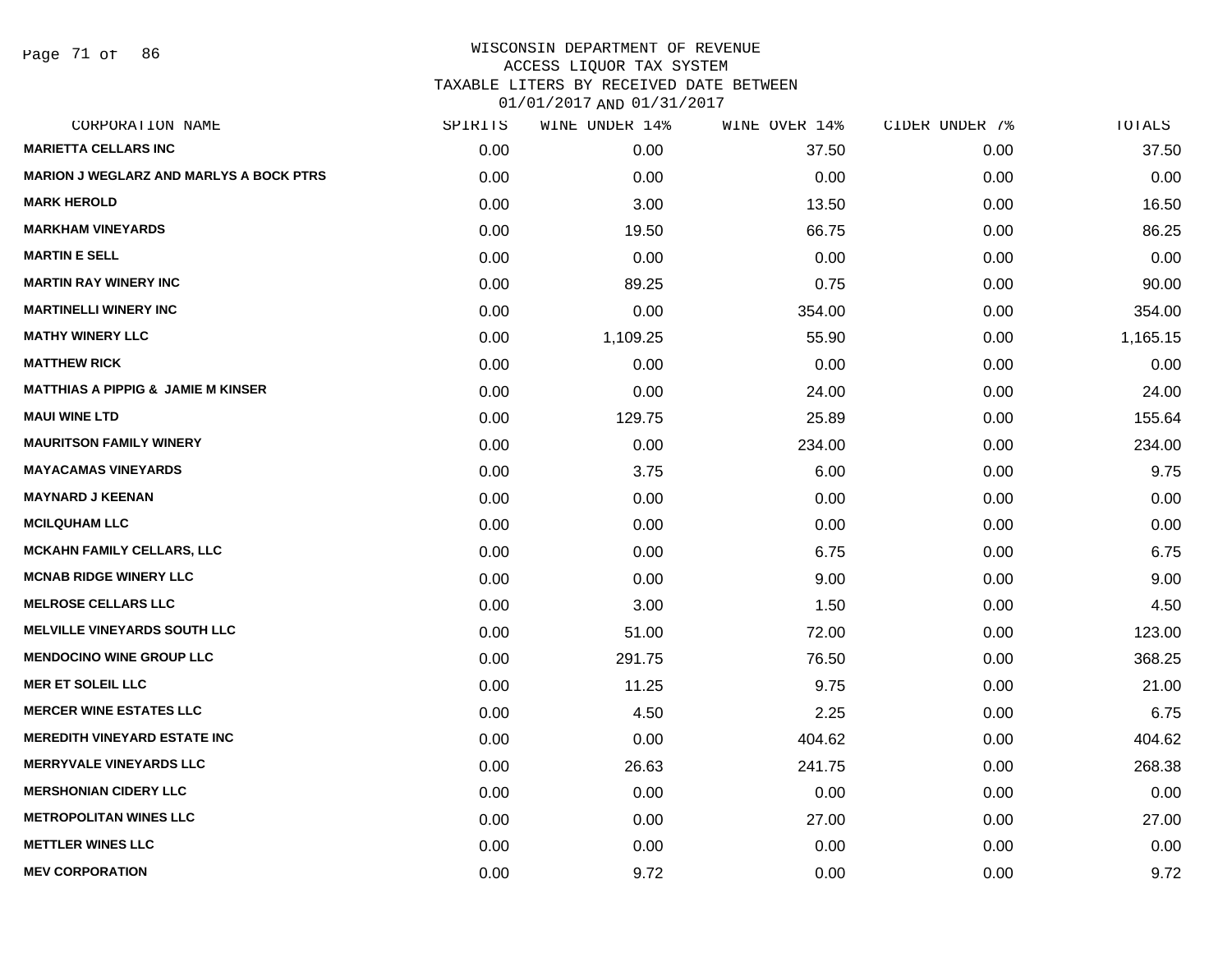Page 72 of 86

#### WISCONSIN DEPARTMENT OF REVENUE ACCESS LIQUOR TAX SYSTEM

TAXABLE LITERS BY RECEIVED DATE BETWEEN

| CORPORATION NAME                            | SPIRITS | WINE UNDER 14% | WINE OVER 14% | CIDER UNDER 7% | TOTALS    |
|---------------------------------------------|---------|----------------|---------------|----------------|-----------|
| <b>MEYER CELLARS LLC</b>                    | 0.00    | 0.00           | 0.00          | 0.00           | 0.00      |
| <b>MICHEAL DASHE</b>                        | 0.00    | 0.75           | 3.75          | 0.00           | 4.50      |
| <b>MIDDLETON FAMILY WINES LLC</b>           | 0.00    | 0.00           | 0.00          | 0.00           | 0.00      |
| <b>MIDNIGHT CELLARS INC</b>                 | 0.00    | 0.00           | 20.25         | 0.00           | 20.25     |
| <b>MILDARA BLASS INC</b>                    | 0.00    | 6,195.00       | 787.75        | 0.00           | 6,982.75  |
| <b>MILLBROOK WINERY INC</b>                 | 0.00    | 4.50           | 0.00          | 0.00           | 4.50      |
| <b>MINER FAMILY WINERY LLC</b>              | 0.00    | 4.50           | 260.25        | 3.75           | 268.50    |
| <b>MINNESOTAS FINEST FERMENTED PRODUCTS</b> | 0.00    | 0.00           | 0.00          | 454.17         | 454.17    |
| <b>MIRA WINERY LLC</b>                      | 0.00    | 1.50           | 24.75         | 0.00           | 26.25     |
| <b>MIRASOL WINE LLC</b>                     | 0.00    | 1.50           | 16.50         | 0.00           | 18.00     |
| <b>MODERN DEVELOPMENT COMPANY</b>           | 0.00    | 0.00           | 46.50         | 0.00           | 46.50     |
| <b>MOLLYDOOKER INTERNATIONAL LLC</b>        | 0.00    | 6.00           | 108.00        | 0.00           | 114.00    |
| <b>MONTICELLO CELLARS INC</b>               | 0.00    | 7.50           | 50.25         | 0.00           | 57.75     |
| <b>MONTINORE VINEYARDS LIMITED</b>          | 0.00    | 0.00           | 0.00          | 0.00           | 0.00      |
| <b>MORCHELLA WINE CELLARS LLC</b>           | 0.00    | 2.25           | 18.75         | 0.00           | 21.00     |
| <b>MOSHIN VINEYARDS INC</b>                 | 0.00    | 24.75          | 87.75         | 0.00           | 112.50    |
| <b>MULLIGAN &amp; MULLIGAN</b>              | 0.00    | 18.00          | 0.00          | 0.00           | 18.00     |
| <b>MUNCH &amp; FOX</b>                      | 0.00    | 0.00           | 4.50          | 0.00           | 4.50      |
| <b>MUNSON BRIDGE WINERY INC</b>             | 0.00    | 0.00           | 0.00          | 0.00           | 0.00      |
| <b>MUSETTA WINERY, LLC</b>                  | 0.00    | 0.00           | 0.00          | 0.00           | 0.00      |
| <b>NCWGINC</b>                              | 0.00    | 0.00           | 0.00          | 0.00           | 0.00      |
| <b>NAKED WINES LLC</b>                      | 0.00    | 0.00           | 0.00          | 0.00           | 0.00      |
| <b>NAKEDWINES.COM INC</b>                   | 0.00    | 24,495.00      | 18,303.25     | 0.00           | 42,798.25 |
| <b>NAVARRE CELLARS LTD</b>                  | 0.00    | 0.00           | 0.00          | 0.00           | 0.00      |
| <b>NAVARRO VINEYARDS, LLC</b>               | 0.00    | 643.10         | 150.00        | 0.00           | 793.10    |
| <b>NEVADA WINE CELLARS INC</b>              | 0.00    | 109.94         | 19.50         | 0.00           | 129.44    |
| <b>NEW VAVIN INC</b>                        | 0.00    | 9.00           | 88.50         | 0.00           | 97.50     |
| <b>NEWTON VINEYARD LLC</b>                  | 0.00    | 57.75          | 74.25         | 0.00           | 132.00    |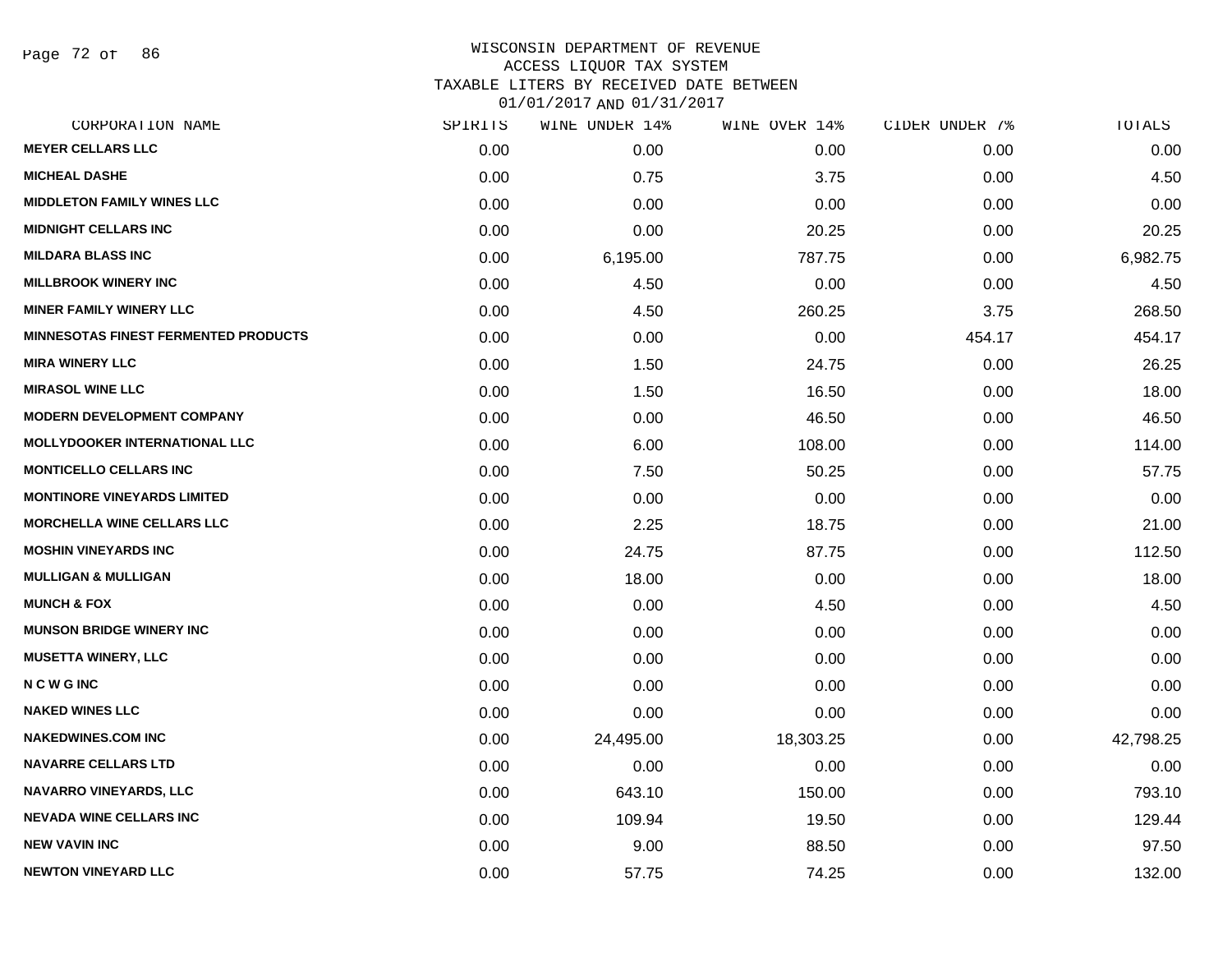Page 73 of 86

#### WISCONSIN DEPARTMENT OF REVENUE ACCESS LIQUOR TAX SYSTEM TAXABLE LITERS BY RECEIVED DATE BETWEEN

| CORPORATION NAME                    | SPIRITS | WINE UNDER 14% | WINE OVER 14% | CIDER UNDER 7% | TOTALS  |
|-------------------------------------|---------|----------------|---------------|----------------|---------|
| <b>NICALI, LLC</b>                  | 0.00    | 0.00           | 0.00          | 0.00           | 0.00    |
| <b>NICHOLSON RANCH LLC</b>          | 0.00    | 0.00           | 93.75         | 0.00           | 93.75   |
| NIEBAUM-COPPOLA ESTATE WINERY LP    | 0.00    | 14.25          | 296.25        | 0.00           | 310.50  |
| <b>NORTHLEAF WINERY, LLC</b>        | 0.00    | $-1.88$        | 0.00          | 0.00           | $-1.88$ |
| <b>NOVA WINES, INC.</b>             | 0.00    | 16.50          | 12.00         | 0.00           | 28.50   |
| <b>NV AWG LTD</b>                   | 0.00    | 0.00           | 0.00          | 0.00           | 0.00    |
| <b>NW WINE COMPANY LLC</b>          | 0.00    | 21.75          | 9.00          | 0.00           | 30.75   |
| <b>O'SHAUGHNESSY DEL OSO LLC</b>    | 0.00    | 0.00           | 160.50        | 0.00           | 160.50  |
| OAK RIDGE WINERY LLC                | 0.00    | 14.25          | 3.75          | 0.00           | 18.00   |
| <b>OAKVILLE HILLS CELLARS INC</b>   | 0.00    | 0.00           | 46.50         | 0.00           | 46.50   |
| <b>OAKVILLE RANCH WINERY INC</b>    | 0.00    | 0.00           | 9.00          | 0.00           | 9.00    |
| <b>OAT HILL CORPORATION</b>         | 0.00    | 0.00           | 25.50         | 0.00           | 25.50   |
| <b>OBRIEN FAMILY VINEYARD LLC</b>   | 0.00    | 4.50           | 180.38        | 0.00           | 184.88  |
| <b>OGB PARTNERS LLC</b>             | 0.00    | 34.15          | 8.60          | 0.00           | 42.75   |
| OLD VINE WINE PARTNERS LLC          | 0.00    | 0.00           | 0.00          | 0.00           | 0.00    |
| <b>OLIVER WINE COMPANY INC</b>      | 0.00    | 277.75         | 6.75          | 0.00           | 284.50  |
| <b>OPOLO WINES LP</b>               | 0.00    | 24.75          | 229.50        | 0.00           | 254.25  |
| OPUS ONE WINERY LLC                 | 0.00    | 0.00           | 67.50         | 0.00           | 67.50   |
| ORCA PROPERTIES LLC                 | 0.00    | 11.25          | 4.50          | 0.00           | 15.75   |
| <b>ORFILA VINEYARDS INC</b>         | 0.00    | 2.25           | 18.75         | 0.00           | 21.00   |
| ORIN SWIFT CELLARS LLC              | 0.00    | 0.00           | 196.75        | 0.00           | 196.75  |
| <b>OWEN ROE LLC</b>                 | 0.00    | 9.00           | 60.75         | 0.00           | 69.75   |
| <b>PAHLMEYER LLC</b>                | 0.00    | 0.00           | 76.50         | 0.00           | 76.50   |
| PALI WINE COMPANY LP                | 0.00    | 0.00           | 18.00         | 0.00           | 18.00   |
| PALOMA VINEYARD LLC                 | 0.00    | 0.00           | 33.75         | 0.00           | 33.75   |
| PARAGON VINEYARD CO INC             | 0.00    | 4.50           | 9.75          | 0.00           | 14.25   |
| PARALLEL 44 VINEYARD & WINERY, INC. | 0.00    | 0.00           | 0.00          | 0.00           | 0.00    |
| <b>PARKER STATION INC</b>           | 0.00    | 9.00           | 270.00        | 0.00           | 279.00  |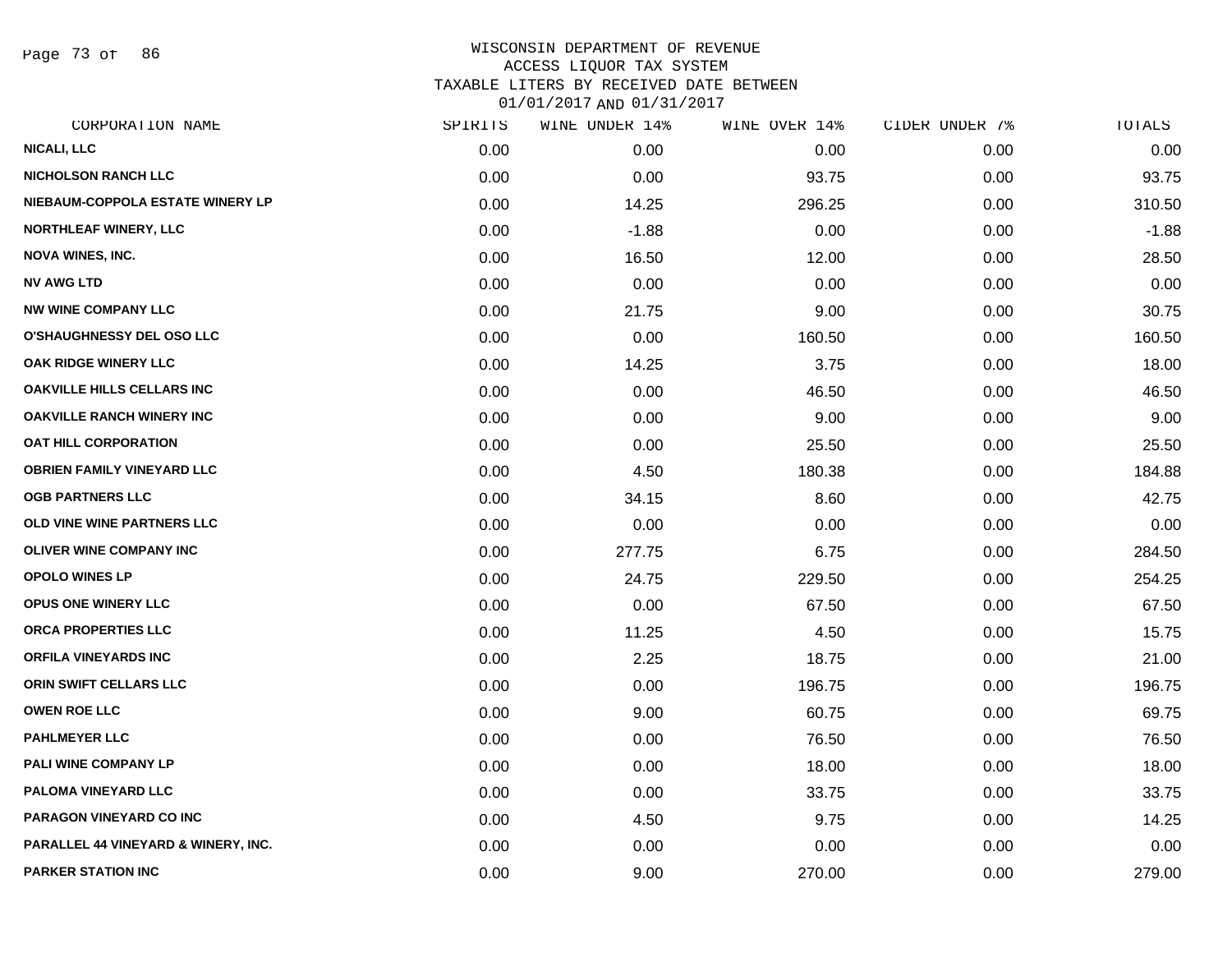Page 74 of 86

#### WISCONSIN DEPARTMENT OF REVENUE ACCESS LIQUOR TAX SYSTEM TAXABLE LITERS BY RECEIVED DATE BETWEEN

| CORPORATION NAME                        | SPIRITS | WINE UNDER 14% | WINE OVER 14% | CIDER UNDER 7% | TOTALS   |
|-----------------------------------------|---------|----------------|---------------|----------------|----------|
| PATEL WINERY LLC                        | 0.00    | 0.00           | 0.00          | 0.00           | 0.00     |
| <b>PATRICIA A HOOVER</b>                | 0.00    | 5.25           | 5.25          | 0.00           | 10.50    |
| <b>PATRICK A RONEY</b>                  | 0.00    | 58.50          | 225.75        | 0.00           | 284.25   |
| <b>PATRICK ARNDT</b>                    | 0.00    | 0.00           | 0.00          | 0.00           | 0.00     |
| <b>PATZ &amp; HALL WINE COMPANY INC</b> | 0.00    | 27.00          | 126.00        | 0.00           | 153.00   |
| <b>PAUL D ASPER</b>                     | 0.00    | 0.00           | 0.00          | 0.00           | 0.00     |
| <b>PAUL G BLOMMEL</b>                   | 0.00    | 0.00           | 0.00          | 0.00           | 0.00     |
| <b>PAUL HOBBS WINERY LP</b>             | 0.00    | 0.00           | 57.00         | 0.00           | 57.00    |
| <b>PAUL J FRANZEN</b>                   | 0.00    | 0.00           | 0.00          | 0.00           | 0.00     |
| <b>PAVI WINES LLC</b>                   | 0.00    | 0.00           | 9.00          | 0.00           | 9.00     |
| PCJ, INC.                               | 0.00    | 0.00           | 0.00          | 0.00           | 0.00     |
| PEACHY CANYON WINERY                    | 0.00    | 0.00           | 131.25        | 0.00           | 131.25   |
| PEAR VALLEY VINEYARD, INC.              | 0.00    | 14.25          | 12.75         | 0.00           | 27.00    |
| <b>PEAY VINEYARDS LLC</b>               | 0.00    | 37.50          | 4.50          | 0.00           | 42.00    |
| PEJU FAMILY OPERATING PARTNERSHIP LP    | 0.00    | 279.00         | 445.15        | 0.00           | 724.15   |
| PELLEGRINI RANCHES INC                  | 0.00    | 0.00           | 37.50         | 0.00           | 37.50    |
| <b>PENROSE LANE LIMITED</b>             | 0.00    | 727.50         | 618.00        | 0.00           | 1,345.50 |
| PEPPER BRIDGE WINERY LLC                | 0.00    | 0.00           | 27.75         | 0.00           | 27.75    |
| PERNOD RICARD KENWOOD HOLDING LLC       | 0.00    | 53.25          | 50.25         | 0.00           | 103.50   |
| PERNOD RICARD USA LLC                   | 0.00    | 479.81         | 3.00          | 0.00           | 482.81   |
| PETER FRANUS WINE COMPANY INC           | 0.00    | 0.00           | 45.00         | 0.00           | 45.00    |
| PETER HOEHN                             | 0.00    | 4.50           | 0.00          | 0.00           | 4.50     |
| PETER MICHAEL WINERY                    | 0.00    | 0.00           | 327.00        | 0.00           | 327.00   |
| PETRONI VINEYARDS LLC                   | 0.00    | 0.00           | 67.50         | 0.00           | 67.50    |
| PHILIP TOGNI VINEYARD LP                | 0.00    | 0.00           | 0.00          | 0.00           | 0.00     |
| <b>PHILLIPS FARMS LLC</b>               | 0.00    | 22.50          | 90.00         | 0.00           | 112.50   |
| <b>PIEPERTK LLC</b>                     | 0.00    | 0.00           | 0.00          | 0.00           | 0.00     |
| <b>PINA CELLARS LP</b>                  | 0.00    | 0.00           | 18.00         | 0.00           | 18.00    |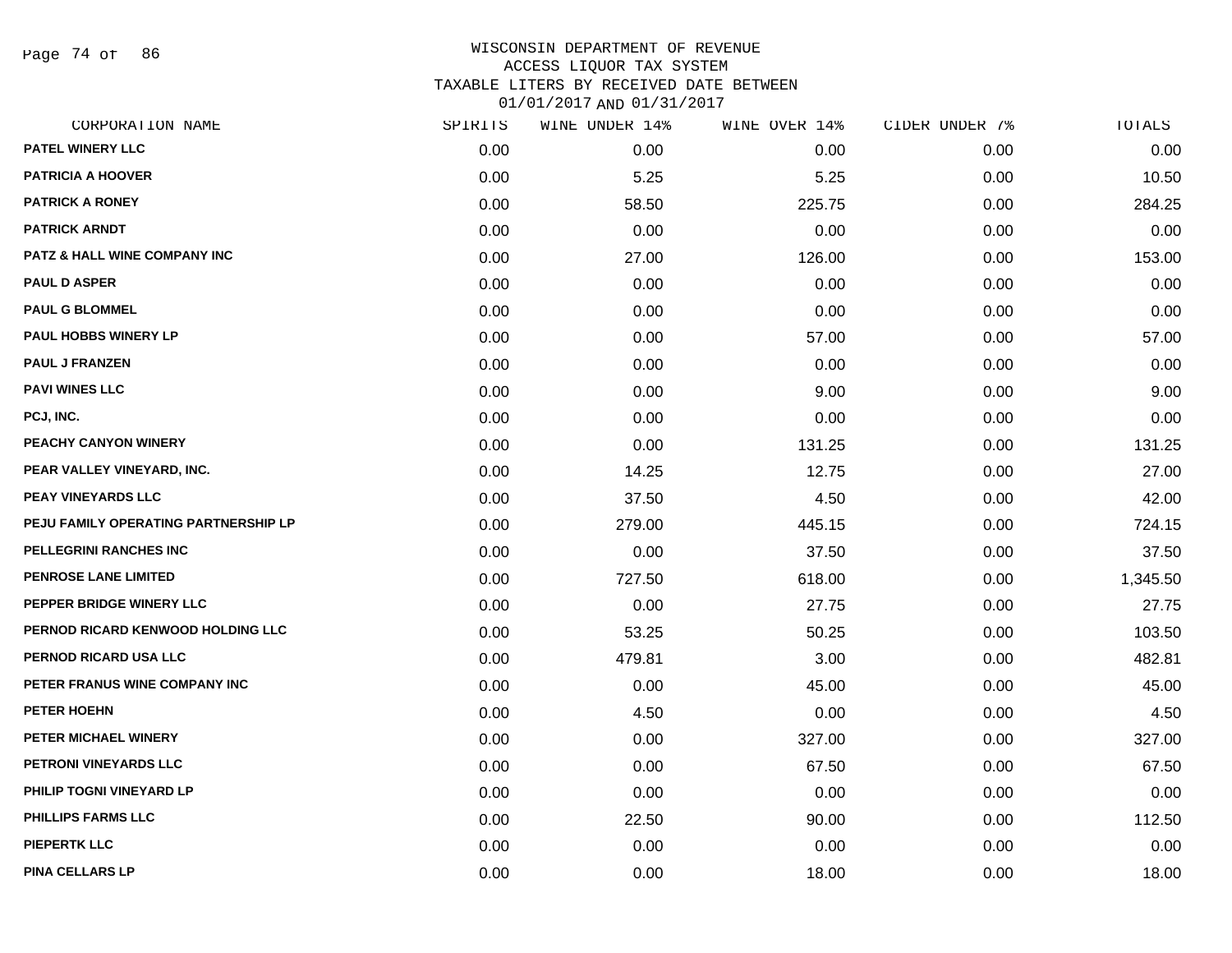#### WISCONSIN DEPARTMENT OF REVENUE ACCESS LIQUOR TAX SYSTEM TAXABLE LITERS BY RECEIVED DATE BETWEEN

| CORPORATION NAME                         | SPIRITS | WINE UNDER 14% | WINE OVER 14% | CIDER UNDER 7% | TOTALS   |
|------------------------------------------|---------|----------------|---------------|----------------|----------|
| PINE RIDGE WINERY LLC                    | 0.00    | 82.50          | 1,066.50      | 0.00           | 1,149.00 |
| <b>PJK WINERY LLC</b>                    | 0.00    | 18.75          | 96.75         | 0.00           | 115.50   |
| POPE VALLEY WINERY LLC                   | 0.00    | 12.75          | 7.75          | 0.00           | 20.50    |
| PORTER FAMILY VINEYARDS LLC              | 0.00    | 0.00           | 103.50        | 0.00           | 103.50   |
| PRAGER WINERY & PORT WORKS, INC.         | 0.00    | 14.25          | 53.64         | 0.00           | 67.89    |
| <b>PRAIRIE BERRY LLC</b>                 | 0.00    | 968.25         | 78.00         | 0.00           | 1,046.25 |
| PRECEPT BRANDS LLC                       | 0.00    | 242.50         | 2.25          | 0.00           | 244.75   |
| <b>PREMIUM VINTNERS LLC</b>              | 0.00    | 0.00           | 0.00          | 0.00           | 0.00     |
| PRIDE MOUNTAIN VINEYARDS LLC             | 0.00    | 0.00           | 286.50        | 0.00           | 286.50   |
| <b>PRINCE MICHEL LLC</b>                 | 0.00    | 9.00           | 0.38          | 0.00           | 9.38     |
| <b>PROMONTORY LLC</b>                    | 0.00    | 0.00           | 26.25         | 0.00           | 26.25    |
| <b>PWG LLC</b>                           | 0.00    | 0.00           | 425.60        | 0.00           | 425.60   |
| <b>QUADY SOUTH WINERY LLC</b>            | 0.00    | 6.00           | 22.50         | 0.00           | 28.50    |
| QUILCEDA CREEK VINTNERS INC              | 0.00    | 0.00           | 204.75        | 0.00           | 204.75   |
| <b>QUPE WINE CELLARS LLC</b>             | 0.00    | 4.50           | 0.00          | 0.00           | 4.50     |
| <b>R LAWSON ENTERPRISES LLC</b>          | 0.00    | 0.00           | 0.00          | 0.00           | 0.00     |
| <b>RADIO-COTEAU WINE CELLARS LLC</b>     | 0.00    | 15.75          | 2.25          | 0.00           | 18.00    |
| <b>RAMAZZOTTI WINES LLC</b>              | 0.00    | 0.00           | 0.00          | 0.00           | 0.00     |
| <b>RAMEY WINE CELLARS INC</b>            | 0.00    | 0.00           | 49.50         | 0.00           | 49.50    |
| <b>RAPTOR RIDGE WINERY LLC</b>           | 0.00    | 6.00           | 4.50          | 0.00           | 10.50    |
| <b>RASA VINEYARDS, LLC</b>               | 0.00    | 0.00           | 13.50         | 0.00           | 13.50    |
| <b>RAYMOND SIGNORELLO</b>                | 0.00    | 0.00           | 21.00         | 0.00           | 21.00    |
| <b>RAYMOND VINEYARD &amp; CELLAR INC</b> | 0.00    | 19.50          | 210.75        | 0.00           | 230.25   |
| RB WINE ASSOCIATES LLC                   | 0.00    | 43.50          | 0.00          | 0.00           | 43.50    |
| <b>RBZ VINEYARDS LLC</b>                 | 0.00    | 0.00           | 51.00         | 0.00           | 51.00    |
| <b>RED CAR WINE COMPANY LLC</b>          | 0.00    | 9.00           | 9.75          | 0.00           | 18.75    |
| <b>RED MARE WINES LLC</b>                | 0.00    | 0.00           | 4.50          | 0.00           | 4.50     |
| <b>RED OAK VINEYARD INC</b>              | 0.00    | 0.00           | 0.00          | 0.00           | 0.00     |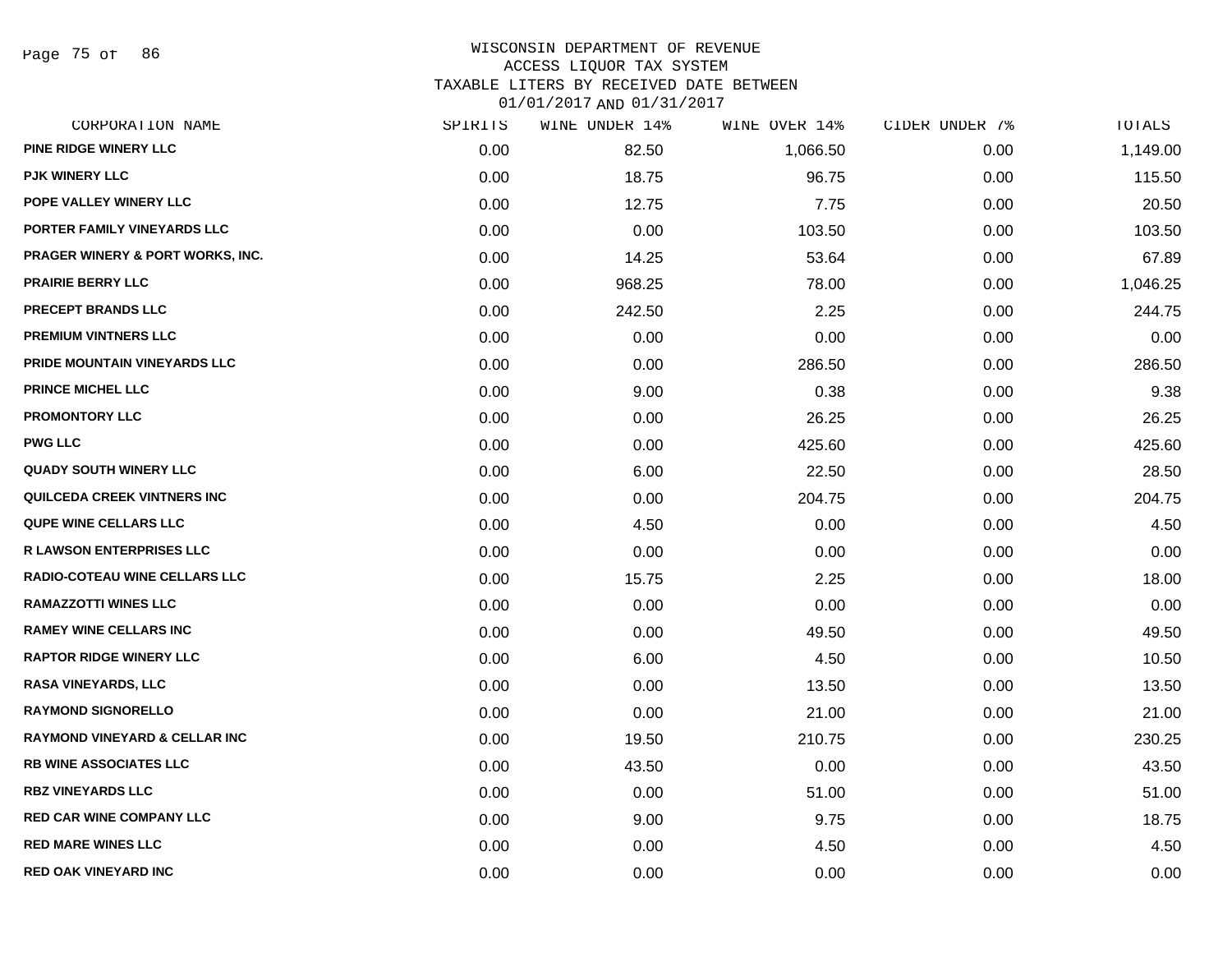Page 76 of 86

## WISCONSIN DEPARTMENT OF REVENUE ACCESS LIQUOR TAX SYSTEM TAXABLE LITERS BY RECEIVED DATE BETWEEN

| CORPORATION NAME                      | SPIRITS | WINE UNDER 14% | WINE OVER 14% | CIDER UNDER 7% | TOTALS   |
|---------------------------------------|---------|----------------|---------------|----------------|----------|
| <b>REGUSCI WINERY INC</b>             | 0.00    | 3.75           | 471.00        | 0.00           | 474.75   |
| <b>REN ACQUISITION INC.</b>           | 0.00    | 0.00           | 0.00          | 0.00           | 0.00     |
| <b>REVANA FAMILY PARTNERS LP</b>      | 0.00    | 1.50           | 33.00         | 0.00           | 34.50    |
| <b>REVANA FAMILY PARTNERS LP</b>      | 0.00    | 12.75          | 54.75         | 0.00           | 67.50    |
| <b>REYNOLDS CREATIVE PRODUCTS INC</b> | 0.00    | 0.00           | 0.00          | 0.00           | 0.00     |
| <b>RHYS VINEYARDS LLC</b>             | 0.00    | 150.00         | 0.00          | 0.00           | 150.00   |
| <b>RIC JORANLIEN</b>                  | 0.00    | 0.00           | 0.00          | 0.00           | 0.00     |
| <b>RICHARD E LIBBY</b>                | 0.00    | 824.25         | 487.50        | 0.00           | 1,311.75 |
| <b>RICHARD FORTUNE</b>                | 0.00    | 3.00           | 0.00          | 0.00           | 3.00     |
| <b>RIDGE VINEYARDS INC</b>            | 0.00    | 40.50          | 305.63        | 0.00           | 346.13   |
| <b>RIGHT SIDE LLC</b>                 | 0.00    | 46.50          | 245.25        | 0.00           | 291.75   |
| RIVER BEND VINEYARD & WINERY LLC      | 0.00    | 0.00           | 0.00          | 0.00           | 0.00     |
| <b>RIVER VALLEY VINEYARD INC</b>      | 0.00    | 47.25          | 0.75          | 0.00           | 48.00    |
| <b>RIVER VIEW WINERY LLC</b>          | 0.00    | 0.00           | 0.00          | 0.00           | 0.00     |
| <b>RIVERBENCH LLC</b>                 | 0.00    | 0.00           | 0.00          | 0.00           | 0.00     |
| <b>ROBERT BORUCKI</b>                 | 0.00    | 0.00           | 0.00          | 0.00           | 0.00     |
| <b>ROBERT CRAIG WINERY LP</b>         | 0.00    | 0.00           | 99.00         | 0.00           | 99.00    |
| <b>ROBERT FOLEY LLC</b>               | 0.00    | 14.25          | 71.25         | 0.00           | 85.50    |
| <b>ROBERT HALL WINERY LLC</b>         | 0.00    | 0.00           | 51.75         | 0.00           | 51.75    |
| <b>ROBERT MUELLER CELLARS</b>         | 0.00    | 3.75           | 60.75         | 0.00           | 64.50    |
| <b>ROBERT YOUNG ESTATE WINERY LLC</b> | 0.00    | 0.00           | 174.75        | 0.00           | 174.75   |
| <b>ROCCA FAMILY VINEYARDS INC</b>     | 0.00    | 0.00           | 6.00          | 0.00           | 6.00     |
| <b>ROCK N WOOL WINERY LLC</b>         | 0.00    | 0.00           | 0.00          | 0.00           | 0.00     |
| <b>ROCK WALL WINE COMPANY INC</b>     | 0.00    | 0.00           | 10.50         | 0.00           | 10.50    |
| <b>ROEDERER ESTATE INC</b>            | 0.00    | 9.00           | 0.00          | 0.00           | 9.00     |
| <b>ROMBAUER VINEYARDS INC</b>         | 0.00    | 0.00           | 847.89        | 0.00           | 847.89   |
| <b>RONALD L FENOLIO</b>               | 0.00    | 0.00           | 0.00          | 0.00           | 0.00     |
| <b>RONALD T RUBIN</b>                 | 0.00    | 0.00           | 0.00          | 0.00           | 0.00     |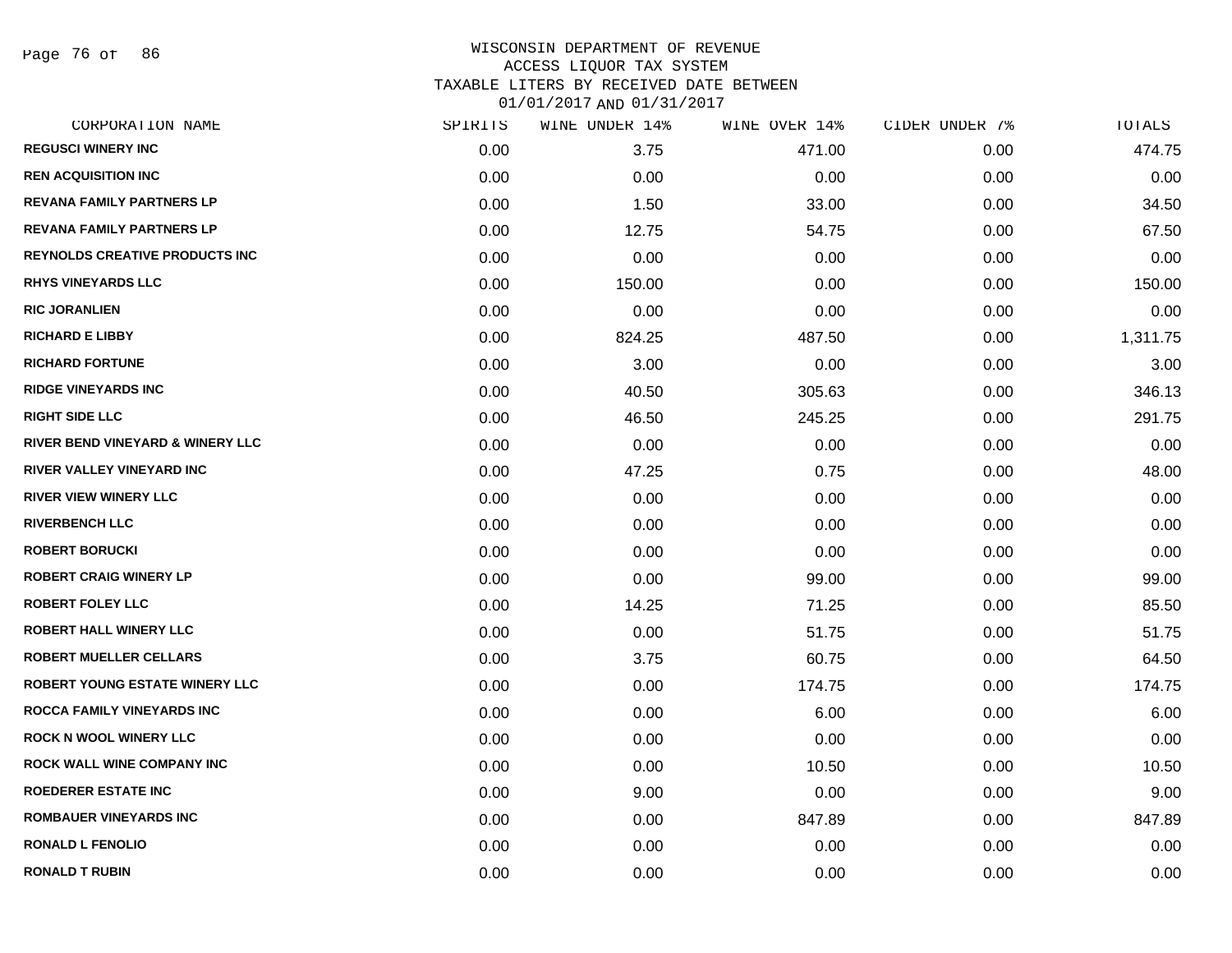#### WISCONSIN DEPARTMENT OF REVENUE ACCESS LIQUOR TAX SYSTEM TAXABLE LITERS BY RECEIVED DATE BETWEEN

| CORPORATION NAME                                 | SPIRITS | WINE UNDER 14% | WINE OVER 14% | CIDER UNDER 7% | TOTALS   |
|--------------------------------------------------|---------|----------------|---------------|----------------|----------|
| <b>ROUND POND ESTATE LLC</b>                     | 0.00    | 0.00           | 205.50        | 0.00           | 205.50   |
| <b>ROWLEY ESTATES LLC</b>                        | 0.00    | 36.00          | 6.75          | 0.00           | 42.75    |
| <b>RRJ REAL PROPERTIES LLC</b>                   | 0.00    | 0.00           | 4.50          | 0.00           | 4.50     |
| <b>RSB VINEYARDS LLC</b>                         | 0.00    | 0.00           | 0.00          | 0.00           | 0.00     |
| <b>RUDD WINES INC</b>                            | 0.00    | 0.00           | 36.75         | 0.00           | 36.75    |
| <b>RUDIUS WINES, LLC</b>                         | 0.00    | 0.00           | 0.00          | 0.00           | 0.00     |
| <b>RUSHFORD MEADERY AND WINERY LLC</b>           | 0.00    | 0.00           | 0.00          | 0.00           | 0.00     |
| <b>RUTHERFORD HILL WINERY LLC</b>                | 0.00    | 604.87         | 497.46        | 0.00           | 1,102.33 |
| <b>RYAN PRELLWITZ</b>                            | 0.00    | 0.00           | 0.00          | 0.00           | 0.00     |
| <b>SAINTSBURY LLC</b>                            | 0.00    | 21.75          | 27.75         | 0.00           | 49.50    |
| <b>SANDSTONE RIDGE VINEYARD &amp; WINERY LLC</b> | 0.00    | 0.00           | 0.00          | 0.00           | 0.00     |
| <b>SANFORD WINERY COMPANY LP</b>                 | 0.00    | 37.88          | 93.00         | 0.00           | 130.88   |
| <b>SARACINA VINEYARDS LLC</b>                    | 0.00    | 14.25          | 10.50         | 0.00           | 24.75    |
| SAVANNAH CHANELLE VINEYARDS INC                  | 0.00    | 3.75           | 22.50         | 0.00           | 26.25    |
| <b>SAVIAH ROSE WINERY LLC</b>                    | 0.00    | 4.50           | 24.00         | 0.00           | 28.50    |
| <b>SAXUM VINEYARDS INC</b>                       | 0.00    | 0.00           | 149.25        | 0.00           | 149.25   |
| <b>SBRAGIA FAMILY VINEYARDS LLC</b>              | 0.00    | 0.00           | 0.00          | 0.00           | 0.00     |
| <b>SCHEID VINEYARDS CALIFORNIA INC.</b>          | 0.00    | 35.25          | 11.25         | 0.00           | 46.50    |
| <b>SCHRADER CELLARS LLC</b>                      | 0.00    | 0.00           | 233.25        | 0.00           | 233.25   |
| <b>SCHRAMSBERG VINEYARDS CO INC</b>              | 0.00    | 821.25         | 333.00        | 0.00           | 1,154.25 |
| <b>SCHUG WINERY LLC</b>                          | 0.00    | 80.25          | 24.00         | 0.00           | 104.25   |
| <b>SCREAMING EAGLE LLC</b>                       | 0.00    | 0.00           | 20.25         | 0.00           | 20.25    |
| <b>SEAVER VINEYARDS LLC</b>                      | 0.00    | 0.00           | 0.00          | 0.00           | 0.00     |
| <b>SEAVEY VINEYARD LP</b>                        | 0.00    | 1.50           | 36.75         | 0.00           | 38.25    |
| <b>SEBASTOPOL VINEYARDS &amp; WINERY CORP</b>    | 0.00    | 15.75          | 11.25         | 0.00           | 27.00    |
| <b>SELBY ENTERPRISES INC</b>                     | 0.00    | 0.00           | 30.75         | 0.00           | 30.75    |
| <b>SEQUOIA GROVE VINEYARDS LP</b>                | 0.00    | 2.25           | 289.50        | 0.00           | 291.75   |
| <b>SEVEN STONES WINERY LLC</b>                   | 0.00    | 0.00           | 14.25         | 0.00           | 14.25    |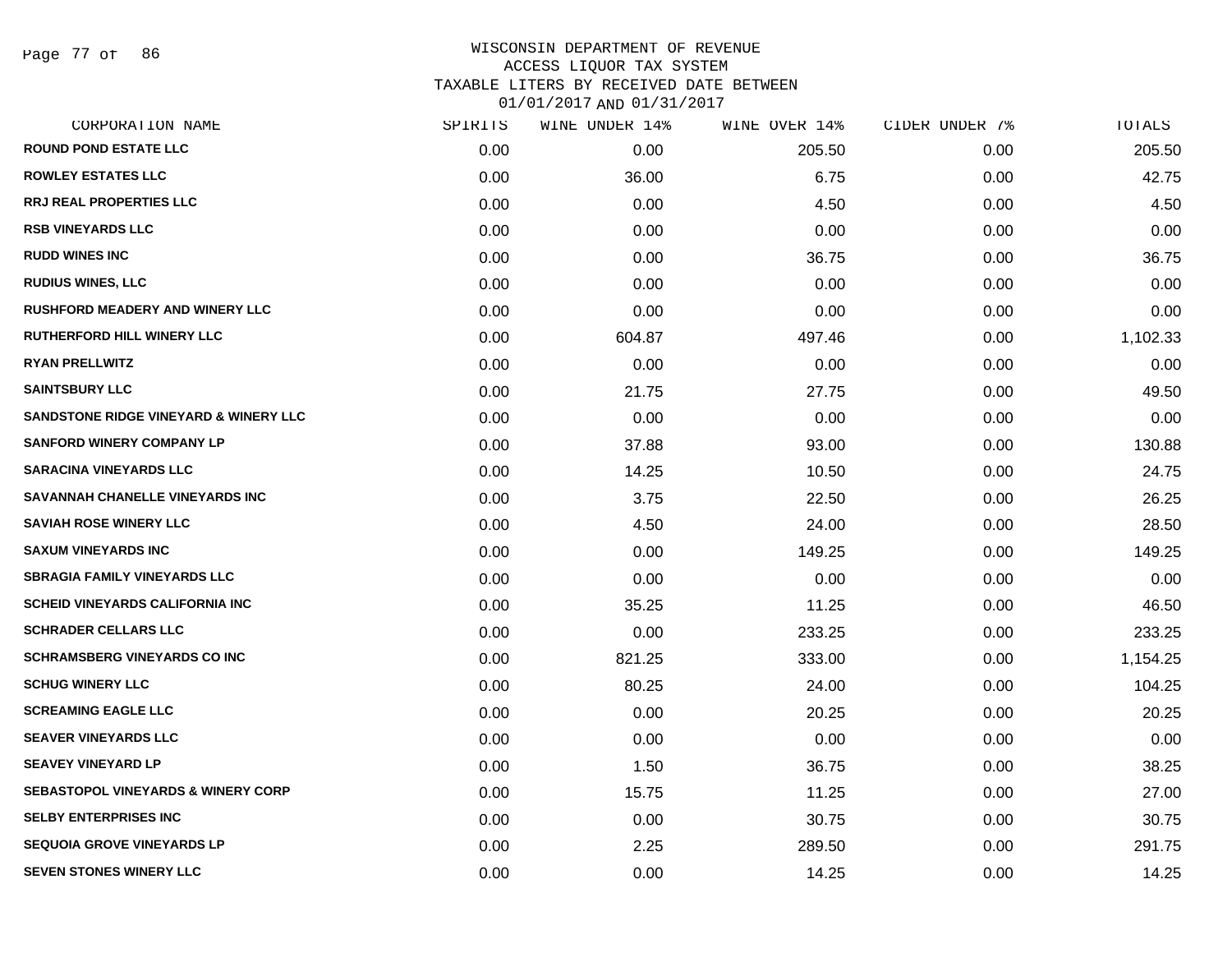Page 78 of 86

| CORPORATION NAME                      | SPIRITS | WINE UNDER 14% | WINE OVER 14% | CIDER UNDER 7% | TOTALS |
|---------------------------------------|---------|----------------|---------------|----------------|--------|
| <b>SHADY LADIES LLC</b>               | 0.00    | 4.50           | 0.00          | 0.00           | 4.50   |
| <b>SHAFER VINEYARDS INC</b>           | 0.00    | 0.00           | 234.75        | 0.00           | 234.75 |
| <b>SHANNON RIDGE INC</b>              | 0.00    | 37.50          | 22.50         | 0.00           | 60.00  |
| <b>SHARON L PINGEL</b>                | 0.00    | 0.00           | 0.00          | 0.00           | 0.00   |
| <b>SHELTON-MACKENZIE WINE COMPANY</b> | 0.00    | 8.25           | 39.03         | 0.00           | 47.28  |
| <b>SHERWIN FAMILY VINEYARDS LLC</b>   | 0.00    | 0.00           | 60.00         | 0.00           | 60.00  |
| <b>SIERRA SUNRISE VINEYARDS</b>       | 0.00    | 51.00          | 15.75         | 0.00           | 66.75  |
| SILVER OAK WINE CELLARS LP            | 0.00    | 178.50         | 234.75        | 0.00           | 413.25 |
| SILVER TRIDENT WINERY LLC             | 0.00    | 0.00           | 7.50          | 0.00           | 7.50   |
| <b>SINE QUA NON INC</b>               | 0.00    | 0.00           | 182.25        | 0.00           | 182.25 |
| SINNIPEE VALLEY VINEYARD LLC          | 0.00    | 0.00           | 0.00          | 0.00           | 0.00   |
| <b>SINSKEY VINEYARDS INC</b>          | 0.00    | 313.51         | 43.50         | 0.00           | 357.01 |
| <b>SISYPHUS LLC</b>                   | 0.00    | 0.00           | 47.25         | 0.00           | 47.25  |
| <b>SIX SIGMA WINERY LLC</b>           | 0.00    | 2.25           | 4.50          | 0.00           | 6.75   |
| <b>SMALL VINES WINES INC</b>          | 0.00    | 22.50          | 0.00          | 0.00           | 22.50  |
| <b>SMITH &amp; SMITH</b>              | 0.00    | 0.00           | 0.00          | 0.00           | 0.00   |
| SMITH ANDERSON ENTERPRISES INC        | 0.00    | 0.00           | 0.00          | 0.00           | 0.00   |
| <b>SOKOL BLOSSER LTD</b>              | 0.00    | 225.76         | 19.50         | 0.00           | 245.26 |
| <b>SOMERSTON WINE COMPANY, LLC</b>    | 0.00    | 10.50          | 81.00         | 0.00           | 91.50  |
| SONOMA-CUTRER VINEYARDS INC           | 0.00    | 3.00           | 216.00        | 0.00           | 219.00 |
| SOUTH COAST WINERY INC                | 0.00    | 79.50          | 36.00         | 0.00           | 115.50 |
| <b>SP GROSSNICKLE LLC</b>             | 0.00    | 21.00          | 0.00          | 0.00           | 21.00  |
| <b>SPANOS BERBERIAN WINERY LLC</b>    | 0.00    | 15.75          | 88.50         | 0.00           | 104.25 |
| <b>SPARKLING OREGON LLC</b>           | 0.00    | 4.50           | 0.00          | 0.00           | 4.50   |
| SPIRITS OF NORWAY VINEYARD LLC        | 0.00    | 0.00           | 0.00          | 0.00           | 0.00   |
| <b>SPOTTSWOODE WINERY INC</b>         | 0.00    | 16.50          | 8.25          | 0.00           | 24.75  |
| SPRECHER BREWING COMPANY, INC.        | 0.00    | 0.00           | 0.00          | 0.00           | 0.00   |
| SPRING MOUNTAIN VINEYARD INC          | 0.00    | 66.00          | 40.50         | 0.00           | 106.50 |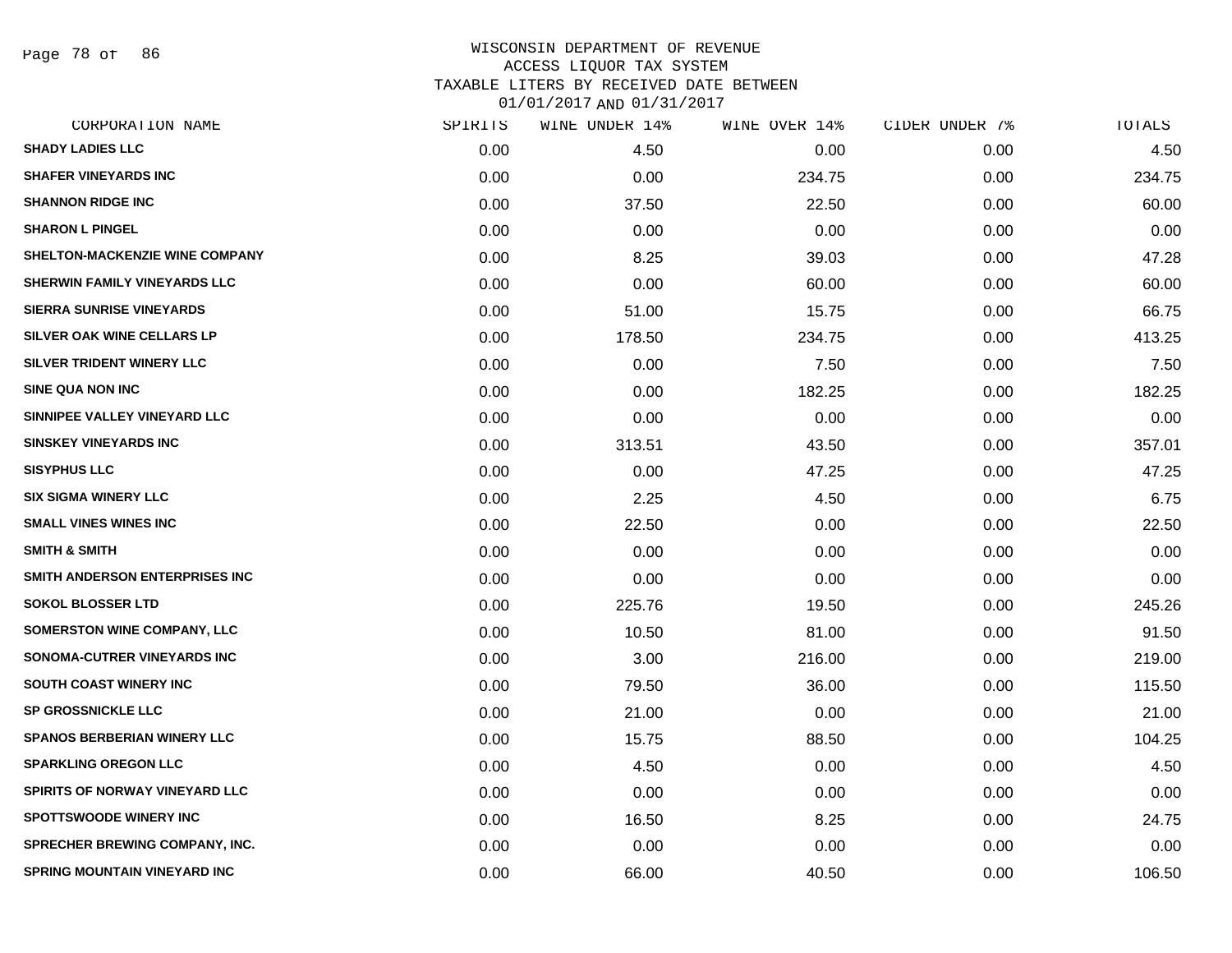Page 79 of 86

| CORPORATION NAME                           | SPIRITS | WINE UNDER 14% | WINE OVER 14% | CIDER UNDER 7% | TOTALS   |
|--------------------------------------------|---------|----------------|---------------|----------------|----------|
| <b>SPURGEON VINEYARDS &amp; WINERY LLC</b> | 0.00    | 0.00           | 0.00          | 0.00           | 0.00     |
| <b>ST HELENA ESTATE LLC</b>                | 0.00    | 0.00           | 19.50         | 0.00           | 19.50    |
| <b>ST JAMES WINERY INC</b>                 | 0.00    | 163.50         | 0.38          | 0.00           | 163.88   |
| ST JULIAN WINE COMPANY INC                 | 0.00    | 274.50         | 21.00         | 0.00           | 295.50   |
| <b>ST SUPERY INC</b>                       | 0.00    | 114.75         | 206.25        | 0.00           | 321.00   |
| ST. FRANCIS WINERY & VINEYARD L.P.         | 0.00    | 1.50           | 523.38        | 0.00           | 524.88   |
| <b>STAG'S LEAP WINE CELLARS LLC</b>        | 0.00    | 5.63           | 500.25        | 0.00           | 505.88   |
| <b>STAGLIN FAMILY VINEYARD LLC</b>         | 0.00    | 0.00           | 44.25         | 0.00           | 44.25    |
| <b>STANDING JOURNEY LLC</b>                | 0.00    | 178.50         | 196.50        | 0.00           | 375.00   |
| <b>STE MICHELLE WINE ESTATES LTD</b>       | 0.00    | 475.66         | 684.00        | 0.00           | 1,159.66 |
| <b>STEPHAN VINEYARD INC</b>                | 0.00    | 0.00           | 39.75         | 0.00           | 39.75    |
| <b>STEPHEN M KENNEDY</b>                   | 0.00    | 0.00           | 0.00          | 0.00           | 0.00     |
| <b>STEPHEN M REUSTLE</b>                   | 0.00    | 1.50           | 0.00          | 0.00           | 1.50     |
| STEPHEN W. PARRY AND SUSAN F. PARRY        | 0.00    | 0.00           | 0.00          | 0.00           | 0.00     |
| <b>STEVEN J DE BAKER</b>                   | 0.00    | 0.00           | 0.00          | 0.00           | 0.00     |
| <b>STEVEN KENT LLC</b>                     | 0.00    | 0.00           | 0.00          | 0.00           | 0.00     |
| STEVEN M & JUDITH A JACOBSON LLC           | 0.00    | 0.00           | 0.00          | 0.00           | 0.00     |
| <b>STEVEN N LEDSON</b>                     | 0.00    | 0.00           | 0.00          | 0.00           | 0.00     |
| <b>STOLLER VINEYARDS INC</b>               | 0.00    | 65.25          | 3.00          | 0.00           | 68.25    |
| <b>STOLPMAN VINEYARDS LLC</b>              | 0.00    | 9.00           | 64.50         | 0.00           | 73.50    |
| <b>STONE EDGE WINERY LLC</b>               | 0.00    | 0.00           | 32.25         | 0.00           | 32.25    |
| STONE HILL WINE CO INC                     | 0.00    | 307.51         | 15.50         | 0.00           | 323.01   |
| <b>STONECUSHION INC</b>                    | 0.00    | 4.50           | 637.50        | 0.00           | 642.00   |
| STONEHAUS WINERY, INC.                     | 0.00    | 12.75          | 0.00          | 0.00           | 12.75    |
| <b>STONY HILL VINEYARD INC</b>             | 0.00    | 75.75          | 1.50          | 0.00           | 77.25    |
| <b>STORYBOOK MOUNTAIN WINERY INC</b>       | 0.00    | 10.50          | 105.75        | 0.00           | 116.25   |
| <b>STRYKER SONOMA WINERY LLC</b>           | 0.00    | 0.00           | 46.50         | 0.00           | 46.50    |
| <b>SULLIVAN VINEYARDS CORPORATION</b>      | 0.00    | 4.50           | 21.00         | 0.00           | 25.50    |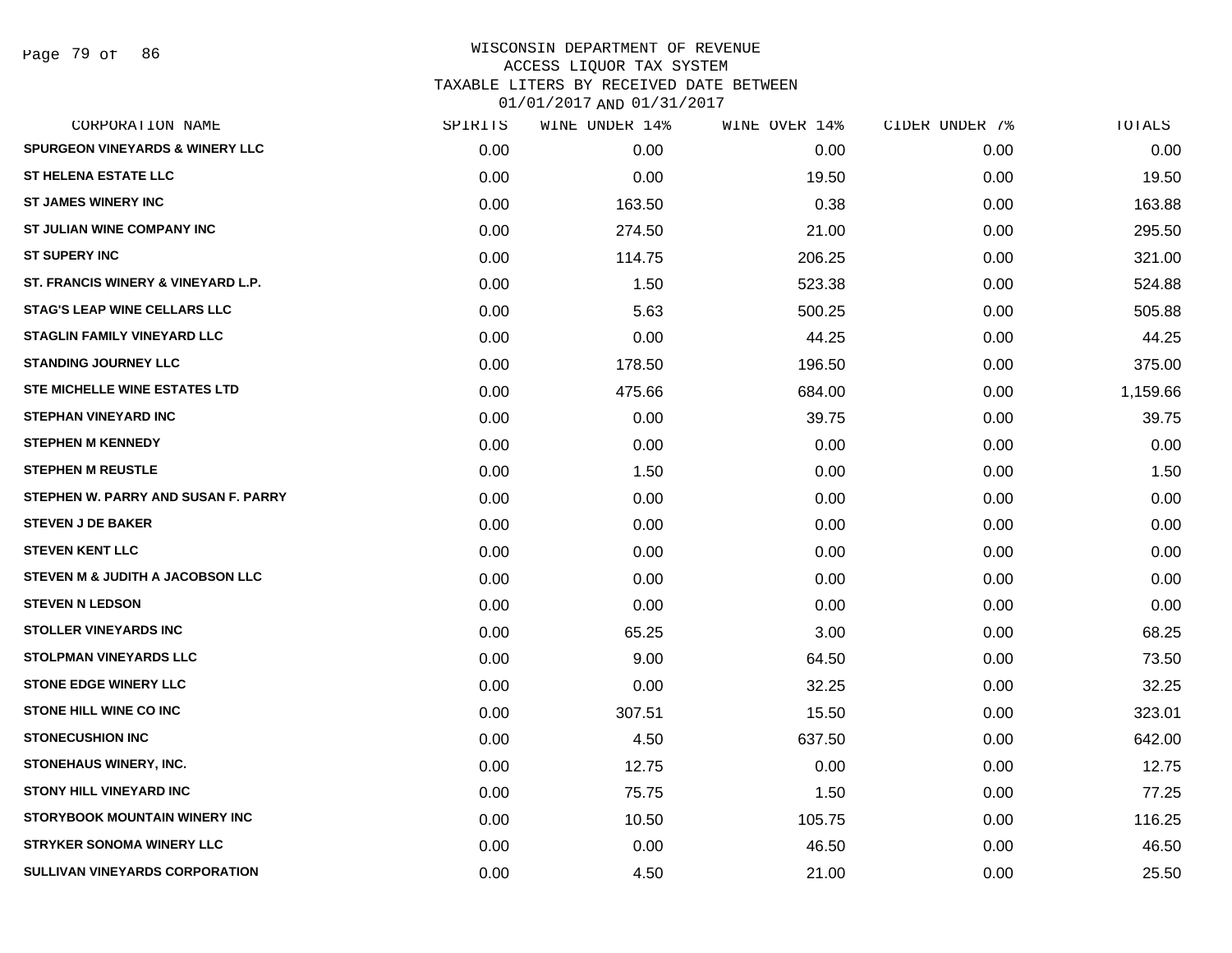| CORPORATION NAME                            | SPIRITS | WINE UNDER 14% | WINE OVER 14% | CIDER UNDER 7% | TOTALS |
|---------------------------------------------|---------|----------------|---------------|----------------|--------|
| SULPHUR SPRINGS WINERY LLC                  | 0.00    | 0.00           | 33.00         | 0.00           | 33.00  |
| <b>SUMMERS WINERY LLC</b>                   | 0.00    | 24.00          | 69.00         | 0.00           | 93.00  |
| <b>SUMMERWOOD WINERY &amp; INN INC</b>      | 0.00    | 0.00           | 7.50          | 0.00           | 7.50   |
| <b>SUNSET POINT WINERY LLC</b>              | 0.00    | 0.00           | 0.00          | 0.00           | 0.00   |
| <b>SUNSTONE VINEYARDS &amp; WINERY INC.</b> | 0.00    | 0.00           | 42.75         | 0.00           | 42.75  |
| <b>SUSAN M BOSWELL</b>                      | 0.00    | 0.00           | 4.50          | 0.00           | 4.50   |
| <b>SUTTER HOME WINERY INC</b>               | 0.00    | 195.74         | 205.88        | 0.00           | 401.62 |
| <b>SWEAZEY WINERY INVESTMENT LLC</b>        | 0.00    | 15.75          | 29.25         | 0.00           | 45.00  |
| <b>SWEET CHEEKS VINEYARDS INC</b>           | 0.00    | 1.50           | 0.00          | 0.00           | 1.50   |
| <b>TABLAS CREEK VINEYARD LP</b>             | 0.00    | 160.13         | 172.50        | 0.00           | 332.63 |
| <b>TAFT STREET INC</b>                      | 0.00    | 6.00           | 48.00         | 0.00           | 54.00  |
| <b>TAKARA SAKE USA INC</b>                  | 0.00    | 9.00           | 15.66         | 0.00           | 24.66  |
| <b>TALLEY VINEYARDS INC</b>                 | 0.00    | 24.75          | 28.50         | 0.00           | 53.25  |
| <b>TAMBER BEY VINEYARDS LLC</b>             | 0.00    | 0.00           | 183.75        | 0.00           | 183.75 |
| <b>TANDEM WINES LLC</b>                     | 0.00    | 3.00           | 3.00          | 0.00           | 6.00   |
| <b>TARA BELLA WINERY LLC</b>                | 0.00    | 42.75          | 0.00          | 0.00           | 42.75  |
| <b>TEALE CREEK ASSOCIATES</b>               | 0.00    | 37.13          | 235.70        | 0.00           | 272.83 |
| <b>TENBA RIDGE WINERY LLC</b>               | 0.00    | 0.00           | 0.00          | 0.00           | 0.00   |
| <b>TERRA SPRINGS LLC</b>                    | 0.00    | 0.75           | 72.75         | 0.00           | 73.50  |
| <b>TERRA VINUM LLC</b>                      | 0.00    | 4.50           | 6.00          | 0.00           | 10.50  |
| <b>TERRAVANT WINE COMPANY LLC</b>           | 0.00    | 9.75           | 0.00          | 0.00           | 9.75   |
| <b>TESTAROSSA VINEYARDS LLC</b>             | 0.00    | 0.00           | 47.25         | 0.00           | 47.25  |
| THE BIALE ESTATE                            | 0.00    | 0.00           | 234.75        | 0.00           | 234.75 |
| THE BRANDER VINEYARD                        | 0.00    | 14.25          | 1.50          | 0.00           | 15.75  |
| THE HESS COLLECTION WINERY                  | 0.00    | 121.50         | 321.75        | 0.00           | 443.25 |
| THE HOGUE CELLARS LTD                       | 0.00    | 9.00           | 0.00          | 0.00           | 9.00   |
| THE INFINITE MONKEY THEOREM INC             | 0.00    | 0.00           | 0.00          | 0.00           | 0.00   |
| THE LITTORAI WINES                          | 0.00    | 0.00           | 0.00          | 0.00           | 0.00   |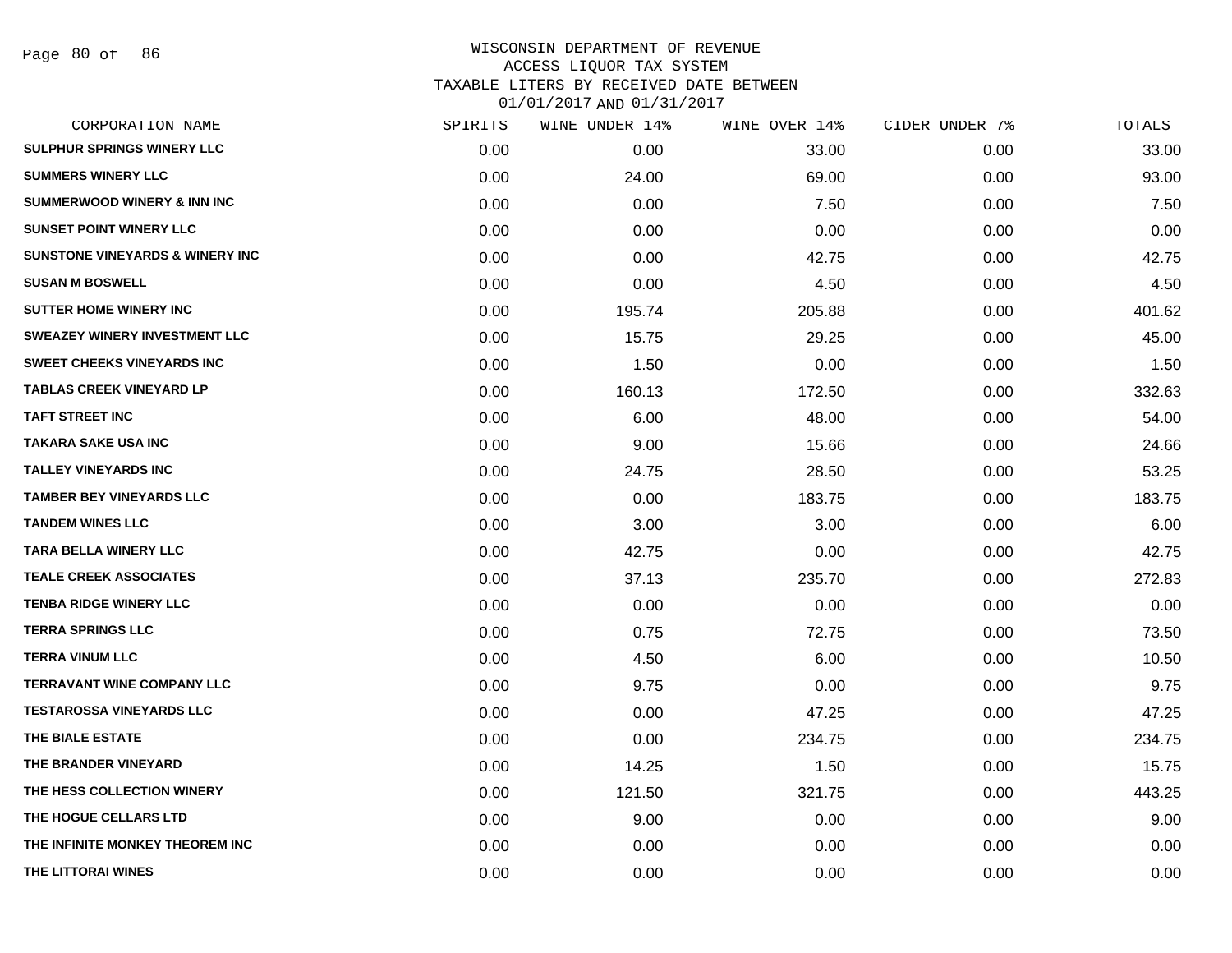Page 81 of 86

| CORPORATION NAME                          | SPIRITS | WINE UNDER 14% | WINE OVER 14% | CIDER UNDER 7% | TOTALS   |
|-------------------------------------------|---------|----------------|---------------|----------------|----------|
| THE MEEKER VINEYARD                       | 0.00    | 0.00           | 0.00          | 0.00           | 0.00     |
| THE MORLET SELECTION INC                  | 0.00    | 0.00           | 52.50         | 0.00           | 52.50    |
| THE MORNE WINE COMPANY                    | 0.00    | 60.00          | 12.00         | 0.00           | 72.00    |
| THE RUM TREE, INC.                        | 0.00    | 0.00           | 0.00          | 0.00           | 0.00     |
| THE SHORES OF FAIRHAVEN INC               | 0.00    | 180.00         | 0.00          | 0.00           | 180.00   |
| THE SILVERADO VINEYARDS                   | 0.00    | 12.00          | 262.00        | 0.00           | 274.00   |
| THE WILLIAMSBURG WINERY LTD               | 0.00    | 130.50         | 0.00          | 0.00           | 130.50   |
| THE WINE GROUP INC                        | 0.00    | 486.75         | 1,379.25      | 0.00           | 1,866.00 |
| THE WINE VINEYARD LLC                     | 0.00    | 0.00           | 0.00          | 0.00           | 0.00     |
| THE WOODLAND TRAIL BEVERAGE COMPANY, INC. | 0.00    | 0.00           | 0.00          | 0.00           | 0.00     |
| THIS REALM LLC                            | 0.00    | 0.00           | 44.25         | 0.00           | 44.25    |
| <b>THOMAS C HOFFMAN</b>                   | 0.00    | 0.00           | 21.75         | 0.00           | 21.75    |
| <b>THOMAS FOGARTY WINERY LLC</b>          | 0.00    | 11.25          | 0.00          | 0.00           | 11.25    |
| <b>THURMAN J RODGERS</b>                  | 0.00    | 0.00           | 0.00          | 0.00           | 0.00     |
| <b>TI BEVERAGE GROUP LTD</b>              | 0.00    | 0.00           | 0.00          | 0.00           | 0.00     |
| TIM BLUE WINES LLC                        | 0.00    | 0.00           | 0.00          | 0.00           | 0.00     |
| TMR WINE COMPANY LLC                      | 0.00    | 0.00           | 38.25         | 0.00           | 38.25    |
| <b>TOAD HOLLOW VINEYARDS INC</b>          | 0.00    | 13.50          | 4.50          | 0.00           | 18.00    |
| <b>TOBIN JAMES CELLARS</b>                | 0.00    | 128.25         | 686.50        | 0.00           | 814.75   |
| <b>TODD ANDERSON</b>                      | 0.00    | 0.00           | 0.00          | 0.00           | 0.00     |
| <b>TOLLIVER RANCH BRANDS LLC</b>          | 0.00    | 3.75           | 12.00         | 0.00           | 15.75    |
| <b>TOMMYS TOO HIGH WINES LLC</b>          | 0.00    | 0.00           | 0.00          | 0.00           | 0.00     |
| <b>TORII MOR WINERY LLC</b>               | 0.00    | 0.00           | 0.00          | 0.00           | 0.00     |
| <b>TREANA WINERY LLC</b>                  | 0.00    | 2.25           | 36.75         | 0.00           | 39.00    |
| <b>TREASURY CHATEAU &amp; ESTATES</b>     | 0.00    | 348.75         | 749.25        | 0.00           | 1,098.00 |
| TREASURY WINE ESTATES AMERICAS COMPANY    | 0.00    | 2,202.72       | 1,473.38      | 0.00           | 3,676.10 |
| <b>TREFETHEN VINEYARDS WINERY INC</b>     | 0.00    | 160.88         | 496.50        | 0.00           | 657.38   |
| <b>TRENTADUE WINERY LLC</b>               | 0.00    | 28.15          | 129.01        | 0.00           | 157.16   |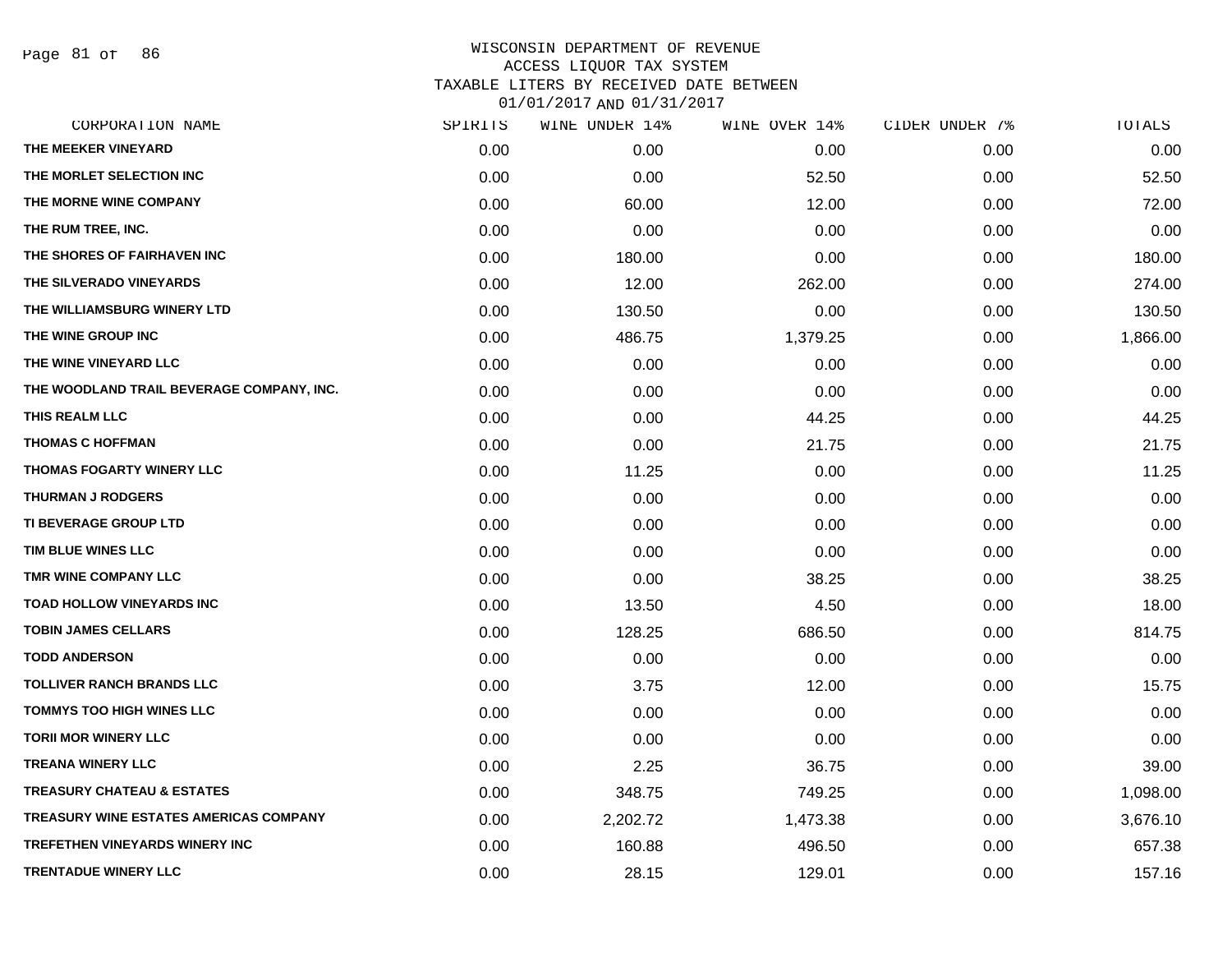Page 82 of 86

### WISCONSIN DEPARTMENT OF REVENUE ACCESS LIQUOR TAX SYSTEM TAXABLE LITERS BY RECEIVED DATE BETWEEN

| CORPORATION NAME                      | SPIRITS | WINE UNDER 14% | WINE OVER 14% | CIDER UNDER 7% | TOTALS   |
|---------------------------------------|---------|----------------|---------------|----------------|----------|
| TRINITAS CELLARS LLC                  | 0.00    | 6.75           | 111.75        | 0.00           | 118.50   |
| <b>TRIONE VINEYARDS LLC</b>           | 0.00    | 0.75           | 27.75         | 0.00           | 28.50    |
| <b>TROY LANDWEHR</b>                  | 0.00    | 0.00           | 0.00          | 0.00           | 0.00     |
| <b>TSG LLC</b>                        | 0.00    | 63.00          | 17.26         | 0.00           | 80.26    |
| <b>TURKOVICH FAMILY WINES LLC</b>     | 0.00    | 0.00           | 4.50          | 0.00           | 4.50     |
| <b>TURLEY WINE CELLARS INC</b>        | 0.00    | 84.00          | 1,871.25      | 0.00           | 1,955.25 |
| <b>TURNBULL WINE CELLARS</b>          | 0.00    | 0.00           | 146.00        | 0.00           | 146.00   |
| <b>TWIN PEAKS WINERY INC</b>          | 0.00    | 21.00          | 176.25        | 0.00           | 197.25   |
| <b>TWIN RIDGE ESTATES LLC</b>         | 0.00    | 2.25           | 85.50         | 0.00           | 87.75    |
| <b>TWISTED OAK WINERY LLC</b>         | 0.00    | 4.50           | 3.76          | 0.00           | 8.26     |
| <b>TWO LADS LLC</b>                   | 0.00    | 87.75          | 0.00          | 0.00           | 87.75    |
| <b>TWOMEY CELLARS LLC</b>             | 0.00    | 178.50         | 51.75         | 0.00           | 230.25   |
| UNTI WINE CO LLC                      | 0.00    | 0.75           | 135.00        | 0.00           | 135.75   |
| <b>URBAN CELLARS LLC</b>              | 0.00    | 0.00           | 0.00          | 0.00           | 0.00     |
| <b>V&amp;CLLC</b>                     | 0.00    | 57.00          | 72.75         | 0.00           | 129.75   |
| <b>V SATTUI WINERY INC</b>            | 0.00    | 328.50         | 408.25        | 0.00           | 736.75   |
| VAN RUITEN FAMILY WINERY LLC          | 0.00    | 1.52           | 3.00          | 0.00           | 4.52     |
| VAN WYCHEN WINES INC.                 | 0.00    | 0.00           | 0.00          | 0.00           | 0.00     |
| <b>VENTANA VINTNERS LLC</b>           | 0.00    | 0.00           | 2.25          | 0.00           | 2.25     |
| <b>VERMEIL WINE GROUP LLC</b>         | 0.00    | 0.00           | 0.00          | 0.00           | 0.00     |
| <b>VERMONT HARD CIDER COMPANY LLC</b> | 0.00    | 0.00           | 0.00          | 0.00           | 0.00     |
| <b>VERNON VINEYARDS LTD</b>           | 0.00    | 0.00           | 0.00          | 0.00           | 0.00     |
| <b>VETRO WINERY LLC</b>               | 0.00    | 0.00           | 0.00          | 0.00           | 0.00     |
| <b>VICINI ENTERPRISES LLC</b>         | 0.00    | 0.00           | 0.00          | 0.00           | 0.00     |
| <b>VIGNETTE WINERY LLC</b>            | 0.00    | 60.75          | 6.00          | 0.00           | 66.75    |
| <b>VILLA AMOROSA INC</b>              | 0.00    | 268.54         | 582.75        | 0.00           | 851.29   |
| <b>VILLA ENCINAL PARTNERS LP</b>      | 0.00    | 0.00           | 268.50        | 0.00           | 268.50   |
| <b>VILLA TOSCANO INC</b>              | 0.00    | 2.25           | 0.00          | 0.00           | 2.25     |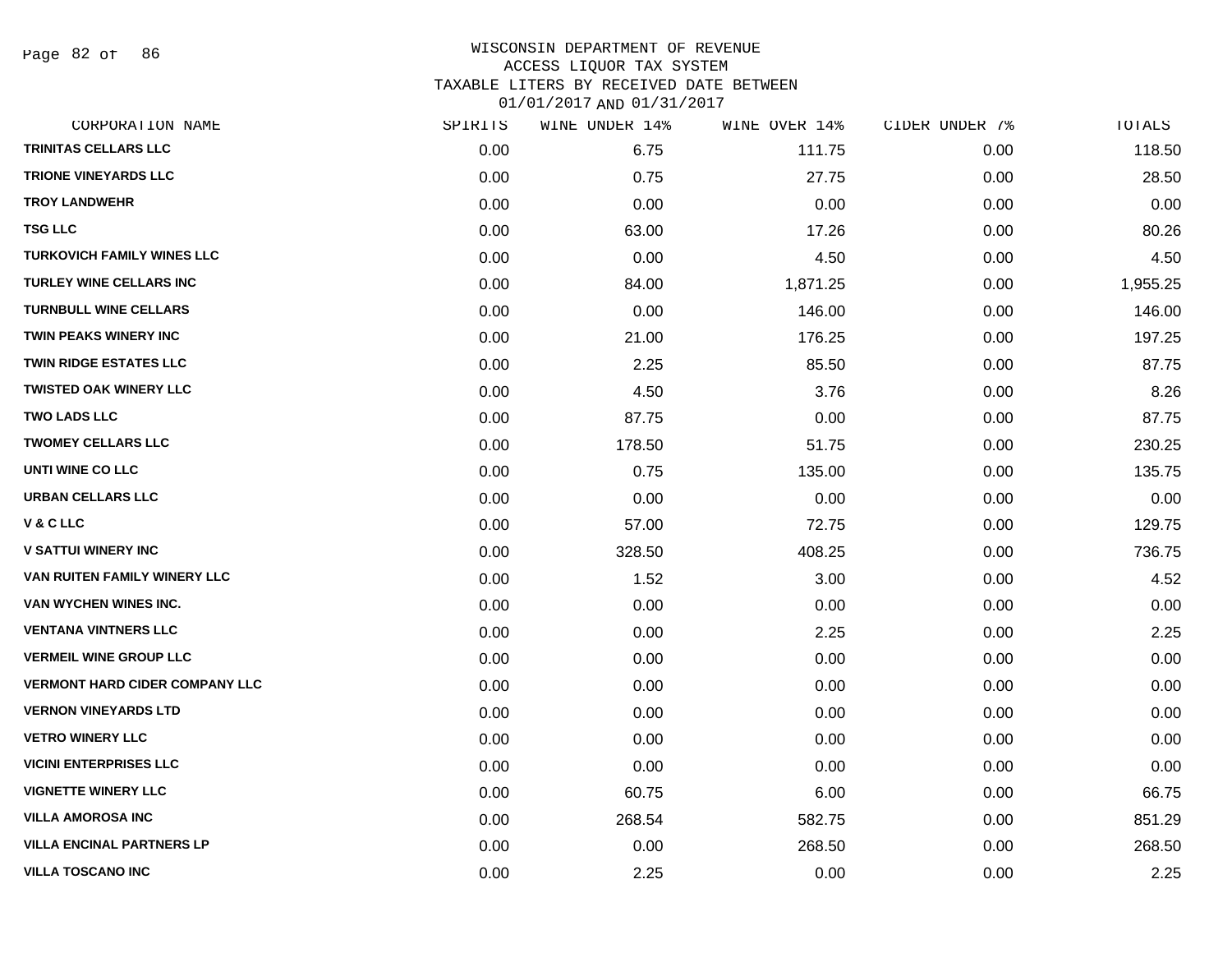Page 83 of 86

## WISCONSIN DEPARTMENT OF REVENUE ACCESS LIQUOR TAX SYSTEM

TAXABLE LITERS BY RECEIVED DATE BETWEEN

| CORPORATION NAME                     | SPIRITS | WINE UNDER 14% | WINE OVER 14% | CIDER UNDER 7% | TOTALS   |
|--------------------------------------|---------|----------------|---------------|----------------|----------|
| VIN DE ZO LLC                        | 0.00    | 15.00          | 24.75         | 0.00           | 39.75    |
| <b>VINA ROBLES INC</b>               | 0.00    | 37.50          | 38.25         | 0.00           | 75.75    |
| <b>VINCENT ARROYO WINERY INC</b>     | 0.00    | 1,155.39       | 5.50          | 0.00           | 1,160.89 |
| <b>VINE &amp; SUN LLC</b>            | 0.00    | 0.00           | 0.00          | 0.00           | 0.00     |
| <b>VINE CLIFF WINERY INC</b>         | 0.00    | 8.25           | 49.50         | 0.00           | 57.75    |
| <b>VINEBURG LLC</b>                  | 0.00    | 0.00           | 454.50        | 0.00           | 454.50   |
| <b>VINEOAKS LLC</b>                  | 0.00    | 35.25          | 42.00         | 0.00           | 77.25    |
| <b>VINES TO CELLAR, INC.</b>         | 0.00    | 0.00           | 0.00          | 0.00           | 0.00     |
| <b>VINEYARD 29 LLC</b>               | 0.00    | 0.00           | 161.25        | 0.00           | 161.25   |
| <b>VINTAGE WINE ESTATES, INC.</b>    | 0.00    | 0.00           | 49.50         | 0.00           | 49.50    |
| <b>VINTAGE WINE ESTATES, INC.</b>    | 0.00    | 27.00          | 347.25        | 0.00           | 374.25   |
| <b>VINTAGE WINE ESTATES, INC.</b>    | 0.00    | 10.51          | 319.51        | 0.00           | 330.02   |
| <b>VINTAGE WINE ESTATES, INC.</b>    | 0.00    | 2.00           | 300.75        | 0.00           | 302.75   |
| <b>VINTAGE WINE ESTATES, INC.</b>    | 0.00    | 107.25         | 190.50        | 0.00           | 297.75   |
| <b>VINUM CELLARS INC</b>             | 0.00    | 0.00           | 0.00          | 0.00           | 0.00     |
| VON STIEHL WINERY LTD.               | 0.00    | 0.00           | 0.00          | 0.00           | 0.00     |
| <b>W G BEST WEINKELLEREI INC</b>     | 0.00    | 96.75          | 189.00        | 0.00           | 285.75   |
| <b>W J DEUTSCH &amp; SONS LTD</b>    | 0.00    | 0.00           | 20.25         | 0.00           | 20.25    |
| <b>WAITS-MAST FAMILY CELLARS LLC</b> | 0.00    | 0.00           | 0.00          | 0.00           | 0.00     |
| <b>WASHINGTON VINTNERS LLC</b>       | 0.00    | 2.25           | 2.25          | 0.00           | 4.50     |
| <b>WEIBEL INCORPORATED</b>           | 0.00    | 2.25           | 0.00          | 0.00           | 2.25     |
| <b>WELLINGTON VINEYARDS, INC.</b>    | 0.00    | 21.00          | 15.00         | 0.00           | 36.00    |
| <b>WENTE BROS</b>                    | 0.00    | 27.75          | 63.75         | 0.00           | 91.50    |
| <b>WEST COAST WINE PARTNERS LLC</b>  | 0.00    | 3.00           | 73.50         | 0.00           | 76.50    |
| <b>WEST PRAIRIE WINERY LLC</b>       | 0.00    | 0.00           | 0.00          | 0.00           | 0.00     |
| <b>WESTFALL WINERY LLC</b>           | 0.00    | 5.25           | 0.00          | 0.00           | 5.25     |
| <b>WESTPORT WINERY LLC</b>           | 0.00    | 13.50          | 0.00          | 0.00           | 13.50    |
| <b>WHEELER WINERY INC</b>            | 0.00    | 222.01         | 459.91        | 0.00           | 681.92   |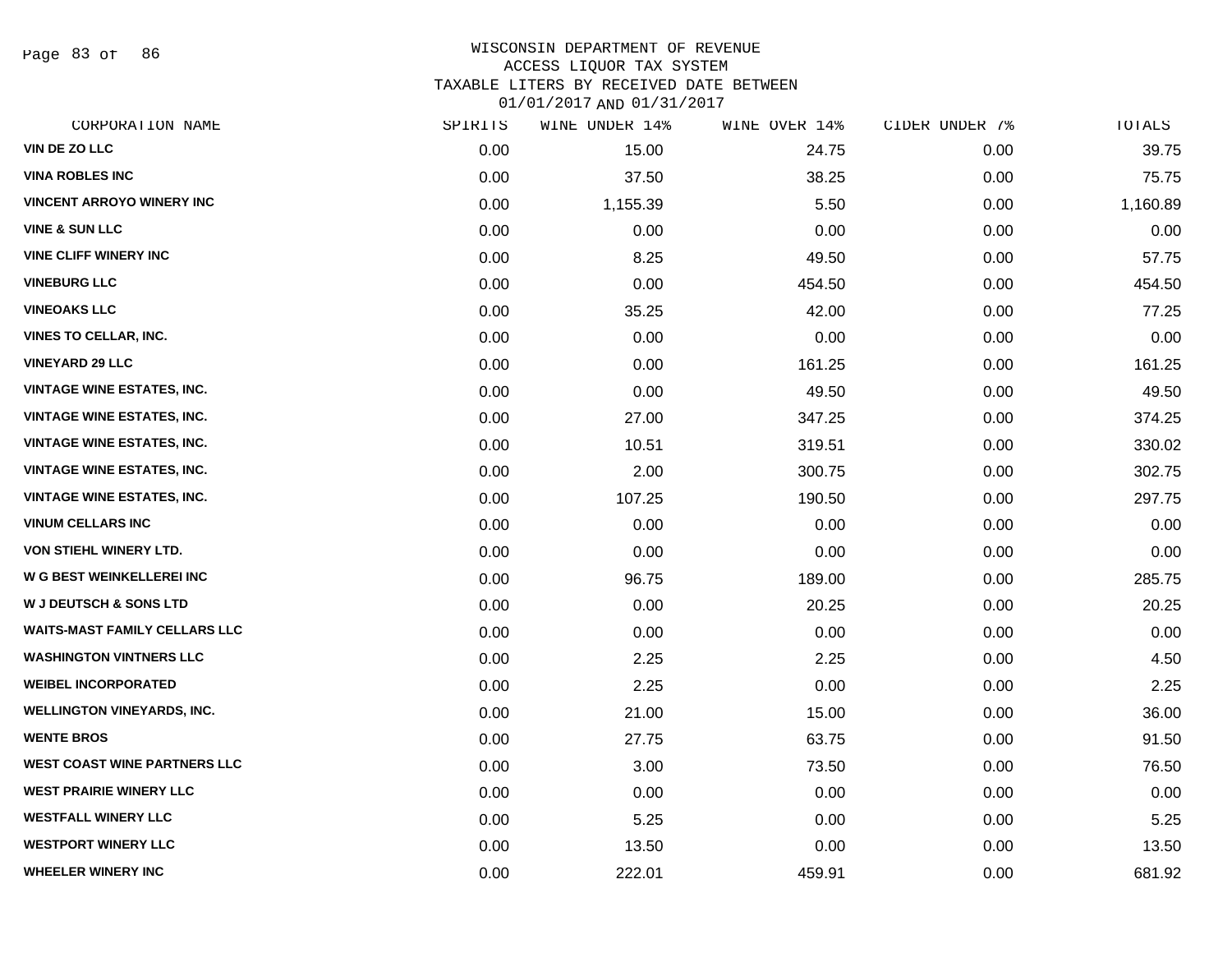### WISCONSIN DEPARTMENT OF REVENUE ACCESS LIQUOR TAX SYSTEM TAXABLE LITERS BY RECEIVED DATE BETWEEN

| CORPORATION NAME                                   | SPIRITS | WINE UNDER 14% | WINE OVER 14% | CIDER UNDER 7% | TOTALS   |
|----------------------------------------------------|---------|----------------|---------------|----------------|----------|
| <b>WHETSTONE WINE CELLARS LLC</b>                  | 0.00    | 7.50           | 8.25          | 0.00           | 15.75    |
| <b>WHISPERING BLUFFS VINEYARD &amp; WINERY LTD</b> | 0.00    | 0.00           | 0.00          | 0.00           | 0.00     |
| <b>WHISPERING WINDS WINERY LLC</b>                 | 0.00    | 0.00           | 0.00          | 0.00           | 0.00     |
| <b>WHITE BEAR SPIRITS LLC</b>                      | 0.00    | 0.00           | 0.00          | 0.00           | 0.00     |
| <b>WHITE OAK VINEYARDS &amp; WINERY LLC</b>        | 0.00    | 16.50          | 12.50         | 0.00           | 29.00    |
| WHITE WINTER WINERY INC                            | 0.00    | 0.00           | 0.00          | 0.00           | 0.00     |
| <b>WIENS CELLARS LLC</b>                           | 0.00    | 127.88         | 47.67         | 0.00           | 175.55   |
| <b>WILD MOUNTAIN WINERY INC</b>                    | 0.00    | 0.00           | 0.00          | 0.00           | 0.00     |
| <b>WILDEROTTER WINERY LLC</b>                      | 0.00    | 10.50          | 5.25          | 0.00           | 15.75    |
| <b>WILLAMETTE VALLEY VINEYARDS INC</b>             | 0.00    | 109.50         | 69.50         | 0.00           | 179.00   |
| <b>WILLIAM F BLUHM</b>                             | 0.00    | 0.00           | 0.00          | 0.00           | 0.00     |
| <b>WILLIAM K PARSONS &amp; MARY ELLEN PARSONS</b>  | 0.00    | 0.00           | 21.00         | 0.00           | 21.00    |
| <b>WILLIAM MOSBY</b>                               | 0.00    | 11.25          | 9.00          | 0.00           | 20.25    |
| <b>WILLIAMS &amp; SELYEM LLC</b>                   | 0.00    | 867.75         | 283.50        | 0.00           | 1,151.25 |
| <b>WILRONA LLC</b>                                 | 0.00    | 68.25          | 0.00          | 0.00           | 68.25    |
| <b>WILSON CREEK WINERY &amp; VINEYARDS INC</b>     | 0.00    | 559.12         | 86.29         | 0.00           | 645.41   |
| <b>WIND GAP WINES LLC</b>                          | 0.00    | 13.50          | 0.00          | 0.00           | 13.50    |
| <b>WINDERLEA WINE COMPANY LLC</b>                  | 0.00    | 39.75          | 29.25         | 0.00           | 69.00    |
| <b>WINDWARD VINEYARD LLC</b>                       | 0.00    | 7.50           | 25.50         | 0.00           | 33.00    |
| <b>WINE BY JOE LLC</b>                             | 0.00    | 17.25          | 2.25          | 0.00           | 19.50    |
| WINE OF THE MONTH CLUB, INC.                       | 0.00    | 2,346.00       | 655.50        | 0.00           | 3,001.50 |
| <b>WINE ROAD VINTNERS LLC</b>                      | 0.00    | 81.00          | 136.00        | 0.00           | 217.00   |
| <b>WINE STATION HUDSON LLC</b>                     | 0.00    | 0.00           | 0.00          | 0.00           | 0.00     |
| <b>WINE.COM OF TEXAS LLC</b>                       | 0.00    | 5,970.06       | 0.00          | 0.00           | 5,970.06 |
| <b>WINEGREETING.COM INC</b>                        | 0.00    | 3.75           | 0.00          | 0.00           | 3.75     |
| <b>WINERY AT BLACK STAR FARMS LLC</b>              | 0.00    | 48.00          | 0.38          | 0.00           | 48.38    |
| <b>WINERY EXCHANGE, INC.</b>                       | 0.00    | 2.25           | 34.88         | 0.00           | 37.13    |
| <b>WINERY FULFILLMENT SERVICES LLC</b>             | 0.00    | 7.50           | 116.25        | 0.00           | 123.75   |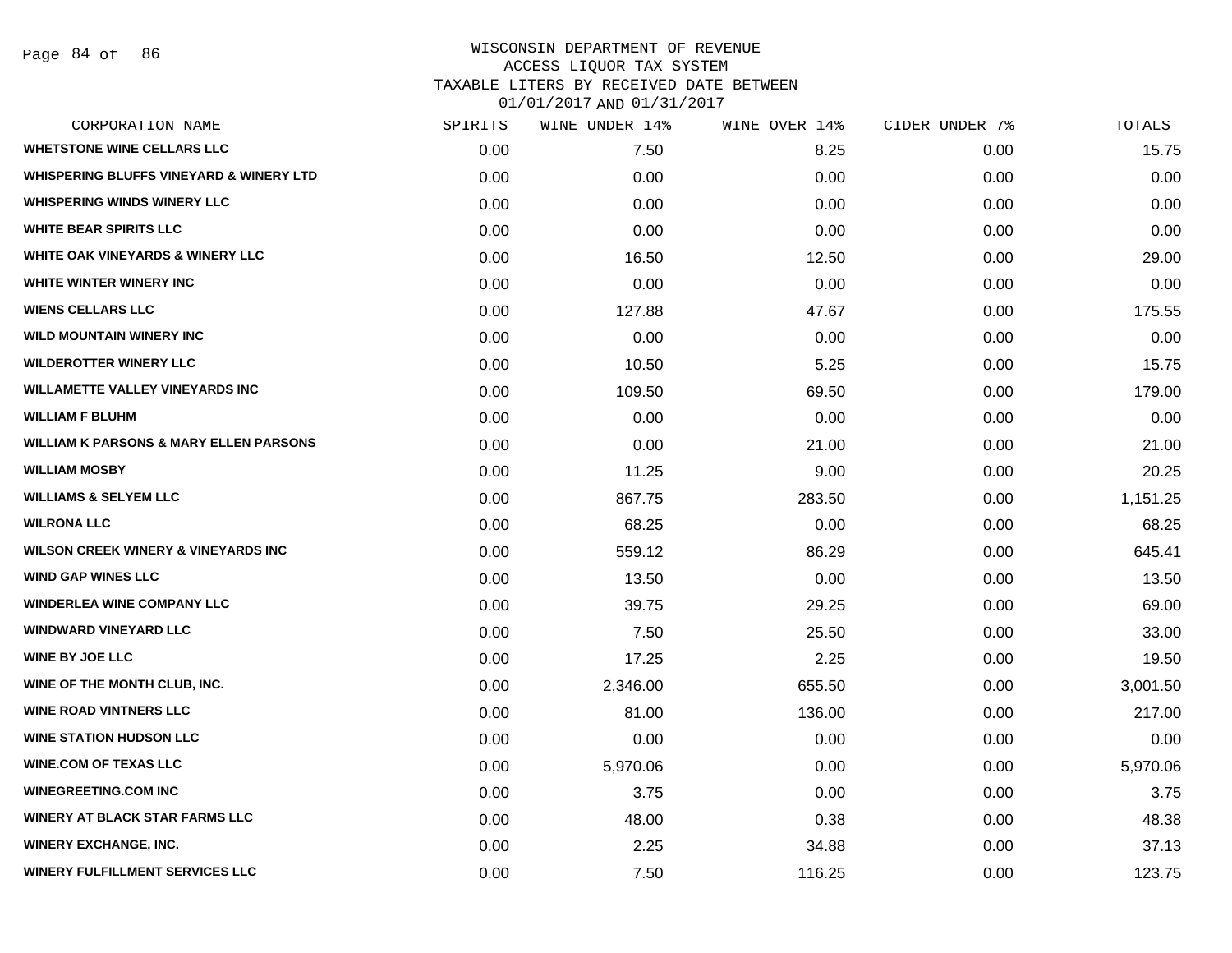Page 85 of 86

#### WISCONSIN DEPARTMENT OF REVENUE ACCESS LIQUOR TAX SYSTEM TAXABLE LITERS BY RECEIVED DATE BETWEEN

| CORPORATION NAME                       | SPIRITS | WINE<br>UNDER 14% | WINE OVER 14% | CIDER UNDER 7% | TOTALS     |
|----------------------------------------|---------|-------------------|---------------|----------------|------------|
| <b>WINESITTER BREWHOUSE LLC</b>        | 0.00    | 0.00              | 0.00          | 0.00           | 0.00       |
| <b>WINNESHIEK WILDBERRY WINERY LLC</b> | 0.00    | 247.50            | 0.00          | 0.00           | 247.50     |
| <b>WINSIDE USA INC</b>                 | 0.00    | 5.25              | 14.25         | 0.00           | 19.50      |
| <b>WOLFF VINEYARD LLC</b>              | 0.00    | 1.50              | 4.50          | 0.00           | 6.00       |
| <b>WOLLERSHEIM WINERY, INC.</b>        | 0.00    | 0.00              | 0.00          | 0.00           | 0.00       |
| <b>WOLLERSHEIM WINERY, INC.</b>        | 0.00    | 0.00              | 0.00          | 0.00           | 0.00       |
| <b>WOODSON WINES LLC</b>               | 0.00    | 0.00              | 0.00          | 0.00           | 0.00       |
| <b>WOODWARD CANYON WINERY INC</b>      | 0.00    | 0.00              | 20.25         | 0.00           | 20.25      |
| <b>WORLD'S END LLC</b>                 | 0.00    | 0.00              | 0.00          | 0.00           | 0.00       |
| <b>WRH PARTNERS LLC</b>                | 0.00    | 0.00              | 0.00          | 0.00           | 0.00       |
| YORKVILLE CELLARS INC                  | 0.00    | 0.00              | 0.00          | 0.00           | 0.00       |
| <b>ZD WINES LLC</b>                    | 0.00    | 100.44            | 34.38         | 0.00           | 134.82     |
| <b>ZERO LINK MARKETS INC</b>           | 0.00    | 2,719.51          | 412.81        | 0.00           | 3,132.32   |
| TOTAL LITERS FOR 1/31/2017             | 0.00    | 127,271.36        | 92,047.86     | 457.92         | 219,777.14 |